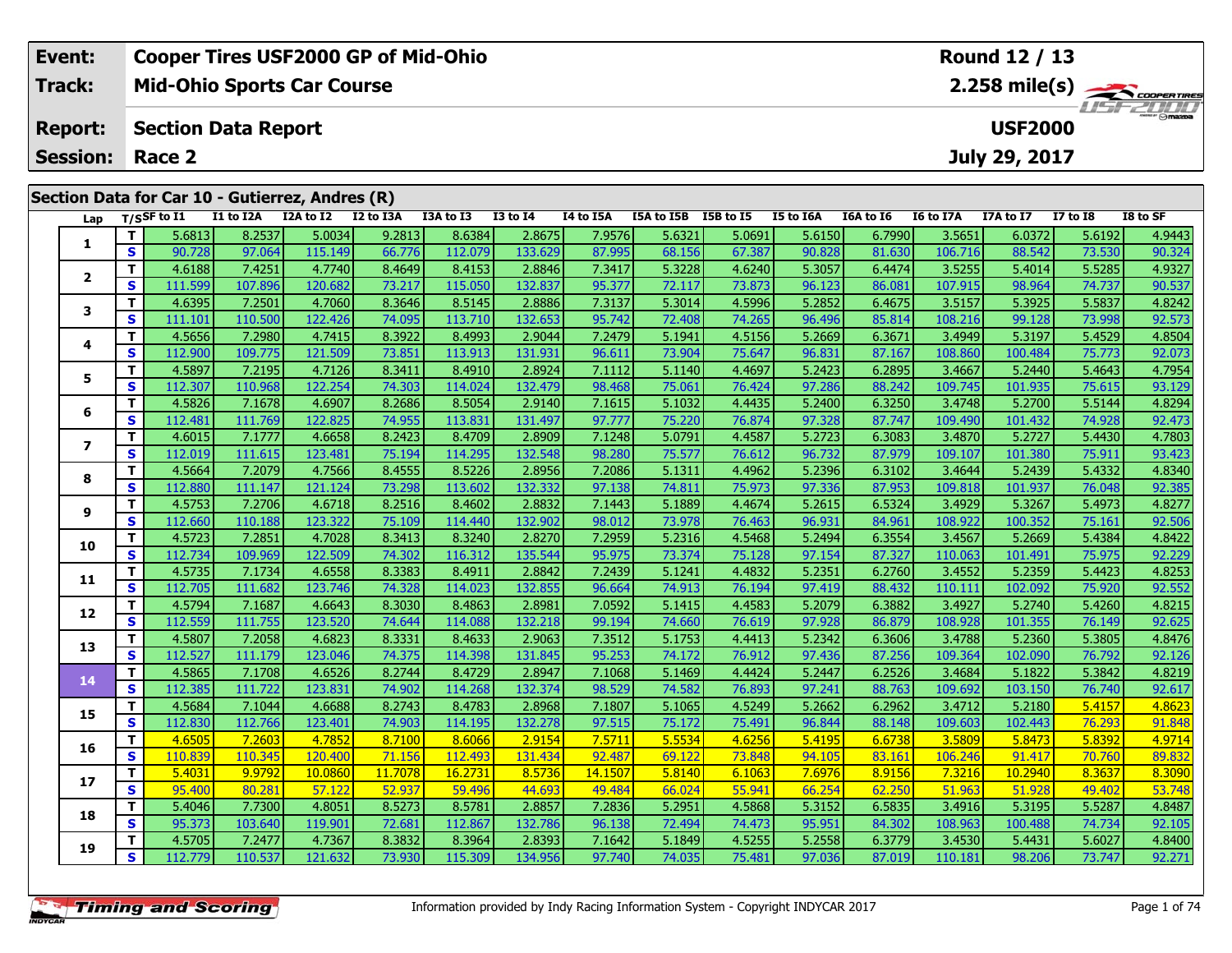| Event:                                          | <b>Cooper Tires USF2000 GP of Mid-Ohio</b> | Round 12 / 13                      |  |  |  |  |  |  |  |  |
|-------------------------------------------------|--------------------------------------------|------------------------------------|--|--|--|--|--|--|--|--|
| Track:                                          | <b>Mid-Ohio Sports Car Course</b>          |                                    |  |  |  |  |  |  |  |  |
| <b>Report:</b>                                  | Section Data Report                        | <b>LISF 2000</b><br><b>USF2000</b> |  |  |  |  |  |  |  |  |
| <b>Session: Race 2</b>                          |                                            | July 29, 2017                      |  |  |  |  |  |  |  |  |
| Section Data for Car 10 - Gutierrez, Andres (R) |                                            |                                    |  |  |  |  |  |  |  |  |

### **Section Data for Car 10 - Gutierrez, Andres (R)**

| Lap                     |                         | $T/SI1$ to I2 I2 to I3 I4 to I5 |                   |                              | $\sim$ $\sim$ $\sim$<br>$I5$ to $I6$ | I6 to I7 Lap                                                                  |                      | PO to SF |
|-------------------------|-------------------------|---------------------------------|-------------------|------------------------------|--------------------------------------|-------------------------------------------------------------------------------|----------------------|----------|
| $\mathbf{1}$            | T I                     | 13.2571                         | 17.9197           | 18.6588                      | 12.4140                              | 9.6023                                                                        | 90.9642              | 155.8058 |
|                         | $\overline{\mathbf{s}}$ |                                 |                   | 103.889 88.615 76.408 85.790 |                                      |                                                                               | 95.290 89.363 48.868 |          |
|                         | T                       |                                 | $12.1991$ 16.8802 | 17.2885                      | 11.7531                              | 8.9269                                                                        | 85.0124              |          |
| $\overline{2}$          | $\overline{\mathbf{s}}$ | 112.900                         | 94.072            | 82.464                       | 90.614                               | 102.499                                                                       | 95.619               |          |
|                         | Ŧ                       | 11.9561                         | 16.8791           | 17.2147                      | 11.7527                              | 8.9082                                                                        | 84.6468              |          |
| $\overline{\mathbf{3}}$ | $\overline{\mathbf{s}}$ | 115.194                         | 94.078            | 82.818                       | 90.617                               | 102.714                                                                       | 96.032               |          |
|                         | $\overline{\mathsf{T}}$ | 12.0395                         | 16.8915           | 16.9576                      | 11.6340                              | 8.8146                                                                        | 84.1105              |          |
| 4                       | $\overline{\mathbf{s}}$ | 114.396                         | 94.009            | 84.073                       | 91.542                               | 103.805                                                                       | 96.644               |          |
|                         | T                       | 11.9321                         | 16.8321           | 16.6949                      | 11.5318                              | 8.7107                                                                        | 83.4434              |          |
| 5                       | $\overline{\mathbf{s}}$ | 115.426                         | 94.341            | 85.396                       | 92.353                               | 105.043                                                                       | 97.417               |          |
|                         | T                       | 11.8585                         | 16.7740           | 16.7082                      | 11.5650                              | 8.7448                                                                        | 83.4909              |          |
| 6                       | $\overline{\mathbf{s}}$ |                                 |                   | 116.142 94.668 85.328 92.088 |                                      | 104.634                                                                       | 97.362               |          |
|                         | T                       | 11.8435                         | 16.7132           | 16.6626                      | 11.5806                              | 8.7597                                                                        | 83.2753              |          |
| $\overline{z}$          | $\mathbf{s}$            | 116.289                         | 95.012            | 85.562                       | 91.964                               | 104.456                                                                       | 97.614               |          |
|                         | $\overline{\mathsf{r}}$ | 11.9645                         | 16.9781           | 16.8359                      | 11.5498                              | 8.7083                                                                        | 83.7658              |          |
| 8                       | $\mathbf{s}$            | 115.113                         | 93.530            | 84.681                       | 92.209                               | 105.072                                                                       | 97.042               |          |
|                         | $\overline{\mathsf{T}}$ | 11.9424                         | 16.7118           | 16.8006                      | 11.7939                              | 8.8196                                                                        | 83.8518              |          |
| 9                       | $\mathbf{s}$            | 115.326                         | 95.020            | 84.859                       | 90.301                               | 103.746                                                                       | 96.942               |          |
|                         | T                       | 11.9879                         | 16.6653           | 17.0743                      | 11.6048                              | 8.7236                                                                        | 83.7358              |          |
| 10                      | $\overline{\mathbf{s}}$ |                                 |                   | 114.889 95.285 83.499        | 91.772                               | 104.888                                                                       | 97.077               |          |
|                         | т                       | 11.8292                         | 16.8294           | 16.8512                      | 11.5111                              | 8.6911                                                                        | 83.4373              |          |
| 11                      | S                       |                                 | 116.430 94.356    | 84.604                       | 92.519                               | 105.280                                                                       | 97.424               |          |
|                         | $\overline{\mathsf{r}}$ | 11.8330                         | 16.7893           | 16.6590                      | 11.5961                              | 8.7667                                                                        | 83.3691              |          |
| 12                      | $\overline{\mathbf{s}}$ | 116.393                         | 94.581            | 85.580                       | 91.841                               | 104.372                                                                       | 97.504               |          |
|                         | $\overline{\mathsf{r}}$ | 11.8881                         | 16.7964           | 16.9678                      | 11.5948                              | 8.7148                                                                        | 83.6770              |          |
| 13                      | $\overline{\mathbf{s}}$ | 115.853                         | 94.541            | 84.023                       | 91.852                               | 104.994                                                                       | 97.145               |          |
|                         | $\mathbf T$             | 11.8234                         | 16.7473           | 16.6961                      | 11.4973                              | 8.6506                                                                        | 83.1020              |          |
| 14                      | $\overline{\mathbf{s}}$ | 116.487                         | 94.819            | 85.390                       | 92.630                               | 105.773                                                                       | 97.817               |          |
|                         | T                       | 11.7732                         | 16.7526           | 16.8121                      | 11.5624                              | 8.6892                                                                        | 83.3327              |          |
| 15                      | $\overline{\mathbf{s}}$ | 116.984                         |                   | 94.789 84.801                | 92.109                               | 105.303                                                                       | 97.546               |          |
|                         | T                       | 12.0455                         | 17.3166           | 17.7501                      |                                      | $\begin{array}{ c c c c c c c c } \hline 12.0933 & 9.4282 \hline \end{array}$ | 87.0102              |          |
| 16                      | $\overline{\mathbf{s}}$ |                                 |                   | 114.339 91.701 80.320 88.065 |                                      | 97.049                                                                        | 93.424               |          |
|                         | T                       | 20.0652                         | 27.9809           | 26.0710                      | 16.6132                              | 17.6156                                                                       | 138.9953             |          |
| 17                      | $\overline{\mathbf{s}}$ | 68.640                          | 56.751            | 54.685                       | 64.106                               | 51.943                                                                        | 58.483               |          |
|                         | $\overline{\mathsf{T}}$ | 12.5351                         | 17.1054           | 17.1655                      | 11.8987                              | 8.8111                                                                        | 86.1835              |          |
| 18                      | $\overline{\mathbf{s}}$ | 109.873                         | 92.834            | 83.055                       | 89.506                               | 103.846                                                                       | 94.320               |          |
|                         | T                       | 11.9844                         | 16.7796           | 16.8746                      | 11.6337                              | 8.8961                                                                        | 84.0209              |          |
| 19                      | $\overline{\mathbf{s}}$ | 114.922                         | 94.636            | 84.487                       | 91.544                               | 102.854                                                                       | 96.747               |          |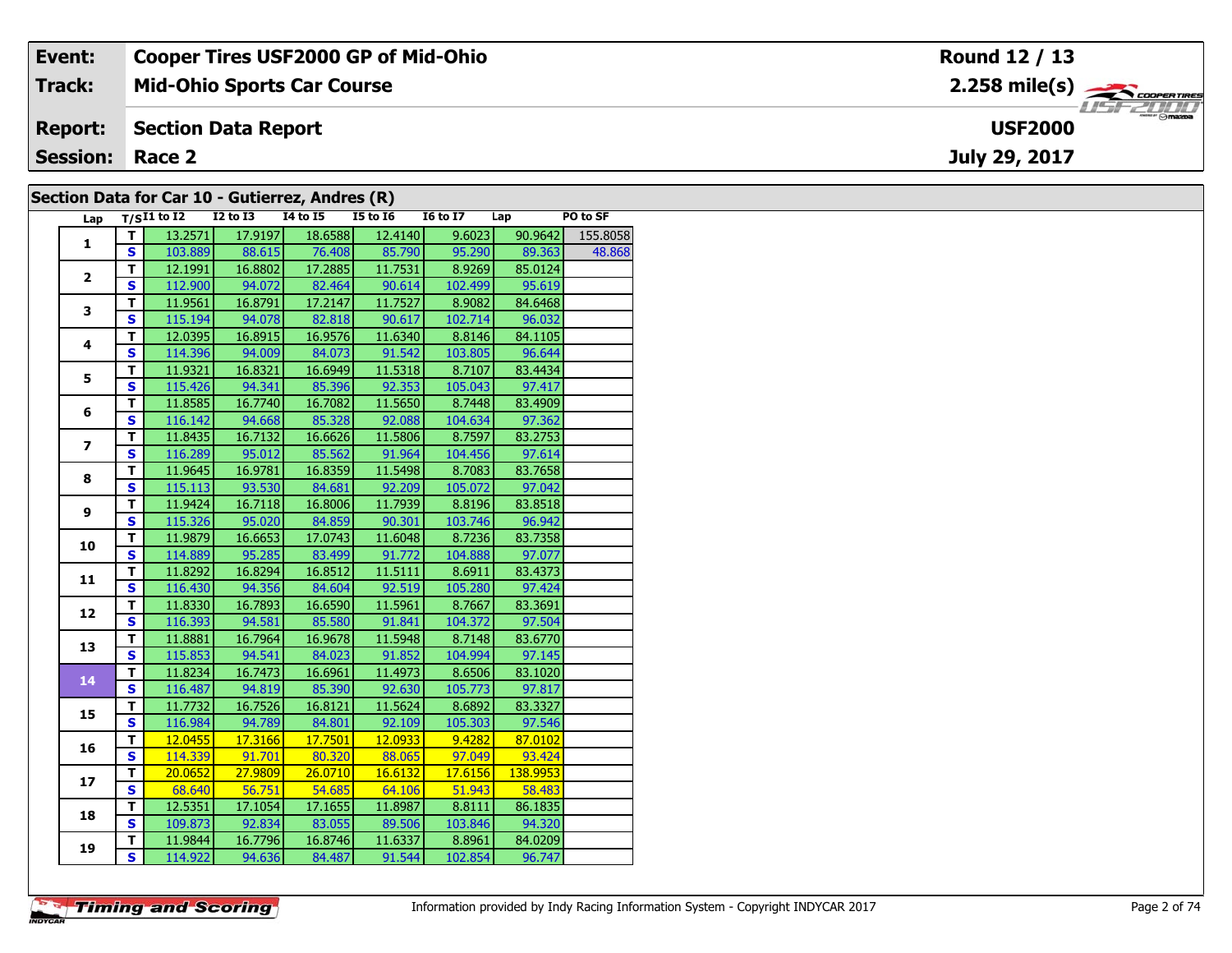| Event:                 | <b>Cooper Tires USF2000 GP of Mid-Ohio</b>      |                                              |           |           |          |           |            |           |               |                                     |           | Round 12 / 13 |          |          |
|------------------------|-------------------------------------------------|----------------------------------------------|-----------|-----------|----------|-----------|------------|-----------|---------------|-------------------------------------|-----------|---------------|----------|----------|
| <b>Track:</b>          | <b>Mid-Ohio Sports Car Course</b>               |                                              |           |           |          |           |            |           |               | $2.258$ mile(s) $\sum$ coorer Times |           |               |          |          |
| <b>Report:</b>         |                                                 | <b>Section Data Report</b><br><b>USF2000</b> |           |           |          |           |            |           |               |                                     |           |               |          |          |
| <b>Session: Race 2</b> |                                                 |                                              |           |           |          |           |            |           | July 29, 2017 |                                     |           |               |          |          |
|                        | Section Data for Car 10 - Gutierrez, Andres (R) |                                              |           |           |          |           |            |           |               |                                     |           |               |          |          |
| Lap                    | I1 to I2A<br>$_{\rm T/SS}$ F to I1              | I2A to I2                                    | I2 to I3A | I3A to I3 | I3 to I4 | I4 to I5A | I5A to I5B | I5B to I5 | I5 to I6A     | I6A to I6                           | I6 to I7A | I7A to I7     | I7 to I8 | I8 to SF |

| Lap | 1133 W 11 |                     |                 | w       |         | .       | .               |        | .      | 23 W 295 |        | $\sim$ $\sim$ $\sim$ $\sim$ | .       | .      |        |
|-----|-----------|---------------------|-----------------|---------|---------|---------|-----------------|--------|--------|----------|--------|-----------------------------|---------|--------|--------|
| 20  | 4.5709 l  | $\left 2773\right $ | 4.71451         | 8.5141  | 8.4235  | 2.8661  | 7.1102 l        | 5.3355 | 4.6755 | 5.4116   | 6.4907 | 3.4732                      | 5.3740  | 5.4396 | 4.8470 |
|     | .12.769   | 110.087             | 122.205         | /2.7941 | 114.938 | 133.695 | 98.482 <b>I</b> | 71.945 | 73.060 | 94.242   | 85.50  | 109.540                     | 99.469  | 75.958 | 92.138 |
|     | 4.5847V   | 7.29911             | 4.6806          | 8.4104  | 8.4952  | 2.9039  | 7.4080          | 5.5066 | 4.5398 | 5.3028   | 6.3896 | 3.4808                      | 5.3048  | 5.4683 | 4.8499 |
| 21  | 12.429    | 109.758             | 123.0901        | 73.691  | 113.968 | 131.954 | 94.523          | 69.710 | 75.244 | 96.176   | 86.860 | 109.301                     | 100.766 | 75.559 | 92.082 |
| 22  | 4.9976 l  | 7.8579              | 6.0177 <b>1</b> | 9.9603  |         |         |                 |        |        |          |        |                             |         |        |        |
|     | 103.1401  | 101.953 l           | 95.740          | 62.224  |         |         |                 |        |        |          |        |                             |         |        |        |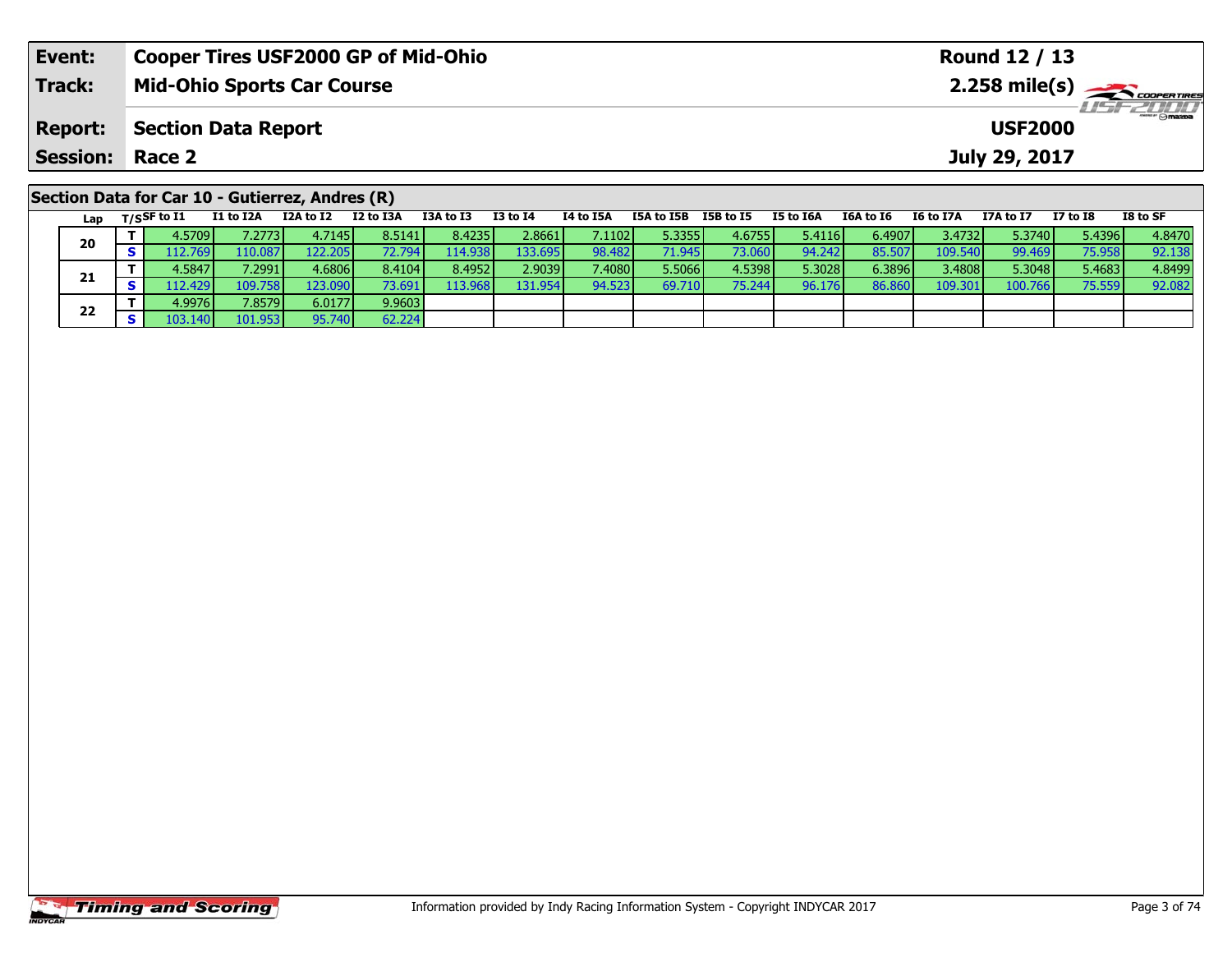| Event:                                          | <b>Cooper Tires USF2000 GP of Mid-Ohio</b> | Round 12 / 13                                           |  |  |  |  |  |  |  |
|-------------------------------------------------|--------------------------------------------|---------------------------------------------------------|--|--|--|--|--|--|--|
| Track:                                          | <b>Mid-Ohio Sports Car Course</b>          | $2.258$ mile(s) $\overbrace{\hspace{2cm}}$ coorer TIRES |  |  |  |  |  |  |  |
| <b>Report:</b>                                  | <b>Section Data Report</b>                 | <b>LISF 2000</b><br><b>USF2000</b>                      |  |  |  |  |  |  |  |
| <b>Session: Race 2</b>                          |                                            | July 29, 2017                                           |  |  |  |  |  |  |  |
| Section Data for Car 10 - Gutierrez, Andres (R) |                                            |                                                         |  |  |  |  |  |  |  |

96.057

**Lap T/SI1 to I2 I2 to I3 I4 to I5 I5 to I6 I6 to I7 Lap PO to SF** 

**<sup>T</sup>** 11.9918 16.9376 17.1212 11.9023 8.8472 84.5237 **<sup>S</sup>** 114.851 93.753 83.270 89.479 103.423 96.172

**<sup>T</sup>** 11.9797 16.9056 17.4544 11.6924 8.7856 84.6245 **<sup>S</sup>** 114.967 93.931 81.680 91.085 104.148 96.057

# **Timing and Scoring**

**20**

**21**

**22**

**a**  $\begin{array}{|c|c|c|}\n\hline\n\textbf{S} & \textbf{99.259}\n\hline\n\end{array}$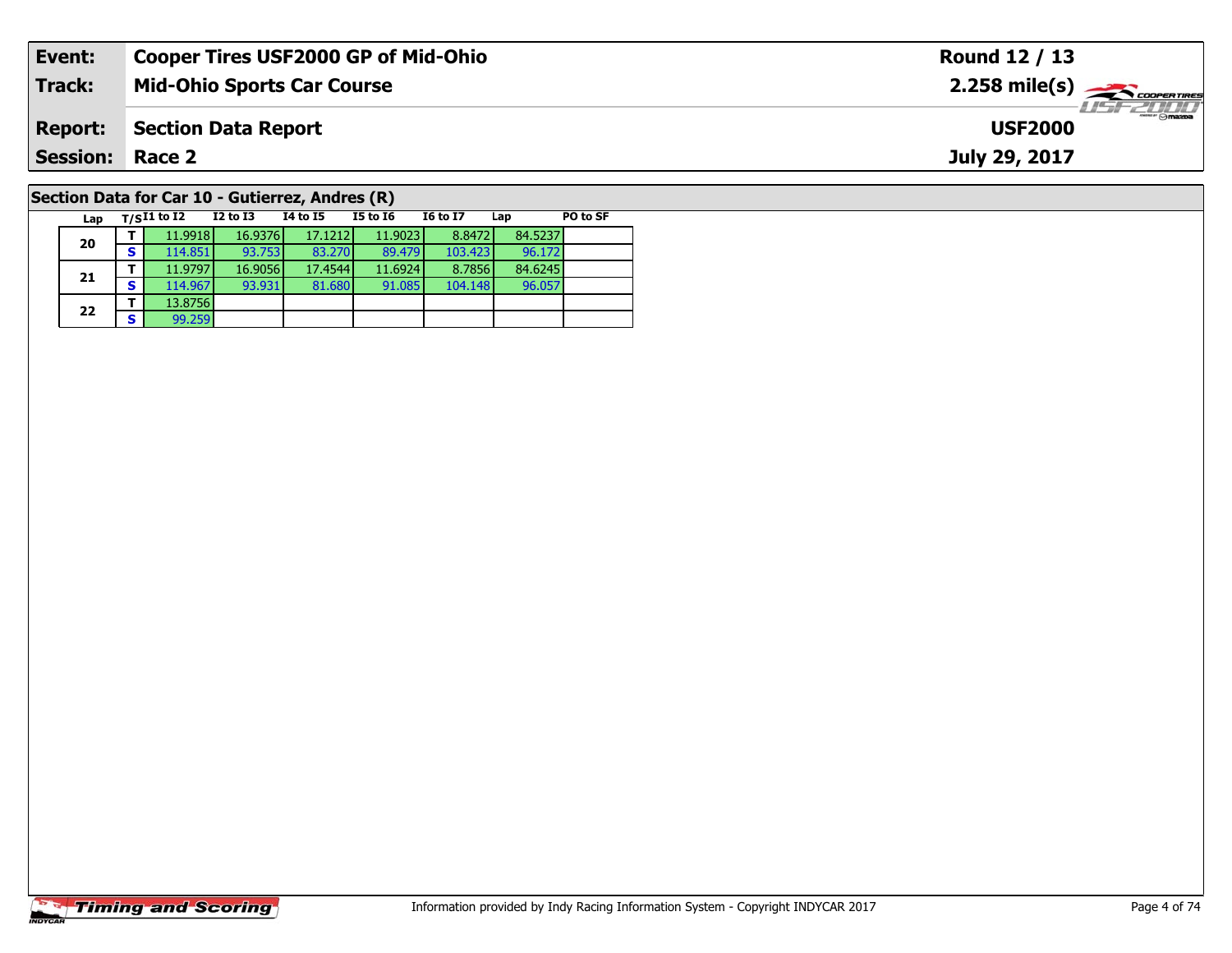| Event:          |    |                | <b>Cooper Tires USF2000 GP of Mid-Ohio</b> |           |           |           |                 |           |            |           |           |           |           | Round 12 / 13  |              |                         |
|-----------------|----|----------------|--------------------------------------------|-----------|-----------|-----------|-----------------|-----------|------------|-----------|-----------|-----------|-----------|----------------|--------------|-------------------------|
| <b>Track:</b>   |    |                | <b>Mid-Ohio Sports Car Course</b>          |           |           |           |                 |           |            |           |           |           |           |                |              | $2.258 \text{ mile(s)}$ |
| <b>Report:</b>  |    |                | <b>Section Data Report</b>                 |           |           |           |                 |           |            |           |           |           |           | <b>USF2000</b> |              | $T = -T/T$              |
| <b>Session:</b> |    | Race 2         |                                            |           |           |           |                 |           |            |           |           |           |           | July 29, 2017  |              |                         |
|                 |    |                | Section Data for Car 11 - Enders, Kory (R) |           |           |           |                 |           |            |           |           |           |           |                |              |                         |
| Lap             |    | $T/S$ SF to I1 | I1 to I2A                                  | I2A to I2 | I2 to I3A | I3A to I3 | <b>I3 to I4</b> | I4 to I5A | I5A to I5B | I5B to I5 | I5 to I6A | I6A to I6 | I6 to I7A | I7A to I7      | $I7$ to $I8$ | I8 to SF                |
|                 |    | 5.7477         | 8.3411                                     | 4.9292    | 9.1440    | 8.5060    | 2.8083          | 7.6749    | 5.5073     | 4.9335    | 5.4464    | 6.7919    | 3.5805    | 5.7428         | 5.5952       | 4.8725                  |
|                 | S  | 89.680         | 96.047                                     | 116.882   | 67.779    | 113.823   | 136.446         | 91.236    | 69.701     | 69.239    | 93.640    | 81.715    | 106.257   | 93.081         | 73.846       | 91.655                  |
|                 |    | 4.6009         | 7.5362                                     | 4.7592    | 8.7467    | 8.4848    | 2.8856          | 7.7902    | 5.4137     | 4.7296    | 5.3508    | 6.5139    | 3.5174    | 5.5032         | 5.5002       | 4.8591                  |
|                 | S. | 112.033        | 106.305                                    | 121.057   | 70.858    | 114.108   | 132.791         | 89.886    | 70.906     | 72.224    | 95.313    | 85.202    | 108.164   | 97.134         | 75.121       | 91.908                  |
|                 |    | 4.6254         | 7.3883                                     | 4.7365    | 8.5134    | 8.4598    | 2.8648          | 7.2774    | 5.3752     | 4.5209    | 5.2856    | 6.4884    | 3.5033    | 5.4712         | 5.4798       | 4.8516                  |
|                 | S  | 111.440        | 108.433                                    | 121.638   | 72.800    | 114.445   | 133.755         | 96.219    | 71.414     | 75.558    | 96.489    | 85.537    | 108.599   | 97.702         | 75.401       | 92.050                  |
|                 |    | 4.5673         | 7.3165                                     | 4.7327    | 8.3818    | 8.4357    | 2.8633          | 7.2071    | 5.2026     | 4.4646    | 5.2709    | 6.3321    | 3.4860    | 5.3534         | 5.4910       | 4.8192                  |
|                 | S. | 112.858        | 109.497                                    | 121.735   | 73.943    | 114.772   | 133.825         | 97.158    | 73.783     | 76.511    | 96.758    | 87.649    | 109.138   | 99.852         | 75.247       | 92.669                  |

5 T | 4.5799| 7.3212| 4.6803| 8.2924| 8.3840| 2.8482| 7.1298| 5.1546| 4.3589| 5.2352| 6.2906| 3.4457| 5.2678| 5.4635| 4.8024<br>| S | 112.547| 109.427| 123.098| 74.740| 115.480| 134.535| 98.211| 74.470| 78.366| 97.417| 88.227

6 | T | 4.5858| 7.1943| 4.6536| 8.3538| 8.4054| 2.8544| 7.0892| 5.1720| 4.4253| 5.2564| 6.3204| 3.4381| 5.3556| 5.4522| 4.8522<br>| S | 112.402| 111.357| 123.804| 74.191| 115.186| 134.243| 98.774| 74.220| 77.190| 97.025| 87.8

7 | T | 4.5652 | 7.2590 | 4.6618 | 8.3279 | 8.3894 | 2.8433 | 7.0782 | 5.1259 | 4.4988 | 5.4268 | 6.4890 | 3.5190 | 5.4416 | 5.3962 | 4.8341<br>7 | S | 112.910 | 110.365 | 123.587 | 74.421 | 115.405 | 134.767 | 98.927 | 74.88

8 T | 4.5680 7.2065 4.6622 8.3266 8.4202 2.8572 7.1220 5.1203 4.3618 5.2007 6.3734 3.4460 5.2899 5.3449 4.7888<br>8 S 112.840 111.169 123.576 74.433 114.983 134.111 98.319 74.969 78.314 98.064 87.081 110.405 101.050 77.304 93

**<sup>T</sup>** 4.5394 7.2247 4.6585 8.4199 8.3274 2.8273 7.2202 5.1349 4.4835 5.2379 6.5522 3.4630 5.4253 5.5022 4.8078 **<sup>S</sup>** 113.551 110.889 123.674 73.608 116.265 135.529 96.982 74.756 76.188 97.367 84.704 109.863 98.528 75.094 92.889

**<sup>T</sup>** 4.5506 7.2776 4.7141 8.4510 8.3085 2.8123 7.1817 5.1900 4.5853 5.2640 6.4622 3.4554 5.3623 5.3834 4.8188 **<sup>S</sup>** 113.272 110.082 122.216 73.337 116.529 136.252 97.502 73.962 74.497 96.884 85.884 110.104 99.686 76.751 92.677

**<sup>T</sup>** 4.5535 7.2102 4.6343 8.2754 8.3358 2.8290 7.4106 5.2408 4.4411 5.2400 6.3413 3.4679 5.3086 5.4003 4.8177 **<sup>S</sup>** 113.200 111.112 124.320 74.893 116.147 135.448 94.490 73.245 76.916 97.328 87.521 109.707 100.694 76.511 92.698

2 T 4.5437 7.2424 4.5895 8.3907 8.3807 2.8273 7.3174 5.1302 4.4284 5.2046 6.4259 3.4661 5.2933 5.4717 4.8323<br>2 S 113.444 110.618 125.534 73.864 115.525 135.529 95.693 74.824 77.136 97.990 86.369 109.764 100.985 75.513 92.4

**<sup>T</sup>** 4.5716 7.2182 4.6485 8.3413 8.3281 2.8271 7.2461 5.1187 4.5087 5.2150 6.3682 3.4390 5.3343 5.3838 4.8426 **<sup>S</sup>** 112.751 110.988 123.940 74.302 116.255 135.539 96.635 74.992 75.763 97.795 87.152 110.629 100.209 76.745 92.221

**<sup>T</sup>** 4.5650 7.2447 4.6314 8.3654 8.3818 2.8416 7.1076 5.1389 4.4124 5.2500 6.2935 3.4299 5.2152 5.4083 4.8033 **<sup>S</sup>** 112.914 110.582 124.398 74.088 115.510 134.847 98.518 74.698 77.416 97.143 88.186 110.923 102.498 76.398 92.976

**<sup>T</sup>** 5.0562 8.8473 8.5440 2.8953 7.3738 5.3528 4.4943 5.2624 6.5164 3.5015 5.4236 5.5971 4.8910 **<sup>S</sup>** 113.947 70.052 113.317 132.346 94.962 71.713 76.005 96.914 85.170 108.655 98.559 73.821 91.309

7 T 4.6079 7.3098 4.7544 8.6283 8.4904 2.8972 7.2137 5.2583 4.4478 5.2748 6.4501 3.4991 5.4420 5.6398 4.8342<br>7 S 111.863 109.598 121.180 71.830 114.033 132.259 97.069 73.001 76.800 96.686 86.045 108.729 98.226 73.262 92.38

8 T 4.5907 7.2767 4.7108 8.4836 8.4459 2.8942 7.1580 5.1723 4.3678 5.2320 6.4274 3.5178 5.3408 5.5315 4.7792 كال 5 112.282 110.096 122.301 73.055 114.633 132.396 97.824 74.215 78.207 97.477 86.349 108.151 100.087 74.696 93

**<sup>T</sup>** 4.5577 7.1311 4.6338 8.3607 8.3179 2.8235 7.2558 131.5188 5.2948 5.6905 6.8553 3.5904 5.8841 **<sup>S</sup>** 113.095 112.344 124.333 74.129 116.397 135.712 96.506 2.919 64.514 89.623 80.959 105.964 90.846

**5**

**6**

**7**

**8**

**9**

**10**

**11**

**12**

**13**

**14**

**15**

**16**

**17**

**18**

92.88

92.976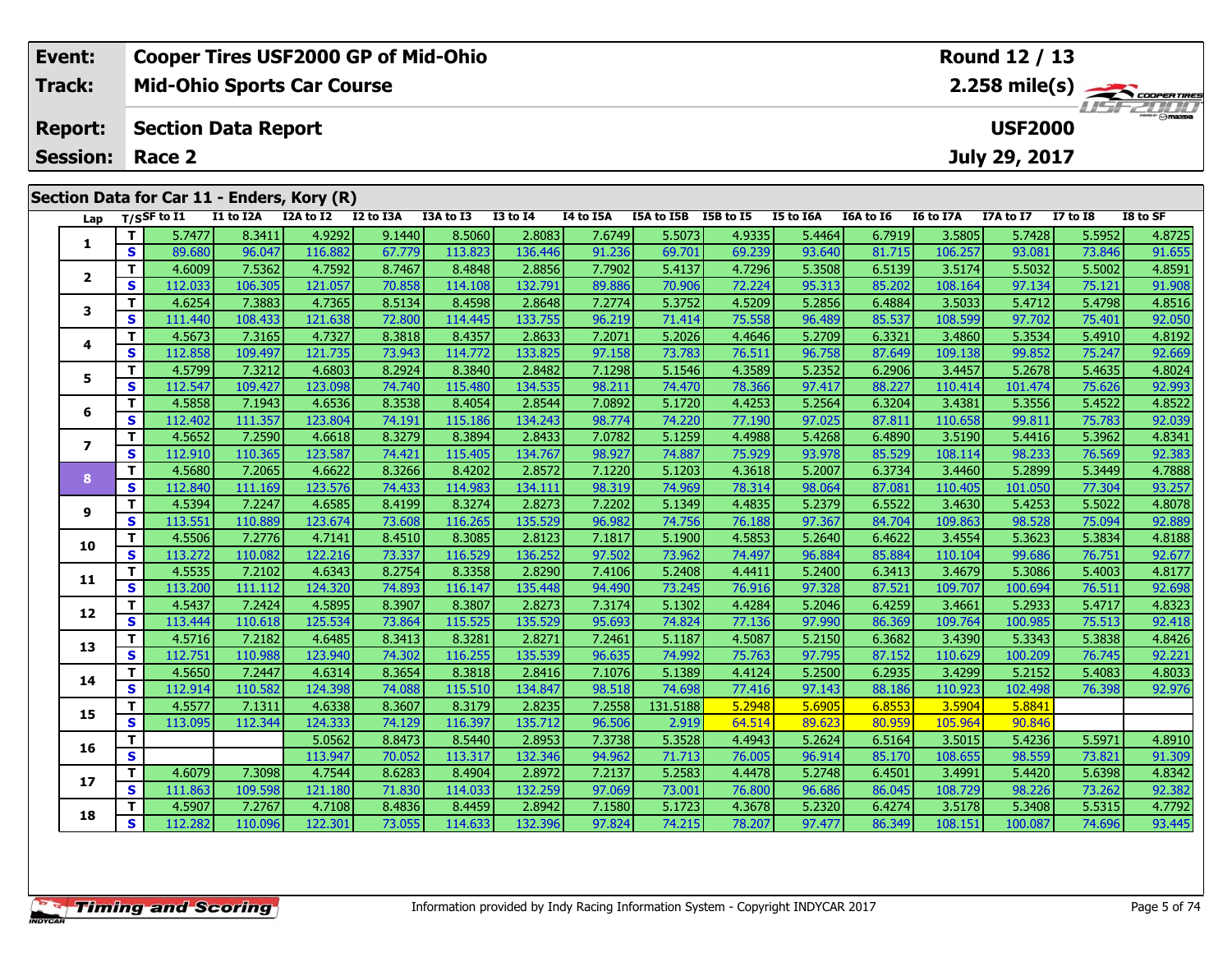#### **Event: Cooper Tires USF2000 GP of Mid-Ohio Round 12 / 13**2.258 mile(s) **2.258 miles Mid-Ohio Sports Car Course Track:** USF 2000 **Section Data Report USF2000Report: July 29, 2017 Session: Race 2 Section Data for Car 11 - Enders, Kory (R)**

| Lap                     |              | $T/SI1$ to $I2$ | <b>I2 to I3</b> | <b>I4 to I5</b> | <b>I5 to 16</b> | <b>I6 to I7</b> | Lap      | PI to PO | PO to SF | <b>SF to PI</b> |
|-------------------------|--------------|-----------------|-----------------|-----------------|-----------------|-----------------|----------|----------|----------|-----------------|
| 1                       | T.           | 13.2703         | 17.6500         | 18.1157         | 12.2383         | 9.3233          | 89.6213  |          | 153.0007 |                 |
|                         | $\mathbf{s}$ | 103.786         | 89.969          | 78.699          | 87.022          | 98.141          | 90.702   |          | 49.764   |                 |
| $\overline{2}$          | $\mathbf T$  | 12.2954         | 17.2315         | 17.9335         | 11.8647         | 9.0206          | 86.1915  |          |          |                 |
|                         | $\mathbf{s}$ | 112.015         | 92.154          | 79.498          | 89.762          | 101.434         | 94.311   |          |          |                 |
| 3                       | T            | 12.1248         | 16.9732         | 17.1735         | 11.7740         | 8.9745          | 84.8416  |          |          |                 |
|                         | $\mathbf{s}$ | 113.591         | 93.557          | 83.016          | 90.454          | 101.956         | 95.811   |          |          |                 |
| 4                       | T            | 12.0492         | 16.8175         | 16.8743         | 11.6030         | 8.8394          | 83.9242  |          |          |                 |
|                         | $\mathbf{s}$ | 114.304         | 94.423          | 84.488          | 91.787          | 103.514         | 96.859   |          |          |                 |
| 5                       | T            | 12.0015         | 16.6764         | 16.6433         | 11.5258         | 8.7135          | 83.2545  |          |          |                 |
|                         | $\mathbf{s}$ | 114.758         | 95.222          | 85.661          | 92.401          | 105.009         | 97.638   |          |          |                 |
| 6                       | T            | 11.8479         | 16.7592         | 16.6865         | 11.5768         | 8.7937          | 83.4087  |          |          |                 |
|                         | $\mathbf s$  | 116.246         | 94.751          | 85.439          | 91.994          | 104.052         | 97.457   |          |          |                 |
| $\overline{\mathbf{z}}$ | T            | 11.9208         | 16.7173         | 16.7029         | 11.9158         | 8.9606          | 83.8562  |          |          |                 |
|                         | $\mathbf{s}$ | 115.535         | 94.989          | 85.355          | 89.377          | 102.114         | 96.937   |          |          |                 |
| 8                       | $\mathbf T$  | 11.8687         | 16.7468         | 16.6041         | 11.5741         | 8.7359          | 83.0885  |          |          |                 |
|                         | $\mathbf{s}$ | 116.042         | 94.821          | 85.863          | 92.016          | 104.740         | 97.833   |          |          |                 |
| $\mathbf{9}$            | $\mathbf T$  | 11.8832         | 16.7473         | 16.8386         | 11.7901         | 8.8883          | 83.8242  |          |          |                 |
|                         | $\mathbf{s}$ | 115.901         | 94.819          | 84.667          | 90.330          | 102.944         | 96.974   |          |          |                 |
| 10                      | T            | 11.9917         | 16.7595         | 16.9570         | 11.7262         | 8.8177          | 83.8172  |          |          |                 |
|                         | $\mathbf{s}$ | 114.852         | 94.750          | 84.076          | 90.822          | 103.769         | 96.982   |          |          |                 |
| 11                      | $\mathbf T$  | 11.8445         | 16.6112         | 17.0925         | 11.5813         | 8.7765          | 83.5065  |          |          |                 |
|                         | $\mathbf{s}$ | 116.280         | 95.595          | 83.410          | 91.959          | 104.256         | 97.343   |          |          |                 |
| 12                      | T.           | 11.8319         | 16.7714         | 16.8760         | 11.6305         | 8.7594          | 83.5442  |          |          |                 |
|                         | $\mathbf{s}$ | 116.403         | 94.682          | 84.480          | 91.570          | 104.459         | 97.299   |          |          |                 |
| 13                      | T            | 11.8667         | 16.6694         | 16.8735         | 11.5832         | 8.7733          | 83.3912  |          |          |                 |
|                         | $\mathbf{s}$ | 116.062         | 95.262          | 84.492          | 91.944          | 104.294         | 97.478   |          |          |                 |
| 14                      | T.           | 11.8761         | 16.7472         | 16.6589         | 11.5435         | 8.6451          | 83.0890  |          |          |                 |
|                         | $\mathbf{s}$ | 115.970         | 94.819          | 85.581          | 92.260          | 105.840         | 97.832   |          |          |                 |
| 15                      | T            | 11.7649         | 16.6786         | 144.0694        | 12.5458         | 9.4745          | 219.0455 | 222.5436 |          | 208.0078        |
|                         | $\mathbf{s}$ | 117.066         | 95.209          | 9.896           | 84.889          | 96.575          | 37.110   | 4.035    |          | 36.935          |
| 16                      | T            |                 | 17.3913         | 17.2209         | 11.7788         | 8.9251          | 295.2311 |          | 83.7252  |                 |
|                         | $\mathbf{s}$ |                 | 91.307          | 82.788          | 90.417          | 102.520         | 27.534   |          | 90.939   |                 |
| 17                      | T            | 12.0642         | 17.1187         | 16.9198         | 11.7249         | 8.9411          | 84.7478  |          |          |                 |
|                         | $\mathbf{s}$ | 114.162         | 92.761          | 84.261          | 90.832          | 102.336         | 95.918   |          |          |                 |
| 18                      | T            | 11.9875         | 16.9295         | 16.6981         | 11.6594         | 8.8586          | 83.9287  |          |          |                 |
|                         | S            | 114.892         | 93.798          | 85.380          | 91.343          | 103.289         | 96.854   |          |          |                 |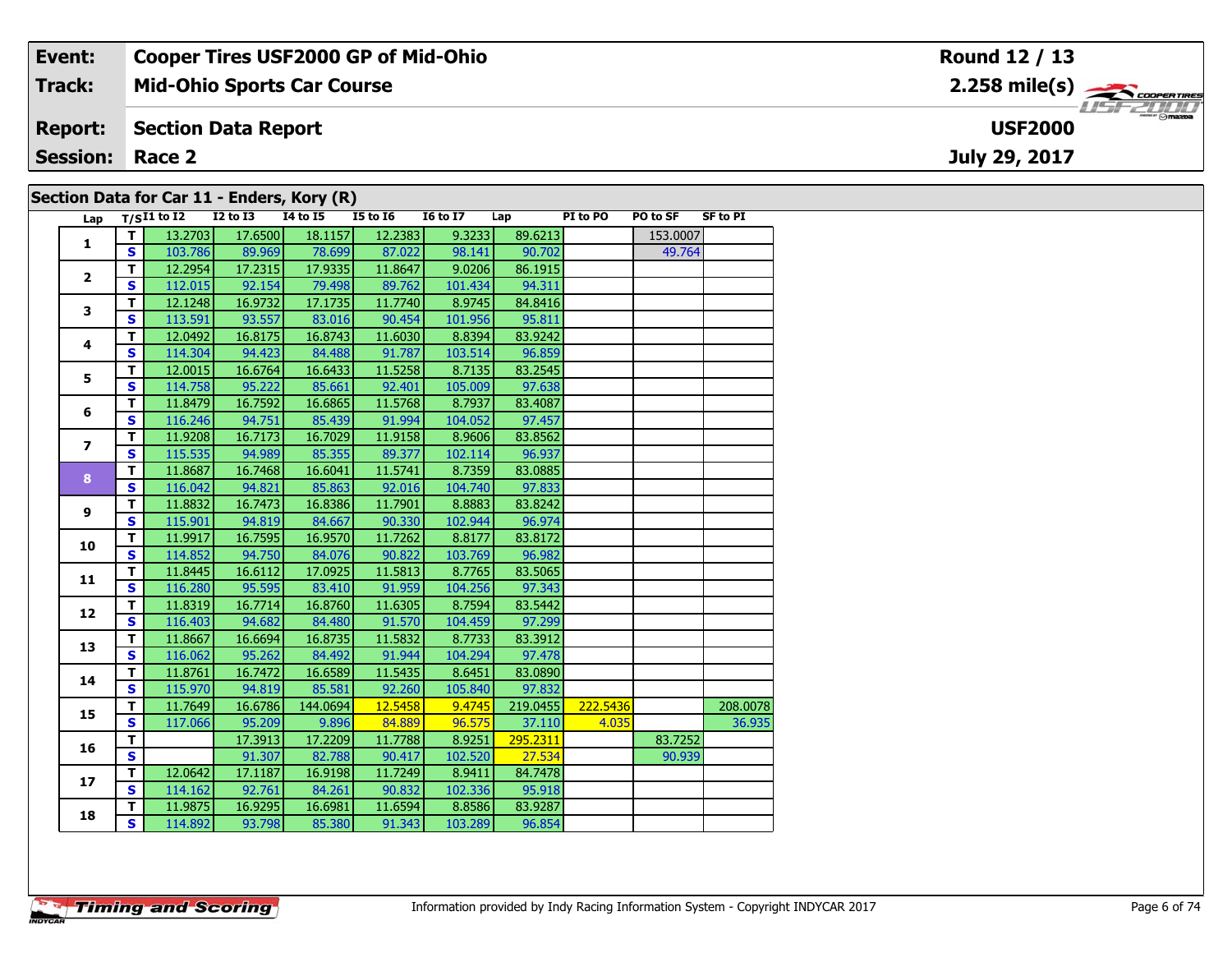| Event:                 | <b>Cooper Tires USF2000 GP of Mid-Ohio</b>       |  |                         |  |           |          |           |                      | <b>Round 12 / 13</b> |           |                  |           |               |                 |          |
|------------------------|--------------------------------------------------|--|-------------------------|--|-----------|----------|-----------|----------------------|----------------------|-----------|------------------|-----------|---------------|-----------------|----------|
| <b>Track:</b>          | <b>Mid-Ohio Sports Car Course</b>                |  |                         |  |           |          |           |                      |                      |           |                  |           |               |                 |          |
| <b>Report:</b>         | <b>Section Data Report</b>                       |  |                         |  |           |          |           |                      | <b>USF2000</b>       |           | <b>LIST CLIP</b> |           |               |                 |          |
| <b>Session: Race 2</b> |                                                  |  |                         |  |           |          |           |                      |                      |           |                  |           | July 29, 2017 |                 |          |
|                        |                                                  |  |                         |  |           |          |           |                      |                      |           |                  |           |               |                 |          |
|                        | Section Data for Car 12 - de la Vara, Moises (R) |  |                         |  |           |          |           |                      |                      |           |                  |           |               |                 |          |
| Lap                    | T/SSF to I1 I1 to I2A                            |  | I 2A to I 2 I 2 to I 3A |  | I3A to I3 | I3 to I4 | I4 to I5A | I5A to I5B I5B to I5 |                      | I5 to I6A | I6A to I6        | I6 to I7A | I7A to I7     | <b>I7 to I8</b> | I8 to SF |

| Lap            |              | T/SSF to $I1$ | I1 to I2A | I2A to I2 | I2 to I3A | I3A to I3 | <b>I3 to 14</b> | I4 to I5A | I5A to I5B | I5B to I5 | <b>I5 to I6A</b> | I6A to I6 | <b>I6 to I7A</b> | <b>I7A to I7</b> | <b>I7 to I8</b> | I8 to SF |
|----------------|--------------|---------------|-----------|-----------|-----------|-----------|-----------------|-----------|------------|-----------|------------------|-----------|------------------|------------------|-----------------|----------|
| 1              | T.           | 5.5576        | 8.2671    | 4.8878    | 9.1149    | 8.3995    | 2.8137          | 7.7170    | 5.7960     | 4.7751    | 5.4221           | 6.6804    | 3.5337           | 5.7546           | 5.6640          | 4.8556   |
|                | S            | 92.748        | 96.907    | 117.872   | 67.996    | 115.267   | 136.184         | 90.738    | 66.229     | 71.536    | 94.059           | 83.079    | 107.665          | 92.890           | 72.949          | 91.974   |
| $\mathbf{2}$   | T.           | 4.6697        | 7.4836    | 4.7350    | 8.4427    | 8.4082    | 2.8496          | 7.2390    | 5.2385     | 4.5461    | 5.3273           | 6.4238    | 3.4862           | 5.3680           | 5.6505          | 4.8397   |
|                | <b>S</b>     | 110.383       | 107.052   | 121.676   | 73.409    | 115.147   | 134.469         | 96.730    | 73.277     | 75.139    | 95.733           | 86.397    | 109.132          | 99.580           | 73.123          | 92.277   |
| 3              | T            | 4.6114        | 7.3382    | 4.6977    | 8.4252    | 8.4243    | 2.8554          | 7.5687    | 5.5110     | 4.6046    | 5.2925           | 6.4699    | 3.5005           | 5.4007           | 5.6038          | 4.8168   |
|                | $\mathbf{s}$ | 111.778       | 109.173   | 122.642   | 73.562    | 114.927   | 134.195         | 92.516    | 69.654     | 74.185    | 96.363           | 85.782    | 108.686          | 98.977           | 73.732          | 92.715   |
| 4              | T            | 4.5801        | 7.3336    | 4.7319    | 8.3331    | 8.4121    | 2.8605          | 7.1400    | 5.2329     | 4.4895    | 5.2718           | 6.5073    | 3.5161           | 5.3254           | 5.5378          | 4.8278   |
|                | S            | 112.542       | 109.242   | 121.756   | 74.375    | 115.094   | 133.956         | 98.071    | 73.356     | 76.087    | 96.741           | 85.289    | 108.204          | 100.377          | 74.611          | 92.504   |
| 5              | T            | 4.5971        | 7.1852    | 4.7024    | 8.3141    | 8.4526    | 2.8750          | 7.0788    | 5.1109     | 4.4361    | 5.2479           | 6.3594    | 3.4745           | 5.2663           | 5.5132          | 4.7807   |
|                | S            | 112.126       | 111.498   | 122.520   | 74.545    | 114.542   | 133.281         | 98.919    | 75.107     | 77.003    | 97.182           | 87.272    | 109.499          | 101.503          | 74.944          | 93.415   |
| 6              | T            | 4.5943        | 7.2099    | 4.6972    | 8.3424    | 8.4521    | 2.8680          | 7.0654    | 5.1218     | 4.4839    | 5.2425           | 6.3591    | 3.4746           | 5.2713           | 5.5304          | 4.7771   |
|                | $\mathbf{s}$ | 112.194       | 111.116   | 122.655   | 74.292    | 114.549   | 133.606         | 99.107    | 74.947     | 76.182    | 97.282           | 87.277    | 109.496          | 101.407          | 74.711          | 93.486   |
| $\overline{ }$ | T.           | 4.5918        | 7.2136    | 4.6877    | 8.3595    | 8.4631    | 2.8865          | 7.2414    | 5.1130     | 4.3721    | 5.2513           | 6.4123    | 3.5008           | 5.2321           | 5.5458          | 4.7973   |
|                | S            | 112.255       | 111.059   | 122.904   | 74.140    | 114.400   | 132.750         | 96.698    | 75.076     | 78.130    | 97.119           | 86.552    | 108.676          | 102.167          | 74.504          | 93.092   |
| 8              | T.           | 4.6136        | 7.2327    | 4.7298    | 8.3101    | 8.4594    | 2.8890          | 7.3475    | 5.1615     | 4.3864    | 5.2491           | 6.3442    | 3.4834           | 5.2846           | 5.4043          | 4.8037   |
|                | <b>S</b>     | 111.725       | 110.766   | 121.810   | 74.581    | 114.450   | 132.635         | 95.301    | 74.371     | 77.875    | 97.160           | 87.481    | 109.219          | 101.152          | 76.454          | 92.968   |
| 9              | T            | 4.6062        | 7.2032    | 4.6838    | 8.2740    | 8.4746    | 2.8915          | 7.3772    | 5.2005     | 4.4222    | 5.2693           | 6.6492    | 3.5384           | 5.2741           | 5.4934          | 4.8196   |
|                | $\mathbf{s}$ | 111.905       | 111.220   | 123.006   | 74.906    | 114.245   | 132.520         | 94.918    | 73.813     | 77.245    | 96.787           | 83.469    | 107.522          | 101.353          | 75.214          | 92.661   |
| 10             | T.           | 4.6217        | 7.2524    | 4.6904    | 8.4890    | 8.4581    | 2.8880          | 7.1440    | 5.1186     | 4.3620    | 5.2214           | 6.2888    | 3.4685           | 5.2115           | 5.4004          | 4.8182   |
|                | S            | 111.529       | 110.465   | 122.833   | 73.009    | 114.468   | 132.681         | 98.016    | 74.994     | 78.311    | 97.675           | 88.252    | 109.688          | 102.570          | 76.509          | 92.688   |
| 11             | T.           | 4.6137        | 7.2068    | 4.6815    | 8.2692    | 8.4984    | 2.8943          | 7.1967    | 5.1327     | 4.3835    | 5.2139           | 6.3220    | 3.4725           | 5.2504           | 5.3690          | 4.8175   |
|                | S            | 111.723       | 111.164   | 123.067   | 74.950    | 113.925   | 132.392         | 97.298    | 74.788     | 77.927    | 97.815           | 87.789    | 109.562          | 101.810          | 76.957          | 92.702   |
| 12             | T.           | 4.6142        | 7.1523    | 4.6423    | 8.2747    | 8.4491    | 2.8905          | 7.4213    | 5.1617     | 4.4797    | 5.2352           | 6.3909    | 3.4644           | 5.2869           | 5.4548          | 4.7936   |
|                | $\mathbf{s}$ | 111.710       | 112.011   | 124.106   | 74.900    | 114.590   | 132.566         | 94.354    | 74.368     | 76.253    | 97.417           | 86.842    | 109.818          | 101.108          | 75.746          | 93.164   |
| 13             | T.           | 4.5881        | 7.1746    | 4.6767    | 8.2827    | 8.4381    | 2.8763          | 7.0626    | 5.1016     | 4.3886    | 5.2420           | 6.2912    | 3.4617           | 5.2141           | 5.3413          | 4.7917   |
|                | S            | 112.346       | 111.663   | 123.193   | 74.827    | 114.739   | 133.220         | 99.146    | 75.244     | 77.836    | 97.291           | 88.218    | 109.904          | 102.519          | 77.356          | 93.201   |
| 14             | T.           | 4.5912        | 7.2659    | 4.6832    | 8.2342    | 8.4603    | 2.9023          | 7.1342    | 5.1307     | 4.4170    | 5.2183           | 6.2892    | 3.4671           | 5.2109           | 5.4217          | 4.7595   |
|                | S            | 112.270       | 110.260   | 123.022   | 75.268    | 114.438   | 132.027         | 98.151    | 74.817     | 77.336    | 97.733           | 88.247    | 109.733          | 102.582          | 76.209          | 93.831   |
| 15             | T            | 4.5798        | 7.2106    | 4.6867    | 8.2194    | 8.4820    | 2.9090          | 7.0147    | 5.0515     | 4.4525    | 5.2503           | 6.2976    | 3.4621           | 5.2482           | 5.4719          | 4.8156   |
|                | $\mathbf{s}$ | 112.550       | 111.105   | 122.930   | 75.404    | 114.145   | 131.723         | 99.823    | 75.990     | 76.719    | 97.137           | 88.129    | 109.891          | 101.853          | 75.510          | 92.738   |
| 16             | T.           | 4.6835        | 7.4458    | 4.7536    | 8.6695    | 8.5703    | 2.9066          | 7.3485    | 5.5340     | 4.6637    | 5.3815           | 6.8588    | 3.6185           | 5.7105           | 6.0588          | 4.9316   |
|                | $\mathbf s$  | 110.058       | 107.596   | 121.200   | 71.489    | 112.969   | 131.832         | 95.288    | 69.365     | 73.245    | 94.769           | 80.918    | 105.142          | 93.607           | 68.195          | 90.557   |
| 17             | T            | 4.9684        | 9.6642    | 10.1839   | 11.7099   | 16.1380   | 8.1908          | 14.1655   | 5.9600     | 7.0095    | 7.9452           | 8.5741    | 7.3136           | 10.8641          | 8.5600          | 8.9212   |
|                | S            | 103.747       | 82.897    | 56.573    | 52.927    | 59.994    | 46.782          | 49.432    | 64.407     | 48.733    | 64.190           | 64.730    | 52.020           | 49.203           | 48.269          | 50.060   |
| 18             | T.           | 5.5779        | 7.8117    | 4.6705    | 8.5810    | 8.4550    | 2.8706          | 7.0862    | 5.2917     | 4.5042    | 5.2956           | 6.5249    | 3.5111           | 5.3674           | 5.5456          | 4.7582   |
|                | S            | 92.410        | 102.556   | 123.356   | 72.226    | 114.510   | 133.485         | 98.816    | 72.541     | 75.838    | 96.306           | 85.059    | 108.358          | 99.591           | 74.506          | 93.857   |
| 19             | T.           | 4.5768        | 7.3465    | 4.7003    | 8.4477    | 8.4501    | 2.8474          | 6.9462    | 5.1389     | 4.4476    | 5.2514           | 6.3707    | 3.4845           | 5.3826           | 5.6140          | 4.7919   |
|                | S            | 112.623       | 109.050   | 122.574   | 73.366    | 114.576   | 134.573         | 100.807   | 74.698     | 76.803    | 97.117           | 87.118    | 109.185          | 99.310           | 73.598          | 93.197   |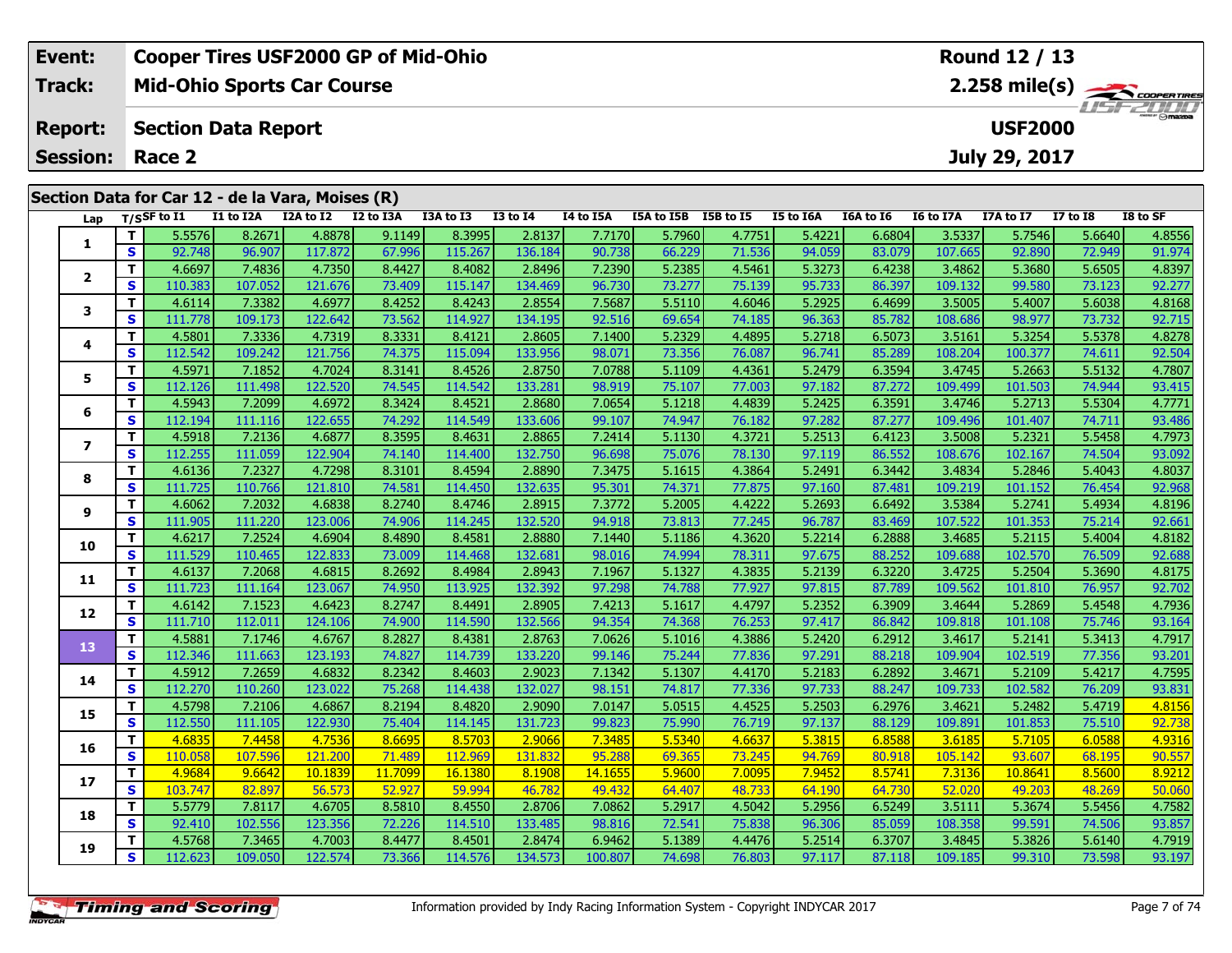| Event:          | <b>Cooper Tires USF2000 GP of Mid-Ohio</b>       | Round 12 / 13            |  |  |  |  |  |  |  |  |  |  |
|-----------------|--------------------------------------------------|--------------------------|--|--|--|--|--|--|--|--|--|--|
| <b>Track:</b>   | <b>Mid-Ohio Sports Car Course</b>                |                          |  |  |  |  |  |  |  |  |  |  |
| <b>Report:</b>  | <b>Section Data Report</b>                       | 114720<br><b>USF2000</b> |  |  |  |  |  |  |  |  |  |  |
| <b>Session:</b> | Race 2                                           | July 29, 2017            |  |  |  |  |  |  |  |  |  |  |
|                 |                                                  |                          |  |  |  |  |  |  |  |  |  |  |
|                 | Section Data for Car 12 - de la Vara, Moises (R) |                          |  |  |  |  |  |  |  |  |  |  |

### **Section Data for Car 12 - de la Vara, Moises (R)**

| Lap            |                                   | $T/SI1$ to $I2$ $I2$ to $I3$ |                              | $\mathbf{r}$<br>$I4$ to $I5$ | $ \sim$ $\sim$ $\sim$<br>$I5$ to $I6$ | $16 \text{ to } 17$ $\qquad$ Lap                       |                | PO to SF |
|----------------|-----------------------------------|------------------------------|------------------------------|------------------------------|---------------------------------------|--------------------------------------------------------|----------------|----------|
| $\mathbf{1}$   | T.                                | 13.1549                      | 17.5144                      | 18.2881                      | 12.1025                               | 9.2883                                                 | 89.2391        | 153.4211 |
|                | S.                                |                              | 104.697 90.666 77.957 87.998 |                              |                                       |                                                        | 98.511 91.090  | 49.627   |
|                | T.                                | 12.2186                      | 16.8509                      |                              | $17.0236$ 11.7511                     | 8.8542                                                 | 84.7079        |          |
| $\overline{2}$ | $\overline{\mathbf{s}}$           |                              | 112.719 94.236               | 83.747                       | 90.630                                | 103.341                                                | 95.963         |          |
|                | $\overline{\mathsf{r}}$           | 12.0359                      | 16.8495                      | 17.6843                      | 11.7624                               | 8.9012                                                 | 85.1207        |          |
| 3              | $\overline{\mathbf{s}}$           | 114.430                      | 94.243                       | 80.619                       | 90.543                                | 102.795                                                | 95.497         |          |
|                | T                                 | 12.0655                      | 16.7452                      | 16.8624                      | 11.7791                               | 8.8415                                                 | 84.0999        |          |
| 4              | $\overline{\mathbf{s}}$           | 114.150                      | 94.830                       | 84.548                       | 90.414                                | 103.489                                                | 96.656         |          |
|                | T                                 | 11.8876                      | 16.7667                      | 16.6258                      | 11.6073                               | 8.7408                                                 | 83.3942        |          |
| 5              | $\overline{\mathbf{s}}$           | 115.858                      | 94.709                       | 85.751                       | 91.753                                | 104.681                                                | 97.474         |          |
|                | $\overline{\mathsf{r}}$           | 11.9071                      | 16.7945                      | 16.6711                      | 11.6016                               | 8.7459                                                 | 83.4900        |          |
| 6              | $\overline{\mathbf{s}}$           |                              | 115.668 94.552 85.518        |                              | 91.798                                | 104.620                                                | 97.363         |          |
|                | T                                 | 11.9013                      | 16.8226                      | 16.7265                      | 11.6636                               | 8.7329                                                 | 83.6683        |          |
| $\overline{z}$ | $\overline{\mathbf{s}}$           |                              | 115.725 94.394 85.235        |                              | 91.310                                | 104.776                                                | 97.155         |          |
|                | $\overline{\mathsf{r}}$           | 11.9625                      | 16.7695                      | 16.8954                      | 11.5933                               | 8.7680                                                 | 83.6993        |          |
| 8              | $\overline{\mathbf{s}}$           | 115.133                      | 94.693                       | 84.383                       | 91.863                                | 104.357                                                | 97.119         |          |
|                | T                                 | 11.8870                      | 16.7486                      | 16.9999                      | 11.9185                               | 8.8125                                                 | 84.1772        |          |
| 9              | S                                 | 115.864                      | 94.811                       | 83.864                       | 89.357                                | 103.830                                                | 96.568         |          |
|                | T                                 | 11.9428                      | 16.9471                      | 16.6246                      | 11.5102                               | 8.6800                                                 | 83.4330        |          |
| 10             | $\overline{\mathbf{s}}$           | 115.322                      | 93.701                       | 85.757                       | 92.527                                | 105.415                                                | 97.429         |          |
|                | T                                 | 11.8883                      | 16.7676                      | 16.7129                      | 11.5359                               | 8.7229                                                 | 83.3221        |          |
| 11             | $\overline{\mathbf{s}}$           |                              | 115.851 94.704               | 85.304                       | 92.320                                |                                                        | 104.896 97.559 |          |
|                | T                                 | 11.7946                      | 16.7238                      | 17.0627                      | 11.6261                               | 8.7513                                                 | 83.7116        |          |
| 12             | $\overline{\mathbf{s}}$           | 116.771                      | 94.952                       | 83.555                       | 91.604                                | 104.556                                                | 97.105         |          |
| 13             | $\overline{\mathsf{T}}$           | 11.8513                      | 16.7208                      | 16.5528                      | 11.5332                               | 8.6758                                                 | 82.9313        |          |
|                | $\overline{\mathbf{s}}$           | 116.213                      | 94.969                       | 86.129                       | 92.342                                | 105.466                                                | 98.018         |          |
| 14             | T                                 | 11.9491                      | 16.6945                      | 16.6819                      | 11.5075                               | 8.6780                                                 | 83.1857        |          |
|                | $\mathbf{s}$                      | 115.262                      | 95.118                       | 85.463                       | 92.548                                | 105.439                                                | 97.719         |          |
| 15             | T                                 | 11.8973                      | 16.7014                      | 16.5187                      | 11.5479                               | 8.7103                                                 | 83.1519        |          |
|                | $\overline{\mathbf{s}}$           | 115.763                      | 95.079                       | 86.307                       | 92.225                                | 105.048                                                | 97.758         |          |
| 16             | т                                 | 12.1994                      | 17.2398                      | 17.5462                      | 12.2403                               | $\begin{array}{ c c c }\n\hline\n&9.3290\n\end{array}$ | 87.1352        |          |
|                | S                                 |                              | 112.897 92.110 81.253        |                              | 87.008                                | 98.081                                                 | 93.290         |          |
| 17             | T                                 | 19.8481                      | 27.8479                      | 27.1350                      | 16.5193                               | 18.1777                                                | 140.1684       |          |
|                | $\overline{\mathbf{s}}$<br>69.391 |                              |                              | $57.022$ 52.540              | 64.470                                | 50.336                                                 | 57.993         |          |
| 18             | T                                 | 12.4822                      | 17.0360                      | 16.8821                      | 11.8205                               | 8.8785                                                 | 85.8516        |          |
|                | $\overline{\mathbf{s}}$           | 110.339                      | 93.212                       | 84.449                       | 90.098                                | 103.058                                                | 94.684         |          |
| 19             | T                                 | 12.0468                      | 16.8978                      | 16.5327                      | 11.6221                               | 8.8671                                                 | 83.7966        |          |
|                | $\overline{\mathbf{s}}$           | 114.327                      | 93.974                       | 86.234                       | 91.636                                | 103.190                                                | 97.006         |          |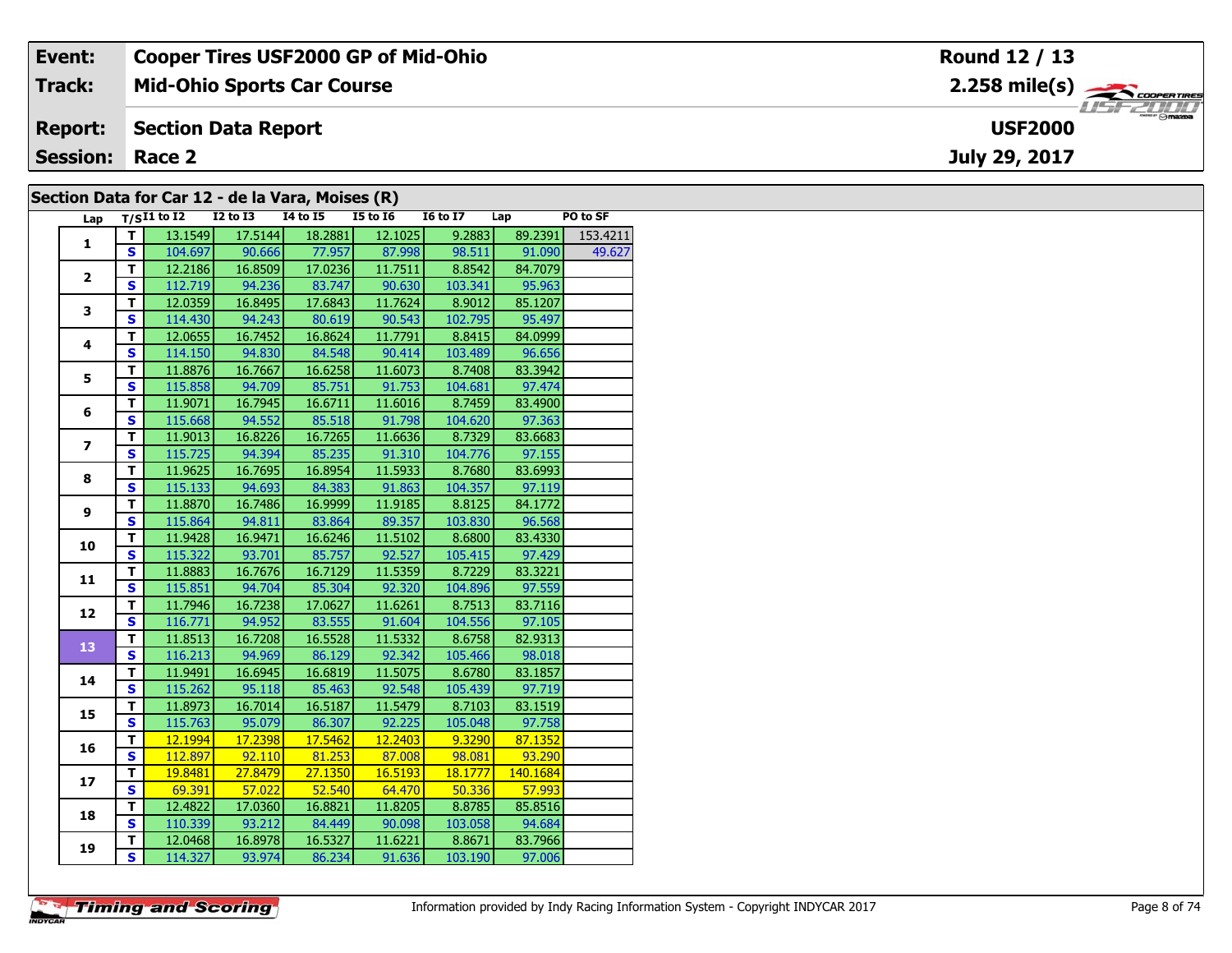| Event:          | <b>Cooper Tires USF2000 GP of Mid-Ohio</b>       | Round 12 / 13                                                                                                                                                                                                                                                                                                                                                                                                                                                             |
|-----------------|--------------------------------------------------|---------------------------------------------------------------------------------------------------------------------------------------------------------------------------------------------------------------------------------------------------------------------------------------------------------------------------------------------------------------------------------------------------------------------------------------------------------------------------|
| <b>Track:</b>   | <b>Mid-Ohio Sports Car Course</b>                | $2.258$ mile(s) $\leftarrow$ $\leftarrow$ $\leftarrow$ $\leftarrow$ $\leftarrow$ $\leftarrow$ $\leftarrow$ $\leftarrow$ $\leftarrow$ $\leftarrow$ $\leftarrow$ $\leftarrow$ $\leftarrow$ $\leftarrow$ $\leftarrow$ $\leftarrow$ $\leftarrow$ $\leftarrow$ $\leftarrow$ $\leftarrow$ $\leftarrow$ $\leftarrow$ $\leftarrow$ $\leftarrow$ $\leftarrow$ $\leftarrow$ $\leftarrow$ $\leftarrow$ $\leftarrow$ $\leftarrow$ $\leftarrow$ $\leftarrow$ $\leftarrow$ $\leftarrow$ |
| <b>Report:</b>  | <b>Section Data Report</b>                       | <b>USF2000</b>                                                                                                                                                                                                                                                                                                                                                                                                                                                            |
| <b>Session:</b> | Race 2                                           | July 29, 2017                                                                                                                                                                                                                                                                                                                                                                                                                                                             |
|                 | Section Data for Car 12 - de la Vara, Moises (R) |                                                                                                                                                                                                                                                                                                                                                                                                                                                                           |

|    | Lap     | T/SSF to I1 | I1 to I2A      | I2A to I2 | I2 to I3A | I3A to I3       | <b>I3 to I4</b> | <b>I4 to I5A</b> | I5A to I5B | I5B to I5 | I5 to I6A | I6A to I6 | <b>I6 to I7A</b> | I7A to I7 | <b>I7 to I8</b> | I8 to SF |
|----|---------|-------------|----------------|-----------|-----------|-----------------|-----------------|------------------|------------|-----------|-----------|-----------|------------------|-----------|-----------------|----------|
|    | 20      | 4.5805      | 7.3912         | 4.7405    | 8.6660    | 8.3427          | 2.8105          | 7.5796           | 5.3277     | 4.5904    | 5.4080    | 6.3421    | 3.4683           | 5.2884    | 5.4808          | 4.8008   |
|    |         | 12.532      | $108.391\vert$ | 121.535   | 1.518     | 16.051          | 136.339         | 92.383           | 72.051     | 74.414    | 94.305    | 87.510    | 109.695          | 101.079   | 75.387          | 93.024   |
|    |         | 4.5948 l    | ا 2082.'       | 4.6867    | 8.32521   | 8.4546          | 2.8746          | 7.0410           | 5.0764     | 4.4232    | 5.2718    | 6.3063    | 3.4565           | 5.3062    | 5.7127          | 4.7732   |
|    | 21      | 12.1821     | 111.1421       | 122.930   | 74.445    | 14.515 <b>I</b> | 133.299         | 99.450           | 75.617     | 77.227    | 96.741    | 88.007    | 110.069          | 100.740   | 72.327          | 93.562   |
|    |         | 4.6584      | 7.8820         | 6.3874    | 9.0228    | 9.5920          |                 |                  |            |           |           |           |                  |           |                 |          |
| 22 | .10.651 | 101.641     | 90.199         | 68.690    | 100.936   |                 |                 |                  |            |           |           |           |                  |           |                 |          |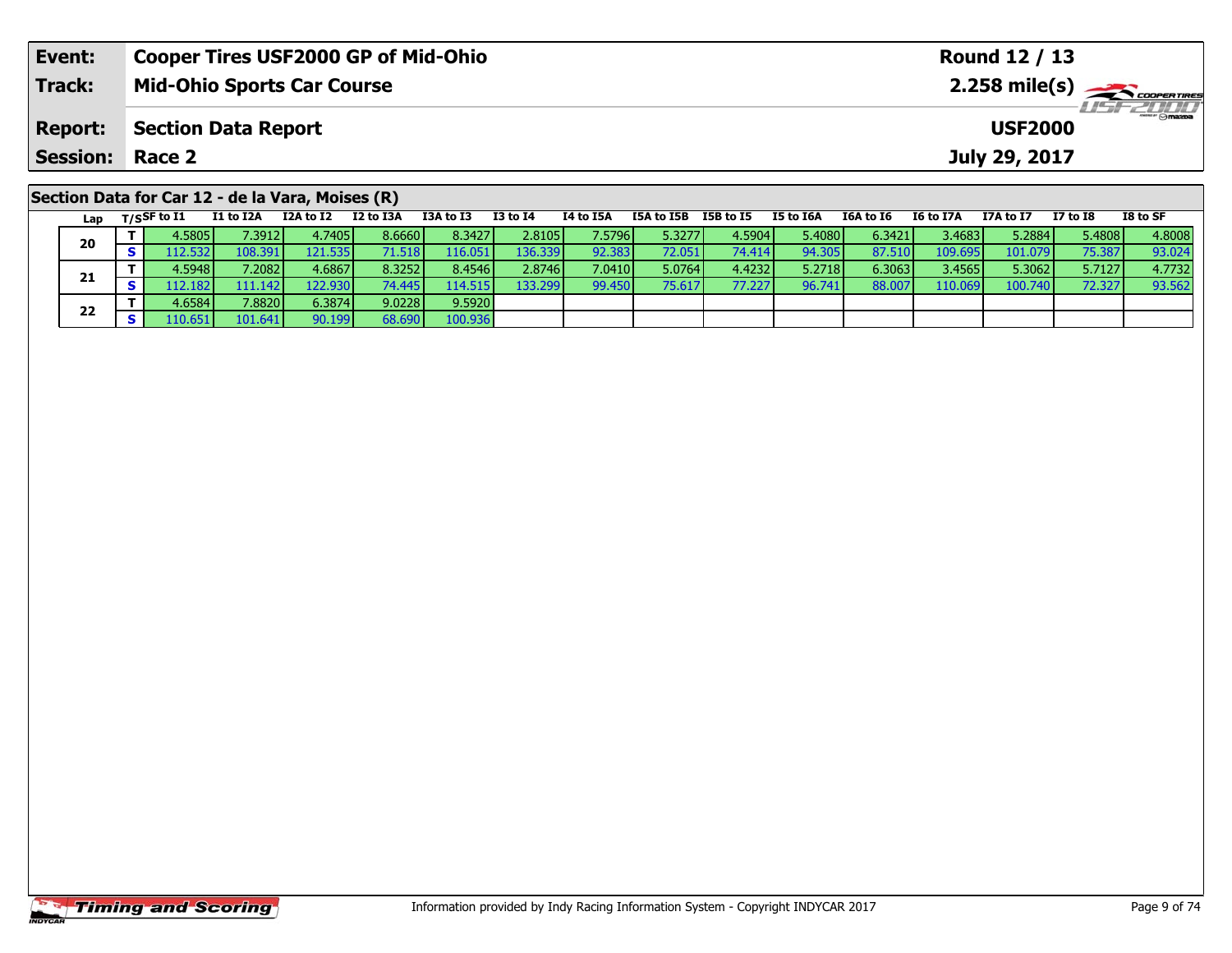| Event:                 | <b>Cooper Tires USF2000 GP of Mid-Ohio</b>       | Round 12 / 13                                           |
|------------------------|--------------------------------------------------|---------------------------------------------------------|
| Track:                 | <b>Mid-Ohio Sports Car Course</b>                | $2.258$ mile(s) $\overbrace{\hspace{2cm}}$ coorer TIRES |
| <b>Report:</b>         | <b>Section Data Report</b>                       | <b>LISF 2000</b><br><b>USF2000</b>                      |
| <b>Session: Race 2</b> |                                                  | July 29, 2017                                           |
|                        | Section Data for Car 12 - de la Vara, Moises (R) |                                                         |

**Lap T/SI1 to I2 I2 to I3 I4 to I5 I5 to I6 I6 to I7 Lap PO to SF** 

**<sup>T</sup>** 12.1317 17.0087 17.4977 11.7501 8.7567 84.8175 **<sup>S</sup>** 113.527 93.361 81.478 90.638 104.491 95.839

**<sup>T</sup>** 11.8949 16.7798 16.5406 11.5781 8.7627 83.5114 **<sup>S</sup>** 115.787 94.635 86.193 91.984 104.420 97.338

# **Timing and Scoring**

**20**

**21**

**22**

**<sup>T</sup>** 14.2694 18.6148 **<sup>S</sup>** 96.519 85.306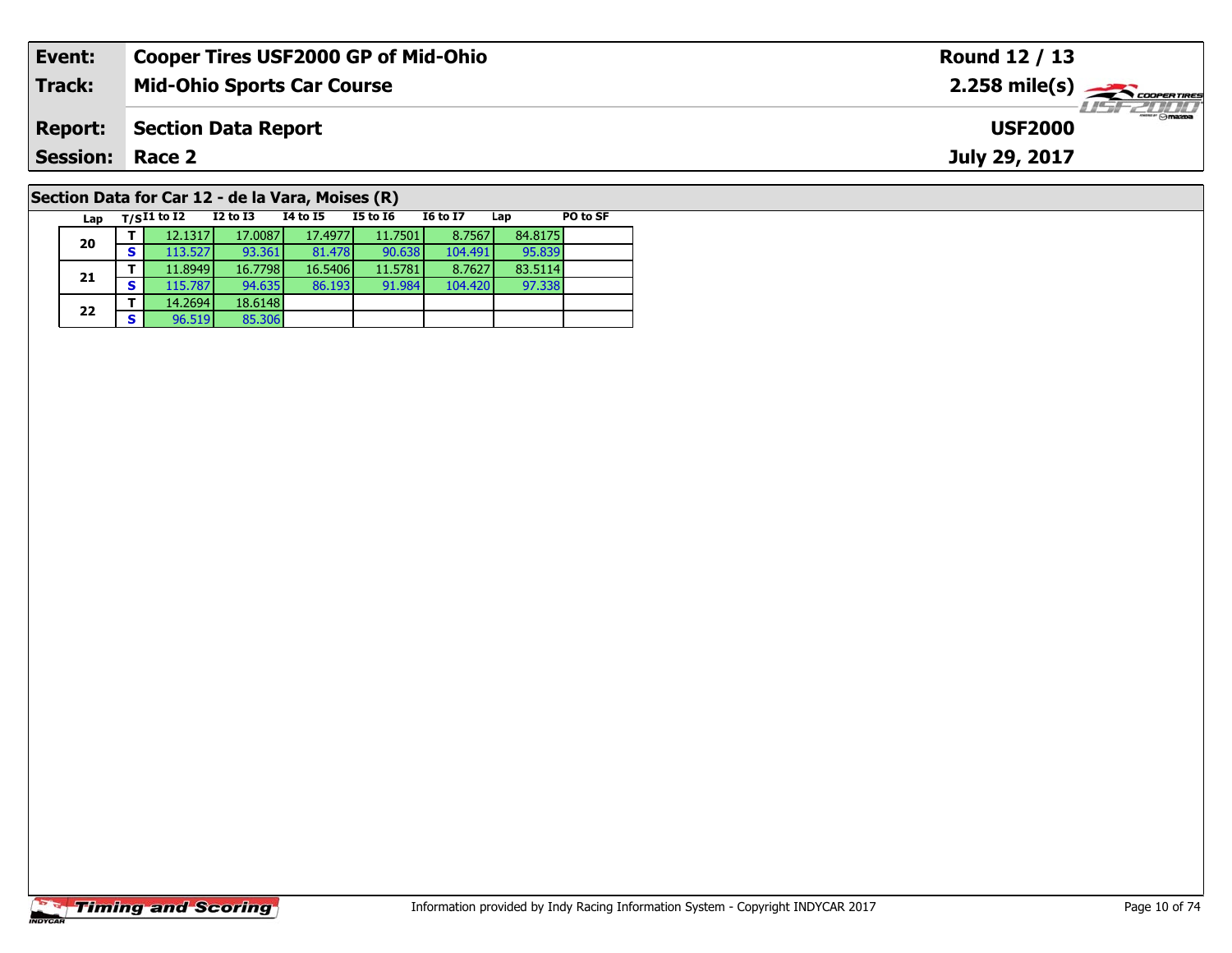| Event:         |                                             | <b>Cooper Tires USF2000 GP of Mid-Ohio</b>   |                           |                           |                           |                       |                     | Round 12 / 13                      |                      |                          |                      |                             |                                    |                                   |                                                        |
|----------------|---------------------------------------------|----------------------------------------------|---------------------------|---------------------------|---------------------------|-----------------------|---------------------|------------------------------------|----------------------|--------------------------|----------------------|-----------------------------|------------------------------------|-----------------------------------|--------------------------------------------------------|
| Track:         |                                             | <b>Mid-Ohio Sports Car Course</b>            |                           |                           |                           |                       |                     |                                    |                      |                          |                      |                             |                                    |                                   | $2.258$ mile(s) $\overbrace{\hspace{2cm}}$ coderatines |
| <b>Report:</b> |                                             | <b>USF2000</b><br><b>Section Data Report</b> |                           |                           |                           |                       |                     |                                    |                      |                          |                      |                             |                                    |                                   |                                                        |
|                | <b>Session: Race 2</b>                      |                                              |                           |                           |                           |                       |                     |                                    |                      |                          |                      |                             | July 29, 2017                      |                                   |                                                        |
|                | Section Data for Car 21 - VeeKay, Rinus (R) |                                              |                           |                           |                           |                       |                     |                                    |                      |                          |                      |                             |                                    |                                   |                                                        |
| Lap            | T/SSF to I1<br>.<br>FCT774                  | I1 to I2A<br>0.1040                          | I2A to I2<br>$\sqrt{100}$ | I2 to I3A<br><b>COOOL</b> | I3A to I3<br><b>OFFOR</b> | $I3$ to $I4$<br>20010 | I4 to I5A<br>7.4251 | I5A to I5B I5B to I5<br>in ontool. | $\sim$ 4.4072 $\sim$ | I5 to I6A<br>$F \sim 10$ | I6A to I6<br>c arool | <b>I6 to I7A</b><br>$20-21$ | <b>I7A to I7</b><br><b>F</b> FOECH | <b>I7 to I8</b><br><b>E</b> ATENL | I8 to SF<br>$A$ OF $A$ $\neg$                          |

| Lap                      | ייכון        | .       | ** W *** | 14.011014 | 14 W 19M | ື                  | <br>w<br>- 7 | 17 W 19M | 198 W 199 | 236 W 23         | 23 W<br>wm | <b>TOM TO TO</b> |                  | ******* | 17 W 10 | ש ש              |
|--------------------------|--------------|---------|----------|-----------|----------|--------------------|--------------|----------|-----------|------------------|------------|------------------|------------------|---------|---------|------------------|
|                          | т            | 5.6771  | 8.1849   | 4.9579    | 8.8295   | 8.5597             | 2.8918       | 7.4253   | 5.3573    | 4.4973           | 5.3119     | 6.4520           | 3.5311           | 5.5056  | 5.4150  | 4.8547           |
| 1                        | S            | 90.795  | 97.880   | 116.206   | 70.193   | 113.109            | 132.506      | 94.303   | 71.652    | 75.955           | 96.011     | 86.020           | 107.744          | 97.091  | 76.303  | 91.991           |
| $\overline{2}$           | т            | 4.5789  | 7.4003   | 4.7707    | 8.4916   | 8.4124             | 2.8659       | 7.2166   | 5.2335    | 4.4607           | 5.2967     | 6.3727           | 3.4849           | 5.4408  | 5.3509  | 4.8317           |
|                          | S            | 112.572 | 108.257  | 120.766   | 72.987   | 115.090            | 133.704      | 97.030   | 73.347    | 76.578           | 96.286     | 87.090           | 109.172          | 98.248  | 77.217  | 92.429           |
| 3                        | т            | 4.5617  | 7.2801   | 4.7087    | 8.3923   | 8.4016             | 2.8611       | 7.1594   | 5.3087    | 4.5099           | 5.2499     | 6.3077           | 3.4682           | 5.3932  | 5.3562  | 4.8167           |
|                          | S            | 112.996 | 110.045  | 122.356   | 73.850   | 115.238            | 133.928      | 97.805   | 72.308    | 75.742           | 97.145     | 87.988           | 109.698          | 99.115  | 77.141  | 92.717           |
| 4                        | т            | 4.5775  | 7.2569   | 4.6977    | 8.3345   | 8.4096             | 2.8705       | 7.1169   | 5.1544    | 4.4124           | 5.2377     | 6.2954           | 3.4608           | 5.3340  | 5.3238  | 4.8037           |
|                          | S            | 112.606 | 110.397  | 122.642   | 74.362   | 115.128            | 133.490      | 98.389   | 74.473    | 77.416           | 97.371     | 88.160           | 109.933          | 100.215 | 77.610  | 92.968           |
| 5                        | т            | 4.5564  | 7.1664   | 4.6962    | 8.2432   | 8.4038             | 2.8655       | 7.0171   | 5.1157    | 4.3811           | 5.1970     | 6.2864           | 3.4601           | 5.3193  | 5.2467  | 4.8443           |
|                          | $\mathbf{s}$ | 113.128 | 111.791  | 122.681   | 75.186   | 115.208            | 133.722      | 99.789   | 75.036    | 77.969           | 98.134     | 88.286           | 109.955          | 100.492 | 78.751  | 92.189           |
| 6                        | т            | 4.5720  | 7.1470   | 4.6883    | 8.2821   | 8.4367             | 2.8757       | 6.9636   | 5.0947    | 4.3467           | 5.1870     | 6.2169           | 3.4596           | 5.2698  | 5.2702  | 4.8438           |
|                          | S            | 112.742 | 112.094  | 122.888   | 74.833   | 114.758            | 133.248      | 100.555  | 75.346    | 78.586           | 98.323     | 89.273           | 109.971          | 101.436 | 78.400  | 92.198           |
| $\overline{\phantom{a}}$ | т            | 4.5661  | 7.1082   | 4.6628    | 8.1829   | 8.4046             | 2.8774       | 6.9965   | 5.0438    | 4.3312           | 5.1816     | 6.2227           | 3.4583           | 5.2172  | 5.2004  | 4.7989           |
|                          | S            | 112.887 | 112.706  | 123.560   | 75.740   | 115.197            | 133.169      | 100.083  | 76.106    | 78.867           | 98.425     | 89.190           | 110.012          | 102.458 | 79.452  | 93.061           |
| 8                        | т            | 4.5560  | 7.0920   | 4.6365    | 8.1526   | 8.4038             | 2.8795       | 6.9798   | 5.0384    | 4.3286           | 5.1916     | 6.2111           | 3.4550           | 5.2099  | 5.1867  | 4.7993           |
|                          | $\mathbf{s}$ | 113.138 | 112.963  | 124.261   | 76.021   | 115.208            | 133.072      | 100.322  | 76.188    | 78.915           | 98.236     | 89.356           | 110.117          | 102.602 | 79.662  | 93.053           |
| 9                        | $\mathbf{T}$ | 4.5535  | 7.1071   | 4.6431    | 8.1498   | 8.3901             | 2.8740       | 6.9192   | 5.0359    | 4.3214           | 5.2024     | 6.2048           | 3.4511           | 5.2093  | 5.2085  | 4.8406           |
|                          | $\mathbf{s}$ | 113.200 | 112.723  | 124.084   | 76.048   | 115.396            | 133.327      | 101.201  | 76.225    | 79.046           | 98.032     | 89.447           | 110.242          | 102.614 | 79.328  | 92.259           |
| 10                       | Т            | 4.5506  | 7.0929   | 4.6591    | 8.1203   | 8.3570             | 2.8718       | 6.9132   | 5.0248    | 4.3516           | 5.1902     | 6.2688           | 3.4736           | 5.2083  | 5.2676  | 4.7638           |
|                          | S            | 113.272 | 112.949  | 123.658   | 76.324   | 115.853            | 133.429      | 101.288  | 76.394    | 78.498           | 98.262     | 88.534           | 109.527          | 102.633 | 78.438  | 93.747           |
| 11                       | т            | 4.5333  | 7.1606   | 4.6642    | 8.1655   | 8.4307             | 2.8805       | 6.9478   | 5.0402    | 4.3335           | 5.1842     | 6.2763           | 3.4822           | 5.1824  | 5.3814  | 4.7507           |
|                          | S            | 113.704 | 111.881  | 123.523   | 75.901   | 114.840            | 133.026      | 100.784  | 76.160    | 78.826           | 98.376     | 88.428           | 109.257          | 103.146 | 76.780  | 94.005           |
| 12                       | т            | 4.5508  | 7.2074   | 4.6697    | 8.2378   | 8.4053             | 2.8748       | 6.9997   | 5.0234    | 4.3697           | 5.1943     | 6.3032           | 3.4695           | 5.2225  | 5.3538  | 4.8186           |
|                          | S            | 113.267 | 111.155  | 123.378   | 75.235   | 115.187            | 133.290      | 100.037  | 76.415    | 78.173           | 98.185     | 88.051           | 109.657          | 102.354 | 77.175  | 92.681           |
| 13                       | т            | 4.5566  | 7.1770   | 4.6707    | 8.2381   | 8.4219             | 2.8836       | 6.9978   | 5.0721    | 4.3418           | 5.2124     | 6.2499           | 3.4643           | 5.1977  | 5.3204  | 4.7987           |
|                          | $\mathbf s$  | 113.123 | 111.626  | 123.351   | 75.232   | 114.960            | 132.883      | 100.064  | 75.681    | 78.675           | 97.844     | 88.801           | 109.821          | 102.843 | 77.660  | 93.065           |
| 14                       | т            | 4.5714  | 7.2710   | 4.6678    | 8.1496   | 8.4261             | 2.8952       | 7.0192   | 5.0373    | 4.3627           | 5.1898     | 6.2810           | 3.4634           | 5.2258  | 5.2273  | 4.8267           |
|                          | S            | 112.756 | 110.182  | 123.428   | 76.049   | 114.903            | 132.351      | 99.759   | 76.204    | 78.298           | 98.270     | 88.362           | 109.850          | 102.290 | 79.043  | 92.525           |
| 15                       | т            | 4.5513  | 7.2307   | 4.6670    | 8.1574   | 8.4007             | 2.8861       | 7.0046   | 5.0472    | 4.3540           | 5.2137     | 6.2526           | 3.4522           | 5.2128  | 5.2383  | 4.8349           |
|                          | S            | 113.254 | 110.797  | 123.449   | 75.977   | 115.250            | 132.768      | 99.967   | 76.055    | 78.455           | 97.819     | 88.763           | 110.206          | 102.545 | 78.877  | 92.368           |
| 16                       | т            | 4.5537  | 7.2297   | 5.0994    | 8.9178   | 8.7234             | 3.1286       | 8.2804   | 7.1585    | 5.5785           | 7.0298     | 7.4890           | 4.0439           | 6.9649  | 6.4547  | 5.9580           |
|                          | $\mathbf{s}$ | 113.195 | 110.812  | 112.981   | 69.498   | 110.987<br>16.6031 | 122.477      | 84.564   | 53.623    | 61.233           | 72.548     | 74.109           | 94.081           | 76.748  | 64.013  | 74.957<br>8.9025 |
| 17                       | т<br>S       | 7.0277  | 10.4366  | 9.7466    | 12.6614  |                    | 7.2570       | 13.7268  | 6.5842    | 5.6927<br>60.005 | 8.2671     | 10.4670          | 7.7605<br>49.024 | 11.3482 | 9.0302  |                  |
|                          | т            | 73.346  | 76.762   | 59.112    | 48.950   | 58.313             | 52.802       | 51.012   | 58.301    |                  | 61.690     | 53.024           |                  | 47.104  | 45.756  | 50.165           |
| 18                       |              | 5.4466  | 7.5427   | 4.7481    | 8.4757   | 8.4253             | 2.8616       | 7.1650   | 5.2093    | 4.4661           | 5.2456     | 6.3555           | 3.4742           | 5.3113  | 5.3140  | 4.8477           |
|                          | S            | 94.638  | 106.213  | 121.340   | 73.123   | 114.914            | 133.905      | 97.729   | 73.688    | 76.485           | 97.224     | 87.326           | 109.509          | 100.643 | 77.753  | 92.124           |
| 19                       | т            | 4.5602  | 7.3264   | 4.7040    | 8.2728   | 8.3933             | 2.8626       | 6.9639   | 5.1234    | 4.3589           | 5.2184     | 6.3145           | 3.4652           | 5.2348  | 5.2688  | 4.8049           |
|                          | $\mathbf{s}$ | 113.033 | 109.349  | 122.478   | 74.917   | 115.352            | 133.858      | 100.551  | 74.924    | 78.366           | 97.731     | 87.893           | 109.793          | 102.114 | 78.420  | 92.945           |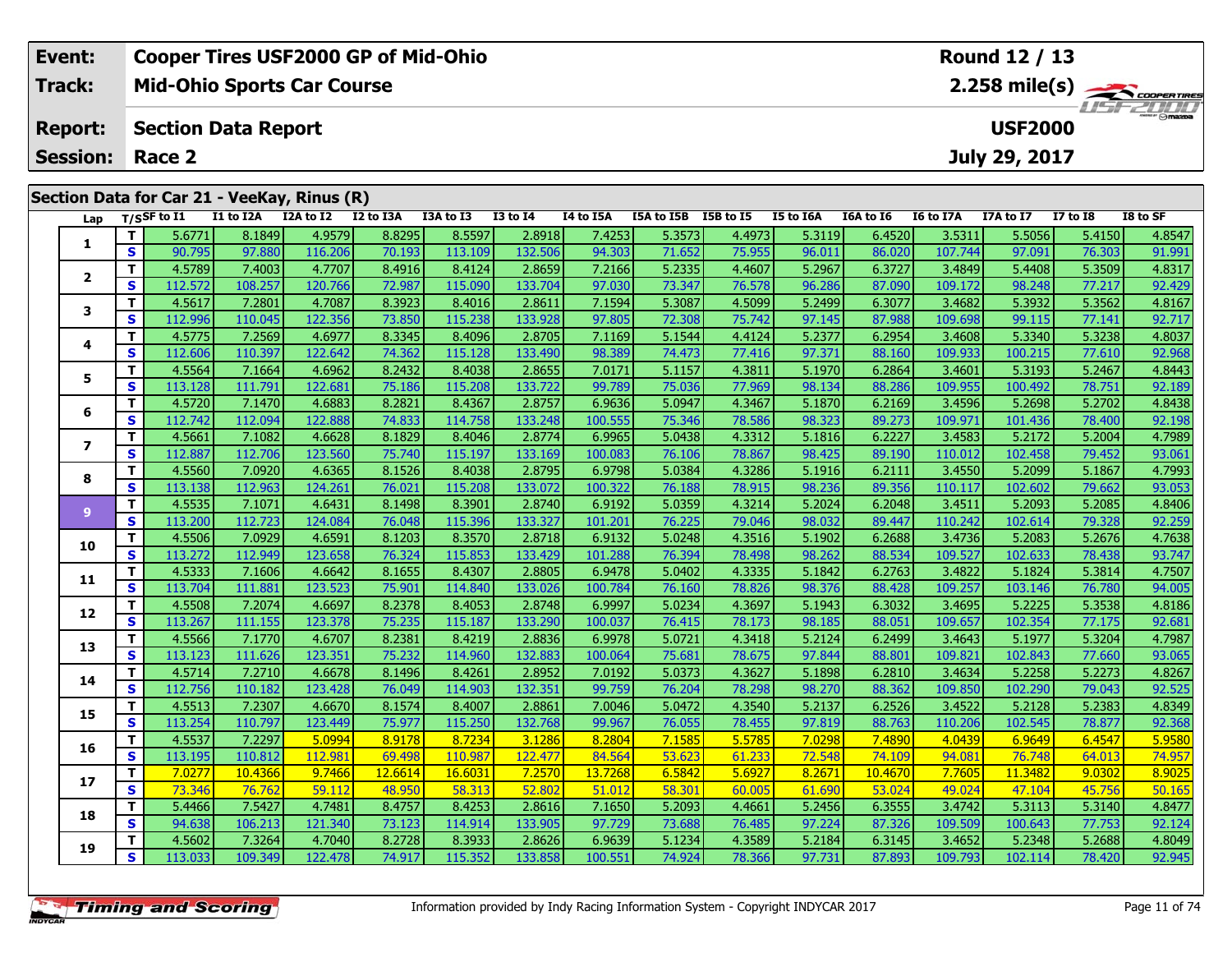| Event:                 | <b>Cooper Tires USF2000 GP of Mid-Ohio</b>  | Round 12 / 13                      |
|------------------------|---------------------------------------------|------------------------------------|
| Track:                 | <b>Mid-Ohio Sports Car Course</b>           |                                    |
| <b>Report:</b>         | Section Data Report                         | <b>LISF 2000</b><br><b>USF2000</b> |
| <b>Session: Race 2</b> |                                             | July 29, 2017                      |
|                        | Section Data for Car 21 - VeeKay, Rinus (R) |                                    |

#### **Section Data for Car 21 - VeeKay, Rinus (R)**

| Lap                     |                         | $T/SI1$ to I2 I2 to I3 I4 to I5 |                     |                              | $15$ to $16$    | I6 to I7 Lap |                | PO to SF         |
|-------------------------|-------------------------|---------------------------------|---------------------|------------------------------|-----------------|--------------|----------------|------------------|
|                         | T.                      | 13.1428                         | 17.3892             | 17.2799                      | 11.7639         | 9.0367       |                | 87.4511 160.1272 |
| $\mathbf{1}$            | S.                      |                                 |                     | 104.793 91.318 82.505 90.531 |                 |              | 101.254 92.953 | 47.549           |
|                         | T.                      |                                 | $12.1710$ $16.9040$ |                              | 16.9108 11.6694 | 8.9257       | 84.2083        |                  |
| $\mathbf{2}$            | $\overline{\mathbf{s}}$ | 113.160                         | 93.940              |                              | 84.306 91.264   | 102.513      | 96.532         |                  |
|                         | T                       | 11.9888                         | 16.7939             | 16.9780                      | 11.5576         | 8.8614       | 83.7754        |                  |
| 3                       | $\overline{\mathbf{s}}$ | 114.880                         | 94.555              | 83.972                       | 92.147          | 103.257      | 97.031         |                  |
|                         | $\mathbf{T}$            | 11.9546                         | 16.7441             | 16.6837                      | 11.5331         | 8.7948       | 83.2858        |                  |
| 4                       | $\overline{\mathbf{s}}$ | 115.209                         | 94.837              | 85.454                       | 92.343          | 104.039      | 97.601         |                  |
|                         | т                       | 11.8626                         | 16.6470             | 16.5139                      | 11.4834         | 8.7794       | 82.7992        |                  |
| 5                       | S                       | 116.102                         |                     | 95.390 86.332                | 92.743          | 104.221      | 98.175         |                  |
|                         | T                       | 11.8353                         | 16.7188             | 16.4050                      | 11.4039         | 8.7294       | 82.6541        |                  |
| 6                       | $\overline{\mathbf{s}}$ |                                 |                     | 116.370 94.980 86.905        | 93.389          | 104.818      | 98.347         |                  |
|                         | т                       | 11.7710                         | 16.5875             | 16.3715                      | 11.4043         | 8.6755       | 82.2526        |                  |
| $\overline{\mathbf{z}}$ | $\overline{\mathbf{s}}$ | 117.006                         | 95.732              | 87.083                       | 93.386          | 105.469      | 98.827         |                  |
|                         | $\overline{\mathsf{r}}$ | 11.7285                         | 16.5564             | 16.3468                      | 11.4027         | 8.6649       | 82.1208        |                  |
| 8                       | $\mathbf{s}$            | 117.430                         | 95.912              | 87.215                       | 93.399          | 105.598      | 98.986         |                  |
|                         | $\mathbf{T}$            | 11.7502                         | 16.5399             | 16.2765                      | 11.4072         | 8.6604       | 82.1108        |                  |
| 9 <sup>°</sup>          | $\mathbf{s}$            | 117.213                         | 96.008              | 87.591                       | 93.362          | 105.653      | 98.998         |                  |
|                         | T                       | 11.7520                         | 16.4773             | 16.2896                      | 11.4590         | 8.6819       | 82.1136        |                  |
| 10                      | $\overline{\mathbf{s}}$ | 117.195                         | 96.372              | 87.521                       | 92.940          | 105.392      | 98.995         |                  |
|                         | T                       | 11.8248                         | 16.5962             | 16.3215                      | 11.4605         | 8.6646       | 82.4135        |                  |
| 11                      | $\overline{\mathbf{s}}$ |                                 |                     | 116.473 95.682 87.350 92.928 |                 | 105.602      | 98.634         |                  |
|                         | $\overline{\mathsf{r}}$ | 11.8771                         | 16.6431             | 16.3928                      | 11.4975         | 8.6920       | 82.7005        |                  |
| 12                      | $\overline{\mathbf{s}}$ | 115.960                         | 95.412              |                              | 86.970 92.629   | 105.269      | 98.292         |                  |
| 13                      | $\overline{\mathsf{r}}$ | 11.8477                         | 16.6600             | 16.4117                      | 11.4623         | 8.6620       | 82.6030        |                  |
|                         | $\overline{\mathbf{s}}$ | 116.248                         | 95.315              | 86.870                       | 92.913          | 105.634      | 98.408         |                  |
|                         | $\mathbf T$             | 11.9388                         | 16.5757             | 16.4192                      | 11.4708         | 8.6892       | 82.6143        |                  |
| 14                      | $\overline{\mathbf{s}}$ | 115.361                         | 95.800              | 86.830                       | 92.844          | 105.303      | 98.395         |                  |
| 15                      | T                       | 11.8977                         | 16.5581             | 16.4058                      | 11.4663         | 8.6650       | 82.5035        |                  |
|                         | $\overline{\mathbf{s}}$ | 115.760                         | 95.902              | 86.901                       | 92.881          | 105.597      | 98.527         |                  |
| 16                      | $\overline{\mathsf{r}}$ | 12.3291                         | 17.6412             | 21.0174                      | 14.5188         | 11.0088      | 96.6103        |                  |
|                         | $\overline{\mathbf{s}}$ |                                 |                     | 111.709 90.014 67.833        | 73.353          | 83.115       | 84.140         |                  |
| 17                      | Ŧ                       | 20.1832                         | 29.2645             | 26.0037                      | 18.7341         | 19.1087      | 145.5116       |                  |
|                         | $\mathbf{s}$            | 68.239                          |                     | 54.262 54.826                | 56.848          | 47.884       | 55.864         |                  |
| 18                      | $\overline{\mathsf{r}}$ | 12.2908                         | 16.9010             | 16.8404                      | 11.6011         | 8.7855       | 84.8887        |                  |
|                         | $\overline{\mathbf{s}}$ | 112.057                         | 93.956              | 84.658                       | 91.802          | 104.149      | 95.758         |                  |
| 19                      | T                       | 12.0304                         | 16.6661             | 16.4462                      | 11.5329         | 8.7000       | 82.8721        |                  |
|                         | $\overline{\mathsf{s}}$ | 114.483                         | 95.281              | 86.688                       | 92.345          | 105.172      | 98.089         |                  |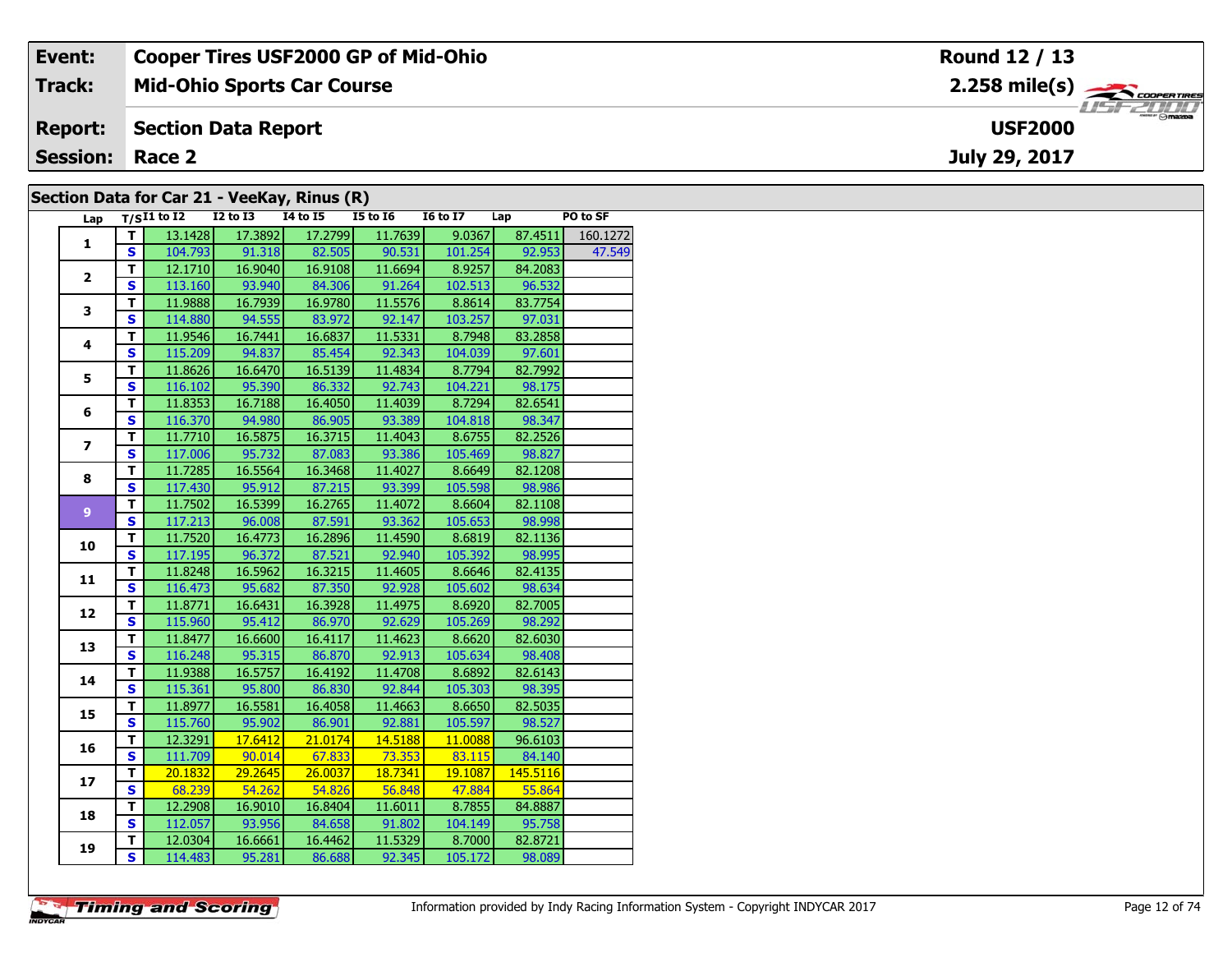| Event:                 | <b>Cooper Tires USF2000 GP of Mid-Ohio</b>                                                                                                                                    | Round 12 / 13                                          |  |  |  |  |  |  |  |  |
|------------------------|-------------------------------------------------------------------------------------------------------------------------------------------------------------------------------|--------------------------------------------------------|--|--|--|--|--|--|--|--|
| Track:                 | <b>Mid-Ohio Sports Car Course</b>                                                                                                                                             |                                                        |  |  |  |  |  |  |  |  |
| <b>Report:</b>         | <b>Section Data Report</b>                                                                                                                                                    | <b>USF2000</b>                                         |  |  |  |  |  |  |  |  |
| <b>Session: Race 2</b> |                                                                                                                                                                               | July 29, 2017                                          |  |  |  |  |  |  |  |  |
|                        | Section Data for Car 21 - VeeKay, Rinus (R)<br>$\mathbf{r} = \mathbf{r} \cdot \mathbf{r}$<br>TEAL TED TED LATE<br>TOA LA TO<br><b>TALATEA</b><br>TE 44 TCA<br><b>TO LA TA</b> | TO LA CE<br>TCA LA TC<br><b>T7 1.4 TO</b><br>TC LA TTA |  |  |  |  |  |  |  |  |

| Lap | $T/S$ SF to $I1$ | I1 to I2A        | I2A to I2 | I2 to I3A | I3A to I3 | <b>I3 to I4</b> | I4 to I5A | I5A to I5B      | I5B to I5 | I5 to I6A | I6A to I6 | I6 to I7A | I7A to I7 | I7 to I8 | I8 to SF |
|-----|------------------|------------------|-----------|-----------|-----------|-----------------|-----------|-----------------|-----------|-----------|-----------|-----------|-----------|----------|----------|
| 20  | 4.53531          | 7.2080 l         | 4.6849    | 8.2495    | 8.3878    | 2.8650          | 6.9576    | 5.0816          | 4.3398    | 5.1875    | 6.2664    | 3.4451    | 5.2747    | 5.2490   | 4.8195   |
|     | 13.654           | 111.145 l        | 122.9771  | 75.129    | 115.427   | 133.746         | 100.642   | 75.540          | 78.711    | 98.313    | 88.568    | 110.434   | 101.341   | 78.716   | 92.663   |
|     | 4.5560 l         | 7.2423           | 4.6752    | 8.2753    | 8.4396    | 2.8735          | 6.9527    | 5.0578 <b>l</b> | 4.3252    | 5.1975    | 6.2976    | 3.4689    | 5.2874    | 5.2736   | 4.8231   |
| 21  | 13.138           | 110.619 <b>l</b> | 123.232   | 74.894    | 114.719   | 133.350         | 100.713   | 75.895          | 78.977    | 98.124    | 88.129    | 109.676   | 101.098   | 78.349   | 92.594   |
| 22  | 5.1340           | 8.9573           | 5.5896    | 10.2011   | 9.9490    | 3.3735          |           |                 |           |           |           |           |           |          |          |
|     | 100.400 <b>1</b> | 89.439           | 103.073   | 60.755    | 97.314    | 113.586         |           |                 |           |           |           |           |           |          |          |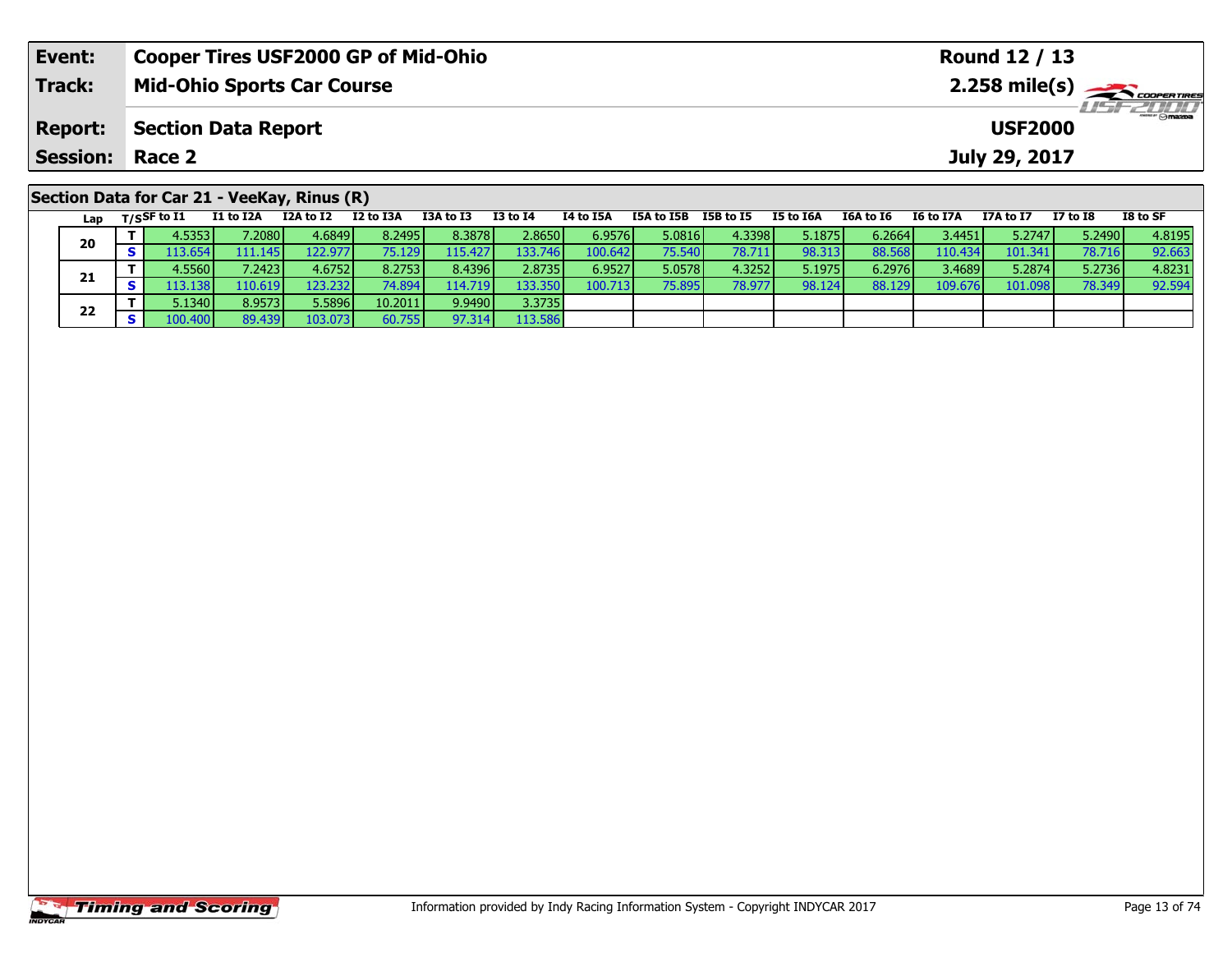| Event:                 | <b>Cooper Tires USF2000 GP of Mid-Ohio</b>  | Round 12 / 13                                           |
|------------------------|---------------------------------------------|---------------------------------------------------------|
| Track:                 | <b>Mid-Ohio Sports Car Course</b>           | $2.258$ mile(s) $\overbrace{\hspace{2cm}}$ coorer TIRES |
| <b>Report:</b>         | <b>Section Data Report</b>                  | <b>LISF 2000</b><br><b>USF2000</b>                      |
| <b>Session: Race 2</b> |                                             | July 29, 2017                                           |
|                        | Section Data for Car 21 - VeeKay, Rinus (R) |                                                         |

98.238

**Lap T/SI1 to I2 I2 to I3 I4 to I5 I5 to I6 I6 to I7 Lap PO to SF** 

**<sup>T</sup>** 11.8929 16.6373 16.3790 11.4539 8.7198 82.5517 **<sup>S</sup>** 115.806 95.445 87.043 92.981 104.934 98.469

**<sup>T</sup>** 11.9175 16.7149 16.3357 11.4951 8.7563 82.7457 **<sup>S</sup>** 115.567 95.002 87.274 92.648 104.496 98.238

# **Timing and Scoring**

**20**

**21**

**22**

**2 T** 14.5469 20.1501<br>**S** 94.678 78.806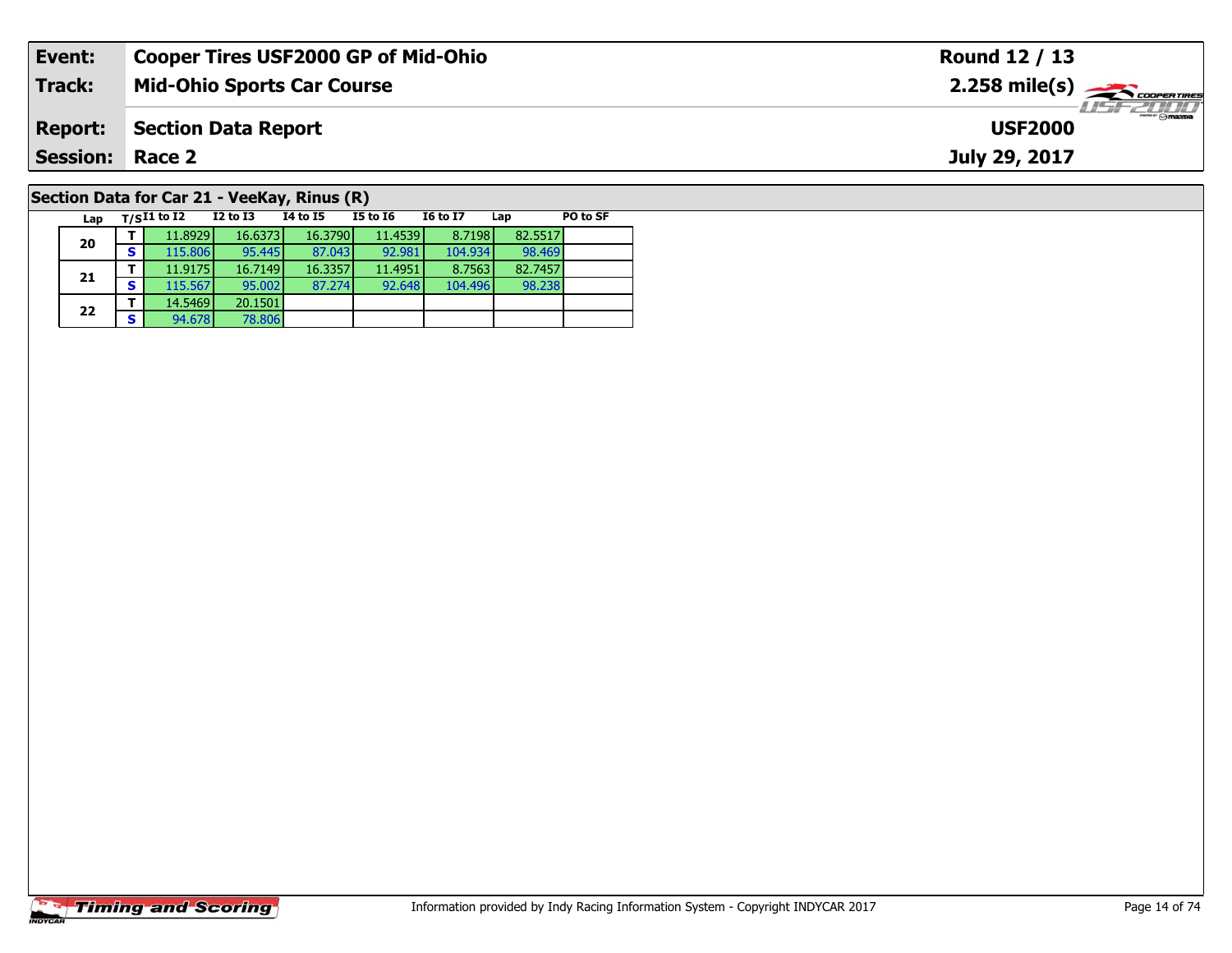| Event:                                     |    |                            |           | <b>Cooper Tires USF2000 GP of Mid-Ohio</b> |           | Round 12 / 13 |                 |           |            |           |           |                                            |           |                |              |                 |  |
|--------------------------------------------|----|----------------------------|-----------|--------------------------------------------|-----------|---------------|-----------------|-----------|------------|-----------|-----------|--------------------------------------------|-----------|----------------|--------------|-----------------|--|
| <b>Track:</b>                              |    |                            |           | <b>Mid-Ohio Sports Car Course</b>          |           |               |                 |           |            |           |           | $2.258$ mile(s) $\rightarrow$ COOPER TIRES |           |                |              |                 |  |
| <b>Report:</b>                             |    | <b>Section Data Report</b> |           |                                            |           |               |                 |           |            |           |           |                                            |           | <b>USF2000</b> |              | <b>LISFZOOD</b> |  |
| <b>Session:</b>                            |    | Race 2                     |           |                                            |           |               | July 29, 2017   |           |            |           |           |                                            |           |                |              |                 |  |
| Section Data for Car 22 - Ming, Calvin (R) |    |                            |           |                                            |           |               |                 |           |            |           |           |                                            |           |                |              |                 |  |
|                                            |    | Lap T/SSF to I1            | I1 to I2A | I2A to I2                                  | I2 to I3A | I3A to I3     | <b>I3 to I4</b> | I4 to I5A | I5A to I5B | I5B to I5 | I5 to I6A | I6A to I6                                  | I6 to I7A | I7A to I7      | $I7$ to $I8$ | I8 to SF        |  |
|                                            |    | 5.6215                     | 8.2988    | 4.9105                                     | 9.1859    | 8.3426        | 2.8546          | 8.1546    | 5.5024     | 4.7475    | 5.4148    | 6.5354                                     | 3.4613    | 5.6865         | 5.5852       | 4.7938          |  |
|                                            | S. | 91.693                     | 96.536    | 117.327                                    | 67.470    | 116.053       | 134.233         | 85.869    | 69.763     | 71.952    | 94.186    | 84.922                                     | 109.917   | 94.003         | 73.978       | 93.160          |  |
|                                            |    | 4.5705                     | 7.5454    | 4.7172                                     | 8.6552    | 8.4268        | 2.8425          | 7.3093    | 5.2771     | 4.5361    | 5.2978    | 6.4773                                     | 3.4612    | 5.4718         | 5.5597       | 4.7719          |  |
|                                            | S. | 112.779                    | 106.175   | 122.135                                    | 71.607    | 114.893       | 134.805         | 95.799    | 72.741     | 75.305    | 96.266    | 85.684                                     | 109.920   | 97.691         | 74.317       | 93.588          |  |
| 3                                          |    | 4.5577                     | 7.4059    | 4.6611                                     | 8.4258    | 8.3261        | 2.8201          | 7.2326    | 5.3742     | 4.5241    | 5.2922    | 6.3892                                     | 3.4415    | 5.5685         | 5.7763       | 4.7551          |  |
|                                            | S. | 113.095                    | 108.175   | 123.605                                    | 73.557    | 116.283       | 135.875         | 96.815    | 71.427     | 75.505    | 96.368    | 86.865                                     | 110.549   | 95.995         | 71.531       | 93.918          |  |
|                                            |    |                            |           |                                            |           |               |                 |           | - --- - 1  | . 1       | - -----   | ------                                     |           | - - - - - 1    | ------       | $\sim$ $   -$   |  |

|                | T.                      | 5.6215  | 8.2988  | 4.9105  | 9.1859  | 8.3426  | 2.8546  | 8.1546  | 5.5024 | 4.7475 | 5.4148 | 6.5354 | 3.4613  | 5.6865  | 5.5852 | 4.7938 |
|----------------|-------------------------|---------|---------|---------|---------|---------|---------|---------|--------|--------|--------|--------|---------|---------|--------|--------|
| 1              | S                       | 91.693  | 96.536  | 117.327 | 67.470  | 116.053 | 134.233 | 85.869  | 69.763 | 71.952 | 94.186 | 84.922 | 109.917 | 94.003  | 73.978 | 93.160 |
|                | т                       | 4.5705  | 7.5454  | 4.7172  | 8.6552  | 8.4268  | 2.8425  | 7.3093  | 5.2771 | 4.5361 | 5.2978 | 6.4773 | 3.4612  | 5.4718  | 5.5597 | 4.7719 |
| 2              | S                       | 112.779 | 106.175 | 122.135 | 71.607  | 114.893 | 134.805 | 95.799  | 72.741 | 75.305 | 96.266 | 85.684 | 109.920 | 97.691  | 74.317 | 93.588 |
|                | T                       | 4.5577  | 7.4059  | 4.6611  | 8.4258  | 8.3261  | 2.8201  | 7.2326  | 5.3742 | 4.5241 | 5.2922 | 6.3892 | 3.4415  | 5.5685  | 5.7763 | 4.7551 |
| 3              | $\mathbf{s}$            | 113.095 | 108.175 | 123.605 | 73.557  | 116.283 | 135.875 | 96.815  | 71.427 | 75.505 | 96.368 | 86.865 | 110.549 | 95.995  | 71.531 | 93.918 |
|                | т                       | 4.5478  | 7.3617  | 4.6847  | 8.4286  | 8.3755  | 2.8507  | 7.3497  | 5.2291 | 4.4500 | 5.2507 | 6.3381 | 3.4547  | 5.3480  | 5.5050 | 4.7200 |
| 4              | $\mathbf{s}$            | 113.342 | 108.825 | 122.983 | 73.532  | 115.597 | 134.417 | 95.273  | 73.409 | 76.762 | 97.130 | 87.566 | 110.127 | 99.952  | 75.056 | 94.617 |
| 5              | T                       | 4.5460  | 7.3027  | 4.6772  | 8.3464  | 8.3630  | 2.8468  | 7.1588  | 5.1508 | 4.4739 | 5.2639 | 6.3537 | 3.4203  | 5.3839  | 5.6437 | 4.7578 |
|                | S                       | 113.386 | 109.704 | 123.180 | 74.256  | 115.770 | 134.601 | 97.813  | 74.525 | 76.352 | 96.886 | 87.351 | 111.234 | 99.286  | 73.211 | 93.865 |
|                | T                       | 4.5753  | 7.2701  | 4.6389  | 8.4450  | 8.3582  | 2.8316  | 7.2121  | 5.1355 | 4.4085 | 5.2164 | 6.3353 | 3.4424  | 5.3197  | 5.4614 | 4.7515 |
| 6              | S                       | 112.660 | 110.196 | 124.197 | 73.389  | 115.836 | 135.323 | 97.091  | 74.747 | 77.485 | 97.769 | 87.604 | 110.520 | 100.484 | 75.655 | 93.989 |
| $\overline{ }$ | T                       | 4.5576  | 7.2303  | 4.6155  | 8.3648  | 8.3524  | 2.8502  | 7.2009  | 5.1280 | 4.4217 | 5.2218 | 6.3105 | 3.4490  | 5.2823  | 5.3588 | 4.7231 |
|                | S                       | 113.098 | 110.803 | 124.826 | 74.093  | 115.917 | 134.440 | 97.242  | 74.856 | 77.253 | 97.667 | 87.949 | 110.309 | 101.196 | 77.103 | 94.555 |
| 8              | т                       | 4.5501  | 7.2073  | 4.6133  | 8.3103  | 8.3600  | 2.8574  | 7.2291  | 5.1190 | 4.3918 | 5.2139 | 6.2223 | 3.4347  | 5.2797  | 5.3379 | 4.7447 |
|                | $\mathbf{s}$            | 113.284 | 111.156 | 124.886 | 74.579  | 115.811 | 134.102 | 96.862  | 74.988 | 77.779 | 97.815 | 89.195 | 110.768 | 101.245 | 77.405 | 94.124 |
| 9              | T                       | 4.5411  | 7.2444  | 4.6196  | 8.3095  | 8.3257  | 2.8442  | 7.1252  | 5.0994 | 4.3294 | 5.2109 | 6.2700 | 3.4355  | 5.3094  | 5.3830 | 4.7193 |
|                | $\mathbf{s}$            | 113.509 | 110.587 | 124.716 | 74.586  | 116.288 | 134.724 | 98.275  | 75.276 | 78.900 | 97.872 | 88.517 | 110.742 | 100.679 | 76.757 | 94.631 |
| 10             | T.                      | 4.5301  | 7.1781  | 4.6318  | 8.2998  | 8.2811  | 2.8316  | 7.0762  | 5.1273 | 4.3703 | 5.2339 | 6.2934 | 3.4441  | 5.2504  | 5.3567 | 4.7083 |
|                | $\mathbf{s}$            | 113.784 | 111.608 | 124.387 | 74.673  | 116.915 | 135.323 | 98.955  | 74.867 | 78.162 | 97.442 | 88.188 | 110.466 | 101.810 | 77.134 | 94.852 |
| 11             | T                       | 4.5192  | 7.1994  | 4.6144  | 8.2795  | 8.2680  | 2.8282  | 7.0361  | 5.0656 | 4.3446 | 5.2036 | 6.2510 | 3.4550  | 5.2432  | 5.3257 | 4.7264 |
|                | S                       | 114.059 | 111.278 | 124.856 | 74.856  | 117.100 | 135.486 | 99.519  | 75.779 | 78.624 | 98.009 | 88.786 | 110.117 | 101.950 | 77.583 | 94.489 |
| 12             | Т                       | 4.5288  | 7.1815  | 4.6389  | 8.2482  | 8.3893  | 2.8739  | 7.0397  | 5.0957 | 4.3295 | 5.2297 | 6.2362 | 3.4531  | 5.1697  | 5.2928 | 4.7062 |
|                | $\mathbf{s}$            | 113.817 | 111.556 | 124.197 | 75.140  | 115.407 | 133.332 | 99.468  | 75.331 | 78.898 | 97.520 | 88.997 | 110.178 | 103.400 | 78.065 | 94.894 |
| 13             | T.                      | 4.5378  | 7.2003  | 4.6406  | 8.1968  | 8.3775  | 2.8737  | 6.9939  | 5.0157 | 4.2904 | 5.2095 | 6.2550 | 3.4645  | 5.1827  | 5.3333 | 4.7021 |
|                | $\mathbf{s}$            | 113.591 | 111.264 | 124.151 | 75.612  | 115.569 | 133.341 | 100.120 | 76.532 | 79.617 | 97.898 | 88.729 | 109.815 | 103.140 | 77.472 | 94.977 |
| 14             | T                       | 4.5269  | 7.1890  | 4.6150  | 8.2415  | 8.3734  | 2.8787  | 6.9610  | 5.0571 | 4.3229 | 5.2249 | 6.2156 | 3.4517  | 5.2165  | 5.3089 | 4.7092 |
|                | $\mathbf{s}$            | 113.865 | 111.439 | 124.840 | 75.201  | 115.626 | 133.109 | 100.593 | 75.906 | 79.019 | 97.610 | 89.291 | 110.222 | 102.472 | 77.828 | 94.834 |
| 15             | T                       | 4.5190  | 7.1737  | 4.6217  | 8.1729  | 8.3734  | 2.8766  | 6.9729  | 5.0414 | 4.3107 | 5.1862 | 6.2105 | 3.4436  | 5.1892  | 5.2524 | 4.7187 |
|                | $\overline{\mathbf{s}}$ | 114.064 | 111.677 | 124.659 | 75.833  | 115.626 | 133.207 | 100.421 | 76.142 | 79.243 | 98.338 | 89.365 | 110.482 | 103.011 | 78.665 | 94.643 |
| 16             | т                       | 4.5768  | 8.0871  | 5.8850  | 9.1876  | 8.7794  | 2.9216  | 7.7816  | 5.7697 | 4.5143 | 5.5795 | 6.4653 | 3.7227  | 6.4527  | 6.3013 | 5.5392 |
|                | $\mathbf{s}$            | 112.623 | 99.063  | 97.899  | 67.458  | 110.279 | 131.155 | 89.985  | 66.531 | 75.669 | 91.406 | 85.843 | 102.199 | 82.841  | 65.571 | 80.624 |
| 17             | т                       | 6.7669  | 11.0862 | 9.8834  | 12.0546 | 16.5093 | 7.7842  | 14.3174 | 6.3566 | 6.6371 | 7.6031 | 9.4321 | 7.0551  | 11.2234 | 8.7853 | 8.7479 |
|                | $\mathbf{s}$            | 76.173  | 72.264  | 58.293  | 51.414  | 58.645  | 49.226  | 48.907  | 60.388 | 51.467 | 67.078 | 58.842 | 53.926  | 47.628  | 47.031 | 51.051 |
| 18             | T                       | 5.3942  | 7.6688  | 4.7517  | 8.5619  | 8.4266  | 2.8460  | 7.1997  | 5.1995 | 4.4291 | 5.2811 | 6.4535 | 3.4574  | 5.4133  | 5.4994 | 4.7746 |
|                | $\mathbf{s}$            | 95.557  | 104.467 | 121.248 | 72.387  | 114.896 | 134.639 | 97.258  | 73.827 | 77.124 | 96.571 | 86.000 | 110.041 | 98.747  | 75.132 | 93.535 |

**19**

1.5188 | 10.656 | 114.092 | 109.348 | 123.393 | 12.425 | 116.210 | 136.092 | 136.092 | 14.447 | 14.447 | 16.847 |<br>S | 114.092 | 109.348 | 123.393 | 72.425 | 116.210 | 136.092 | 99.408 | 74.447 | 76.847 | 97.602 | 86.917 |

 $\frac{51.051}{4.7746}$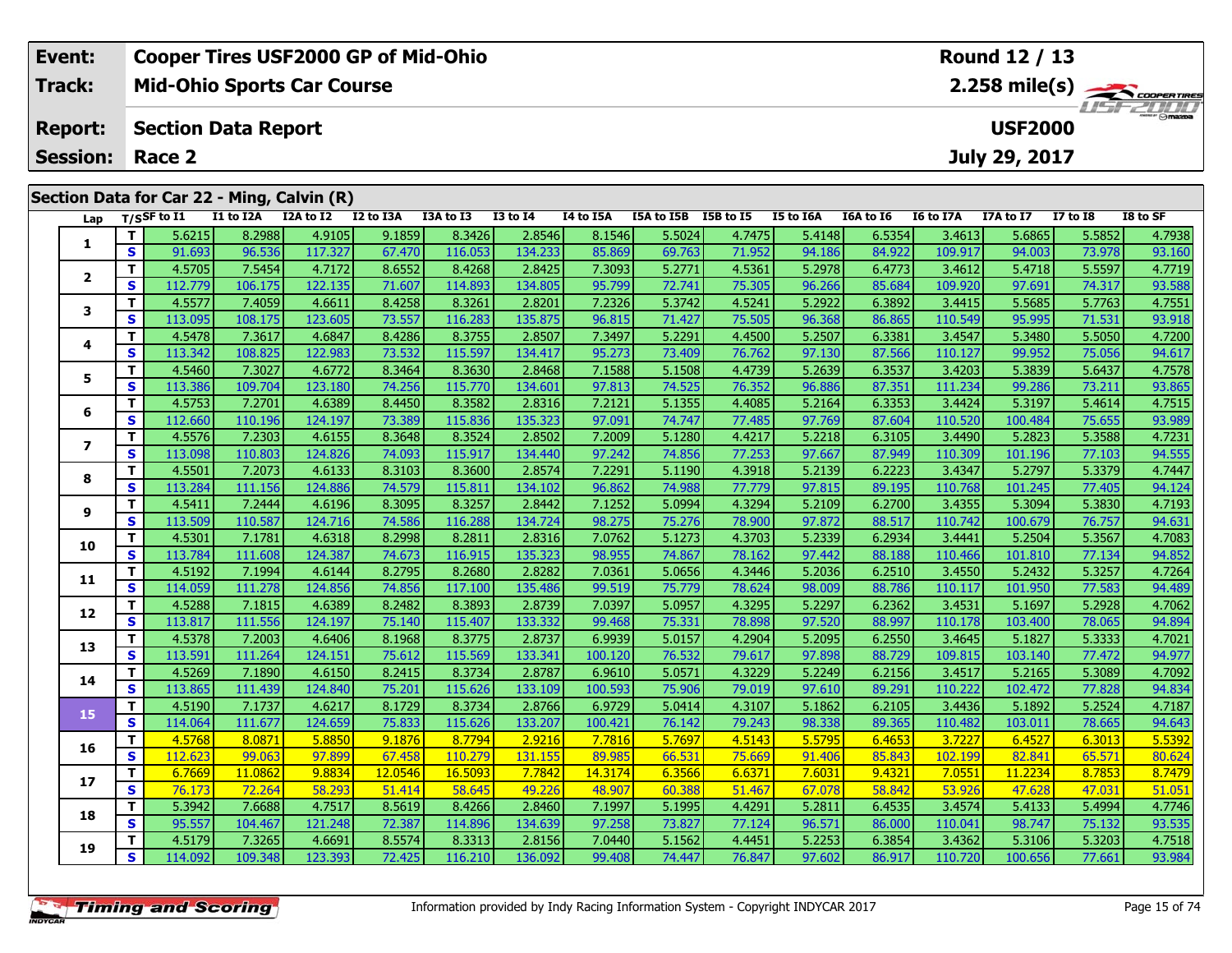| Event:                                     | <b>Cooper Tires USF2000 GP of Mid-Ohio</b> | Round 12 / 13                                         |  |  |  |  |  |  |  |  |  |  |
|--------------------------------------------|--------------------------------------------|-------------------------------------------------------|--|--|--|--|--|--|--|--|--|--|
| Track:                                     | <b>Mid-Ohio Sports Car Course</b>          | $2.258$ mile(s) $\overbrace{\hspace{2cm}}$ codenaires |  |  |  |  |  |  |  |  |  |  |
| <b>Report:</b>                             | Section Data Report                        | $\frac{1}{\sqrt{2}}$<br><b>USF2000</b>                |  |  |  |  |  |  |  |  |  |  |
| <b>Session: Race 2</b>                     |                                            | July 29, 2017                                         |  |  |  |  |  |  |  |  |  |  |
| Section Data for Car 22 - Ming, Calvin (R) |                                            |                                                       |  |  |  |  |  |  |  |  |  |  |

|  | [Section Data for Car 22 - Ming, Calvin (R)] |  |  |
|--|----------------------------------------------|--|--|
|  | ________                                     |  |  |

| Lap                     |                         | $T/SI1$ to $I2$ | $I2$ to $I3$ | <b>I4 to I5</b> | <b>I5 to 16</b> | <b>I6 to I7</b> | Lap      | PO to SF |
|-------------------------|-------------------------|-----------------|--------------|-----------------|-----------------|-----------------|----------|----------|
| $\mathbf{1}$            | T.                      | 13.2093         | 17.5285      | 18.4045         | 11.9502         | 9.1478          | 89.0954  | 156.7808 |
|                         | S.                      | 104.265         | 90.593       | 77.464          | 89.120          | 100.024         | 91.237   | 48.564   |
|                         | $\overline{\mathsf{r}}$ | 12.2626         | 17.0820      | 17.1225         | 11.7751         | 8.9330          | 84.9198  |          |
| $\overline{2}$          | $\overline{\mathbf{s}}$ | 112.315         | 92.961       | 83.264          | 90.445          | 102.429         | 95.723   |          |
| 3                       | $\overline{\mathsf{r}}$ | 12.0670         | 16.7519      | 17.1309         | 11.6814         | 9.0100          | 84.5504  |          |
|                         | $\overline{\mathbf{s}}$ | 114.135         | 94.793       | 83.223          | 91.171          | 101.554         | 96.141   |          |
|                         | Ŧ                       | 12.0464         | 16.8041      | 17.0288         | 11.5888         | 8.8027          | 83.8943  |          |
| 4                       | $\overline{\mathbf{s}}$ | 114.331         | 94.498       | 83.722          | 91.899          | 103.945         | 96.893   |          |
|                         | т                       | 11.9799         | 16.7094      | 16.7835         | 11.6176         | 8.8042          | 83.6889  |          |
| 5                       | $\overline{\mathbf{s}}$ | 114.965         | 95.034       | 84.945          | 91.671          | 103.928         | 97.131   |          |
|                         | $\overline{\mathsf{r}}$ | 11.9090         | 16.8032      | 16.7561         | 11.5517         | 8.7621          | 83.4019  |          |
| 6                       | $\overline{\mathbf{s}}$ | 115.650         | 94.503       | 85.084          | 92.194          | 104.427         | 97.465   |          |
|                         | $\overline{\mathsf{r}}$ | 11.8458         | 16.7172      | 16.7506         | 11.5323         | 8.7313          | 83.0669  |          |
| $\overline{\mathbf{z}}$ | $\overline{\mathbf{s}}$ | 116.267         | 94.989       | 85.112          | 92.349          | 104.795         | 97.858   |          |
|                         | T.                      | 11.8206         | 16.6703      | 16.7399         | 11.4362         | 8.7144          | 82.8715  |          |
| 8                       | $\mathbf{s}$            | 116.515         | 95.257       | 85.167          | 93.125          | 104.999         | 98.089   |          |
|                         | $\overline{\mathsf{r}}$ | 11.8640         | 16.6352      | 16.5540         | 11.4809         | 8.7449          | 82.7666  |          |
| 9                       | $\overline{\mathbf{s}}$ | 116.088         | 95.457       | 86.123          | 92.763          | 104.632         | 98.214   |          |
|                         | T                       | 11.8099         | 16.5809      | 16.5738         | 11.5273         | 8.6945          | 82.6131  |          |
| 10                      | $\overline{\mathbf{s}}$ | 116.620         | 95.770       | 86.020          | 92.389          | 105.239         | 98.396   |          |
|                         | T                       | 11.8138         | 16.5475      | 16.4463         | 11.4546         | 8.6982          | 82.3599  |          |
| 11                      | $\mathbf{s}$            | 116.582         | 95.963       | 86.687          | 92.976          | 105.194         | 98.699   |          |
|                         | $\overline{\mathsf{r}}$ | 11.8204         | 16.6375      | 16.4649         | 11.4659         | 8.6228          | 82.4132  |          |
| 12                      | $\overline{\mathbf{s}}$ | 116.517         | 95.444       | 86.589          | 92.884          | 106.114         | 98.635   |          |
| 13                      | Ŧ                       | 11.8409         | 16.5743      | 16.3000         | 11.4645         | 8.6472          | 82.2738  |          |
|                         | $\mathbf{s}$            | 116.315         | 95.808       | 87.465          | 92.895          | 105.815         | 98.802   |          |
| 14                      | $\overline{\mathsf{r}}$ | 11.8040         | 16.6149      | 16.3410         | 11.4405         | 8.6682          | 82.2923  |          |
|                         | $\overline{\mathbf{s}}$ | 116.678         | 95.574       | 87.246          | 93.090          | 105.558         | 98.780   |          |
| 15                      | T                       | 11.7954         | 16.5463      | 16.3250         | 11.3967         | 8.6328          | 82.0629  |          |
|                         | $\overline{\mathbf{s}}$ | 116.764         | 95.970       | 87.331          | 93.448          | 105.991         | 99.056   |          |
| 16                      | T.                      | 13.9721         | 17.9670      | 18.0656         | 12.0448         | 10.1754         | 91.5638  |          |
|                         | $\overline{\mathbf{s}}$ | 98.573          | 88.382       | 78.917          | 88.420          | 89.923          | 88.777   |          |
| 17                      | T                       | 20.9696         | 28.5639      | 27.3111         | 17.0352         | 18.2785         | 144.2426 |          |
|                         | $\overline{\mathbf{s}}$ | 65.679          | 55.593       | 52.202          | 62.518          | 50.059          | 56.355   |          |
| 18                      | $\overline{\mathsf{r}}$ | 12.4205         | 16.9885      | 16.8283         | 11.7346         | 8.8707          | 85.3568  |          |
|                         | $\mathbf{s}$            | 110.887         | 93.472       | 84.719          | 90.757          | 103.149         | 95.233   |          |
| 19                      | T                       | 11.9956         | 16.8887      | 16.6453         | 11.6107         | 8.7468          | 83.2927  |          |
|                         | $\overline{\mathbf{s}}$ | 114.815         | 94.025       | 85.651          | 91.726          | 104.610         | 97.593   |          |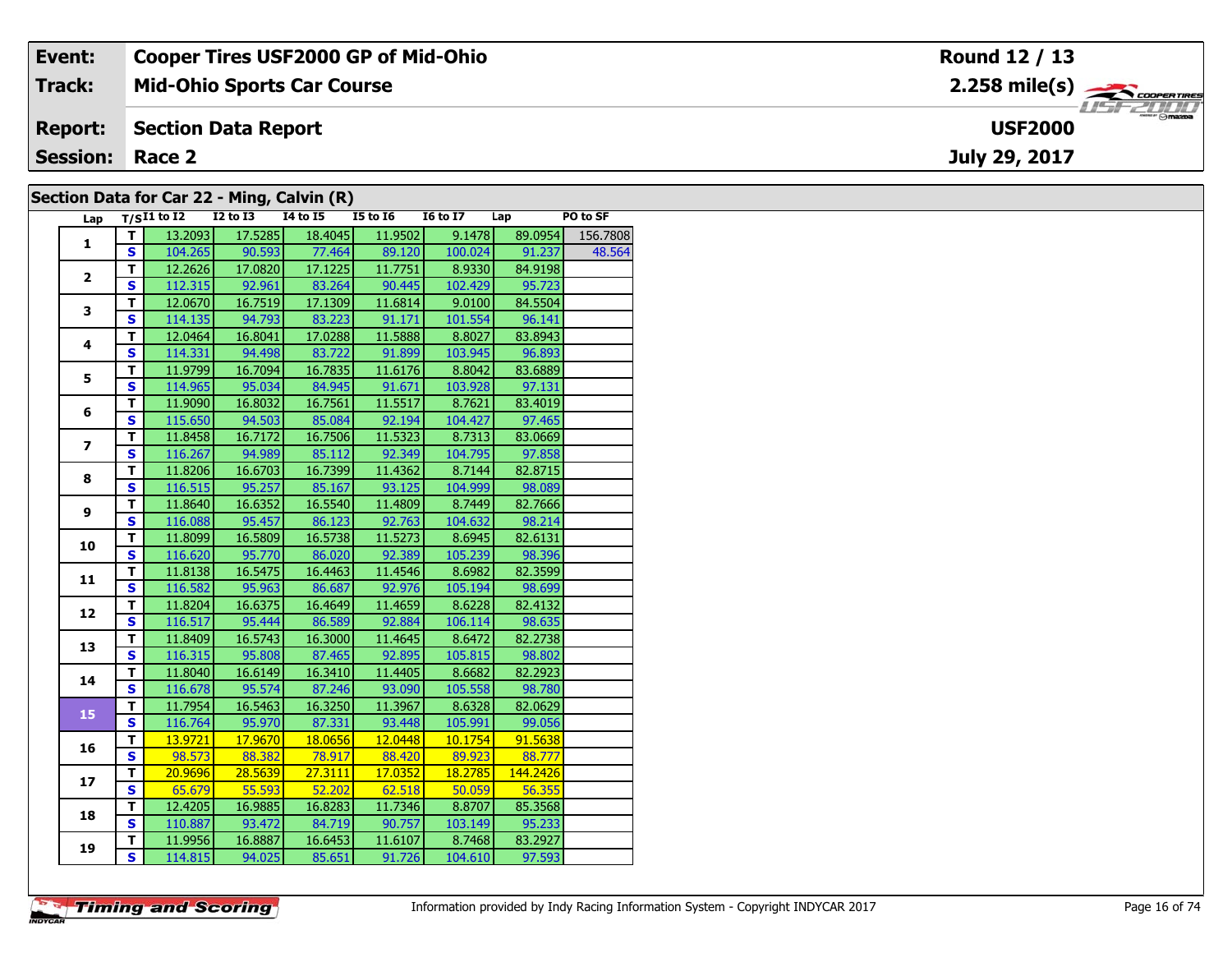| Event:                 | <b>Cooper Tires USF2000 GP of Mid-Ohio</b>                                                                                    | Round 12 / 13                                                            |  |  |  |  |  |  |  |  |  |  |  |  |
|------------------------|-------------------------------------------------------------------------------------------------------------------------------|--------------------------------------------------------------------------|--|--|--|--|--|--|--|--|--|--|--|--|
| <b>Track:</b>          | <b>Mid-Ohio Sports Car Course</b>                                                                                             | $2.258$ mile(s) $\sum$ coorer Times                                      |  |  |  |  |  |  |  |  |  |  |  |  |
| <b>Report:</b>         | <b>Section Data Report</b><br><b>USF2000</b>                                                                                  |                                                                          |  |  |  |  |  |  |  |  |  |  |  |  |
| <b>Session: Race 2</b> |                                                                                                                               | July 29, 2017                                                            |  |  |  |  |  |  |  |  |  |  |  |  |
|                        | Section Data for Car 22 - Ming, Calvin (R)                                                                                    |                                                                          |  |  |  |  |  |  |  |  |  |  |  |  |
| Lap                    | I2 to I3A<br>I3A to I3<br>I1 to I2A<br>I2A to I2<br>I3 to I4<br>I4 to I5A<br>I5A to I5B<br>I5B to I5<br>$_{\rm T/SS}$ F to I1 | I8 to SF<br>I5 to I6A<br>I7 to I8<br>I6A to I6<br>I6 to I7A<br>I7A to I7 |  |  |  |  |  |  |  |  |  |  |  |  |

| --- | . |         |         |         |          |         |         |                 |        |        |        |         |                 |         |        |        |
|-----|---|---------|---------|---------|----------|---------|---------|-----------------|--------|--------|--------|---------|-----------------|---------|--------|--------|
| 20  |   | 4.5278  | 7.2634  | 4.6148  | 8.3657   | 8.32921 | 2.8356  | 7.0280 <b>I</b> | 5.0745 | 4.3160 | 5.1950 | 6.27981 | 3.4197 <b>'</b> | 5.3086  | 5.4430 | 4.7190 |
|     |   | 13.842  | 110.298 | 124.845 |          | 116.239 | 135.133 | 99.634          | 75.646 | 79.145 | 98.171 | 88.379  | 111.254         | 100.694 | 75.911 | 94.637 |
|     |   | 4.5148  | 7.2315  | 4.5954  | 8.3524   | 8.2995  | 2.8119  | 7.0507          | 5.0745 | 4.4118 | 5.2492 | 6.3571  | 3.4345          | 5.3084  | 5.3731 | 4.7854 |
| 21  |   | 14.170V | 110.784 | 125.372 | 74.203 I | 116.655 | 136.271 | 99.313          | 75.646 | 77.427 | 97.158 | 87.304  | 110.774         | 100.698 | 76.898 | 93.324 |
| 22  |   | 5.2730  | 8.8481  | 5.8887  | 9.2622   | 9.1543  | 3.2597  |                 |        |        |        |         |                 |         |        |        |
|     |   | 97.7541 | 90.543  | 97.838  | 66.914   | 105.763 | 117.551 |                 |        |        |        |         |                 |         |        |        |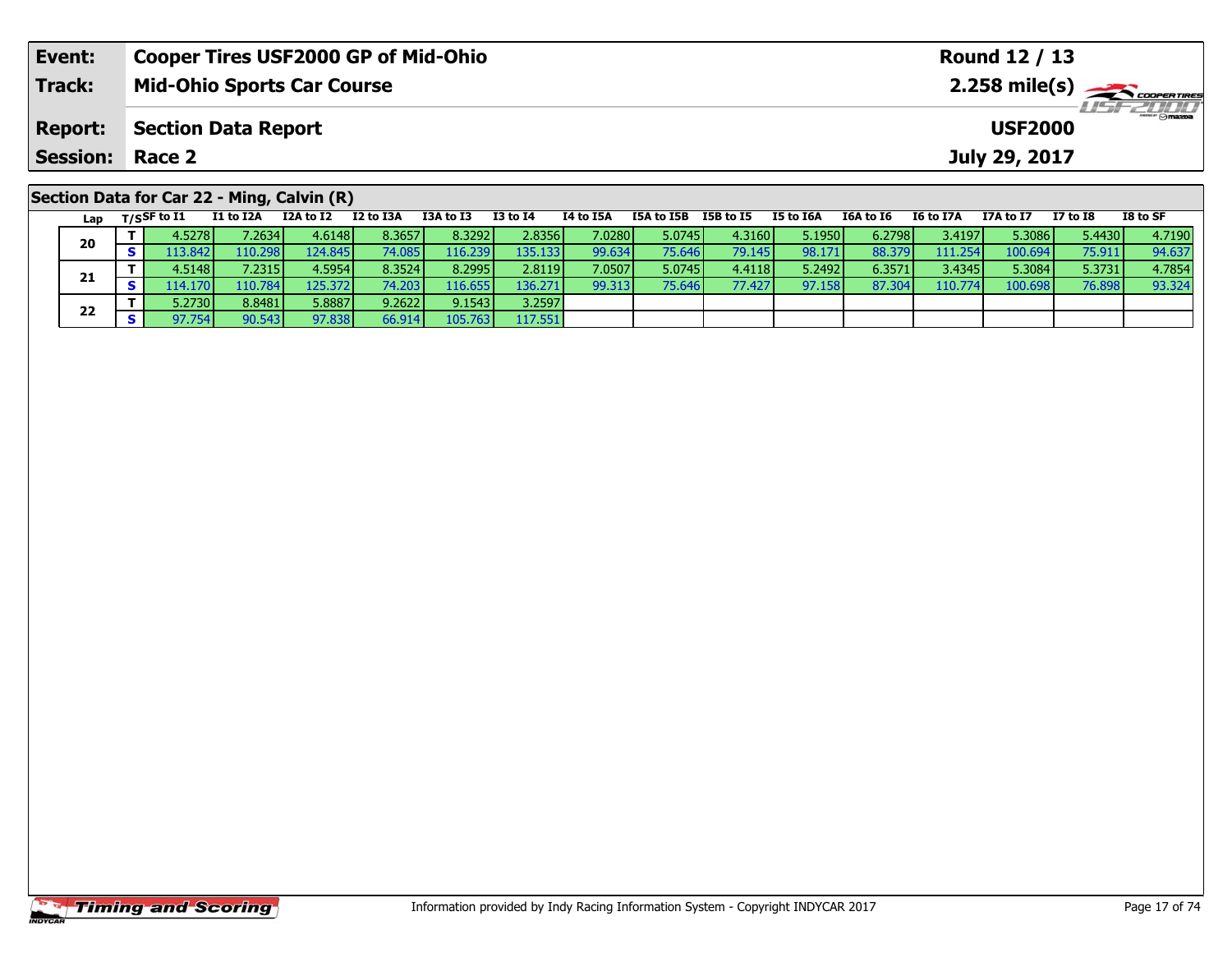| Event:                                     | <b>Cooper Tires USF2000 GP of Mid-Ohio</b> |          |          |                 |                 |     |                                | Round 12 / 13                                           |
|--------------------------------------------|--------------------------------------------|----------|----------|-----------------|-----------------|-----|--------------------------------|---------------------------------------------------------|
| <b>Track:</b>                              | <b>Mid-Ohio Sports Car Course</b>          |          |          |                 |                 |     |                                | $2.258$ mile(s) $\overbrace{\hspace{2cm}}$ coorer TIRES |
| <b>Report:</b>                             | <b>Section Data Report</b>                 |          |          |                 |                 |     | $H = -H H T$<br><b>USF2000</b> |                                                         |
| <b>Session:</b>                            | Race 2                                     |          |          |                 |                 |     |                                | July 29, 2017                                           |
| Section Data for Car 22 - Ming, Calvin (R) |                                            |          |          |                 |                 |     |                                |                                                         |
| Lap                                        | T/SI1 to I2                                | I2 to I3 | 14 to 15 | <b>I5 to 16</b> | <b>I6 to I7</b> | Lap | PO to SF                       |                                                         |

# **Timing and Scoring**

**20**

**21**

**22**

**T** 14.7368 18.4165<br>**S** 93.458 86.225

**<sup>T</sup>** 11.8782 16.6949 16.4185 11.4748 8.7283 82.7201 **<sup>S</sup>** 115.950 95.116 86.834 92.812 104.831 98.269

**<sup>T</sup>** 11.8269 16.6519 16.5370 11.6063 8.7429 82.8502 **<sup>S</sup>** 116.453 95.362 86.212 91.761 104.656 98.114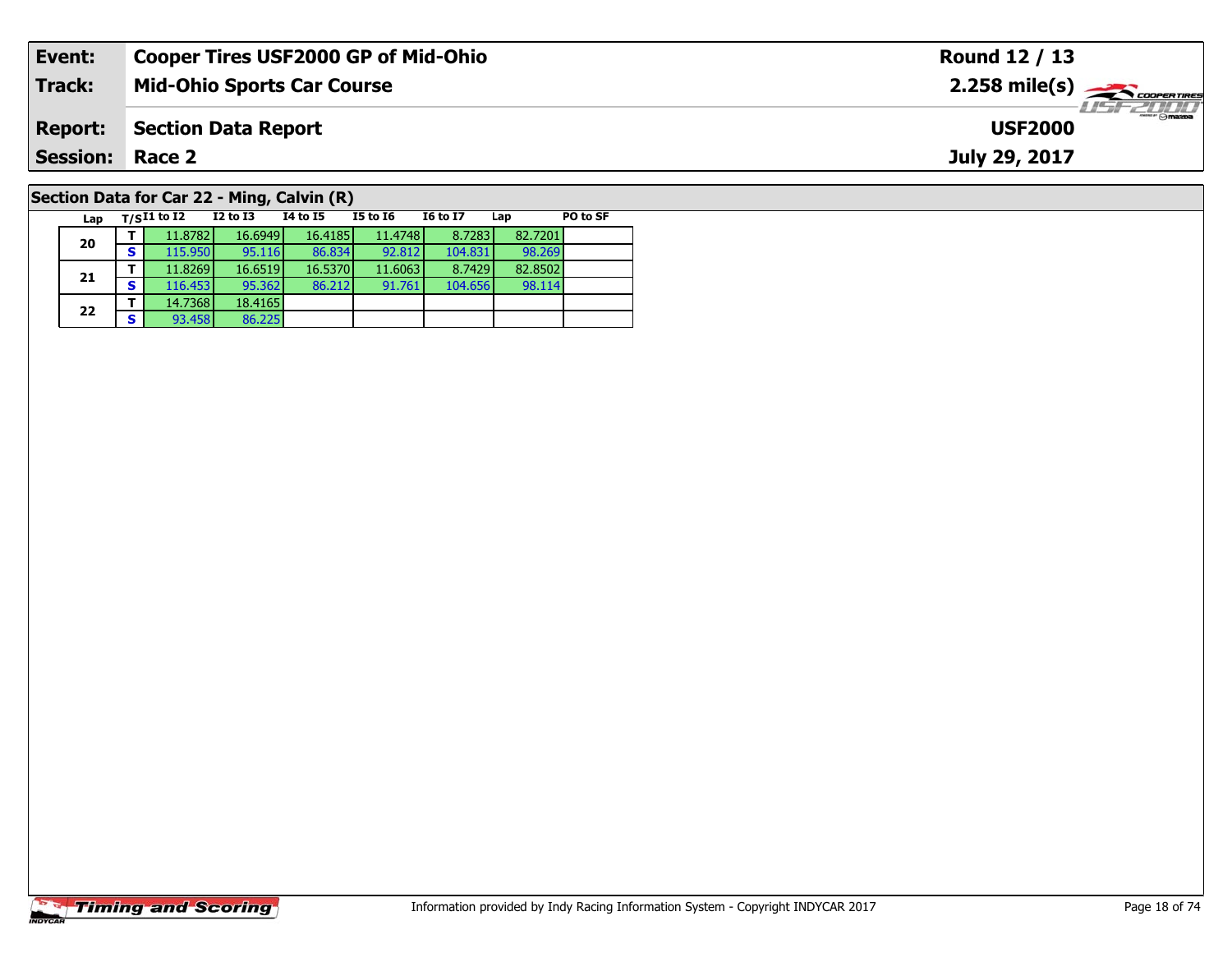| Event:                 | <b>Cooper Tires USF2000 GP of Mid-Ohio</b> |                     |                  | Round 12 / 13             |                                                                           |                                            |  |  |           |                  |                |          |          |
|------------------------|--------------------------------------------|---------------------|------------------|---------------------------|---------------------------------------------------------------------------|--------------------------------------------|--|--|-----------|------------------|----------------|----------|----------|
| Track:                 | <b>Mid-Ohio Sports Car Course</b>          |                     |                  |                           | $2.258$ mile(s) $\frac{1}{2.258}$ coorer TIRES<br><i><b>LISF 2000</b></i> |                                            |  |  |           |                  |                |          |          |
| <b>Report:</b>         | <b>Section Data Report</b>                 |                     |                  |                           |                                                                           |                                            |  |  |           |                  | <b>USF2000</b> |          |          |
| <b>Session: Race 2</b> |                                            |                     |                  |                           |                                                                           |                                            |  |  |           |                  | July 29, 2017  |          |          |
|                        |                                            |                     |                  |                           |                                                                           |                                            |  |  |           |                  |                |          |          |
|                        | Section Data for Car 23 - Kohl, Lucas      |                     |                  |                           |                                                                           |                                            |  |  |           |                  |                |          |          |
|                        | $1 - r$ $T/c$ CF to T1                     | T1 to T2A T2A to T2 | <b>T2 to T3A</b> | <b>T3A to T3</b> T3 to T4 |                                                                           | TA to T5A  T5A to T5R  T5R to T5 T5 to T6A |  |  | T6A to T6 | <b>IG to 17A</b> | 178 to 17      | 17 to 18 | TR to SE |

| Lap            |              | $T/S$ SF to I1 | I1 to I2A | I2A to I2 | I2 to I3A | I3A to I3 | <b>I3 to I4</b> | I4 to I5A | I5A to I5B I5B to I5 |        | <b>I5 to I6A</b> | I6A to I6 | I6 to I7A | I7A to I7 | <b>I7 to I8</b> | I8 to SF |
|----------------|--------------|----------------|-----------|-----------|-----------|-----------|-----------------|-----------|----------------------|--------|------------------|-----------|-----------|-----------|-----------------|----------|
| 1              | T.           | 5.6516         | 8.2113    | 4.9166    | 9.0360    | 8.4352    | 2.8562          | 7.7261    | 5.4085               | 4.6667 | 5.4300           | 6.5533    | 3.5205    | 5.6044    | 5.5498          | 4.8481   |
|                | S            | 91.205         | 97.565    | 117.182   | 68.589    | 114.779   | 134.158         | 90.631    | 70.974               | 73.198 | 93.923           | 84.690    | 108.068   | 95.380    | 74.450          | 92.117   |
| $\overline{2}$ | T.           | 4.6161         | 7.3439    | 4.7475    | 8.5872    | 8.4308    | 2.8754          | 7.2628    | 5.2847               | 4.5271 | 5.2393           | 6.4272    | 3.5013    | 5.4103    | 5.5589          | 4.8474   |
|                | S            | 111.665        | 109.089   | 121.356   | 72.174    | 114.839   | 133.262         | 96.413    | 72.637               | 75.455 | 97.341           | 86.352    | 108.661   | 98.801    | 74.328          | 92.130   |
| 3              | T.           | 4.6115         | 7.2802    | 4.6842    | 8.3719    | 8.4267    | 2.8777          | 7.1939    | 5.2924               | 4.5422 | 5.2281           | 6.4132    | 3.4934    | 5.3169    | 5.3813          | 4.7962   |
|                | <b>S</b>     | 111.776        | 110.043   | 122.996   | 74.030    | 114.895   | 133.156         | 97.336    | 72.531               | 75.204 | 97.550           | 86.540    | 108.907   | 100.537   | 76.781          | 93.113   |
| 4              | T            | 4.5646         | 7.2727    | 4.6797    | 8.4812    | 8.4224    | 2.8762          | 7.6251    | 5.2606               | 4.5619 | 5.2601           | 6.4158    | 3.4655    | 5.3926    | 5.4033          | 4.7997   |
|                | S            | 112.924        | 110.157   | 123.114   | 73.076    | 114.953   | 133.225         | 91.832    | 72.970               | 74.879 | 96.956           | 86.505    | 109.783   | 99.126    | 76.468          | 93.046   |
| 5              | T            | 4.5628         | 7.3244    | 4.7210    | 8.4854    | 8.4191    | 2.8693          | 7.6943    | 5.2029               | 4.5111 | 5.2534           | 6.3389    | 3.4494    | 5.3029    | 5.4858          | 4.9004   |
|                | $\mathbf{s}$ | 112.969        | 109.379   | 122.037   | 73.040    | 114.998   | 133.545         | 91.006    | 73.779               | 75.722 | 97.080           | 87.555    | 110.296   | 100.802   | 75.318          | 91.134   |
| 6              | T.           | 4.6214         | 7.2315    | 4.6831    | 8.3381    | 8.4202    | 2.8816          | 7.0973    | 5.1002               | 4.4518 | 5.1780           | 6.3403    | 3.4690    | 5.2724    | 5.3660          | 4.7476   |
|                | <b>S</b>     | 111.536        | 110.784   | 123.025   | 74.330    | 114.983   | 132.975         | 98.661    | 75.264               | 76.731 | 98.494           | 87.535    | 109.673   | 101.386   | 77.000          | 94.067   |
| 7              | T            | 4.5517         | 7.1621    | 4.6730    | 8.3538    | 8.4016    | 2.8803          | 7.0678    | 5.1021               | 4.4576 | 5.1986           | 6.3191    | 3.4635    | 5.2483    | 5.3595          | 4.7432   |
|                | S            | 113.244        | 111.858   | 123.290   | 74.191    | 115.238   | 133.035         | 99.073    | 75.236               | 76.631 | 98.103           | 87.829    | 109.847   | 101.851   | 77.093          | 94.154   |
| 8              | T            | 4.5594         | 7.1864    | 4.6720    | 8.3018    | 8.4140    | 2.8873          | 7.1258    | 5.1148               | 4.4033 | 5.1700           | 6.3375    | 3.4675    | 5.2416    | 5.3240          | 4.7475   |
|                | S            | 113.053        | 111.480   | 123.317   | 74.655    | 115.068   | 132.713         | 98.266    | 75.050               | 77.576 | 98.646           | 87.574    | 109.720   | 101.981   | 77.607          | 94.069   |
| 9              | T            | 4.5673         | 7.1498    | 4.6348    | 8.3209    | 8.4165    | 2.8856          | 7.0370    | 5.0839               | 4.3683 | 5.2091           | 6.3384    | 3.4573    | 5.2369    | 5.2832          | 4.7645   |
|                | <b>S</b>     | 112.858        | 112.050   | 124.307   | 74.484    | 115.034   | 132.791         | 99.507    | 75.506               | 78.198 | 97.906           | 87.562    | 110.044   | 102.073   | 78.207          | 93.733   |
| 10             | T.           | 4.5565         | 7.2060    | 4.6861    | 8.2574    | 8.3524    | 2.8778          | 7.0292    | 5.1055               | 4.4065 | 5.1783           | 6.3106    | 3.4570    | 5.2352    | 5.3441          | 4.7567   |
|                | S            | 113.125        | 111.176   | 122.946   | 75.057    | 115.917   | 133.151         | 99.617    | 75.186               | 77.520 | 98.488           | 87.947    | 110.053   | 102.106   | 77.316          | 93.887   |
| 11             | T            | 4.5558         | 7.2337    | 4.7001    | 8.3361    | 8.4227    | 2.8769          | 7.4286    | 5.1049               | 4.4527 | 5.2189           | 6.3298    | 3.4591    | 5.2962    | 5.3552          | 4.7458   |
|                | S            | 113.142        | 110.751   | 122.580   | 74.348    | 114.949   | 133.193         | 94.261    | 75.195               | 76.715 | 97.722           | 87.680    | 109.987   | 100.930   | 77.155          | 94.102   |
| 12             | T            | 4.5337         | 7.2259    | 4.6836    | 8.2699    | 8.3496    | 2.8580          | 7.0452    | 5.0984               | 4.4129 | 5.2418           | 6.3084    | 3.4576    | 5.3131    | 5.3487          | 4.7482   |
|                | <b>S</b>     | 113.694        | 110.870   | 123.011   | 74.943    | 115.955   | 134.073         | 99.391    | 75.291               | 77.407 | 97.295           | 87.978    | 110.034   | 100.609   | 77.249          | 94.055   |
| 13             | T            | 4.5540         | 7.1967    | 4.6762    | 8.3071    | 8.4032    | 2.8750          | 7.0916    | 5.0561               | 4.3799 | 5.2005           | 6.3671    | 3.5747    | 5.4139    | 5.4747          | 4.8026   |
|                | S            | 113.187        | 111.320   | 123.206   | 74.608    | 115.216   | 133.281         | 98.740    | 75.921               | 77.991 | 98.067           | 87.167    | 106.430   | 98.736    | 75.471          | 92.989   |
| 14             | T            | 4.5787         | 7.2606    | 4.6756    | 8.2704    | 8.4215    | 2.8993          | 7.1373    | 5.0537               | 4.3924 | 5.1640           | 6.3322    | 3.4586    | 5.2714    | 5.3492          | 4.7717   |
|                | $\mathbf{s}$ | 112.577        | 110.340   | 123.222   | 74.939    | 114.965   | 132.164         | 98.108    | 75.957               | 77.769 | 98.761           | 87.647    | 110.002   | 101.405   | 77.242          | 93.592   |
| 15             | T.           | 4.5550         | 7.1778    | 4.6826    | 8.2657    | 8.4145    | 2.8953          | 7.0756    | 5.0438               | 4.4659 | 5.2007           | 6.3273    | 3.4450    | 5.2600    | 5.3885          | 4.7695   |
|                | <b>S</b>     | 113.162        | 111.613   | 123.038   | 74.981    | 115.061   | 132.346         | 98.964    | 76.106               | 76.489 | 98.064           | 87.715    | 110.437   | 101.625   | 76.678          | 93.635   |
| 16             | T.           | 4.6540         | 7.5091    | 4.9907    | 8.6305    | 8.6116    | 2.9467          | 7.7017    | 5.4413               | 4.5451 | 5.3656           | 6.5375    | 3.7976    | 6.4452    | 5.8845          | 5.3903   |
|                | $\mathbf{s}$ | 110.755        | 106.689   | 115.442   | 71.812    | 112.428   | 130.038         | 90.919    | 70.546               | 75.156 | 95.050           | 84.895    | 100.183   | 82.937    | 70.215          | 82.851   |
| 17             | T            | 6.6920         | 11.2834   | 10.0682   | 11.9618   | 16.2185   | 8.0165          | 14.2229   | 6.1198               | 6.9490 | 7.4674           | 9.2115    | 7.1086    | 10.9530   | 8.7815          | 8.6693   |
|                | $\mathbf{s}$ | 77.025         | 71.001    | 57.223    | 51.813    | 59.696    | 47.799          | 49.232    | 62.725               | 49.157 | 68.297           | 60.251    | 53.520    | 48.804    | 47.051          | 51.514   |
| 18             | T.           | 5.4461         | 7.6028    | 4.8530    | 8.4892    | 8.3130    | 2.8139          | 7.2590    | 5.2762               | 4.5639 | 5.2662           | 6.6084    | 3.4996    | 5.3328    | 5.4475          | 4.7901   |
|                | S            | 94.647         | 105.374   | 118.718   | 73.007    | 116.466   | 136.175         | 96.463    | 72.754               | 74.846 | 96.844           | 83.984    | 108.714   | 100.237   | 75.848          | 93.232   |
| 19             | T.           | 4.5250         | 7.3710    | 4.7118    | 8.4147    | 8.3188    | 2.8434          | 7.1447    | 5.1404               | 4.4888 | 5.2232           | 6.5549    | 3.5365    | 5.8140    | 5.8357          | 4.7780   |
|                | $\mathbf{s}$ | 113.913        | 108.688   | 122.275   | 73.654    | 116.385   | 134.762         | 98.007    | 74.676               | 76.098 | 97.641           | 84.669    | 107.579   | 91.941    | 70.802          | 93.468   |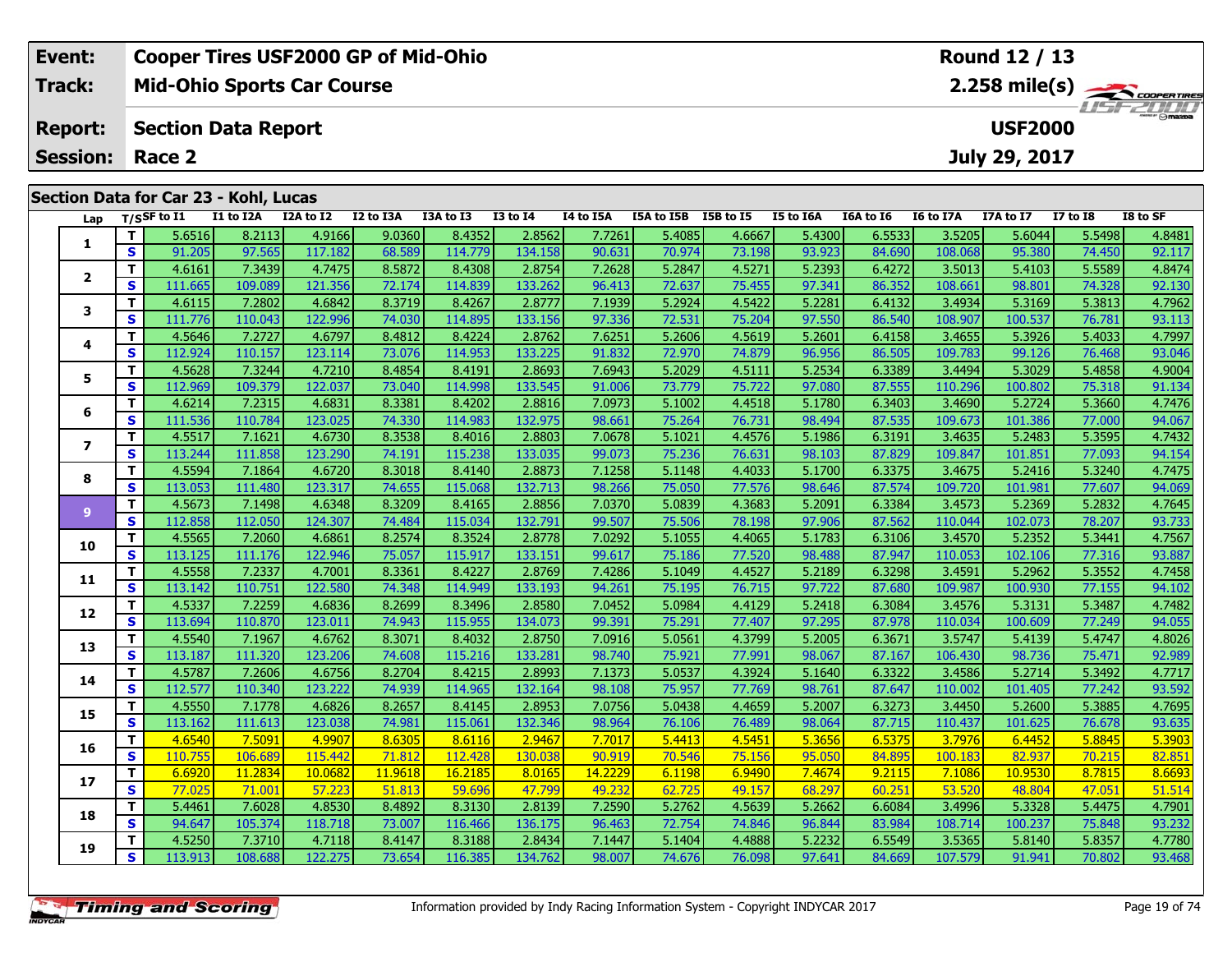| Event:                 | <b>Cooper Tires USF2000 GP of Mid-Ohio</b> | Round 12 / 13                                               |
|------------------------|--------------------------------------------|-------------------------------------------------------------|
| Track:                 | <b>Mid-Ohio Sports Car Course</b>          | $2.258$ mile(s) $\overbrace{\hspace{2.5cm}}^{3}$ convenimes |
| <b>Report:</b>         | Section Data Report                        | <b>HSFZUID</b><br><b>USF2000</b>                            |
| <b>Session: Race 2</b> |                                            | July 29, 2017                                               |
|                        | Section Data for Car 23 - Kohl, Lucas      |                                                             |

### **Section Data for Car 23 - Kohl, Lucas**

| Lap            |                         | $T/SI1$ to I2 I2 to I3 I4 to I5 I5 to I6 |         |               |               | $I6$ to $I7$ Lap |          | PO to SF |
|----------------|-------------------------|------------------------------------------|---------|---------------|---------------|------------------|----------|----------|
| $\mathbf{1}$   | T I                     | 13.1279                                  | 17.4712 | 17.8013       | 11.9833       | 9.1249           | 88.4143  | 157.8205 |
|                | S                       | 104.912                                  | 90.890  |               | 80.089 88.874 | 100.275          | 91.940   | 48.244   |
|                | T                       | 12.0914                                  | 17.0180 | 17.0746       | 11.6665       | 8.9116           | 84.6599  |          |
| $\mathbf{2}$   | S                       | 113.905                                  | 93.310  | 83.497        | 91.287        | 102.675          | 96.017   |          |
|                | $\overline{\mathsf{r}}$ | 11.9644                                  | 16.7986 | 17.0285       | 11.6413       | 8.8103           | 83.9098  |          |
| 3              | $\mathbf{s}$            | 115.114                                  | 94.529  | 83.723        | 91.485        | 103.856          | 96.875   |          |
|                | T                       | 11.9524                                  | 16.9036 | 17.4476       | 11.6759       | 8.8581           | 84.4814  |          |
| 4              | $\mathbf{s}$            | 115.230                                  | 93.942  | 81.712        | 91.214        | 103.295          | 96.220   |          |
|                | T                       | 12.0454                                  | 16.9045 | 17.4083       | 11.5923       | 8.7523           | 84.5211  |          |
| 5              | $\mathbf{s}$            | 114.340                                  | 93.937  | 81.897        | 91.871        | 104.544          | 96.175   |          |
|                | т                       | 11.9146                                  | 16.7583 | 16.6493       | 11.5183       | 8.7414           | 83.1985  |          |
| 6              | S                       | 115.595                                  | 94.756  | 85.630        | 92.462        | 104.674          | 97.704   |          |
|                | T                       | 11.8351                                  | 16.7554 | 16.6275       | 11.5177       | 8.7118           | 82.9822  |          |
| $\overline{ }$ | $\mathbf{s}$            | 116.372                                  | 94.773  | 85.742        | 92.466        | 105.030          | 97.958   |          |
|                | т                       | 11.8584                                  | 16.7158 | 16.6439       | 11.5075       | 8.7091           | 82.9529  |          |
| 8              | $\mathbf{s}$            | 116.143                                  | 94.997  | 85.658        | 92.548        | 105.063          | 97.993   |          |
|                | T                       | 11.7846                                  | 16.7374 | 16.4892       | 11.5475       | 8.6942           | 82.7535  |          |
| 9 <sup>°</sup> | $\mathbf{s}$            | 116.871                                  | 94.875  | 86.462        | 92.228        | 105.243          | 98.229   |          |
| 10             | T                       | 11.8921                                  | 16.6098 | 16.5412       | 11.4889       | 8.6922           | 82.7593  |          |
|                | S                       | 115.814                                  | 95.603  | 86.190        | 92.698        | 105.267          | 98.222   |          |
| 11             | T                       | 11.9338                                  | 16.7588 | 16.9862       | 11.5487       | 8.7553           | 83.5165  |          |
|                | S                       | 115.409                                  | 94.753  | 83.932        | 92.218        | 104.508          | 97.332   |          |
| 12             | T                       | 11.9095                                  | 16.6195 | 16.5565       | 11.5502       | 8.7707           | 82.8950  |          |
|                | $\mathbf s$             | 115.645                                  | 95.548  | 86.110        | 92.206        | 104.325          | 98.061   |          |
| 13             | $\overline{\mathsf{r}}$ | 11.8729                                  | 16.7103 | 16.5276       | 11.5676       | 8.9886           | 83.3733  |          |
|                | $\mathbf{s}$            | 116.001                                  | 95.028  | 86.261        | 92.067        | 101.796          | 97.499   |          |
| 14             | т                       | 11.9362                                  | 16.6919 | 16.5834       | 11.4962       | 8.7300           | 83.0366  |          |
|                | $\overline{\mathbf{s}}$ | 115.386                                  | 95.133  | 85.970        | 92.639        | 104.811          | 97.894   |          |
| 15             | T                       | 11.8604                                  | 16.6802 | 16.5853       | 11.5280       | 8.7050           | 82.9672  |          |
|                | S                       | 116.124                                  | 95.200  | 85.961        | 92.384        | 105.112          | 97.976   |          |
| 16             | T                       | 12.4998                                  | 17.2421 | 17.6881       | 11.9031       | 10.2428          | 88.4514  |          |
|                | S                       | 110.184                                  |         | 92.098 80.601 | 89.472        | 89.331           | 91.901   |          |
| 17             | T.                      | 21.3516                                  | 28.1803 | 27.2917       | 16.6789       | 18.0616          | 143.7234 |          |
|                | $\overline{\mathbf{s}}$ | 64.504                                   | 56.350  | 52.239        | 63.853        | 50.660           | 56.559   |          |
| 18             | T                       | 12.4558                                  | 16.8022 | 17.0991       | 11.8746       | 8.8324           | 85.5617  |          |
|                | S                       | 110.573                                  | 94.509  | 83.378        | 89.687        | 103.596          | 95.005   |          |
| 19             | т                       | 12.0828                                  | 16.7335 | 16.7739       | 11.7781       | 9.3505           | 84.7009  |          |
|                | $\overline{\mathbf{s}}$ | 113.986                                  | 94.897  | 84.994        | 90.422        | 97.856           | 95.971   |          |

**Timing and Scoring**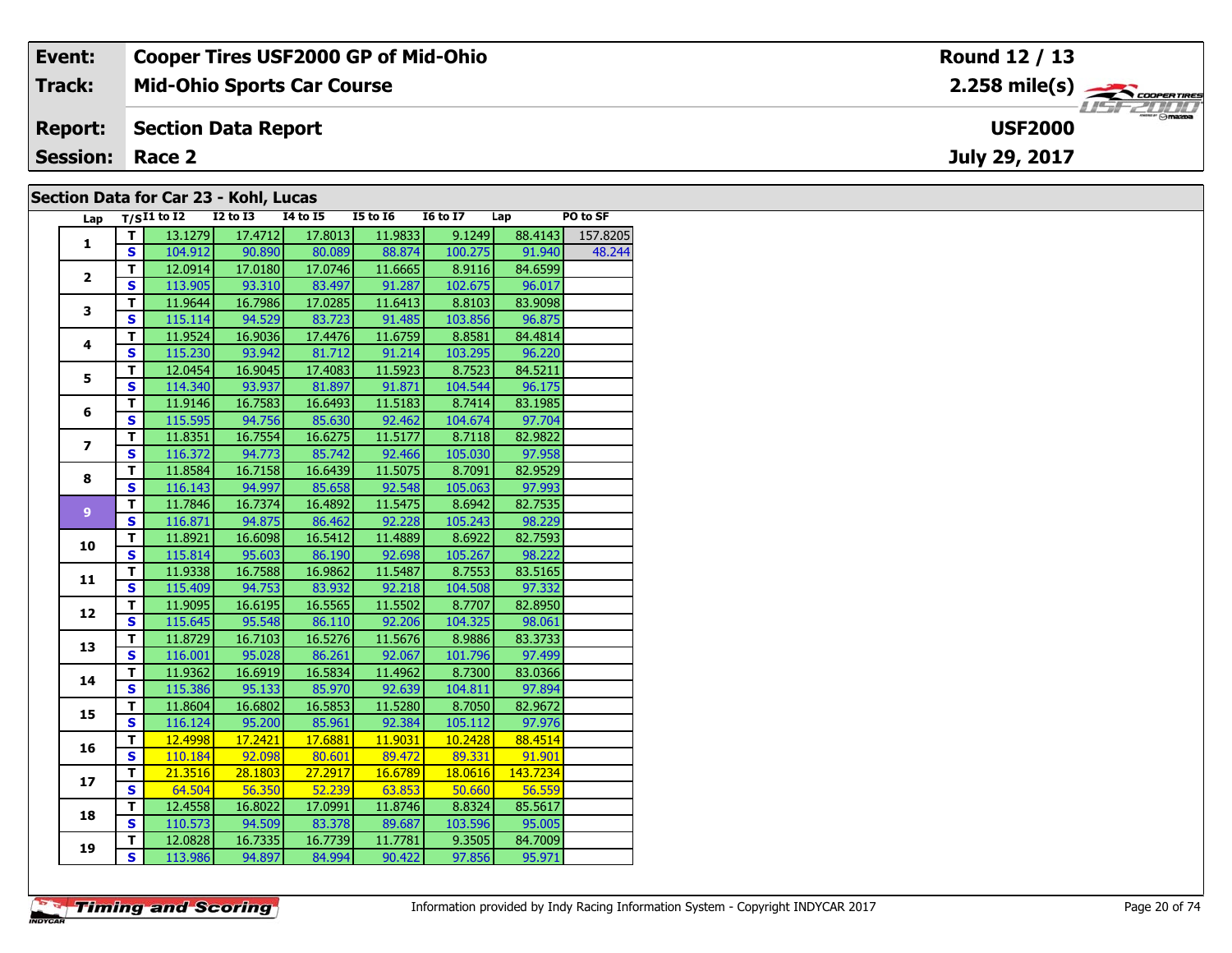| Event:          |                                       | <b>Cooper Tires USF2000 GP of Mid-Ohio</b><br>Round 12 / 13 |           |           |           |                 |                  |            |                  |                  |           |           |               |              |                                                                           |
|-----------------|---------------------------------------|-------------------------------------------------------------|-----------|-----------|-----------|-----------------|------------------|------------|------------------|------------------|-----------|-----------|---------------|--------------|---------------------------------------------------------------------------|
| <b>Track:</b>   |                                       | <b>Mid-Ohio Sports Car Course</b>                           |           |           |           |                 |                  |            |                  |                  |           |           |               |              | $2.258$ mile(s) $\overbrace{\hspace{2cm}}$ coorentmen<br><b>HEIFELINI</b> |
| <b>Report:</b>  |                                       | <b>Section Data Report</b><br><b>USF2000</b>                |           |           |           |                 |                  |            |                  |                  |           |           |               |              |                                                                           |
| <b>Session:</b> | Race 2                                |                                                             |           |           |           |                 |                  |            |                  |                  |           |           | July 29, 2017 |              |                                                                           |
|                 | Section Data for Car 23 - Kohl, Lucas |                                                             |           |           |           |                 |                  |            |                  |                  |           |           |               |              |                                                                           |
| Lap             | T/SSF to I1                           | <b>I1 to I2A</b>                                            | I2A to I2 | I2 to I3A | I3A to I3 | <b>I3 to I4</b> | <b>I4 to I5A</b> | I5A to I5B | <b>I5B to I5</b> | <b>I5 to I6A</b> | I6A to I6 | I6 to I7A | I7A to I7     | $I7$ to $I8$ | I8 to SF                                                                  |

| 20 | 4.5173 l        | 7.5782         | 4.7525           | 8.5183 | 8.4311           | 2.8681  | 7.2504 | 5.1431 | 4.3603   | 5.3995 | 6.3700 | 3.4650  | 5.3119  | 5.4185 | 4.7870 |
|----|-----------------|----------------|------------------|--------|------------------|---------|--------|--------|----------|--------|--------|---------|---------|--------|--------|
|    | 14.1071 د       | 105.7<br>716 I | 121.228 <b>l</b> | '2.758 | 114.835 <b>I</b> | 133.601 | 96.578 | 74.637 | 78.341   | 94.453 | 87.127 | 109.799 | 100.632 | 76.254 | 93.292 |
| 21 | 4.5499 <b>l</b> | 7.2405         | 4.6777           | 8.2967 | 8.4340           | 2.8856  | 7.0960 | 5.0741 | 4.4143 l | 5.1807 | 6.3415 | 3.4534  | 5.3293  | 5.3634 | 4.7995 |
|    | 13.289          | 110.647        | 123.167          | 74.701 | 114.795          | 132.791 | 98.679 | 75.652 | 77.383   | 98.442 | 87.519 | 110.168 | 100.303 | 77.037 | 93.049 |
| 22 | 4.8152 l        | 8.5904         | 6.4834           | 9.0826 | 10.3271          |         |        |        |          |        |        |         |         |        |        |
|    | 107.047         | 93.259         | 88.863           | 68.237 | 93.752           |         |        |        |          |        |        |         |         |        |        |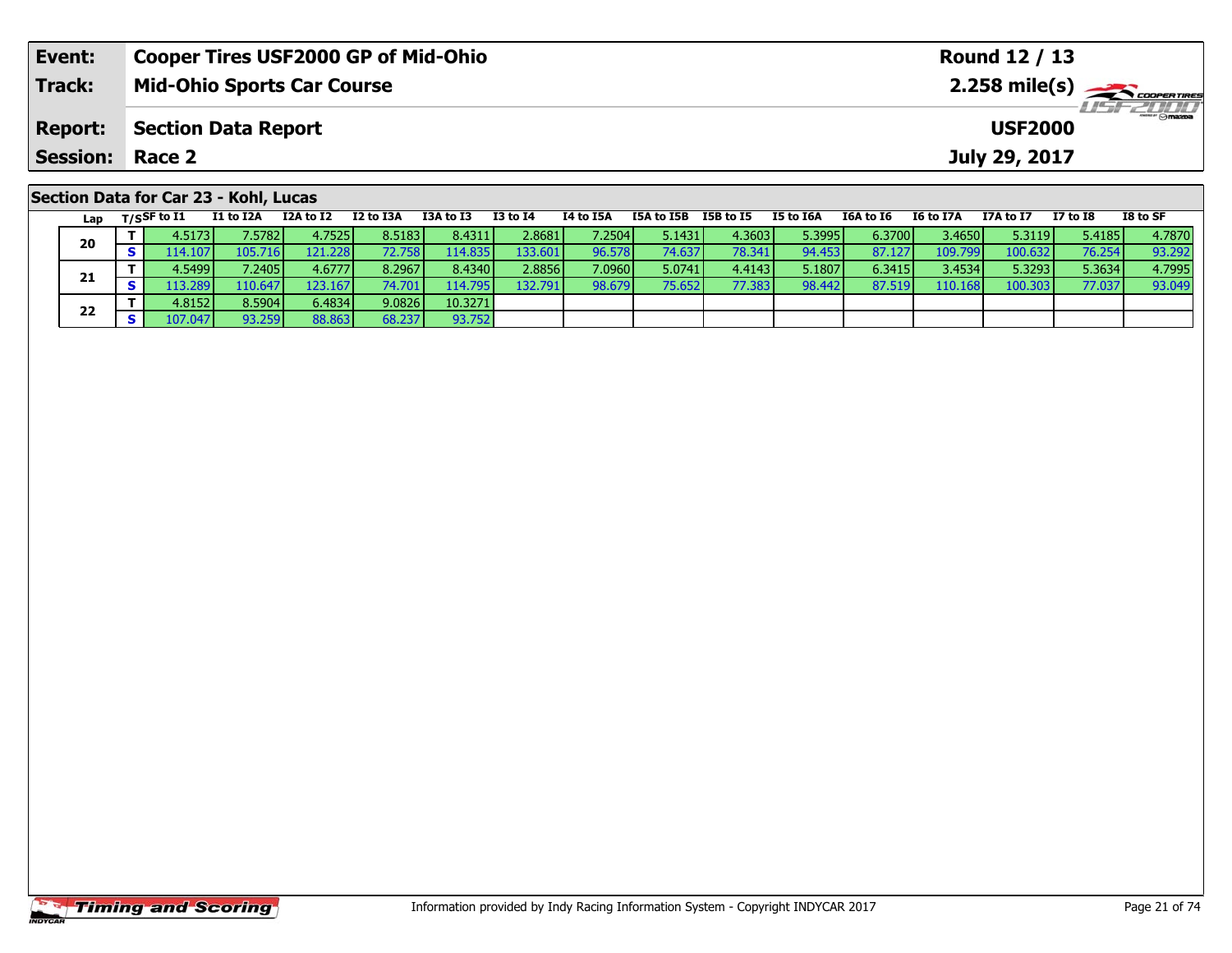| Event:                 | <b>Cooper Tires USF2000 GP of Mid-Ohio</b> | Round 12 / 13                                           |
|------------------------|--------------------------------------------|---------------------------------------------------------|
| Track:                 | <b>Mid-Ohio Sports Car Course</b>          | $2.258$ mile(s) $\overbrace{\hspace{2cm}}$ coorer TIRES |
| <b>Report:</b>         | <b>Section Data Report</b>                 | $\epsilon$ $\sim$ mazoa<br><b>USF2000</b>               |
| <b>Session: Race 2</b> |                                            | July 29, 2017                                           |
|                        | Section Data for Car 23 - Kohl, Lucas      |                                                         |

| Lap |   | T/SI1 to I2 | $I2$ to $I3$ | 14 to 15 | <b>I5 to I6</b> | <b>I6 to I7</b> | Lap     | PO to SF |
|-----|---|-------------|--------------|----------|-----------------|-----------------|---------|----------|
| 20  |   | 12.3307     | 16.9494      | 16.7538  | 11.7695         | 8.7769          | 84.1712 |          |
|     | s | 111.695     | 93.688       | 85.096   | 90.488          | 104.251         | 96.575  |          |
| 21  |   | 11.9182     | 16.7307      | 16.5844  | 11.5222         | 8.7827          | 83.1366 |          |
|     | s | 115.560     | 94.913       | 85.965   | 92,430          | 104.182         | 97.776  |          |
| 22  |   | 15.0738     | 19.4097      |          |                 |                 |         |          |
|     | s | 91.369      | 81.812       |          |                 |                 |         |          |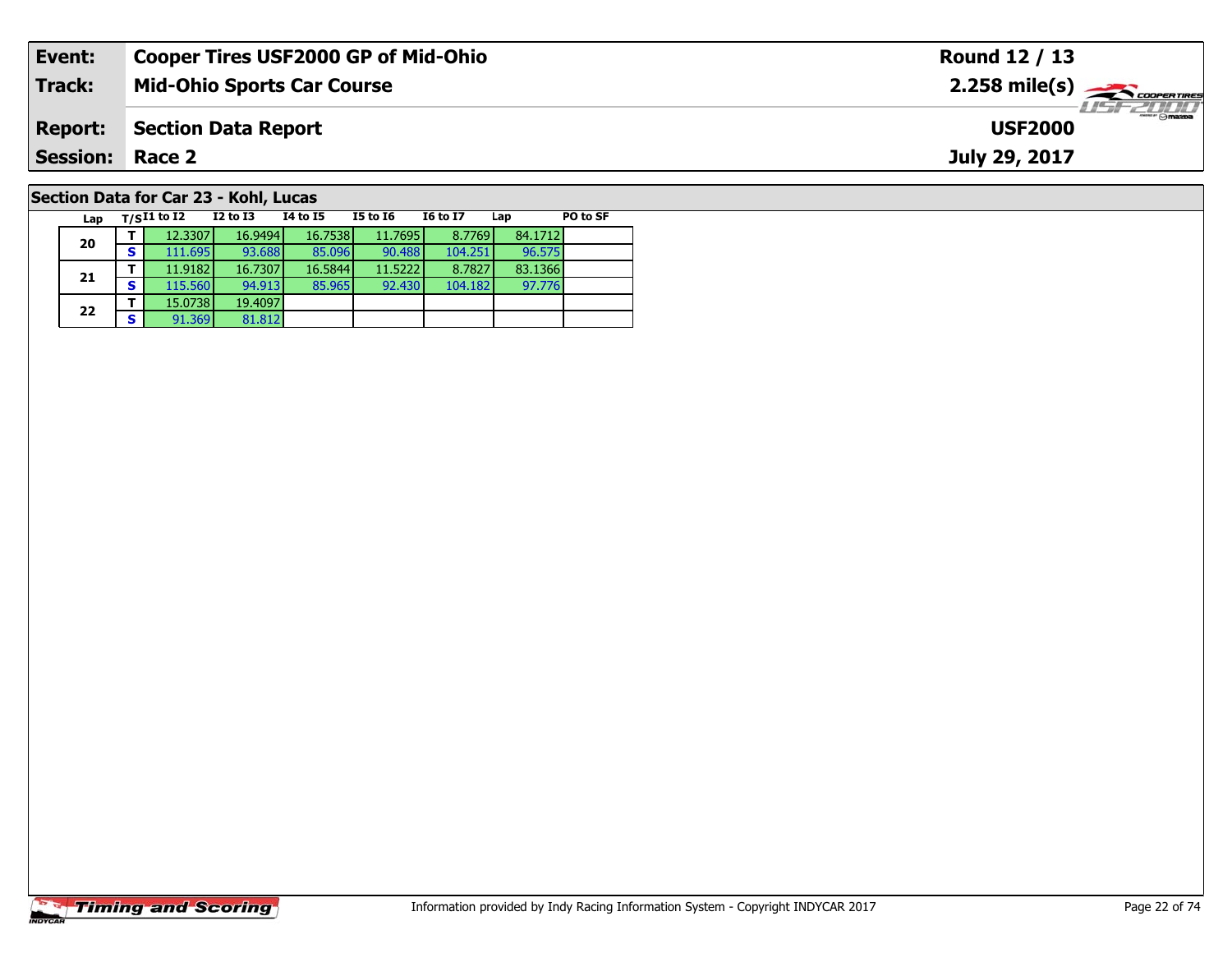|        | Event:          |   |             |                            |                                               | <b>Cooper Tires USF2000 GP of Mid-Ohio</b> |           |          |           |            |           |               |           |           | Round 12 / 13  |                 |                 |
|--------|-----------------|---|-------------|----------------------------|-----------------------------------------------|--------------------------------------------|-----------|----------|-----------|------------|-----------|---------------|-----------|-----------|----------------|-----------------|-----------------|
| Track: |                 |   |             |                            | <b>Mid-Ohio Sports Car Course</b>             |                                            |           |          |           |            |           |               |           |           |                |                 |                 |
|        | <b>Report:</b>  |   |             | <b>Section Data Report</b> |                                               |                                            |           |          |           |            |           |               |           |           | <b>USF2000</b> |                 | <b>HSFELINI</b> |
|        | <b>Session:</b> |   | Race 2      |                            |                                               |                                            |           |          |           |            |           | July 29, 2017 |           |           |                |                 |                 |
|        |                 |   |             |                            | Section Data for Car 27 - Kaminsky, Colin (R) |                                            |           |          |           |            |           |               |           |           |                |                 |                 |
|        | Lap             |   | T/SSF to I1 | I1 to I2A                  | I2A to I2                                     | I2 to I3A                                  | I3A to I3 | I3 to I4 | I4 to I5A | I5A to I5B | I5B to I5 | I5 to I6A     | I6A to I6 | I6 to I7A | I7A to I7      | <b>I7 to I8</b> | I8 to SF        |
|        |                 |   | 5.7683      | 8.2657                     | 5.1347                                        | 9.3840                                     | 8.5528    | 2.8894   | 7.7953    | 5.5302     | 4.9471    | 5.6435        | 6.8904    | 3.5561    | 5.9765         | 5.8839          | 4.8930          |
|        |                 | S | 89.360      | 96.923                     | 112.204                                       | 66.046                                     | 113.201   | 132.616  | 89.827    | 69.412     | 69.049    | 90.369        | 80.547    | 106.986   | 89.441         | 70.222          | 91.271          |

2 | T | 4.7661 | 7.7869 | 4.7948 | 8.6693 | 8.4998 | 2.8500 | 7.4057 | 5.9735 | 4.6663 | 5.3481 | 6.4607 | 3.5055 | 5.4220 | 5.5487 | 4.8068<br>2 | S | 108.150 | 102.883 | 120.159 | 71.491 | 113.906 | 134.450 | 94.552 | 64.26

3 T 4.6313 7.3097 4.7201 8.3926 8.4791 2.8797 7.3104 5.3741 4.6671 5.3090 6.4921 3.5061 5.3941 5.5686 4.7567<br>S S 111.298 109.599 122.060 73.848 114.185 133.063 95.785 71.428 73.191 96.063 85.489 108.512 99.098 74.199 93.88

**<sup>T</sup>** 4.5628 7.2648 4.7366 8.3365 8.4880 2.8791 7.2465 5.2209 4.5104 5.2756 6.4304 3.4966 5.2378 5.6565 4.7235 **<sup>S</sup>** 112.969 110.276 121.635 74.344 114.065 133.091 96.630 73.524 75.734 96.671 86.309 108.807 102.055 73.045 94.547

**<sup>T</sup>** 4.5863 7.1988 4.7377 8.3060 8.5134 2.9009 7.1985 5.1919 4.4689 5.2526 6.3792 3.4833 5.3195 5.5415 4.7721 **<sup>S</sup>** 112.390 111.287 121.607 74.617 113.724 132.091 97.274 73.935 76.437 97.095 87.002 109.222 100.488 74.561 93.584

**<sup>T</sup>** 4.6085 7.2223 4.6954 8.4080 8.4445 2.8635 7.2241 5.1537 4.4527 5.2260 6.3497 3.4621 5.3036 5.5491 4.8712 **<sup>S</sup>** 111.849 110.925 122.702 73.712 114.652 133.816 96.929 74.483 76.715 97.589 87.406 109.891 100.789 74.459 91.680

7 | T | 4.6380 | 7.1952 | 4.7185 | 8.2057 | 8.5012 | 2.9117 | 7.0862 | 5.0443 | 4.4071 | 5.2124 | 6.3456 | 3.4777 | 5.2286 | 5.4576 | 4.7278<br>7 | S | 111.137 |111.343 | 122.102 | 75.530 | 113.888 | 131.601 | 98.816 | 76.098

8 T | 4.5920 7.2126 4.7010 8.1806 8.4952 2.9053 7.0840 5.1006 4.4016 5.2114 6.3395 3.4764 5.1685 5.3859 4.7098<br>8 S 112.251 111.075 122.556 75.761 113.968 131.891 98.846 75.259 77.606 97.862 87.546 109.439 103.424 76.715 94

**<sup>T</sup>** 4.5665 7.1526 4.6819 8.1560 8.4790 2.8910 7.0388 5.1072 4.4145 5.2246 6.3392 3.4696 5.1784 5.4182 4.7386 **<sup>S</sup>** 112.877 112.006 123.056 75.990 114.186 132.543 99.481 75.161 77.379 97.615 87.550 109.654 103.226 76.258 94.245

0 | **T** | 4.5805| 7.1600| 4.7223| 8.1978| 8.4160| 2.8657| 7.1155| 5.1654| 4.4411| 5.2125| 6.3522| 3.4789| 5.2509| 5.5039| 4.7641<br>| S | 112.532| 111.891| 122.003| 75.602| 115.041| 133.713| 98.409| 74.314| 76.916| 97.842| 87

**<sup>T</sup>** 4.5724 7.2360 4.6973 8.2246 8.4220 2.8554 7.0402 5.1963 4.5886 5.2742 6.4264 3.4626 5.2676 5.5749 4.7703 **<sup>S</sup>** 112.732 110.715 122.653 75.356 114.959 134.195 99.461 73.872 74.443 96.697 86.363 109.875 101.478 74.115 93.619

**<sup>T</sup>** 4.5910 7.2540 4.6767 8.2873 8.3710 2.8292 6.9784 5.1028 4.4718 5.2254 6.3674 3.4546 5.1792 5.4781 4.7279 **<sup>S</sup>** 112.275 110.441 123.193 74.786 115.659 135.438 100.342 75.226 76.388 97.600 87.163 110.130 103.210 75.424 94.459

**<sup>T</sup>** 4.5447 9.4260 6.8334 8.5064 8.5011 2.9053 7.2315 5.1805 4.4326 5.2198 6.3420 3.4729 5.2106 5.4212 4.7396 **<sup>S</sup>** 113.419 84.992 84.312 72.860 113.889 131.891 96.830 74.098 77.063 97.705 87.512 109.550 102.588 76.216 94.225

4 T 4.5870 7.3039 4.7247 8.2090 8.5101 2.9158 7.0963 5.1570 4.4371 5.2315 6.3590 3.4853 5.2536 5.4462 4.8083<br>S 112.373 109.686 121.941 75.499 113.769 131.416 98.675 74.435 76.985 97.486 87.278 109.160 101.748 75.866 92.879

5 T 4.6034 7.1800 4.7180 8.1556 8.5089 2.9168 7.0865 5.1155 4.5401 5.2428 6.3499 3.4733 5.3783 5.6374 5.0422<br>5 S 111.973 111.579 122.115 75.994 113.785 131.371 98.811 75.039 75.239 97.276 87.403 109.537 99.389 73.293 88.57

**<sup>T</sup>** 5.1578 8.9139 8.6406 2.9576 7.5540 5.4809 4.5663 5.5194 7.8570 7.1636 10.2639 7.1538 6.0356 **<sup>S</sup>** 111.702 69.529 112.050 129.558 92.696 70.037 74.807 92.401 70.638 53.109 52.080 57.757 73.993

8 T 5.0503 8.5044 5.0105 8.7921 8.3971 2.8186 7.6779 5.4016 4.6434 5.2993 6.6029 3.4903 5.5849 5.6123 4.8550<br>S 102.064 94.203 114.986 70.492 115.300 135.948 91.200 71.065 73.565 96.239 84.054 109.003 95.713 73.621 91.986

**<sup>T</sup>** 4.6254 7.3325 4.7409 8.5170 8.5021 2.8953 7.1275 5.1919 4.4989 5.2574 6.4035 3.4587 5.3179 5.6270 4.7603 **<sup>S</sup>** 111.440 109.258 121.525 72.769 113.876 132.346 98.243 73.935 75.928 97.006 86.671 109.999 100.518 73.428 93.816

**<sup>T</sup>** 5.2040 7.9413 4.9697 8.9217 8.9347 2.9995 8.1795 5.7610 4.6150 5.3780 6.6202 3.5618 5.6092 **<sup>S</sup>** 99.050 100.882 115.930 69.468 108.362 127.749 85.608 66.631 74.018 94.831 83.834 106.815 95.298

|  | <b>Timing and Scoring</b> |
|--|---------------------------|
|  |                           |

**2**

**3**

**4**

**5**

**6**

**7**

**8**

**9**

**10**

**11**

**12**

**13**

**14**

**15**

**16**

**17**

**18**

**19**

91.98

94.547

94.461

94.245

94.459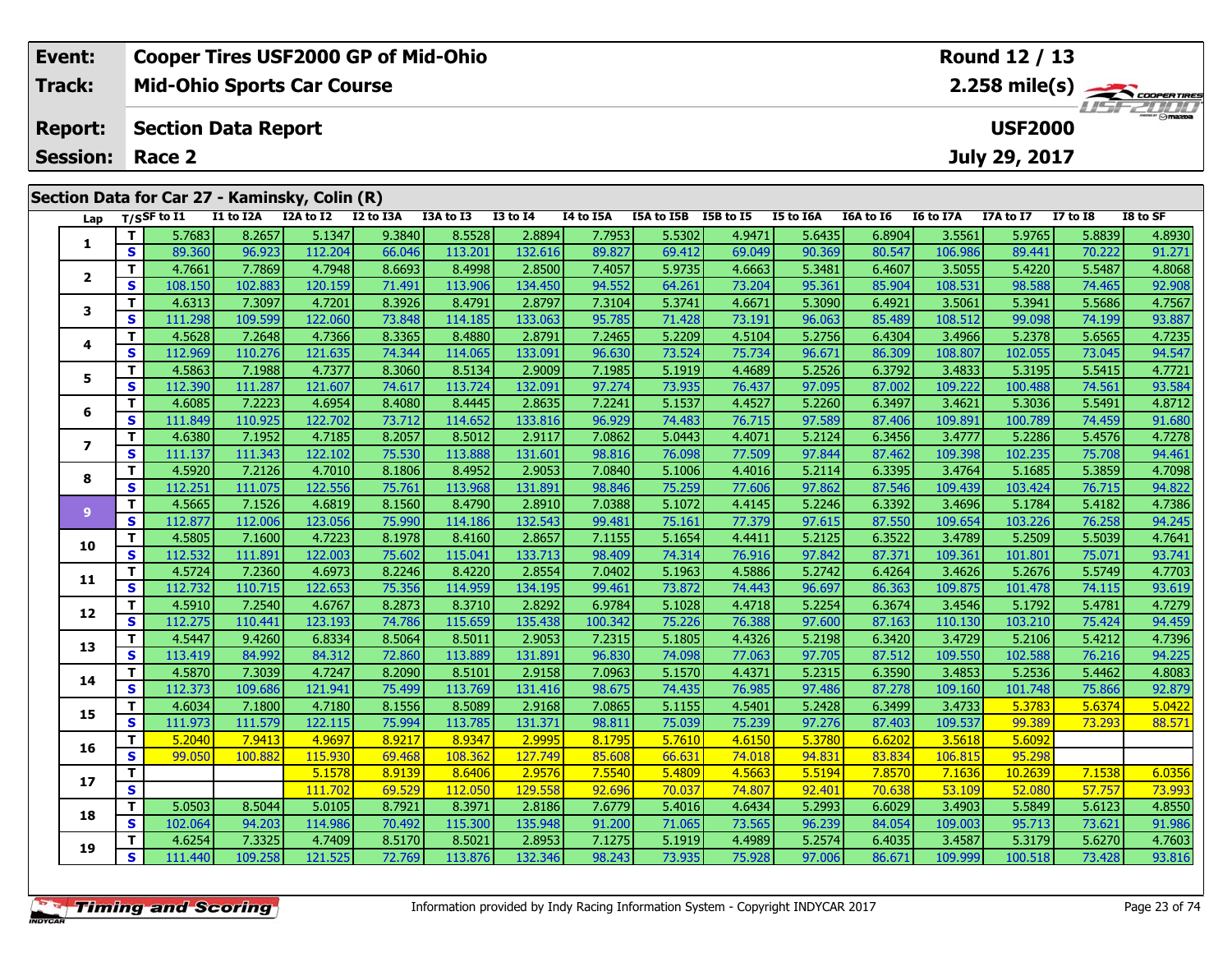#### **Event: Cooper Tires USF2000 GP of Mid-Ohio Round 12 / 13**2.258 mile(s) **2.258 miles Mid-Ohio Sports Car Course Track:** USF 2000 **Section Data Report Report: USF2000July 29, 2017 Session: Race 2 Section Data for Car 27 - Kaminsky, Colin (R)**

| Lap            |                         | $T/SI1$ to $I2$ | <b>I2 to I3</b> | 14 to 15 | I5 to I6 | $\overline{16}$ to $\overline{17}$ | Lap      | PI to PO | PO to SF | <b>SF to PI</b> |
|----------------|-------------------------|-----------------|-----------------|----------|----------|------------------------------------|----------|----------|----------|-----------------|
| $\mathbf{1}$   | T.                      | 13.4004         | 17.9368         | 18.2726  | 12.5339  | 9.5326                             | 91.1109  |          | 147.9775 |                 |
|                | $\mathbf{s}$            | 102.778         | 88.531          | 78.023   | 84.970   | 95.986                             | 89.219   |          | 51.453   |                 |
|                | $\mathbf{T}$            | 12.5817         | 17.1691         | 18.0455  | 11.8088  | 8.9275                             | 86.5042  |          |          |                 |
| $\overline{2}$ | $\mathbf{s}$            | 109.466         | 92.489          | 79.005   | 90.187   | 102.492                            | 93.970   |          |          |                 |
| 3              | $\mathbf{T}$            | 12.0298         | 16.8717         | 17.3516  | 11.8011  | 8.9002                             | 84.7907  |          |          |                 |
|                | $\mathbf{s}$            | 114.488         | 94.119          | 82.164   | 90.246   | 102.807                            | 95.869   |          |          |                 |
|                | T                       | 12.0014         | 16.8245         | 16.9778  | 11.7060  | 8.7344                             | 84.0660  |          |          |                 |
| 4              | $\mathbf{s}$            | 114.759         | 94.383          | 83.973   | 90.979   | 104.758                            | 96.695   |          |          |                 |
|                | T                       | 11.9365         | 16.8194         | 16.8593  | 11.6318  | 8.8028                             | 83.8506  |          |          |                 |
| 5              | S.                      | 115.383         | 94.412          | 84.564   | 91.559   | 103.944                            | 96.944   |          |          |                 |
|                | T.                      | 11.9177         | 16.8525         | 16.8305  | 11.5757  | 8.7657                             | 83.8344  |          |          |                 |
| 6              | S                       | 115.565         | 94.227          | 84.708   | 92.003   | 104.384                            | 96.963   |          |          |                 |
|                | $\mathbf{T}$            | 11.9137         | 16.7069         | 16.5376  | 11.5580  | 8.7063                             | 83.1576  |          |          |                 |
| $\overline{ }$ | S.                      | 115.604         | 95.048          | 86.209   | 92.144   | 105.096                            | 97.752   |          |          |                 |
|                | $\overline{\mathsf{r}}$ | 11.9136         | 16.6758         | 16.5862  | 11.5509  | 8.6449                             | 82.9644  |          |          |                 |
| 8              | S                       | 115.605         | 95.225          | 85.956   | 92.201   | 105.843                            | 97.979   |          |          |                 |
|                | T.                      | 11.8345         | 16.6350         | 16.5605  | 11.5638  | 8.6480                             | 82.8561  |          |          |                 |
| $\overline{9}$ | $\mathbf{s}$            | 116.378         | 95.459          | 86.089   | 92.098   | 105.805                            | 98.107   |          |          |                 |
|                | $\mathbf T$             | 11.8823         | 16.6138         | 16.7220  | 11.5647  | 8.7298                             | 83.2268  |          |          |                 |
| 10             | S.                      | 115.910         | 95.580          | 85.258   | 92.091   | 104.813                            | 97.670   |          |          |                 |
|                | T.                      | 11.9333         | 16.6466         | 16.8251  | 11.7006  | 8.7302                             | 83.6088  |          |          |                 |
| 11             | S                       | 115.414         | 95.392          | 84.735   | 91.021   | 104.809                            | 97.224   |          |          |                 |
|                | $\mathbf{T}$            | 11.9307         | 16.6583         | 16.5530  | 11.5928  | 8.6338                             | 82.9948  |          |          |                 |
| 12             | $\mathbf{s}$            | 115.439         | 95.325          | 86.128   | 91.867   | 105.979                            | 97.943   |          |          |                 |
| 13             | T.                      | 16.2594         | 17.0075         | 16.8446  | 11.5618  | 8.6835                             | 87.9676  |          |          |                 |
|                | $\overline{\mathbf{s}}$ | 84.706          | 93.368          | 84.637   | 92.114   | 105.372                            | 92.407   |          |          |                 |
|                | T.                      | 12.0286         | 16.7191         | 16.6904  | 11.5905  | 8.7389                             | 83.5248  |          |          |                 |
| 14             | $\overline{\mathbf{s}}$ | 114.500         | 94.978          | 85.419   | 91.886   | 104.704                            | 97.322   |          |          |                 |
|                | $\mathbf{T}$            | 11.8980         | 16.6645         | 16.7421  | 11.5927  | 8.8516                             | 83.9487  |          |          |                 |
| 15             | $\mathbf{s}$            | 115.757         | 95.290          | 85.155   | 91.868   | 103.371                            | 96.831   |          |          |                 |
|                | T                       | 12.9110         | 17.8564         | 18.5555  | 11.9982  | 9.1710                             | 95.9295  | 39.2911  |          | 84.9144         |
| 16             | S                       | 106.674         | 88.929          | 76.833   | 88.763   | 99.771                             | 84.737   | 22.854   |          | 90.476          |
|                | T.                      |                 | 17.5545         | 17.6012  | 13.3764  | 17.4275                            | 125.1537 |          | 96.8777  |                 |
| 17             | $\overline{\mathbf{s}}$ |                 | 90.459          | 80.999   | 79.618   | 52.503                             | 64.951   |          | 78.593   |                 |
| 18             | $\overline{\mathbf{T}}$ | 13.5149         | 17.1892         | 17.7229  | 11.9022  | 9.0752                             | 87.7406  |          |          |                 |
|                | S                       | 101.908         | 92.381          | 80.443   | 89.479   | 100.824                            | 92.646   |          |          |                 |
| 19             | T                       | 12.0734         | 17.0191         | 16.8183  | 11.6609  | 8.7766                             | 84.2563  |          |          |                 |
|                | <b>S</b>                | 114.075         | 93.304          | 84.770   | 91.331   | 104.254                            | 96.477   |          |          |                 |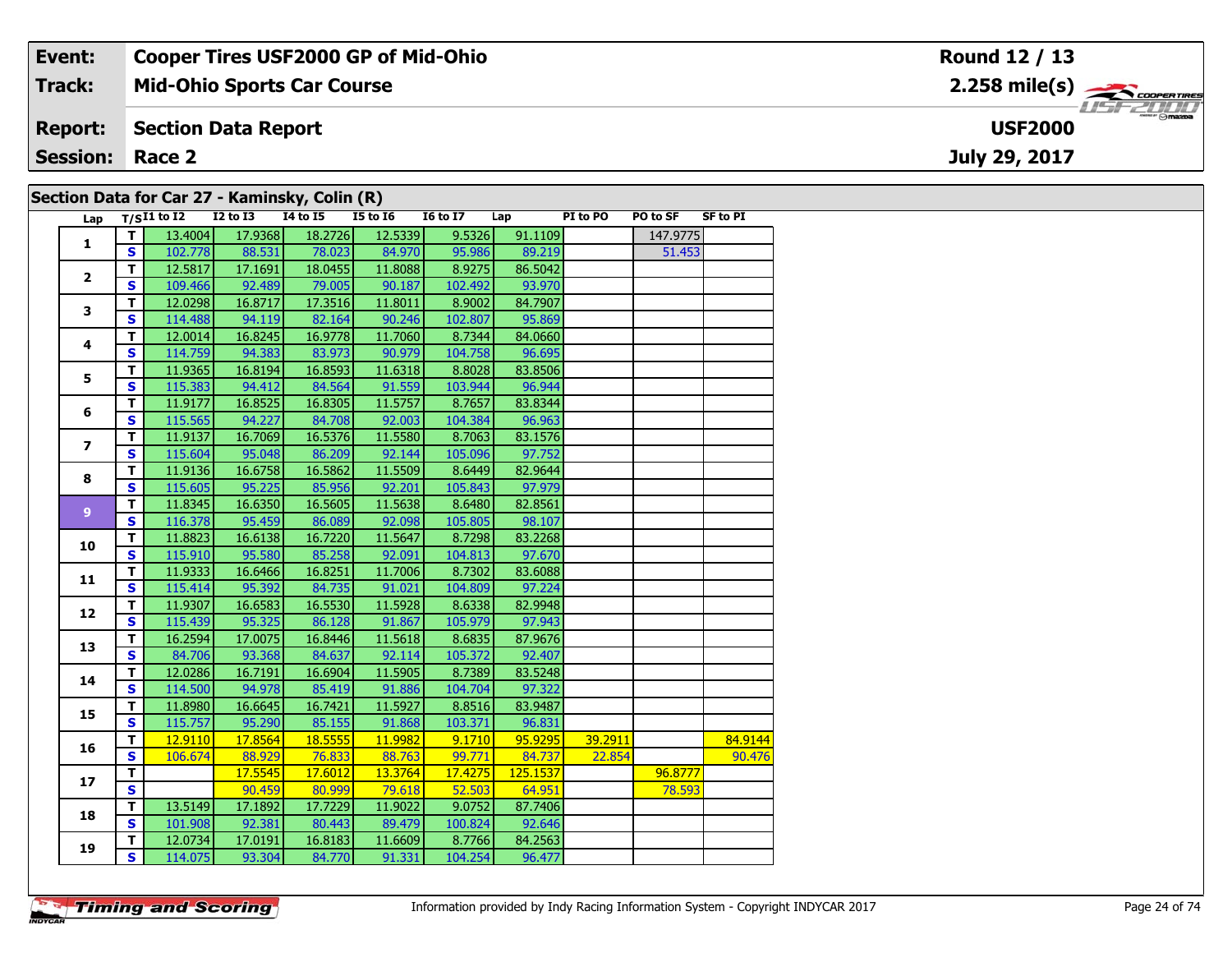| Event:                 | <b>Cooper Tires USF2000 GP of Mid-Ohio</b> | Round 12 / 13   |
|------------------------|--------------------------------------------|-----------------|
| Track:                 | <b>Mid-Ohio Sports Car Course</b>          | <b>LISFZDDD</b> |
| <b>Report:</b>         | Section Data Report                        | <b>USF2000</b>  |
| <b>Session: Race 2</b> |                                            | July 29, 2017   |
|                        |                                            |                 |
|                        | Section Data for Car 3 - Askew, Oliver (R) |                 |
|                        |                                            |                 |

| Lap            |              | T/SSF to $I1$    | I1 to I2A | I2A to I2 | I2 to I3A | I3A to I3 | I3 to I4        | I4 to I5A | I5A to I5B | I5B to I5 | I5 to I6A | I6A to I6 | I6 to I7A | I7A to I7 | $I7$ to $I8$    | I8 to SF |
|----------------|--------------|------------------|-----------|-----------|-----------|-----------|-----------------|-----------|------------|-----------|-----------|-----------|-----------|-----------|-----------------|----------|
| 20             | T.           | 4.5824           | 7.3910    | 4.7381    | 8.5243    | 8.3590    | 2.8280          |           |            | 7.8715    | 8.9398    | 10.4376   | 7.5435    | 9.4615    |                 |          |
|                | S            | 112.486          | 108.394   | 121.596   | 72.707    | 115.825   | 135.496         |           |            | 43.396    | 57.048    | 53.173    | 50.435    | 56.497    |                 |          |
| Lap            |              | $T/S$ SF to $I1$ | I1 to I2A | I2A to I2 | I2 to I3A | I3A to I3 | <b>I3 to 14</b> | I4 to I5A | I5A to I5B | I5B to I5 | I5 to I6A | I6A to I6 | I6 to I7A | I7A to I7 | <b>I7 to I8</b> | I8 to SF |
| 1              | T.           | 5.5635           | 8.2781    | 4.9643    | 9.3192    | 8.3956    | 2.8202          | 7.8455    | 5.4300     | 4.6266    | 5.3939    | 6.6226    | 3.5291    | 5.6504    | 5.5301          | 4.8409   |
|                | $\mathbf{s}$ | 92.649           | 96.778    | 116.056   | 66.505    | 115.320   | 135.870         | 89.252    | 70.693     | 73.832    | 94.551    | 83.804    | 107.805   | 94.603    | 74.715          | 92.254   |
| $\mathbf{2}$   | T.           | 4.5649           | 7.5989    | 4.8052    | 8.4725    | 8.3602    | 2.8062          | 7.6801    | 5.2717     | 4.5978    | 5.2828    | 6.5001    | 3.4959    | 5.4924    | 5.4248          | 4.8076   |
|                | S.           | 112.917          | 105.428   | 119.899   | 73.151    | 115.808   | 136.548         | 91.174    | 72.816     | 74.294    | 96.540    | 85.383    | 108.829   | 97.325    | 76.165          | 92.893   |
| 3              | T            | 4.5606           | 7.3660    | 4.6885    | 8.3213    | 8.3657    | 2.8206          | 7.2097    | 5.4145     | 4.5796    | 5.3227    | 6.4600    | 3.4898    | 5.3825    | 5.3107          | 4.7988   |
|                | $\mathbf{s}$ | 113.023          | 108.761   | 122.883   | 74.480    | 115.732   | 135.851         | 97.123    | 70.895     | 74.590    | 95.816    | 85.913    | 109.019   | 99.312    | 77.802          | 93.063   |
| 4              | T.           | 4.5255           | 7.2875    | 4.6886    | 8.3326    | 8.3591    | 2.8364          | 7.2692    | 5.2252     | 4.5098    | 5.2449    | 6.3889    | 3.4530    | 5.4634    | 5.4207          | 4.7955   |
|                | S            | 113.900          | 109.933   | 122.880   | 74.379    | 115.824   | 135.094         | 96.328    | 73.464     | 75.744    | 97.237    | 86.869    | 110.181   | 97.841    | 76.223          | 93.127   |
| 5              | T.           | 4.5467           | 7.3288    | 4.6837    | 8.4017    | 8.2907    | 2.8152          | 7.0865    | 5.1210     | 4.4486    | 5.2141    | 6.3255    | 3.4533    | 5.3001    | 5.3268          | 4.7892   |
|                | S            | 113.369          | 109.313   | 123.009   | 73.768    | 116.779   | 136.112         | 98.811    | 74.959     | 76.786    | 97.812    | 87.740    | 110.171   | 100.856   | 77.567          | 93.250   |
| 6              | T.           | 4.5588           | 7.2316    | 4.6658    | 8.2686    | 8.4105    | 2.8610          | 7.1115    | 5.1129     | 4.3854    | 5.1752    | 6.3227    | 3.4669    | 5.3117    | 5.2506          | 4.7694   |
|                | S            | 113.068          | 110.783   | 123.481   | 74.955    | 115.116   | 133.933         | 98.464    | 75.077     | 77.893    | 98.547    | 87.779    | 109.739   | 100.635   | 78.692          | 93.637   |
| $\overline{ }$ | T.           | 4.5408           | 7.1904    | 4.6432    | 8.2000    | 8.3858    | 2.8593          | 7.0482    | 5.1002     | 4.3452    | 5.1795    | 6.2903    | 3.4696    | 5.2421    | 5.2782          | 4.7592   |
|                | S            | 113.516          | 111.417   | 124.082   | 75.582    | 115.455   | 134.012         | 99.348    | 75.264     | 78.613    | 98.465    | 88.231    | 109.654   | 101.972   | 78.281          | 93.837   |
| 8              | T.           | 4.5444           | 7.1753    | 4.6600    | 8.2033    | 8.4091    | 2.8672          | 7.0625    | 5.0568     | 4.3846    | 5.1721    | 6.2708    | 3.4528    | 5.2185    | 5.2887          | 4.7573   |
|                | S            | 113.426          | 111.652   | 123.634   | 75.552    | 115.135   | 133.643         | 99.147    | 75.910     | 77.907    | 98.606    | 88.505    | 110.187   | 102.433   | 78.125          | 93.875   |
| 9              | T.           | 4.5428           | 7.1948    | 4.6357    | 8.1558    | 8.3920    | 2.8668          | 6.9582    | 5.0437     | 4.3640    | 5.2178    | 6.2980    | 3.4537    | 5.1811    | 5.3089          | 4.7266   |
|                | S            | 113.466          | 111.349   | 124.282   | 75.992    | 115.370   | 133.662         | 100.633   | 76.108     | 78.275    | 97.742    | 88.123    | 110.159   | 103.172   | 77.828          | 94.485   |
| 10             | T.           | 4.5235           | 7.2189    | 4.6795    | 8.1858    | 8.3538    | 2.8612          | 7.1275    | 5.1167     | 4.4194    | 5.2276    | 6.3134    | 3.4463    | 5.3477    | 5.3863          | 4.7962   |
|                | S            | 113.950          | 110.978   | 123.119   | 75.713    | 115.897   | 133.923         | 98.243    | 75.022     | 77.294    | 97.559    | 87.908    | 110.395   | 99.958    | 76.710          | 93.113   |
| 11             | T.           | 4.5627           | 7.2440    | 4.6931    | 8.3124    | 8.4363    | 2.8690          | 7.0762    | 5.1190     | 4.4312    | 5.2254    | 6.3777    | 3.4621    | 5.2942    | 5.3617          | 4.7807   |
|                | S            | 112.971          | 110.593   | 122.762   | 74.560    | 114.764   | 133.559         | 98.955    | 74.988     | 77.088    | 97.600    | 87.022    | 109.891   | 100.968   | 77.062          | 93.415   |
| 12             | T.           | 4.5665           | 7.2770    | 4.6855    | 8.2712    | 8.4354    | 2.8737          | 7.0170    | 5.0680     | 4.3640    | 5.1601    | 6.3135    | 3.4473    | 5.2509    | 5.3609          | 4.7943   |
|                | S            | 112.877          | 110.092   | 122.962   | 74.931    | 114.776   | 133.341         | 99.790    | 75.743     | 78.275    | 98.835    | 87.907    | 110.363   | 101.801   | 77.073          | 93.150   |
| 13             | T.           | 4.5569           | 7.1760    | 4.6625    | 8.2011    | 8.4036    | 2.8695          | 7.0234    | 5.0770     | 4.3920    | 5.1904    | 6.3261    | 3.4671    | 5.2332    | 5.2767          | 4.7513   |
|                | S            | 113.115          | 111.641   | 123.568   | 75.572    | 115.210   | 133.536         | 99.699    | 75.608     | 77.776    | 98.258    | 87.732    | 109.733   | 102.145   | 78.303          | 93.993   |
| 14             | T            | 4.5336           | 7.1692    | 4.6589    | 8.1979    | 8.4090    | 2.8836          | 6.9120    | 5.0327     | 4.3452    | 5.1608    | 6.2648    | 3.4526    | 5.1815    | 5.3120          | 4.7421   |
|                | S            | 113.697          | 111.747   | 123.664   | 75.601    | 115.136   | 132.883         | 101.306   | 76.274     | 78.613    | 98.822    | 88.590    | 110.194   | 103.164   | 77.783          | 94.176   |
| 15             | T.           | 4.5133           | 7.1225    | 4.6370    | 8.1619    | 8.4052    | 2.8795          | 6.8697    | 5.0525     | 4.3757    | 5.1820    | 6.2739    | 3.4435    | 5.2075    | 5.2529          | 4.7905   |
|                | S            | 114.208          | 112.480   | 124.248   | 75.935    | 115.188   | 133.072         | 101.930   | 75.975     | 78.065    | 98.418    | 88.462    | 110.485   | 102.649   | 78.658          | 93.224   |
| 16             | T.           | 4.6350           | 8.4967    | 5.8391    | 9.1443    | 8.5665    | 2.8951          | 7.4474    | 5.8465     | 4.7936    | 5.4056    | 6.5974    | 3.8953    | 6.6080    | 6.2984          | 5.5522   |
|                | S            | 111.209          | 94.288    | 98.669    | 67.777    | 113.020   | 132.355         | 94.023    | 65.657     | 71.260    | 94.347    | 84.124    | 97.670    | 80.894    | 65.601          | 80.435   |
| 17             | T.           | 6.9463           | 10.6972   | 10.1289   | 12.0278   | 16.5021   | 7.9160          | 14.0584   | 6.6215     | 6.5686    | 7.6158    | 9.2241    | 7.4296    | 11.2870   | 8.8255          | 8.7435   |
|                | S            | 74.206           | 74.892    | 56.880    | 51.528    | 58.670    | 48.406          | 49.808    | 57.972     | 52.004    | 66.966    | 60.168    | 51.208    | 47.359    | 46.817          | 51.077   |
| 18             | T.           | 5.3867           | 7.5881    | 4.7483    | 8.5205    | 8.3277    | 2.8160          | 7.2290    | 5.3275     | 4.4643    | 5.2740    | 6.4483    | 3.5013    | 5.5453    | 5.3359          | 4.7926   |
|                | S            | 95.690           | 105.578   | 121.335   | 72.739    | 116.260   | 136.073         | 96.864    | 72.053     | 76.516    | 96.701    | 86.069    | 108.661   | 96.396    | 77.434          | 93.183   |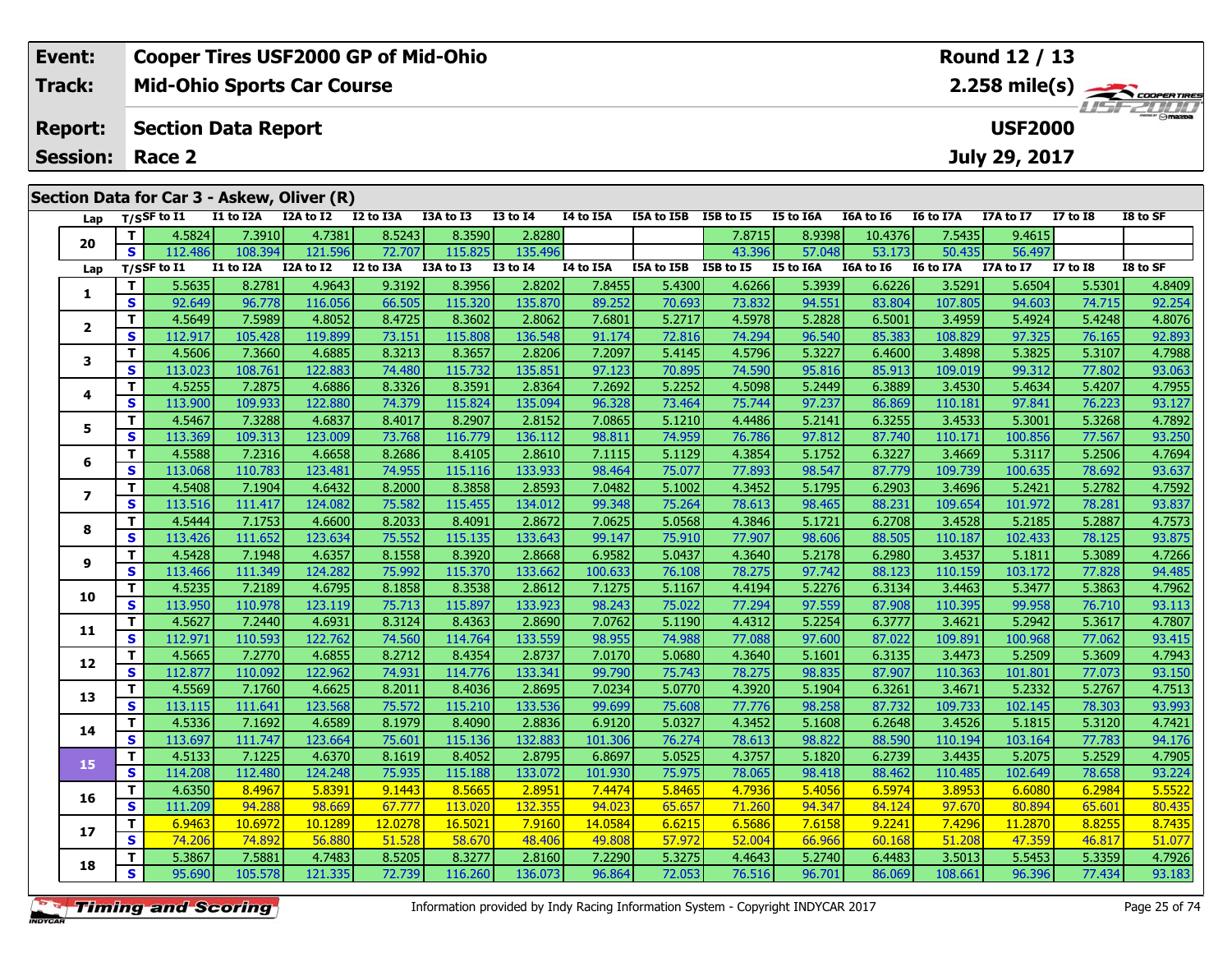#### **Event: Cooper Tires USF2000 GP of Mid-Ohio Round 12 / 13Mid-Ohio Sports Car Course 2.258 mile(s) Track:** COOPERTIRES USFZUHD **Section Data Report Report: USF2000July 29, 2017 Session: Race 2 Section Data for Car 3 - Askew, Oliver (R)**

| Lap                      |    | $T/SI1$ to I2   | $I2$ to $I3$    | 14 to 15        | <b>I5 to 16</b> | <b>16 to 17</b> | Lap      | PI to PO | PO to SF | SF to PI |
|--------------------------|----|-----------------|-----------------|-----------------|-----------------|-----------------|----------|----------|----------|----------|
| 20                       | T. | 12.1291         | 16.8833         | 28.9985         | 19.3774         | 17.0050         | 125.2066 |          |          | 112.4175 |
|                          | S. | 113.551         | 94.055          | 49.164          | 54.961          | 53.808          | 64.923   |          |          | 68.341   |
| Lap                      |    | $T/SI1$ to $I2$ | <b>I2 to I3</b> | <b>14 to 15</b> | <b>I5 to 16</b> | <b>16 to 17</b> | Lap      | PO to SF |          |          |
| 1                        | Т. | 13.2424         | 17.7148         | 17.9021         | 12.0165         | 9.1795          | 88.8100  | 158.8878 |          |          |
|                          | S  | 104.005         | 89.640          | 79.638          | 88.628          | 99.679          | 91.530   | 47,920   |          |          |
| $\mathbf{2}$             | т  | 12.4041         | 16.8327         | 17.5496         | 11.7829         | 8.9883          | 85.1611  |          |          |          |
|                          | S  | 111.034         | 94.337          | 81.237          | 90.385          | 101.799         | 95.452   |          |          |          |
| 3                        | T. | 12.0545         | 16.6870         | 17.2038         | 11.7827         | 8.8723          | 84.0910  |          |          |          |
|                          | S  | 114.254         | 95.161          | 82.870          | 90.387          | 103.130         | 96.667   |          |          |          |
| 4                        | T. | 11.9761         | 16.6917         | 17.0042         | 11.6338         | 8.9164          | 83.8003  |          |          |          |
|                          | S  | 115.002         | 95.134          | 83.843          | 91.544          | 102.620         | 97.002   |          |          |          |
| 5                        | T. | 12.0125         | 16.6924         | 16.6561         | 11.5396         | 8.7534          | 83.1319  |          |          |          |
|                          | S  | 114.653         | 95.130          | 85.595          | 92.291          | 104.531         | 97.782   |          |          |          |
| 6                        | T. | 11.8974         | 16.6791         | 16.6098         | 11.4979         | 8.7786          | 82.9026  |          |          |          |
|                          | S  | 115.762         | 95.206          | 85.834          | 92.626          | 104.231         | 98.052   |          |          |          |
| $\overline{\phantom{a}}$ | T. | 11.8336         | 16.5858         | 16.4936         | 11.4698         | 8.7117          | 82.5320  |          |          |          |
|                          | S  | 116.387         | 95.742          | 86.438          | 92.853          | 105.031         | 98.493   |          |          |          |
| 8                        | T. | 11.8353         | 16.6124         | 16.5039         | 11.4429         | 8.6713          | 82.5234  |          |          |          |
|                          | S  | 116.370         | 95.589          | 86.385          | 93.071          | 105.521         | 98.503   |          |          |          |
| 9                        | T. | 11.8305         | 16.5478         | 16.3659         | 11.5158         | 8.6348          | 82.3399  |          |          |          |
|                          | S  | 116.417         | 95.962          | 87.113          | 92.482          | 105.967         | 98.722   |          |          |          |
| 10                       | T. | 11.8984         | 16.5396         | 16.6636         | 11.5410         | 8.7940          | 83.0038  |          |          |          |
|                          | S  | 115.753         | 96.009          | 85.557          | 92.280          | 104.048         | 97.933   |          |          |          |
| 11                       | T. | 11.9371         | 16.7487         | 16.6264         | 11.6031         | 8.7563          | 83.2457  |          |          |          |
|                          | S  | 115.377         | 94.811          | 85.748          | 91.786          | 104.496         | 97.648   |          |          |          |
| 12                       | T. | 11.9625         | 16.7066         | 16.4490         | 11.4736         | 8.6982          | 82.8853  |          |          |          |
|                          | S  | 115.133         | 95.050          | 86.673          | 92.822          | 105.194         | 98.073   |          |          |          |
| 13                       | T. | 11.8385         | 16.6047         | 16.4924         | 11.5165         | 8.7003          | 82.6068  |          |          |          |
|                          | S  | 116.338         | 95.633          | 86.445          | 92.476          | 105.169         | 98.404   |          |          |          |
| 14                       | T. | 11.8281         | 16.6069         | 16.2899         | 11.4256         | 8.6341          | 82.2559  |          |          |          |
|                          | S  | 116.441         | 95.620          | 87.519          | 93.212          | 105.975         | 98.823   |          |          |          |
| 15                       | T. | 11.7595         | 16.5671         | 16.2979         | 11.4559         | 8.6510          | 82.1676  |          |          |          |
|                          | S  | 117.120         | 95.850          | 87.476          | 92.965          | 105.768         | 98.930   |          |          |          |
| 16                       | T. | 14.3358         | 17.7108         | 18.0875         | 12.0030         | 10.5033         | 92.0211  |          |          |          |
|                          | S  | 96.072          | 89.660          | 78.821          | 88.728          | 87.115          | 88.336   |          |          |          |
| 17                       | T. | 20.8261         | 28.5299         | 27.2485         | 16.8399         | 18.7166         | 144.5923 |          |          |          |
|                          | S  | 66.132          | 55.659          | 52.321          | 63.243          | 48.887          | 56.219   |          |          |          |
| 18                       | T. | 12.3364         | 16.8482         | 17.0208         | 11.7223         | 9.0466          | 85.3055  |          |          |          |
|                          | S  | 111.643         | 94.251          | 83.761          | 90.852          | 101.143         | 95.290   |          |          |          |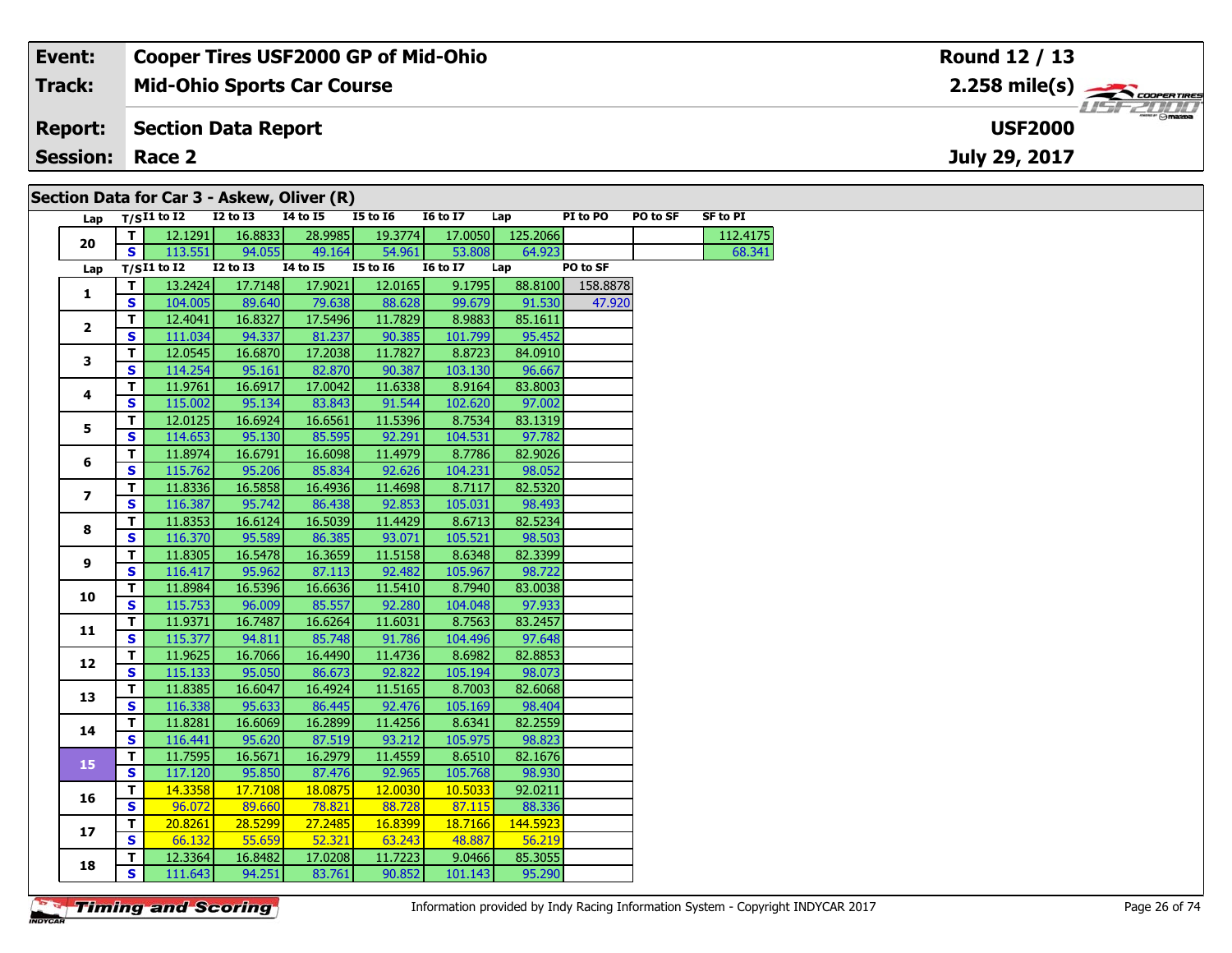| Event:          |    |                   | <b>Cooper Tires USF2000 GP of Mid-Ohio</b> |           |           |           |                 |           |            |               |           |                |                  | Round 12 / 13   |          |          |
|-----------------|----|-------------------|--------------------------------------------|-----------|-----------|-----------|-----------------|-----------|------------|---------------|-----------|----------------|------------------|-----------------|----------|----------|
| Track:          |    |                   | <b>Mid-Ohio Sports Car Course</b>          |           |           |           |                 |           |            |               |           |                |                  |                 |          |          |
| <b>Report:</b>  |    |                   | <b>Section Data Report</b>                 |           |           |           |                 |           |            |               |           | <b>USF2000</b> |                  | <b>USF 2000</b> |          |          |
| <b>Session:</b> |    | Race 2            |                                            |           |           |           |                 |           |            | July 29, 2017 |           |                |                  |                 |          |          |
|                 |    |                   | Section Data for Car 3 - Askew, Oliver (R) |           |           |           |                 |           |            |               |           |                |                  |                 |          |          |
|                 |    | Lap $T/SSF$ to I1 | I1 to I2A                                  | I2A to I2 | I2 to I3A | I3A to I3 | <b>I3 to I4</b> | I4 to I5A | I5A to I5B | I5B to I5     | I5 to I6A | I6A to I6      | <b>I6 to I7A</b> | I7A to I7       | I7 to I8 | I8 to SF |
| 19              |    | 4.5327            | 7.3636 <b>L</b>                            | 4.6979    | 8.3691    | 8.3977    | 2.8408          | 7.1034    | 5.1855     | 4.3931        | 5.2217    | 6.3788         | 3.4657           | 5.2566          | 5.2286   | 4.7671   |
|                 | s. | 113.7191          | 108.7971                                   | 122.637   | 74.055    | 115.291   | 134.885         | 98.576    | 74.026     | 77.756        | 97.669    | 87.0071        | 109.7771         | 101.690         | 79.023   | 93.682   |

0 | **T** | 4.5299| 7.2574| 4.6673| 8.2040| 8.3612| 2.8443| 7.0079| 5.1217| 4.3857| 5.1682| 6.3047| 3.4517| 5.2433| 5.4727| 4.7179<br>| S | 113.789| 110.389| 123.441| 75.545| 115.795| 134.719| 99.920| 74.948| 77.887| 98.680| 88

**<sup>T</sup>** 4.5272 7.2985 4.6667 8.2112 8.4111 2.8556 6.9825 5.0997 4.3925 5.1842 6.3255 3.4589 5.2981 5.2825 4.8300 **<sup>S</sup>** 113.857 109.767 123.457 75.479 115.108 134.186 100.283 75.272 77.767 98.376 87.740 109.993 100.894 78.217 92.462

86.458

**20**

**21**

**22**

**<sup>T</sup>** 5.2318 9.0966 6.1614 10.3268 11.1983 **<sup>S</sup>** 98.523 88.070 93.507 60.016 86.458

94.659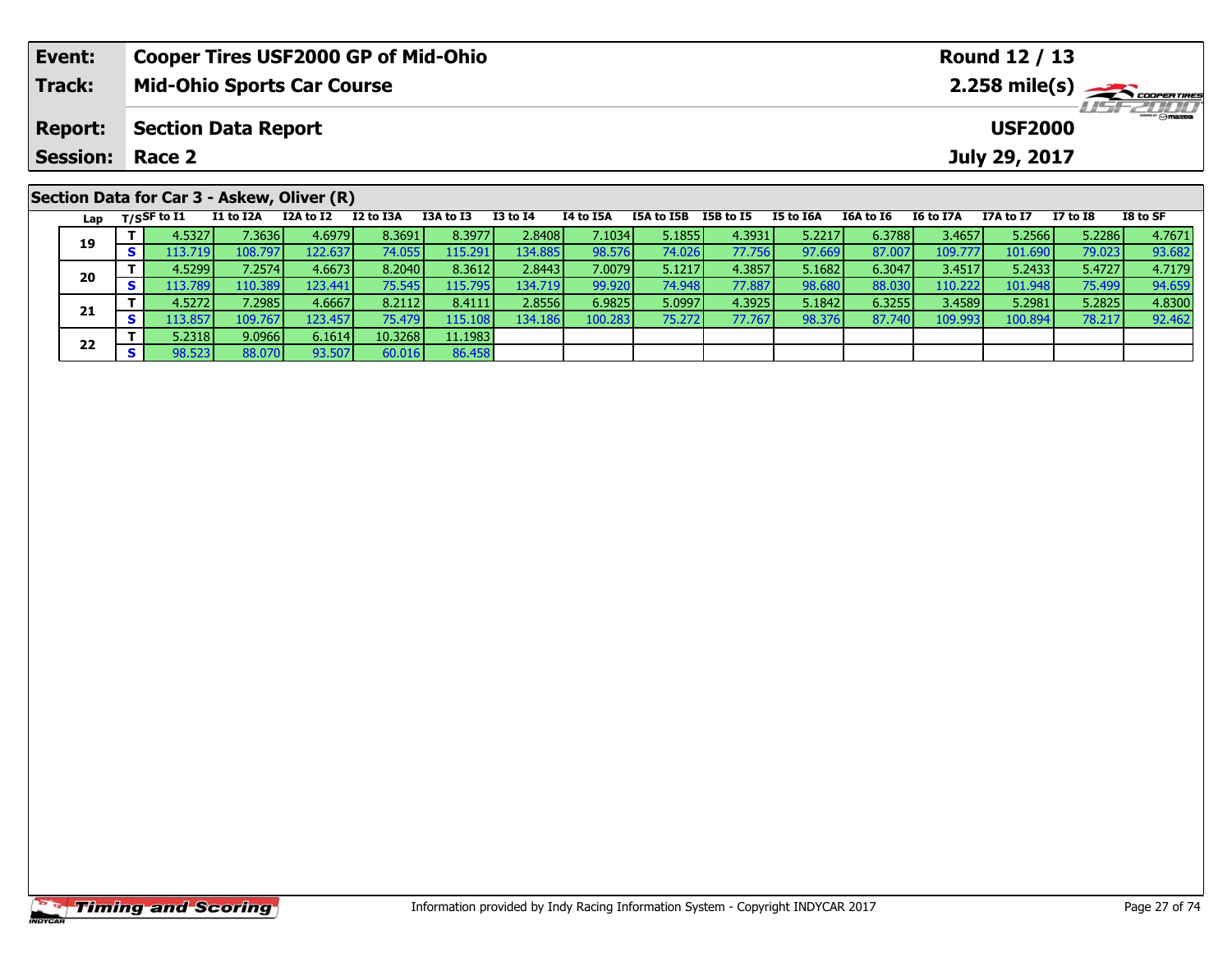| Event:                 | <b>Cooper Tires USF2000 GP of Mid-Ohio</b>                                                             | Round 12 / 13                 |
|------------------------|--------------------------------------------------------------------------------------------------------|-------------------------------|
| <b>Track:</b>          | <b>Mid-Ohio Sports Car Course</b>                                                                      | $2.258$ mile(s) $\rightarrow$ |
| <b>Report:</b>         | <b>Section Data Report</b>                                                                             | <b>USF2000</b>                |
| <b>Session: Race 2</b> |                                                                                                        | July 29, 2017                 |
|                        |                                                                                                        |                               |
|                        | Section Data for Car 3 - Askew, Oliver (R)                                                             |                               |
| Lap                    | <b>16 to 17</b><br><b>I4 to I5</b><br>PO to SF<br>I5 to I6<br>$_{\rm T/S}$ I1 to I2<br>I2 to I3<br>Lap |                               |

98.248<br>82.8242

98.145

**19**

**20**

**21**

**22**

**<sup>T</sup>** 15.2580 21.5251 **<sup>S</sup>** 90.266 73.772

73.772

**<sup>T</sup>** 12.0615 16.7668 16.6820 11.6005 8.7223 83.2023 **<sup>S</sup>** 114.188 94.708 85.462 91.806 104.904 97.699

**d T** 11.9247 16.5652 16.5153 11.4729 8.6950 82.7379<br>S 115.497 95.861 86.325 92.827 105.233 98.248

**<sup>T</sup>** 11.9652 16.6223 16.4747 11.5097 8.7570 82.8242 **<sup>S</sup>** 115.107 95.532 86.538 92.531 104.488 98.145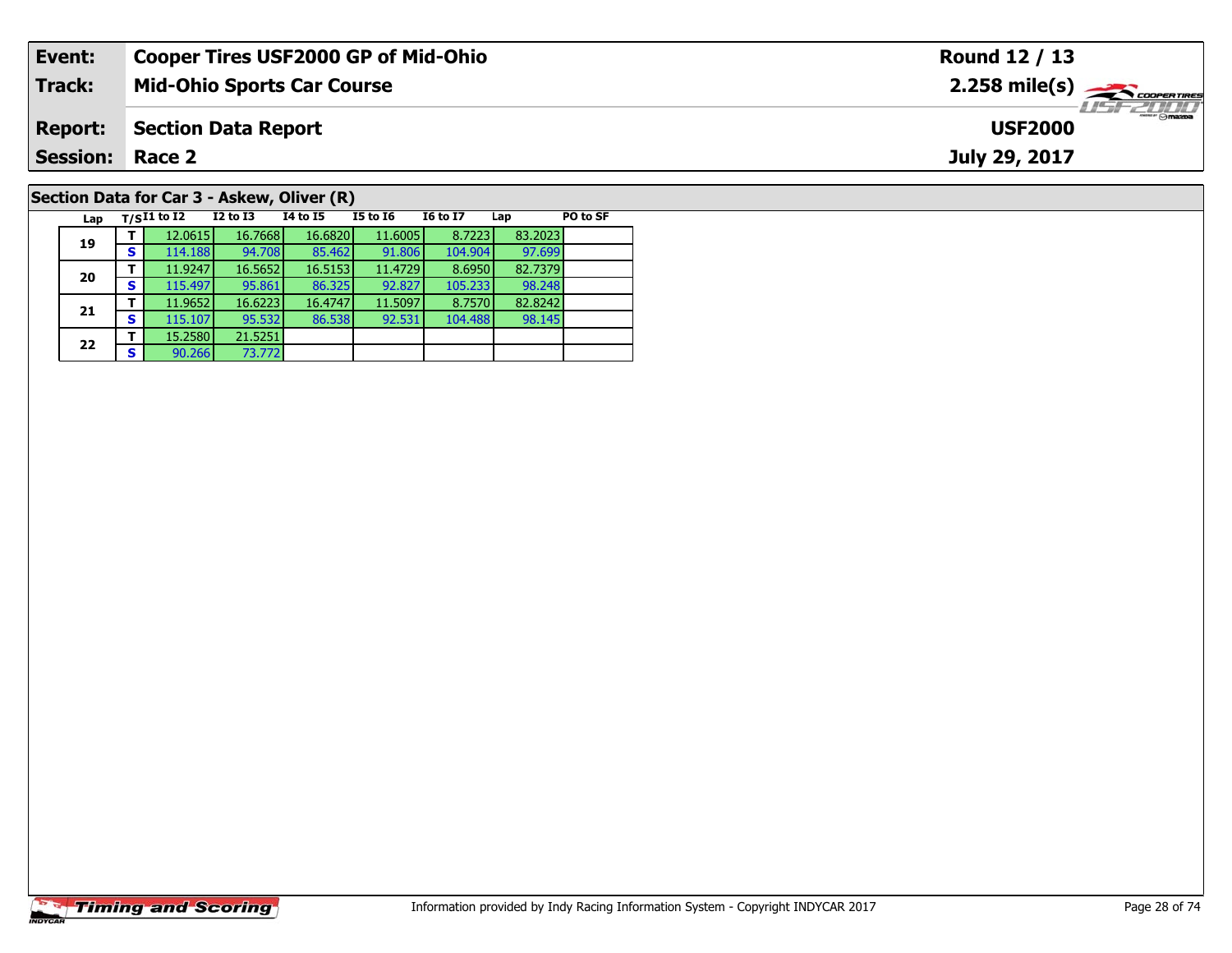| Event:         |     | <b>Cooper Tires USF2000 GP of Mid-Ohio</b>  |           |           |                                                         |           |                                 |                             |                                       |                                                  |                       |                                                                      |                              | Round 12 / 13               |                          |                                        |
|----------------|-----|---------------------------------------------|-----------|-----------|---------------------------------------------------------|-----------|---------------------------------|-----------------------------|---------------------------------------|--------------------------------------------------|-----------------------|----------------------------------------------------------------------|------------------------------|-----------------------------|--------------------------|----------------------------------------|
| Track:         |     | <b>Mid-Ohio Sports Car Course</b>           |           |           |                                                         |           |                                 |                             |                                       |                                                  |                       |                                                                      |                              |                             |                          | $2.258$ mile(s) $\frac{1}{2}$<br>20000 |
| <b>Report:</b> |     | <b>Section Data Report</b>                  |           |           |                                                         |           | <b>Omazoa</b><br><b>USF2000</b> |                             |                                       |                                                  |                       |                                                                      |                              |                             |                          |                                        |
|                |     | <b>Session: Race 2</b>                      |           |           |                                                         |           |                                 |                             |                                       |                                                  |                       |                                                                      |                              | July 29, 2017               |                          |                                        |
|                |     |                                             |           |           |                                                         |           |                                 |                             |                                       |                                                  |                       |                                                                      |                              |                             |                          |                                        |
|                |     | Section Data for Car 36 - Keane, Darren (R) |           |           |                                                         |           |                                 |                             |                                       |                                                  |                       |                                                                      |                              |                             |                          |                                        |
|                | Lap | T/SSF to I1<br>- 11                         | I1 to I2A | I2A to I2 | I2 to I3A<br>r resol a social seguito de legal de resol | I3A to I3 | I3 to I4                        | <b>I4 to I5A</b><br>0.07401 | ISA to ISB ISB to IS<br>aartol recool | $\sim$ $\sim$ $\sim$ $\sim$ $\sim$ $\sim$ $\sim$ | I5 to I6A<br>r rroot. | <b>I6A to I6</b><br>$\sim$ $\sim$ $\sim$ $\sim$ $\sim$ $\sim$ $\sim$ | <b>I6 to I7A</b><br>$2 - 22$ | I7A to I7<br><u>a casal</u> | <b>I7 to I8</b><br>$  -$ | I8 to SF<br>$\sqrt{2}$                 |

| Lap            |              | T/S>r to 11 | <b>IT TO TYV</b> | 12A TO 12 | <b>IZ TO ISA</b> | <b>13A TO 13</b> | 13 TO 14 | 14 TO 15A | <b>15A TO 15B</b> | 12R 10 12 | <b>15 TO 10A</b> | <b>108 10 10</b> | <b>10 TO 1/A</b> | 1/A to 1/ | <b>17 10 18</b> | 18 10 SF |
|----------------|--------------|-------------|------------------|-----------|------------------|------------------|----------|-----------|-------------------|-----------|------------------|------------------|------------------|-----------|-----------------|----------|
|                | T.           | 5.5682      | 8.4231           | 4.9206    | 9.1604           | 8.5599           | 2.8743   | 7.7540    | 5.6602            | 5.0044    | 5.5582           | 6.7811           | 3.5102           | 6.0419    | 5.7578          | 4.8971   |
| 1              | S            | 92.571      | 95.112           | 117.087   | 67.658           | 113.107          | 133.313  | 90.305    | 67.818            | 68.258    | 91.756           | 81.845           | 108.385          | 88.473    | 71.760          | 91.195   |
| $\overline{2}$ | T            | 4.6057      | 7.4586           | 4.7833    | 8.5162           | 8.4385           | 2.8579   | 7.5193    | 5.4357            | 4.8015    | 5.3385           | 6.4598           | 3.4746           | 5.5666    | 5.5549          | 4.9015   |
|                | S            | 111.917     | 107.411          | 120.447   | 72.776           | 114.734          | 134.078  | 93.124    | 70.619            | 71.143    | 95.532           | 85.916           | 109.496          | 96.027    | 74.382          | 91.113   |
| 3              | T            | 4.5817      | 7.3816           | 4.7410    | 8.9792           | 8.4481           | 2.8372   | 7.4955    | 5.3703            | 4.6161    | 5.3467           | 6.4426           | 3.4806           | 5.3681    | 5.5139          | 4.7897   |
|                | S            | 112.503     | 108.532          | 121.522   | 69.023           | 114.603          | 135.056  | 93.420    | 71.479            | 74.000    | 95.386           | 86.145           | 109.307          | 99.578    | 74.935          | 93.240   |
| 4              | т            | 4.5397      | 7.2330           | 4.6615    | 8.4052           | 8.3600           | 2.8244   | 7.3631    | 5.2045            | 4.5242    | 5.2521           | 6.3691           | 3.4802           | 5.2601    | 5.4541          | 4.8285   |
|                | S            | 113.544     | 110.761          | 123.595   | 73.737           | 115.811          | 135.668  | 95.100    | 73.756            | 75.503    | 97.104           | 87.139           | 109.320          | 101.623   | 75.756          | 92.491   |
| 5              | т            | 4.5627      | 7.1931           | 4.6740    | 8.5403           | 8.4334           | 2.8671   | 7.2471    | 5.1592            | 4.4607    | 5.2271           | 6.2907           | 3.4593           | 5.2265    | 5.4152          | 4.8005   |
|                | S            | 112.971     | 111.376          | 123.264   | 72.570           | 114.803          | 133.648  | 96.622    | 74.404            | 76.578    | 97.568           | 88.225           | 109.980          | 102.276   | 76.300          | 93.030   |
| 6              | T            | 4.5817      | 7.2337           | 4.6304    | 8.4170           | 8.4558           | 2.8857   | 7.1251    | 5.0728            | 4.4515    | 5.1778           | 6.3103           | 3.4676           | 5.1975    | 5.4247          | 4.8010   |
|                | $\mathbf{s}$ | 112.503     | 110.751          | 124.425   | 73.633           | 114.499          | 132.786  | 98.276    | 75.671            | 76.736    | 98.497           | 87.951           | 109.717          | 102.847   | 76.167          | 93.020   |
| $\overline{ }$ | T            | 4.5946      | 7.2040           | 4.6728    | 8.3852           | 8.4158           | 2.8758   | 7.2258    | 5.0826            | 4.4398    | 5.2166           | 6.3486           | 3.4509           | 5.4999    | 5.5329          | 4.7799   |
|                | $\mathbf s$  | 112.187     | 111.207          | 123.296   | 73.913           | 115.043          | 133.244  | 96.907    | 75.525            | 76.938    | 97.765           | 87.421           | 110.248          | 97.192    | 74.677          | 93.431   |
| 8              | т            | 4.5416      | 7.2847           | 4.7385    | 8.4523           | 8.4414           | 2.8697   | 7.1590    | 5.1182            | 4.4429    | 5.1863           | 6.2700           | 3.4614           | 5.1536    | 5.4300          | 4.7577   |
|                | S            | 113.496     | 109.975          | 121.586   | 73.326           | 114.694          | 133.527  | 97.811    | 75.000            | 76.885    | 98.336           | 88.517           | 109.913          | 103.723   | 76.092          | 93.867   |
| 9              | т            | 4.5493      | 7.1854           | 4.6361    | 8.3828           | 8.4207           | 2.8613   | 7.1276    | 5.0794            | 4.4312    | 5.1943           | 6.3862           | 3.4618           | 5.3400    | 5.6159          | 4.8125   |
|                | S            | 113.304     | 111.495          | 124.272   | 73.934           | 114.976          | 133.919  | 98.242    | 75.573            | 77.088    | 98.185           | 86.906           | 109.901          | 100.102   | 73.574          | 92.798   |
| 10             | т            | 4.5567      | 7.2883           | 4.6907    | 8.4866           | 8.3137           | 2.8027   | 7.3614    | 5.1773            | 4.4741    | 5.2066           | 6.3733           | 3.4542           | 5.3154    | 5.4916          | 4.7685   |
|                | S            | 113.120     | 109.921          | 122.825   | 73.030           | 116.456          | 136.719  | 95.121    | 74.144            | 76.349    | 97.953           | 87.082           | 110.143          | 100.565   | 75.239          | 93.654   |
| 11             | т            | 4.5532      | 7.2191           | 4.6535    | 8.3552           | 8.3641           | 2.8258   | 7.0912    | 5.2532            | 4.6222    | 5.3195           | 6.3909           | 3.4477           | 5.3477    | 5.4020          | 4.8097   |
|                | $\mathbf{s}$ | 113.207     | 110.975          | 123.807   | 74.178           | 115.754          | 135.601  | 98.746    | 73.072            | 73.902    | 95.874           | 86.842           | 110.350          | 99.958    | 76.487          | 92.852   |
| 12             | T.           | 4.5491      | 7.2666           | 4.6817    | 8.3263           | 8.3924           | 2.8508   | 6.9490    | 5.1118            | 4.4319    | 5.1556           | 6.3165           | 3.4243           | 5.3487    | 5.4667          | 4.8149   |
|                | S            | 113.309     | 110.249          | 123.061   | 74.436           | 115.364          | 134.412  | 100.767   | 75.094            | 77.076    | 98.922           | 87.865           | 111.104          | 99.939    | 75.582          | 92.752   |
| 13             | T            | 4.5577      | 7.3260           | 4.6757    | 8.3686           | 8.3323           | 2.8322   | 7.1230    | 5.1727            | 4.4864    | 5.1780           | 6.3230           | 3.4232           | 5.3696    | 5.4533          | 4.7907   |
|                | S            | 113.095     | 109.355          | 123.219   | 74.059           | 116.196          | 135.295  | 98.305    | 74.210            | 76.139    | 98.494           | 87.775           | 111.140          | 99.550    | 75.767          | 93.220   |
| 14             | т            | 4.5657      | 7.3185           | 4.6743    | 8.4244           | 8.4011           | 2.8533   | 7.0446    | 5.1182            | 4.4122    | 5.1723           | 6.3606           | 3.4488           | 5.1888    | 5.3805          | 4.7838   |
|                | S            | 112.897     | 109.467          | 123.256   | 73.569           | 115.245          | 134.294  | 99.399    | 75.000            | 77.420    | 98.602           | 87.256           | 110.315          | 103.019   | 76.792          | 93.355   |
| 15             | T.           | 4.5589      | 7.2328           | 4.6470    | 8.2869           | 8.3533           | 2.8397   | 7.0184    | 9.0233            | 5.2904    | 5.3649           | 6.4114           | 3.4771           | 5.3806    | 5.4055          | 4.7905   |
|                | $\mathbf{s}$ | 113.066     | 110.764          | 123.980   | 74.789           | 115.904          | 134.937  | 99.770    | 42.541            | 64.568    | 95.062           | 86.565           | 109.417          | 99.347    | 76.437          | 93.224   |
| 16             | T.           | 4.6809      | 7.4521           | 4.7430    | 8.3683           | 8.5148           | 3.1994   | 8.1459    | 5.3908            | 4.7165    | 5.6327           | 6.7314           | 3.5247           | 5.5542    | 5.6082          | 4.7886   |
|                | $\mathbf{s}$ | 110.119     | 107.505          | 121.471   | 74.062           | 113.706          | 119.767  | 85.961    | 71.207            | 72.425    | 90.543           | 82.449           | 107.940          | 96.242    | 73.675          | 93.261   |
| 17             | т            | 4.6931      | 8.5600           | 10.0340   | 11.1043          | 16.6952          | 7.9332   | 14.3810   | 6.0784            | 4.9713    | 7.5722           | 9.4092           | 7.3200           | 10.3277   | 7.8005          | 7.4975   |
|                | $\mathbf{s}$ | 109.832     | 93.591           | 57.418    | 55.814           | 57.992           | 48.301   | 48.691    | 63.152            | 68.713    | 67.352           | 58.985           | 51.975           | 51.758    | 52.969          | 59.565   |
| 18             | т            | 5.8895      | 8.4152           | 5.4695    | 8.8943           | 8.4353           | 2.8564   | 7.6329    | 5.2462            | 4.7061    | 5.2189           | 6.4988           | 3.4800           | 5.7507    |                 |          |
|                | $\mathbf{s}$ | 87.521      | 95.201           | 105.336   | 69.682           | 114.777          | 134.149  | 91.738    | 73.170            | 72.585    | 97.722           | 85.400           | 109.326          | 92.953    |                 |          |
| 19             | T.           |             |                  | 4.9449    | 8.4626           | 8.4874           | 2.8978   | 7.2726    | 5.1887            | 4.5366    | 5.2799           | 6.3550           | 3.4830           | 5.2363    | 5.4132          | 4.8023   |
|                | S            |             |                  | 116.511   | 73.237           | 114.073          | 132.232  | 96.283    | 73.981            | 75.297    | 96.593           | 87.333           | 109.232          | 102.085   | 76.329          | 92.995   |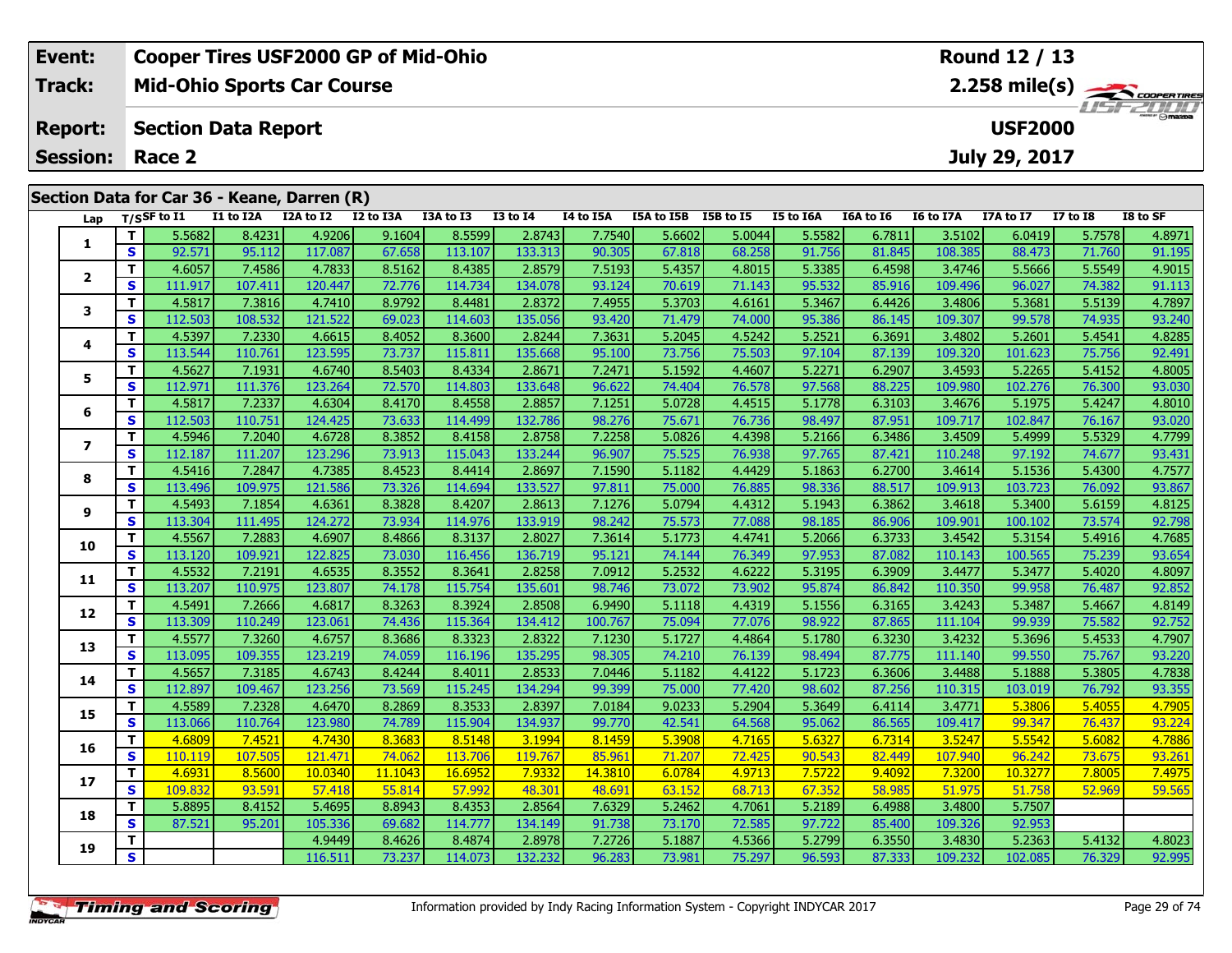| Event:          | <b>Cooper Tires USF2000 GP of Mid-Ohio</b>  | Round 12 / 13                                          |
|-----------------|---------------------------------------------|--------------------------------------------------------|
| Track:          | <b>Mid-Ohio Sports Car Course</b>           | $2.258$ mile(s) $\overbrace{\hspace{2cm}}$ coorentment |
| <b>Report:</b>  | Section Data Report                         | <b>USF2000</b>                                         |
| <b>Session:</b> | Race 2                                      | July 29, 2017                                          |
|                 | Section Data for Car 36 - Keane, Darren (R) |                                                        |

| Lap                      |              | $T/SI1$ to $I2$ | I2 to I3 | I4 to I5 | <b>I5 to 16</b> | <b>16 to 17</b> | Lap      | PI to PO | PO to SF | <b>SF to PI</b> |
|--------------------------|--------------|-----------------|----------|----------|-----------------|-----------------|----------|----------|----------|-----------------|
| $\mathbf{1}$             | т            | 13.3437         | 17.7203  | 18.4186  | 12.3393         | 9.5521          | 90.4714  |          | 150.8384 |                 |
|                          | $\mathbf{s}$ | 103.215         | 89.612   | 77.404   | 86.310          | 95.790          | 89.849   |          | 50.477   |                 |
|                          | T            | 12.2419         | 16.9547  | 17.7565  | 11.7983         | 9.0412          | 85.7126  |          |          |                 |
| $\overline{2}$           | S            | 112.505         | 93.659   | 80.291   | 90.267          | 101.203         | 94.838   |          |          |                 |
|                          | T            | 12.1226         | 17.4273  | 17.4819  | 11.7893         | 8.8487          | 85.3923  |          |          |                 |
| 3                        | $\mathbf{s}$ | 113.612         | 91.119   | 81.552   | 90.336          | 103.405         | 95.194   |          |          |                 |
|                          | T            | 11.8945         | 16.7652  | 17.0918  | 11.6212         | 8.7403          | 83.7597  |          |          |                 |
| 4                        | $\mathbf{s}$ | 115.791         | 94.717   | 83.413   | 91.643          | 104.687         | 97.049   |          |          |                 |
|                          | T            | 11.8671         | 16.9737  | 16.8670  | 11.5178         | 8.6858          | 83.5569  |          |          |                 |
| 5                        | S            | 116.058         | 93.554   | 84.525   | 92.466          | 105.344         | 97.285   |          |          |                 |
|                          | T            | 11.8641         | 16.8728  | 16.6494  | 11.4881         | 8.6651          | 83.2326  |          |          |                 |
| 6                        | $\mathbf{s}$ | 116.087         | 94.113   | 85.630   | 92.705          | 105.596         | 97.664   |          |          |                 |
|                          | т            | 11.8768         | 16.8010  | 16.7482  | 11.5652         | 8.9508          | 83.7252  |          |          |                 |
| $\overline{\phantom{a}}$ | $\mathbf s$  | 115.963         | 94.515   | 85.124   | 92.087          | 102.225         | 97.089   |          |          |                 |
|                          | T            | 12.0232         | 16.8937  | 16.7201  | 11.4563         | 8.6150          | 83.3073  |          |          |                 |
| 8                        | S            | 114.551         | 93.997   | 85.268   | 92.962          | 106.210         | 97.576   |          |          |                 |
|                          | T            | 11.8215         | 16.8035  | 16.6382  | 11.5805         | 8.8018          | 83.4845  |          |          |                 |
| 9                        | $\mathbf{s}$ | 116.506         | 94.501   | 85.687   | 91.965          | 103.956         | 97.369   |          |          |                 |
|                          | T            | 11.9790         | 16.8003  | 17.0128  | 11.5799         | 8.7696          | 83.7611  |          |          |                 |
| 10                       | $\mathbf{s}$ | 114.974         | 94.519   | 83.801   | 91.970          | 104.338         | 97.047   |          |          |                 |
|                          | T            | 11.8726         | 16.7193  | 16.9666  | 11.7104         | 8.7954          | 83.6550  |          |          |                 |
| 11                       | S            | 116.004         | 94.977   | 84.029   | 90.945          | 104.032         | 97.171   |          |          |                 |
|                          | T            | 11.9483         | 16.7187  | 16.4927  | 11.4721         | 8.7730          | 83.0863  |          |          |                 |
| 12                       | $\mathbf{s}$ | 115.269         | 94.981   | 86.443   | 92.834          | 104.297         | 97.836   |          |          |                 |
| 13                       | T            | 12.0017         | 16.7009  | 16.7821  | 11.5010         | 8.7928          | 83.4124  |          |          |                 |
|                          | $\mathbf{s}$ | 114.756         | 95.082   | 84.953   | 92.601          | 104.062         | 97.453   |          |          |                 |
|                          | T            | 11.9928         | 16.8255  | 16.5750  | 11.5329         | 8.6376          | 83.1471  |          |          |                 |
| 14                       | $\mathbf{s}$ | 114.842         | 94.378   | 86.014   | 92.345          | 105.932         | 97.764   |          |          |                 |
| 15                       | T            | 11.8798         | 16.6402  | 21.3321  | 11.7763         | 8.8577          | 88.0807  |          |          |                 |
|                          | $\mathbf{s}$ | 115.934         | 95.429   | 66.833   | 90.436          | 103.300         | 92.288   |          |          |                 |
| 16                       | $\mathbf T$  | 12.1951         | 16.8831  | 18.2532  | 12.3641         | 9.0789          | 87.0515  |          |          |                 |
|                          | S            | 112.937         | 94.056   | 78.106   | 86.136          | 100.783         | 93.379   |          |          |                 |
| 17                       | T            | 18.5940         | 27.7995  | 25.4307  | 16.9814         | 17.6477         | 134.3776 |          |          |                 |
|                          | $\mathbf{s}$ | 74.071          | 57.122   | 56.061   | 62.716          | 51.848          | 60.492   |          |          |                 |
| 18                       | T            | 13.8847         | 17.3296  | 17.5852  | 11.7177         | 9.2307          | 97.4754  | 25.8667  |          | 86.1161         |
|                          | $\mathbf{s}$ | 99.194          | 91.632   | 81.073   | 90.888          | 99.126          | 83.393   | 34.715   |          | 89.214          |
|                          | т            |                 | 16.9500  | 16.9979  | 11.6349         | 8.7193          | 95.7711  |          | 81.2637  |                 |
| 19                       | S.           |                 | 93.685   | 83.874   | 91.535          | 104.940         | 84.877   |          | 93.693   |                 |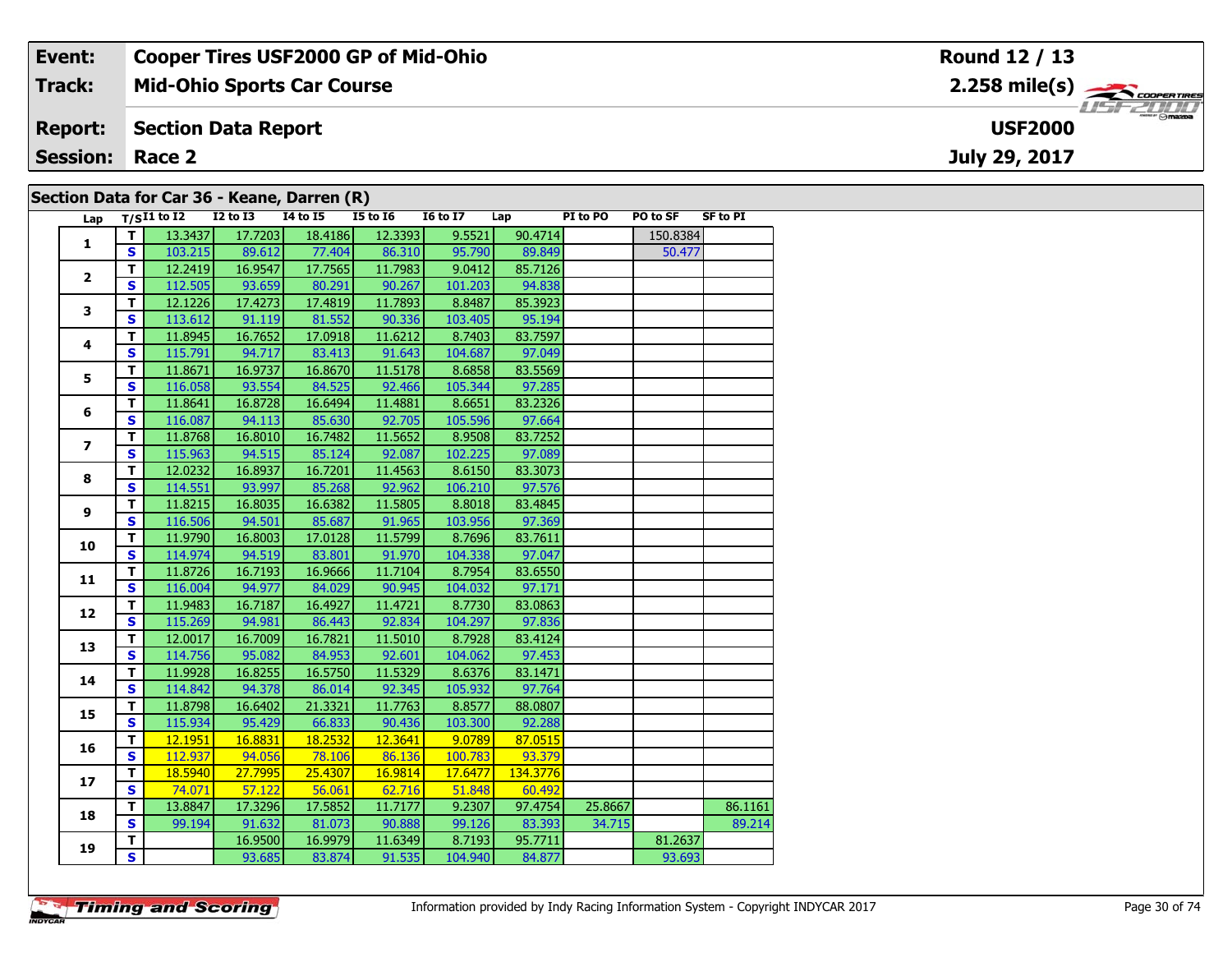| Event:          | <b>Cooper Tires USF2000 GP of Mid-Ohio</b>                                                                          | Round 12 / 13                                                                   |  |  |  |  |  |  |  |  |  |  |  |  |
|-----------------|---------------------------------------------------------------------------------------------------------------------|---------------------------------------------------------------------------------|--|--|--|--|--|--|--|--|--|--|--|--|
| <b>Track:</b>   | <b>Mid-Ohio Sports Car Course</b>                                                                                   | $2.258$ mile(s) $\sum$ coorer Times<br>$H = -2000$                              |  |  |  |  |  |  |  |  |  |  |  |  |
| <b>Report:</b>  | <b>Section Data Report</b><br><b>USF2000</b>                                                                        |                                                                                 |  |  |  |  |  |  |  |  |  |  |  |  |
| <b>Session:</b> | Race 2                                                                                                              | July 29, 2017                                                                   |  |  |  |  |  |  |  |  |  |  |  |  |
|                 | Section Data for Car 36 - Keane, Darren (R)                                                                         |                                                                                 |  |  |  |  |  |  |  |  |  |  |  |  |
| Lap             | I2 to I3A<br>I3A to I3<br>I3 to I4<br>I1 to I2A<br>I2A to I2<br>I4 to I5A<br>I5B to I5<br>T/SSF to I1<br>I5A to I5B | I8 to SF<br>I5 to I6A<br>I6A to I6<br><b>I6 to I7A</b><br>I7 to I8<br>I7A to I7 |  |  |  |  |  |  |  |  |  |  |  |  |

| Luv |         |         |         |          |         |         |        |        |        |        |        |          | ------- |        | ------ |
|-----|---------|---------|---------|----------|---------|---------|--------|--------|--------|--------|--------|----------|---------|--------|--------|
| 20  | 4.5905  | 7.2107  | 4.6939  | 8.3194   | 8.4569  | 2.8989  | 7.0806 | 5.1368 | 4.4313 | 5.1643 | 6.3332 | 3.4710 V | 5.2142  | 5.4702 | 4.7636 |
|     | .12.287 | 111.104 | 122.742 |          | 114.484 | 132.182 | 98.894 | 74.728 | 77.086 | 98.755 | 87.633 | 109.609  | 102.517 | 75.533 | 93.751 |
|     | 4.5740  | 7.2291  | 4.6532  | 8.2965   | 8.4248  | 2.8867  | 7.0736 | 5.1603 | 4.4326 | 5.1688 | 6.2163 | 3.4372   | 5.1972  | 5.4470 | 4.7574 |
|     | 12.692  | 110.821 | 123.815 | 74.703 l | 114.920 | 132.740 | 98.992 | 74.388 | 77.063 | 98.669 | 89.281 | 110.687  | 102.853 | 75.855 | 93.873 |
| 22  | 4.6001  | 7.4244  | 5.1021  |          |         |         |        |        |        |        |        |          |         |        |        |
|     |         | 107.906 | 112.921 |          |         |         |        |        |        |        |        |          |         |        |        |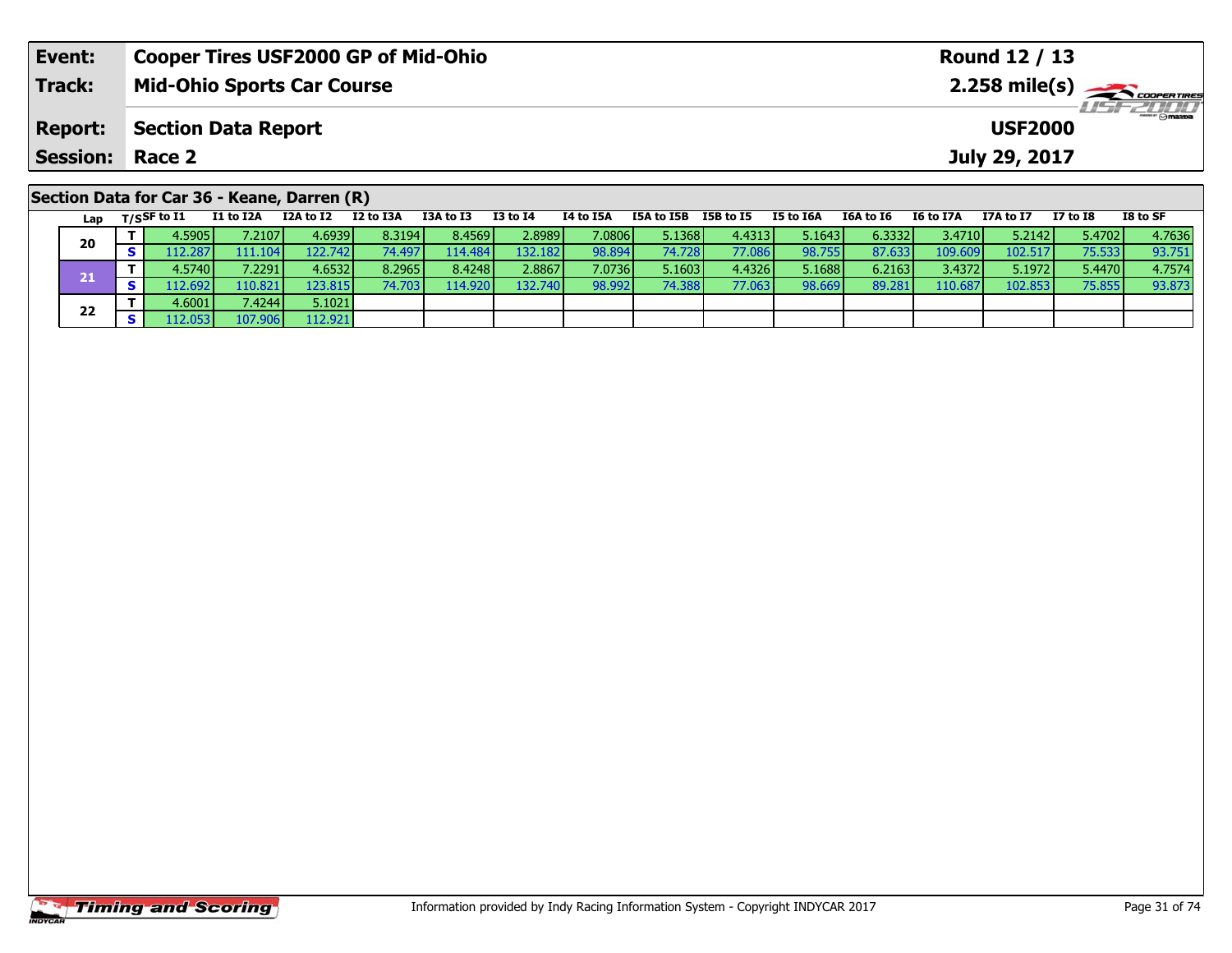| Event:                                      |               | <b>Cooper Tires USF2000 GP of Mid-Ohio</b> |          |          |                 |     |          |                 |          | Round 12 / 13                                           |
|---------------------------------------------|---------------|--------------------------------------------|----------|----------|-----------------|-----|----------|-----------------|----------|---------------------------------------------------------|
| Track:                                      |               | <b>Mid-Ohio Sports Car Course</b>          |          |          |                 |     |          |                 |          | $2.258$ mile(s) $\overbrace{\hspace{2cm}}$ cooper Times |
| <b>Report:</b>                              |               | <b>Section Data Report</b>                 |          |          |                 |     |          |                 |          | $H = FZHH$<br><b>USF2000</b>                            |
| <b>Session: Race 2</b>                      |               |                                            |          |          |                 |     |          |                 |          | July 29, 2017                                           |
| Section Data for Car 36 - Keane, Darren (R) |               |                                            |          |          |                 |     |          |                 |          |                                                         |
| Lap                                         | $T/SI1$ to I2 | I2 to I3                                   | 14 to 15 | I5 to I6 | <b>I6 to I7</b> | Lap | PI to PO | <b>PO to SF</b> | SF to PI |                                                         |

97.991

# **Timing and Scoring**

**20**

**21**

**22**

**<sup>T</sup>** 12.5265 **<sup>S</sup>** 109.949

**<sup>T</sup>** 11.9046 16.7763 16.6487 11.4975 8.6852 83.2355 **<sup>S</sup>** 115.692 94.655 85.633 92.629 105.352 97.660

**<sup>T</sup>** 11.8823 16.7213 16.6665 11.3851 8.6344 82.9547 **<sup>S</sup>** 115.910 94.966 85.542 93.543 105.971 97.991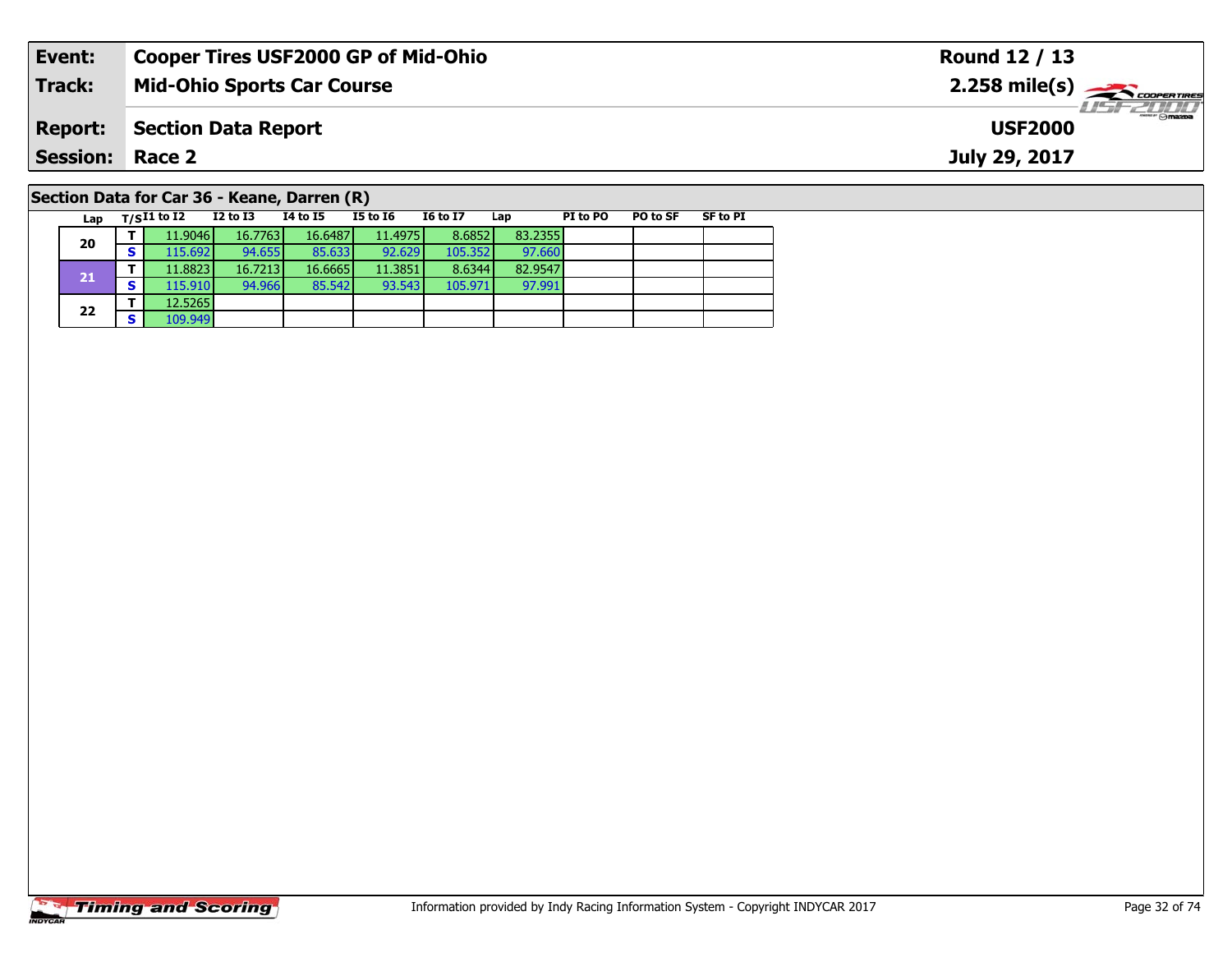| Event:                 |          |                    |                                           | <b>Cooper Tires USF2000 GP of Mid-Ohio</b> |           |           |                 |           |            |           |           |           |           | <b>Round 12 / 13</b> |                 |                |
|------------------------|----------|--------------------|-------------------------------------------|--------------------------------------------|-----------|-----------|-----------------|-----------|------------|-----------|-----------|-----------|-----------|----------------------|-----------------|----------------|
| Track:                 |          |                    |                                           | <b>Mid-Ohio Sports Car Course</b>          |           |           |                 |           |            |           |           |           |           |                      |                 |                |
| <b>Report:</b>         |          |                    | <b>Section Data Report</b>                |                                            |           |           |                 |           |            |           |           |           |           | <b>USF2000</b>       |                 | <b>HSFZDDD</b> |
| <b>Session: Race 2</b> |          |                    |                                           |                                            |           |           |                 |           |            |           |           |           |           | July 29, 2017        |                 |                |
|                        |          |                    | Section Data for Car 37 - Abel, Jacob (R) |                                            |           |           |                 |           |            |           |           |           |           |                      |                 |                |
|                        |          | Lap $T/S$ SF to I1 | I1 to I2A                                 | I2A to I2                                  | I2 to I3A | I3A to I3 | <b>I3 to I4</b> | I4 to I5A | I5A to I5B | I5B to I5 | I5 to I6A | I6A to I6 | I6 to I7A | I7A to I7            | <b>I7 to I8</b> | I8 to SF       |
|                        |          | 5.8303             | 8.2149                                    | 4.9531                                     | 9.6901    | 8.5057    | 2.8594          | 8.2017    | 5.4835     | 4.9555    | 5.7015    | 6.7039    | 3.5240    | 5.9008               | 6.1697          | 4.8939         |
|                        | <b>S</b> | 88.410             | 97.522                                    | 116.318                                    | 63.959    | 113.827   | 134.008         | 85.376    | 70.003     | 68.932    | 89.450    | 82.788    | 107.961   | 90.589               | 66.970          | 91.255         |
|                        |          | 4.6521             | 7.5155                                    | 4.9047                                     | 8.9658    | 8.4214    | 2.8760          | 7.4257    | 5.7658     | 4.6119    | 5.3193    | 6.4858    | 3.5151    | 5.4806               | 5.5799          | 4.8502         |

|                | - | <b>00.TIU</b> | <b>JI.JLL</b> | <b>TTO'OTO</b> | ບວ.ວວວ  | 119.0Z7 | טטט.דכב | 07.710  | 70.003 | <u>00.JJZ</u> | טטד.כט | 02.700 | <b>TOV.20T</b> | כטנ.טכ  | <u>00.J/U</u> | כראידב |
|----------------|---|---------------|---------------|----------------|---------|---------|---------|---------|--------|---------------|--------|--------|----------------|---------|---------------|--------|
| $\overline{2}$ | T | 4.6521        | 7.5155        | 4.9047         | 8.9658  | 8.4214  | 2.8760  | 7.4257  | 5.7658 | 4.6119        | 5.3193 | 6.4858 | 3.5151         | 5.4806  | 5.5799        | 4.8502 |
|                | S | 110,800       | 106.598       | 117.466        | 69.126  | 114.967 | 133.234 | 94.298  | 66.576 | 74.067        | 95.877 | 85.572 | 108.234        | 97.534  | 74.048        | 92.077 |
| 3              | т | 4.6479        | 7.3282        | 4.7276         | 8.4751  | 8.4590  | 2.8782  | 7.2397  | 5.4345 | 4.6198        | 5.2661 | 6.4568 | 3.5109         | 5.4711  | 5.6801        | 4.8285 |
|                | S | 110.901       | 109.322       | 121.867        | 73.129  | 114.456 | 133.132 | 96.720  | 70.635 | 73.941        | 96.846 | 85.956 | 108.364        | 97.703  | 72.742        | 92.491 |
| 4              | т | 4.6203        | 7.2582        | 4.6872         | 8.4884  | 8.4637  | 2.8887  | 7.2086  | 5.1671 | 4.5441        | 5.2809 | 6.3337 | 3.4729         | 5.3383  | 5.5560        | 4.8572 |
|                | S | 111.563       | 110.377       | 122.917        | 73.014  | 114.392 | 132.649 | 97.138  | 74.290 | 75.172        | 96.574 | 87.627 | 109.550        | 100.134 | 74.367        | 91.944 |
| 5              | т | 4.6203        | 7.2161        | 4.6781         | 8.3844  | 8.4772  | 2.8985  | 7.1167  | 5.1269 | 4.5386        | 5.2599 | 6.3780 | 3.4787         | 5.3668  | 5.7473        | 4.7647 |
|                | S | 111.563       | 111.021       | 123.156        | 73.920  | 114.210 | 132.200 | 98.392  | 74.872 | 75.263        | 96.960 | 87.018 | 109.367        | 99.602  | 71.891        | 93.729 |
| 6              | т | 4.6086        | 7.2199        | 4.6901         | 8.3865  | 8.4751  | 2.9022  | 7.0794  | 5.1452 | 4.5469        | 5.2077 | 6.3111 | 3.4866         | 5.2890  | 5.6321        | 4.7756 |
|                | S | 111.846       | 110.962       | 122.841        | 73.901  | 114.238 | 132.031 | 98.911  | 74.606 | 75.126        | 97.932 | 87.940 | 109.119        | 101.067 | 73.362        | 93.515 |
| $\overline{ }$ | т | 4.5908        | 7.1728        | 4.6653         | 8.3698  | 8.4685  | 2.8922  | 7.0650  | 5.1103 | 4.5252        | 5.2030 | 6.2930 | 3.4923         | 5.3152  | 5.5262        | 4.7927 |
|                | S | 112.280       | 111.691       | 123.494        | 74.049  | 114.327 | 132.488 | 99.112  | 75.116 | 75.486        | 98.020 | 88.193 | 108.941        | 100.569 | 74.768        | 93.181 |
| 8              | т | 4.5820        | 7.2197        | 4.6576         | 8.2586  | 8.4488  | 2.8818  | 7.0938  | 5.1344 | 4.4952        | 5.1986 | 6.3091 | 3.4682         | 5.2694  | 5.4806        | 4.8695 |
|                | S | 112.496       | 110.965       | 123.698        | 75.046  | 114.594 | 132.966 | 98.710  | 74.763 | 75.990        | 98.103 | 87.968 | 109.698        | 101.443 | 75.390        | 91.712 |
| 9              | т | 4.6017        | 7.2216        | 4.6465         | 8.3600  | 8.4196  | 2.8794  | 7.0154  | 5.0861 | 4.4703        | 5.1894 | 6.2908 | 3.4569         | 5.2297  | 5.4986        | 4.7830 |
|                | S | 112.014       | 110.936       | 123.994        | 74.135  | 114.991 | 133.077 | 99.813  | 75.473 | 76.413        | 98.277 | 88.224 | 110.057        | 102.213 | 75.143        | 93.370 |
| 10             | т | 4.5827        | 7.1887        | 4.6812         | 8.3392  | 8.4197  | 2.8719  | 6.9906  | 5.1133 | 4.4867        | 5.2159 | 6.3017 | 3.4880         | 5.2956  | 5.5188        | 4.8010 |
|                | S | 112.478       | 111.444       | 123.075        | 74.320  | 114.990 | 133.424 | 100.167 | 75.072 | 76.134        | 97.778 | 88.071 | 109.075        | 100.941 | 74.868        | 93.020 |
| 11             | т | 4.6054        | 7.2215        | 4.6618         | 8.3256  | 8.4533  | 2.8986  | 7.0194  | 5.0893 | 4.5134        | 5.2202 | 6.3598 | 3.4886         | 5.2623  | 5.5021        | 4.7563 |
|                | S | 111.924       | 110.938       | 123.587        | 74.442  | 114.533 | 132.195 | 99.756  | 75.426 | 75.684        | 97.697 | 87.267 | 109.057        | 101.580 | 75.095        | 93.895 |
| 12             | т | 4.5980        | 7.2025        | 4.6523         | 8.3246  | 8.4946  | 2.8907  | 6.9566  | 5.0984 | 4.5037        | 5.1972 | 6.3400 | 3.4876         | 5.2426  | 5.5499        | 4.7884 |
|                | S | 112.104       | 111.230       | 123.839        | 74.451  | 113.976 | 132.557 | 100.657 | 75.291 | 75.847        | 98.130 | 87.539 | 109.088        | 101.962 | 74.449        | 93.265 |
| 13             | т | 4.6059        | 7.1932        | 4.6974         | 8.3784  | 8.4468  | 2.8946  | 7.0961  | 5.1013 | 4.4433        | 5.2002 | 6.3567 | 3.4918         | 5.2959  | 5.5516        | 4.8090 |
|                | S | 111.912       | 111.374       | 122.650        | 73.973  | 114.621 | 132.378 | 98.678  | 75.248 | 76.878        | 98.073 | 87.309 | 108.957        | 100.936 | 74.426        | 92.866 |
| 14             | т | 4.6060        | 7.2289        | 4.6499         | 8.3542  | 8.4950  | 2.9178  | 7.0406  | 5.0904 | 4.5485        | 5.1856 | 6.3728 | 3.4848         | 5.3056  | 5.5719        | 4.7678 |
|                | S | 111.909       | 110.824       | 123.903        | 74.187  | 113.971 | 131.326 | 99.456  | 75.409 | 75.100        | 98.349 | 87.089 | 109.175        | 100.751 | 74.155        | 93.668 |
| 15             | т | 4.5961        | 7.1932        | 4.6784         | 8.3699  | 8.4945  | 2.9181  | 7.0529  | 5.2411 | 4.5541        | 5.2560 | 6.3468 | 3.4806         | 5.3324  | 5.5670        | 4.8180 |
|                | S | 112.150       | 111.374       | 123.148        | 74.048  | 113.977 | 131.312 | 99.282  | 73.241 | 75.007        | 97.032 | 87.446 | 109.307        | 100.245 | 74.220        | 92.692 |
| 16             | т | 4.6396        | 7.4254        | 4.7488         | 8.4086  | 8.9349  | 3.2257  | 8.0949  | 5.5022 | 4.6867        | 5.4104 | 6.5147 | 3.5148         | 5.4636  | 5.5485        | 4.8333 |
|                | S | 111.099       | 107.891       | 121.323        | 73.707  | 108.360 | 118.790 | 86.502  | 69.765 | 72.885        | 94.263 | 85.192 | 108.244        | 97.838  | 74.467        | 92.399 |
| 17             | T | 4.6154        | 9.2683        | 9.885          | 11.3461 | 16.4551 | 7.9953  | 14.5514 | 6.0651 | 4.9378        | 7.5876 | 9.5027 | 7.2367         | 10.2116 | 8.0187        | 7.5044 |
|                | S | 111.681       | 86.438        | 58.282         | 54.624  | 58.838  | 47.926  | 48.121  | 63.291 | 69.179        | 67.215 | 58.404 | 52.573         | 52.347  | 51.527        | 59.511 |
| 18             | т | 5.5400        | 7.9569        | 4.8100         | 8.8679  | 8.3505  | 2.8209  | 7.7383  | 5.4131 | 4.6084        | 5.3112 | 6.4804 | 3.4743         | 5.4923  | 5.5782        | 4.8388 |
|                | S | 93.042        | 100.684       | 119.779        | 69.889  | 115.943 | 135.837 | 90.489  | 70.914 | 74.124        | 96.023 | 85.643 | 109.505        | 97.326  | 74.071        | 92.294 |
| 19             | т | 4.5904        | 7.4823        | 4.7864         | 8.8258  | 8.3313  | 2.8164  | 7.5207  | 5.2464 | 4.5600        | 5.2443 | 6.3423 | 3.4468         | 5.4220  | 5.5117        | 4.7723 |
|                | S | 112.290       | 107.071       | 120.369        | 70.223  | 116.210 | 136.054 | 93.107  | 73.167 | 74.910        | 97.248 | 87.508 | 110.379        | 98.588  | 74.964        | 93.580 |
|                |   |               |               |                |         |         |         |         |        |               |        |        |                |         |               |        |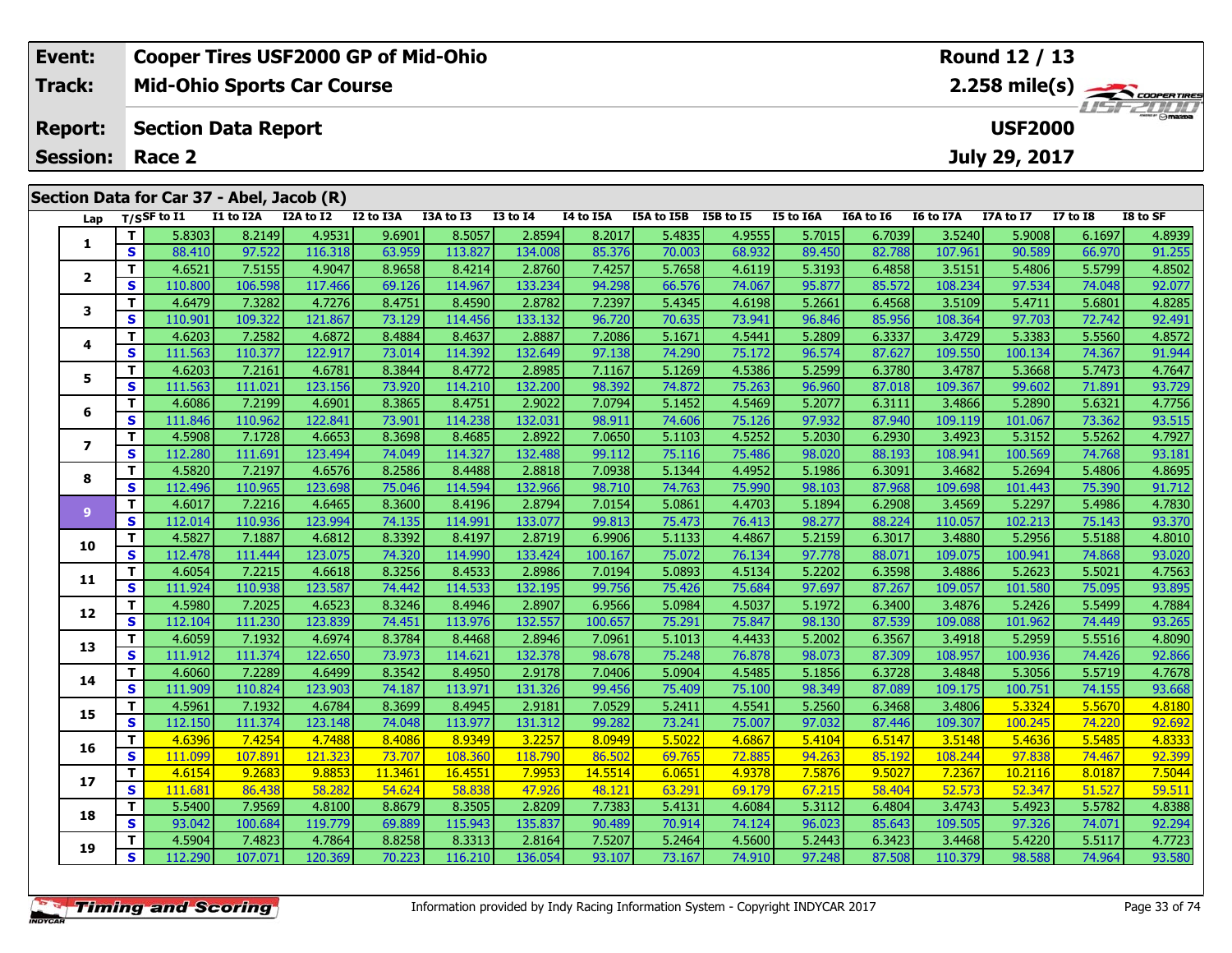| Event:                 | <b>Cooper Tires USF2000 GP of Mid-Ohio</b> | Round 12 / 13                                         |
|------------------------|--------------------------------------------|-------------------------------------------------------|
| Track:                 | <b>Mid-Ohio Sports Car Course</b>          | $2.258$ mile(s) $\overbrace{\hspace{2cm}}$ codenaires |
| <b>Report:</b>         | Section Data Report                        | <b>LISE CLIP</b><br><b>USF2000</b>                    |
| <b>Session: Race 2</b> |                                            | July 29, 2017                                         |
|                        | Section Data for Car 37 - Abel, Jacob (R)  |                                                       |

| Section Data for Car 37 - Abel, Jacob (R) |  |  |  |  |  |  |  |  |  |
|-------------------------------------------|--|--|--|--|--|--|--|--|--|
|-------------------------------------------|--|--|--|--|--|--|--|--|--|

| Lap            |                         | $T/SI1$ to $\overline{I2}$ | <b>I2 to I3</b> | <br><b>I4 to I5</b> | <b>I5 to 16</b> | <b>16 to 17</b> | Lap      | PO to SF |
|----------------|-------------------------|----------------------------|-----------------|---------------------|-----------------|-----------------|----------|----------|
| $\mathbf{1}$   | т                       | 13.1680                    | 18.1958         | 18.6407             | 12.4054         | 9.4248          | 91.5880  | 145.8198 |
|                | S                       | 104.592                    | 87.270          | 76.482              | 85.850          | 97.084          | 88.754   | 52.214   |
|                | т                       | 12.4202                    | 17.3872         | 17.8034             | 11.8051         | 8.9957          | 86.3698  |          |
| $\overline{2}$ | S                       | 110.890                    | 91.329          | 80.079              | 90.215          | 101.715         | 94.116   |          |
|                | T                       | 12.0558                    | 16.9341         | 17.2940             | 11.7229         | 8.9820          | 85.0235  |          |
| 3              | $\overline{\mathbf{s}}$ | 114.242                    | 93.773          | 82.438              | 90.848          | 101.870         | 95.607   |          |
|                | T                       | 11.9454                    | 16.9521         | 16.9198             | 11.6146         | 8.8112          | 84.1653  |          |
| 4              | S                       | 115.297                    | 93.673          | 84.261              | 91.695          | 103.845         | 96.581   |          |
|                | $\overline{\mathsf{r}}$ | 11.8942                    | 16.8616         | 16.7822             | 11.6379         | 8.8455          | 84.0522  |          |
| 5              | $\overline{\mathbf{s}}$ | 115.794                    | 94.176          | 84.952              | 91.511          | 103.442         | 96.711   |          |
|                | T                       | 11.9100                    | 16.8616         | 16.7715             | 11.5188         | 8.7756          | 83.7560  |          |
| 6              | $\overline{\mathbf{s}}$ | 115.640                    | 94.176          | 85.006              | 92.458          | 104.266         | 97.053   |          |
|                | T                       | 11.8381                    | 16.8383         | 16.7005             | 11.4960         | 8.8075          | 83.4823  |          |
| $\overline{ }$ | S                       | 116.342                    | 94.306          | 85.368              | 92.641          | 103.889         | 97.372   |          |
|                | T                       | 11.8773                    | 16.7074         | 16.7234             | 11.5077         | 8.7376          | 83.3673  |          |
| 8              | $\overline{\mathbf{s}}$ | 115.958                    | 95.045          | 85.251              | 92.547          | 104.720         | 97.506   |          |
|                | T                       | 11.8681                    | 16.7796         | 16.5718             | 11.4802         | 8.6866          | 83.1490  |          |
| 9 <sup>°</sup> | S                       | 116.048                    | 94.636          | 86.031              | 92.768          | 105.335         | 97.762   |          |
| 10             | T                       | 11.8699                    | 16.7589         | 16.5906             | 11.5176         | 8.7836          | 83.2950  |          |
|                | $\overline{\mathbf{s}}$ | 116.031                    | 94.753          | 85.933              | 92.467          | 104.171         | 97.590   |          |
| 11             | T                       | 11.8833                    | 16.7789         | 16.6221             | 11.5800         | 8.7509          | 83.3776  |          |
|                | S                       | 115.900                    | 94.640          | 85.770              | 91.969          | 104.561         | 97.494   |          |
| 12             | T                       | 11.8548                    | 16.8192         | 16.5587             | 11.5372         | 8.7302          | 83.3271  |          |
|                | S                       | 116.178                    | 94.413          | 86.099              | 92.310          | 104.809         | 97.553   |          |
| 13             | T                       | 11.8906                    | 16.8252         | 16.6407             | 11.5569         | 8.7877          | 83.5622  |          |
|                | $\overline{\mathbf{s}}$ | 115.829                    | 94.380          | 85.674              | 92.153          | 104.123         | 97.278   |          |
| 14             | T                       | 11.8788                    | 16.8492         | 16.6795             | 11.5584         | 8.7904          | 83.6198  |          |
|                | S                       | 115.944                    | 94.245          | 85.475              | 92.141          | 104.091         | 97.211   |          |
| 15             | $\overline{\mathsf{r}}$ | 11.8716                    | 16.8644         | 16.8481             | 11.6028         | 8.8130          | 83.8991  |          |
|                | $\overline{\mathbf{s}}$ | 116.014                    | 94.160          | 84.620              | 91.788          | 103.824         | 96.888   |          |
| 16             | $\overline{\mathsf{r}}$ | 12.1742                    | 17.3435         | 18.2838             | 11.9251         | 8.9784          | 86.9521  |          |
|                | $\overline{\mathbf{s}}$ | 113.130                    | 91.559          | 77.975              | 89.307          | 101.911         | 93.486   |          |
| 17             | т                       | 19.1536                    | 27.8012         | 25.5543             | 17.0903         | 17.4483         | 135.1815 |          |
|                | S                       | 71.907                     | 57.118          | 55.790              | 62.316          | 52.441          | 60.132   |          |
| 18             | T                       | 12.7669                    | 17.2184         | 17.7598             | 11.7916         | 8.9666          | 87.2812  |          |
|                | $\overline{\mathbf{s}}$ | 107.878                    | 92.224          | 80.276              | 90.319          | 102.045         | 93.133   |          |
| 19             | T                       | 12.2687                    | 17.1571         | 17.3271             | 11.5866         | 8.8688          | 84.8991  |          |
|                | $\overline{\mathbf{s}}$ | 112.259                    | 92.554          | 82.280              | 91.917          | 103.171         | 95.747   |          |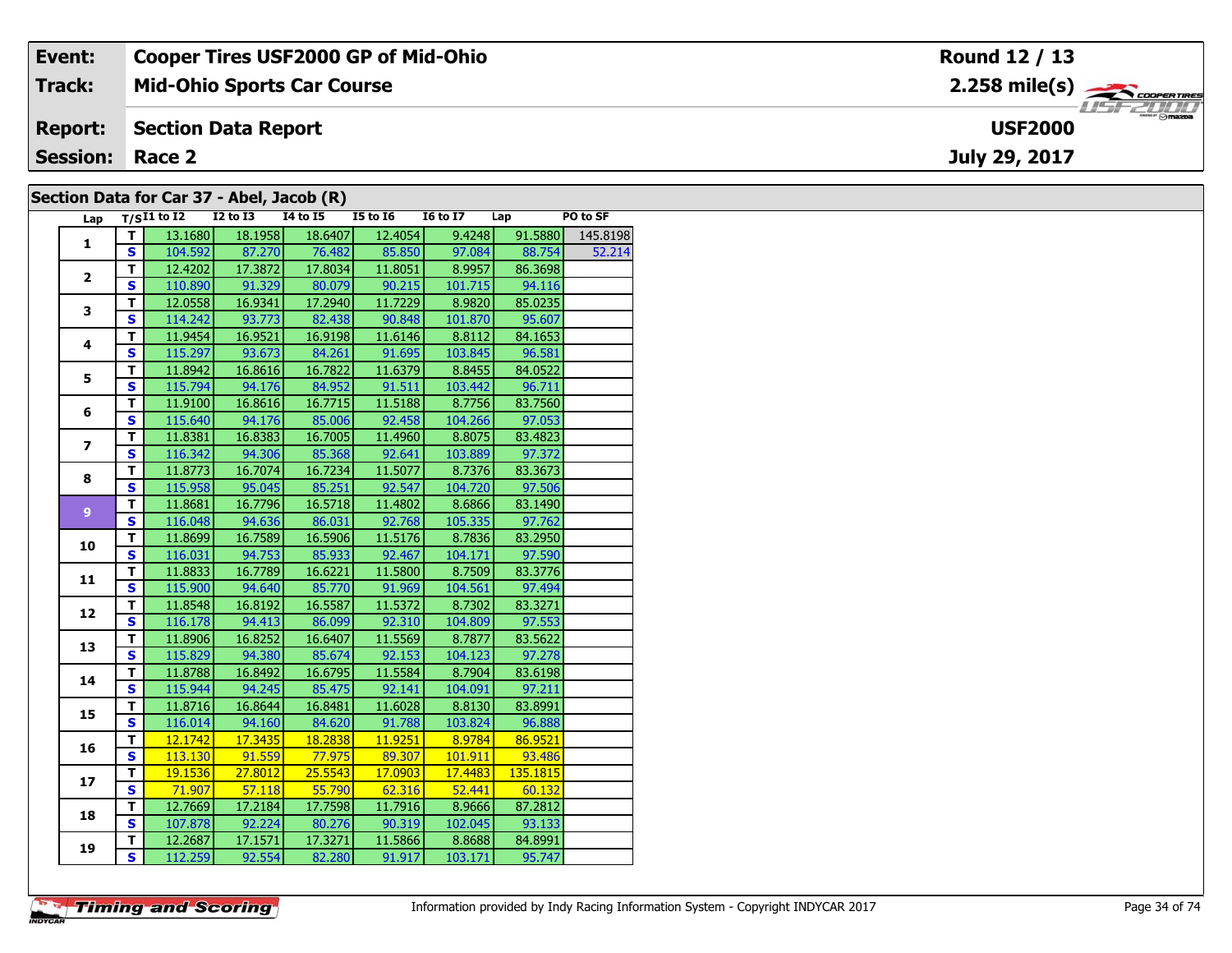| Event:                 | <b>Cooper Tires USF2000 GP of Mid-Ohio</b> |                                              |           |           |          |           |            |           |           |           |                  | Round 12 / 13 |          |          |  |
|------------------------|--------------------------------------------|----------------------------------------------|-----------|-----------|----------|-----------|------------|-----------|-----------|-----------|------------------|---------------|----------|----------|--|
| <b>Track:</b>          | <b>Mid-Ohio Sports Car Course</b>          |                                              |           |           |          |           |            |           |           |           |                  |               |          |          |  |
| <b>Report:</b>         |                                            | <b>Section Data Report</b><br><b>USF2000</b> |           |           |          |           |            |           |           |           |                  |               |          |          |  |
| <b>Session: Race 2</b> |                                            |                                              |           |           |          |           |            |           |           |           |                  | July 29, 2017 |          |          |  |
|                        | Section Data for Car 37 - Abel, Jacob (R)  |                                              |           |           |          |           |            |           |           |           |                  |               |          |          |  |
| Lap                    | T/SSF to I1<br>I1 to I2A                   | I2A to I2                                    | I2 to I3A | I3A to I3 | I3 to I4 | I4 to I5A | I5A to I5B | I5B to I5 | I5 to I6A | I6A to I6 | <b>I6 to I7A</b> | I7A to I7     | I7 to I8 | I8 to SF |  |

| 20 | 4.5916 l | 4490    | 4.7357  | 8.5374 | 8.4044   | 2.8597    | 7.1432 <b>I</b> | 5.1389 | 4.5062 | 5.2048 | 6.4678 | 3.59961 | 5.4665 | 5.5570          | 4.7440 |
|----|----------|---------|---------|--------|----------|-----------|-----------------|--------|--------|--------|--------|---------|--------|-----------------|--------|
|    | 112.260  | 107.550 | 121.658 | 72.595 | 115.1991 | 133.994 l | 98.027          | 74.698 | 75.805 | 97.986 | 85.810 | 105.694 | 97.786 | 74.353 <b>I</b> | 94.138 |
| 21 | 4.5954 l | 7.2143  | 4.6385  | 8.4123 | 8.4647   | 2.8930    | 7.1291          | 5.0195 | 4.5014 | 5.2186 | 6.3526 | 3.4907  | 5.3757 | 5.5660          | 4.8539 |
|    | 112.1687 | 111.048 | 124.207 | 73.675 | 114.3791 | 132.451   | 98.221          | 76.474 | 75.885 | 97.727 | 87.366 |         | 99.437 | 74.233          | 92.007 |
| 22 | 5.0783   | 8.8060  | 6.4599  | 9.3494 |          |           |                 |        |        |        |        |         |        |                 |        |
|    | 101.501  | 90.976  | 89.187  | 66.290 |          |           |                 |        |        |        |        |         |        |                 |        |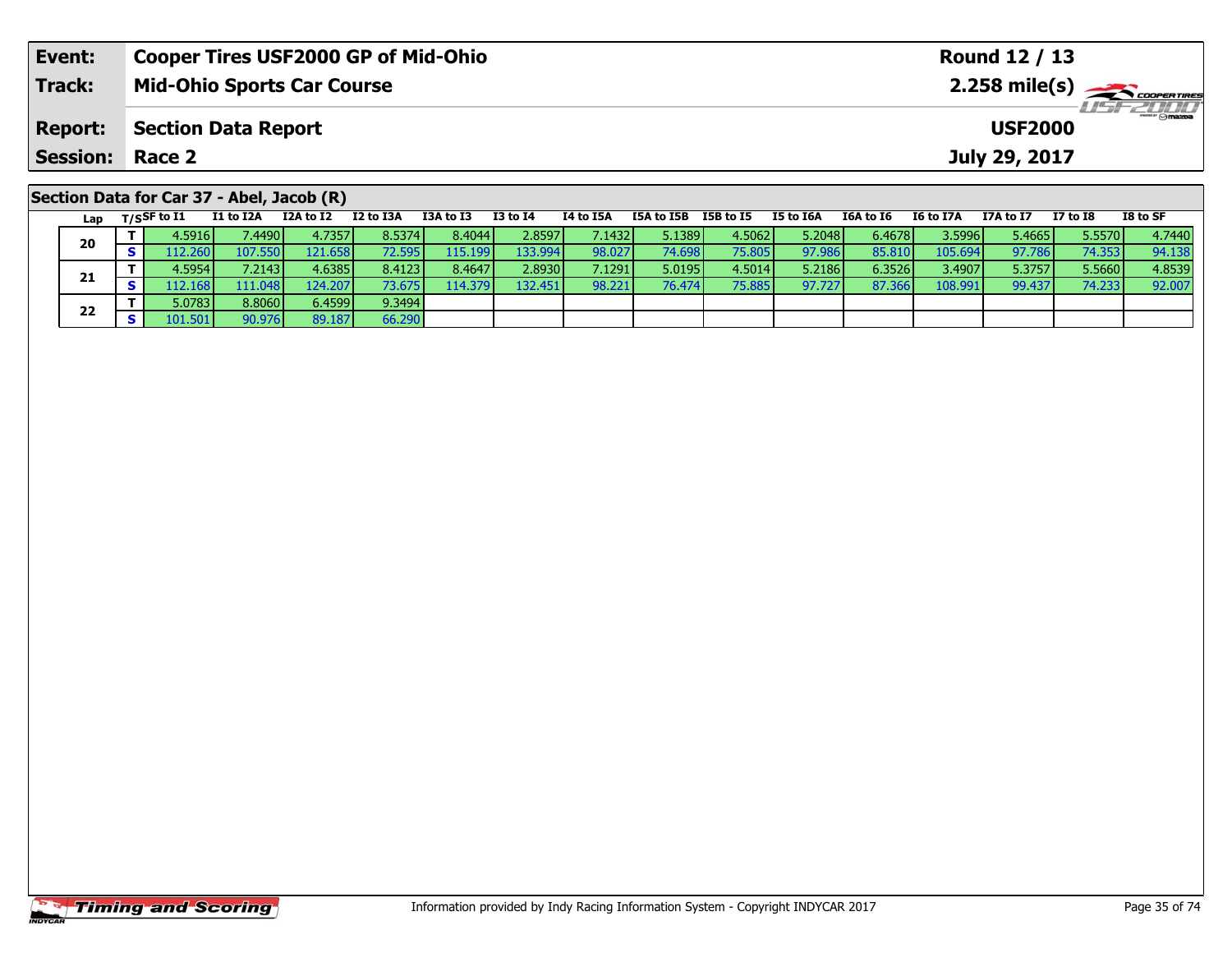| Event:                                    | <b>Cooper Tires USF2000 GP of Mid-Ohio</b> |          |          |          |                 | Round 12 / 13                                           |          |  |  |
|-------------------------------------------|--------------------------------------------|----------|----------|----------|-----------------|---------------------------------------------------------|----------|--|--|
| <b>Track:</b>                             | <b>Mid-Ohio Sports Car Course</b>          |          |          |          |                 | $2.258$ mile(s) $\overbrace{\hspace{2cm}}$ coorer TIRES |          |  |  |
| <b>Report:</b>                            | <b>Section Data Report</b>                 |          |          |          |                 | $\frac{1}{2}$<br><b>USF2000</b>                         |          |  |  |
| <b>Session: Race 2</b>                    |                                            |          |          |          |                 | July 29, 2017                                           |          |  |  |
| Section Data for Car 37 - Abel, Jacob (R) |                                            |          |          |          |                 |                                                         |          |  |  |
| Lap                                       | $_{\rm T/S}$ I1 to I2                      | I2 to I3 | 14 to 15 | I5 to 16 | <b>I6 to I7</b> | Lap                                                     | PO to SF |  |  |

97.088

# **Timing and Scoring**

**20**

**21**

**22**

**2 S**  $\frac{15.2659}{90.219}$ 

**<sup>T</sup>** 12.1847 16.9418 16.7883 11.6726 9.0661 84.4058 **<sup>S</sup>** 113.033 93.730 84.921 91.239 100.925 96.306

**<sup>T</sup>** 11.8528 16.8770 16.6500 11.5712 8.8664 83.7257 **<sup>S</sup>** 116.198 94.090 85.627 92.039 103.199 97.088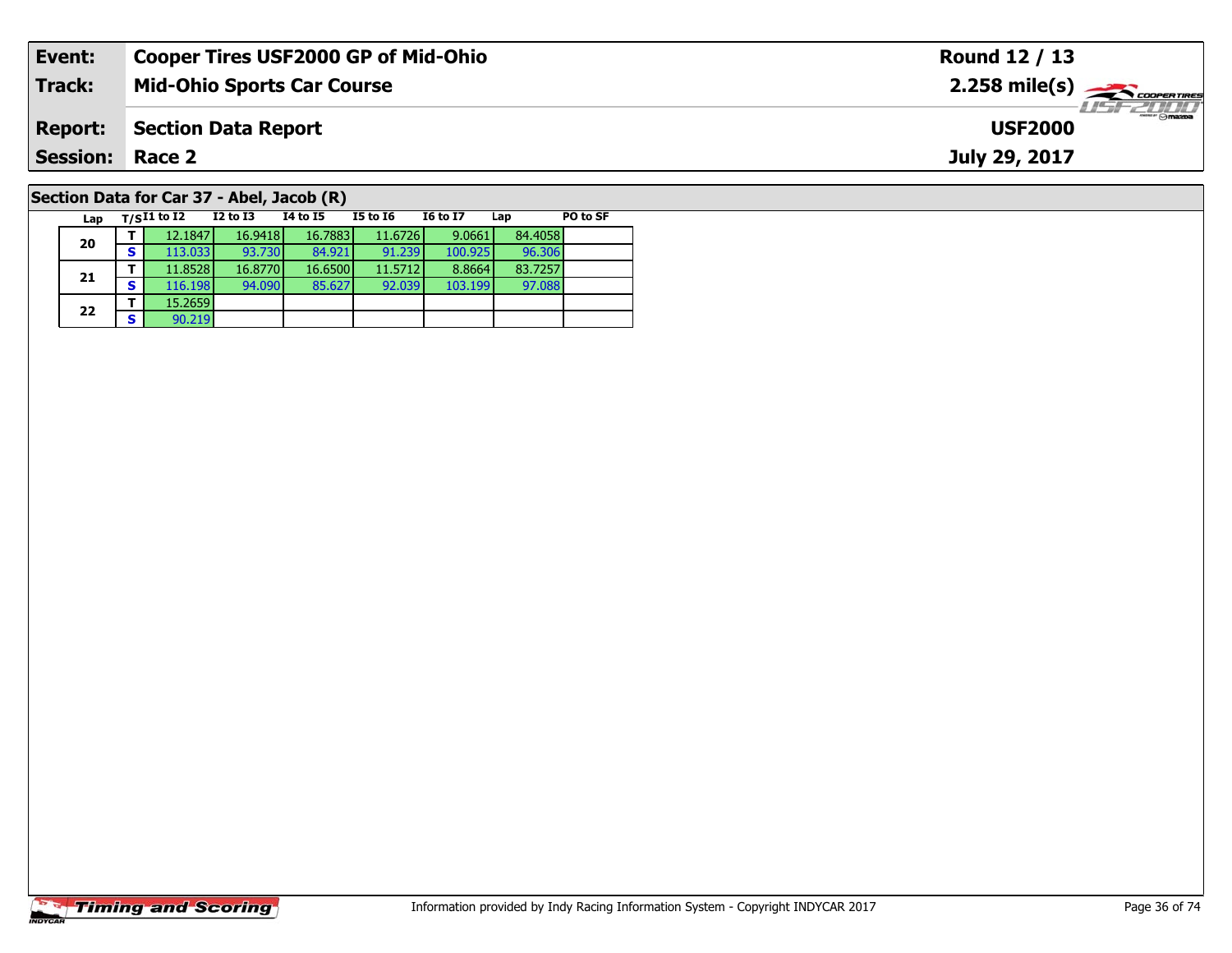|                        | Event:         |    | <b>Cooper Tires USF2000 GP of Mid-Ohio</b> |                            |                                            |           |           |              |           |            |           |           |               |                  | Round 12 / 13  |                 |          |  |
|------------------------|----------------|----|--------------------------------------------|----------------------------|--------------------------------------------|-----------|-----------|--------------|-----------|------------|-----------|-----------|---------------|------------------|----------------|-----------------|----------|--|
|                        | Track:         |    |                                            |                            | <b>Mid-Ohio Sports Car Course</b>          |           |           |              |           |            |           |           |               | LISF 2010        |                |                 |          |  |
|                        | <b>Report:</b> |    |                                            | <b>Section Data Report</b> |                                            |           |           |              |           |            |           |           |               |                  | <b>USF2000</b> |                 |          |  |
| <b>Session: Race 2</b> |                |    |                                            |                            |                                            |           |           |              |           |            |           |           | July 29, 2017 |                  |                |                 |          |  |
|                        |                |    |                                            |                            | Section Data for Car 7 - Wojcik, Devin (R) |           |           |              |           |            |           |           |               |                  |                |                 |          |  |
|                        | Lap            |    | $_{\rm T/SS}$ F to I1                      | I1 to I2A                  | I2A to I2                                  | I2 to I3A | I3A to I3 | $I3$ to $I4$ | I4 to I5A | I5A to I5B | I5B to I5 | I5 to I6A | I6A to I6     | <b>I6 to I7A</b> | I7A to I7      | <b>I7 to I8</b> | I8 to SF |  |
|                        |                |    | 5.6226                                     | 8.3946                     | 5.0734                                     | 9.1534    | 8.4262    | 2.8360       | 7.7161    | 5.5019     | 5.0465    | 5.7282    | 6.8410        | 3.5623           | 5.8042         | 5.9107          | 5.3254   |  |
|                        | л.             | S. | 91.675                                     | 95.435                     | 113.560                                    | 67.710    | 114.901   | 135.113      | 90.749    | 69.769     | 67.689    | 89.033    | 81.128        | 106.800          | 92.096         | 69.904          | 83.861   |  |
|                        |                |    | 4.8412                                     | 7.7636                     | 4.8067                                     | 8.6500    | 8.4090    | 2.8336       | 7.5176    | 5.2922     | 4.5857    | 5.2918    | 6.5076        | 3.6299           | 5.4711         | 5.4454          | 4.9118   |  |

| ection Data for Car 7 - Wojcik, Devin (R) |              |             |           |                     |         |           |                 |                  |            |                  |                  |           |                  |           |              |          |
|-------------------------------------------|--------------|-------------|-----------|---------------------|---------|-----------|-----------------|------------------|------------|------------------|------------------|-----------|------------------|-----------|--------------|----------|
| Lap                                       |              | T/SSF to 11 | I1 to I2A | I2A to I2 I2 to I3A |         | I3A to I3 | <b>I3 to I4</b> | <b>I4 to I5A</b> | I5A to I5B | <b>I5B</b> to I5 | <b>I5 to I6A</b> | I6A to I6 | <b>I6 to I7A</b> | I7A to I7 | $I7$ to $I8$ | I8 to SF |
| $\mathbf{1}$                              | T.           | 5.6226      | 8.3946    | 5.0734              | 9.1534  | 8.4262    | 2.8360          | 7.7161           | 5.5019     | 5.0465           | 5.7282           | 6.8410    | 3.5623           | 5.8042    | 5.9107       | 5.3254   |
|                                           | $\mathbf{s}$ | 91.675      | 95.435    | 113.560             | 67.710  | 114.901   | 135.113         | 90.749           | 69.769     | 67.689           | 89.033           | 81.128    | 106.800          | 92.096    | 69.904       | 83.861   |
| $\overline{\mathbf{2}}$                   | T            | 4.8412      | 7.7636    | 4.8067              | 8.6500  | 8.4090    | 2.8336          | 7.5176           | 5.2922     | 4.5857           | 5.2918           | 6.5076    | 3.6299           | 5.4711    | 5.4454       | 4.9118   |
|                                           | S            | 106.472     | 103.191   | 119.861             | 71.650  | 115.136   | 135.228         | 93.145           | 72.534     | 74.490           | 96.376           | 85.285    | 104.811          | 97.703    | 75.877       | 90.922   |
| 3                                         | т            | 4.6368      | 7.2704    | 4.6873              | 8.4016  | 8.4225    | 2.8428          | 7.5684           | 5.3056     | 4.6004           | 5.2707           | 6.5773    | 3.5315           | 5.4113    | 5.4714       | 4.8667   |
|                                           | S            | 111.166     | 110.192   | 122.914             | 73.768  | 114.952   | 134.790         | 92.520           | 72.351     | 74.252           | 96.761           | 84.381    | 107.732          | 98.783    | 75.517       | 91.765   |
|                                           | T            | 4.6225      | 7.2374    | 4.6866              | 8.3362  | 8.4162    | 2.8585          | 7.2466           | 5.2376     | 4.4776           | 5.2629           | 6.3874    | 3.5293           | 5.3562    | 5.3857       | 4.8761   |
| 4                                         | $\mathbf{s}$ | 111.510     | 110.694   | 122.933             | 74.347  | 115.038   | 134.050         | 96.628           | 73.290     | 76.289           | 96.905           | 86.890    | 107.799          | 99.799    | 76.718       | 91.588   |
| 5                                         | T.           | 4.6040      | 7.1675    | 4.6730              | 8.3471  | 8.4407    | 2.8730          | 7.2124           | 5.1266     | 4.4422           | 5.2725           | 6.4344    | 3.5241           | 5.4895    | 5.7019       | 4.8873   |
|                                           | S            | 111.958     | 111.773   | 123.290             | 74.250  | 114.704   | 133.373         | 97.087           | 74.877     | 76.897           | 96.728           | 86.255    | 107.958          | 97.376    | 72.464       | 91.378   |
|                                           | T.           | 4.6540      | 7.3328    | 4.7167              | 8.3735  | 8.5128    | 2.9080          | 7.2250           | 5.0965     | 4.4103           | 5.2360           | 6.2721    | 3.5076           | 5.2326    | 6.2569       | 5.0231   |
| 6                                         | S            | 110.755     | 109.254   | 122.148             | 74.016  | 113.732   | 131.768         | 96.917           | 75.319     | 77.453           | 97.403           | 88.487    | 108.466          | 102.157   | 66.036       | 88.907   |
|                                           | T            | 4.6533      | 7.1777    | 4.6363              | 8.3262  | 8.4336    | 2.8689          | 7.2317           | 5.1043     | 4.4765           | 5.2514           | 6.3979    | 3.5389           | 5.3156    | 5.3551       | 4.8794   |
| $\overline{\mathbf{z}}$                   | $\mathbf{s}$ | 110.772     | 111.615   | 124.266             | 74.436  | 114.801   | 133.564         | 96.827           | 75.204     | 76.308           | 97.117           | 86.747    | 107.506          | 100.562   | 77.157       | 91.526   |
|                                           | T.           | 4.6091      | 7.1106    | 4.6418              | 8.2426  | 8.4856    | 2.8913          | 7.1400           | 5.1022     | 4.4743           | 5.2263           | 6.4527    | 3.5368           | 5.2933    | 5.3524       | 4.8224   |
| 8                                         | S            | 111.834     | 112.668   | 124.119             | 75.191  | 114.097   | 132.529         | 98.071           | 75.235     | 76.345           | 97.583           | 86.011    | 107.570          | 100.985   | 77.196       | 92.608   |
|                                           | т            | 4.5786      | 7.0970    | 4.6434              | 8.2494  | 8.5007    | 2.8958          | 7.1373           | 5.0520     | 4.3509           | 5.2143           | 6.3770    | 3.5222           | 5.2932    | 5.4157       | 4.8918   |
| 9                                         | S            | 112.579     | 112.884   | 124.076             | 75.129  | 113.894   | 132.323         | 98.108           | 75.983     | 78.510           | 97.808           | 87.032    | 108.016          | 100.987   | 76.293       | 91.294   |
|                                           | т            | 4.6204      | 7.0991    | 4.6800              | 8.2302  | 8.4574    | 2.8864          | 7.0360           | 5.0930     | 4.3415           | 5.2596           | 6.2994    | 3.5010           | 5.2359    | 5.4630       | 4.8385   |
| 10                                        | S            | 111.561     | 112.850   | 123.106             | 75.305  | 114.477   | 132.754         | 99.521           | 75.371     | 78.680           | 96.966           | 88.104    | 108.670          | 102.092   | 75.633       | 92.299   |
|                                           | T            | 4.5980      | 7.1368    | 4.6908              | 8.3252  | 8.5241    | 2.9071          | 7.0910           | 5.0781     | 4.3557           | 5.2068           | 6.2897    | 3.5034           | 5.2389    | 5.3549       | 4.8261   |
| 11                                        | S            | 112.104     | 112.254   | 122.823             | 74.445  | 113.582   | 131.809         | 98.749           | 75.592     | 78.424           | 97.949           | 88.240    | 108.596          | 102.034   | 77.160       | 92.537   |
|                                           | т            | 4.5882      | 7.1818    | 4.6799              | 8.2202  | 8.4529    | 2.8689          | 7.0544           | 5.0512     | 4.4186           | 5.2197           | 6.2714    | 3.4982           | 5.2006    | 5.2441       | 4.8595   |
| 12                                        | $\mathbf{s}$ | 112.344     | 111.551   | 123.109             | 75.396  | 114.538   | 133.564         | 99.261           | 75.995     | 77.307           | 97.707           | 88.497    | 108.757          | 102.785   | 78.790       | 91.901   |
|                                           | т            | 4.5847      | 7.1855    | 4.6709              | 8.2590  | 8.4649    | 2.8767          | 7.0469           | 5.0486     | 4.3581           | 5.2378           | 6.3164    | 3.4960           | 5.1747    | 5.3961       | 4.8721   |
| 13                                        | S            | 112.429     | 111.493   | 123.346             | 75.042  | 114.376   | 133.202         | 99.367           | 76.034     | 78.381           | 97.369           | 87.867    | 108.826          | 103.300   | 76.570       | 91.663   |
|                                           | T.           | 4.5829      | 7.2304    | 4.6594              | 8.2998  | 8.4129    | 2.8614          | 7.1002           | 5.0950     | 4.3948           | 5.2250           | 6.4028    | 3.5179           | 5.1905    | 5.3044       | 4.9515   |
| 14                                        | $\mathbf{s}$ | 112.473     | 110.801   | 123.650             | 74.673  | 115.083   | 133.914         | 98.621           | 75.341     | 77.726           | 97.608           | 86.681    | 108.148          | 102.985   | 77.894       | 90.193   |
|                                           | т            | 4.5905      | 7.1520    | 4.6430              | 8.1785  | 8.4237    | 2.8772          | 7.0815           | 5.2289     | 4.3443           | 5.2154           | 6.2788    | 3.5155           | 5.2598    | 5.4165       | 4.9349   |
| 15                                        | S            | 112.287     | 112.016   | 124.087             | 75.781  | 114.935   | 133.179         | 98.881           | 73.412     | 78.630           | 97.787           | 88.393    | 108.222          | 101.628   | 76.282       | 90.496   |
|                                           | T.           | 5.0955      | 7.6716    | 4.9690              | 9.1579  | 9.4719    | 3.1510          | 8.1717           | 5.3877     | 4.5590           | 5.2907           | 6.4962    | 3.5260           | 5.4825    | 5.4720       | 4.8559   |
| 16                                        | $\mathbf{s}$ | 101.159     | 104.429   | 115.946             | 67.676  | 102.216   | 121.606         | 85.689           | 71.248     | 74.927           | 96.396           | 85.435    | 107.900          | 97.500    | 75.508       | 91.969   |
|                                           | т            | 4.7426      | 9.3203    | 10.1436             | 11.2464 | 16.9264   | 7.7971          | 14.6925          | 5.8863     | 5.1373           | 7.7009           | 9.5674    | 7.1850           | 10.2280   | 8.0412       | 7.8215   |
| 17                                        | S            | 108.686     | 85.956    | 56.798              | 55.109  | 57.200    | 49.144          | 47.659           | 65.213     | 66.492           | 66.226           | 58.009    | 52.951           | 52.263    | 51.383       | 57.098   |
|                                           | T.           | 5.4633      | 7.8490    | 4.8246              | 8.5190  | 8.4307    | 2.8527          | 7.2465           | 5.2330     | 4.6450           | 5.3342           | 6.6059    | 3.5212           | 5.5122    | 5.4182       | 4.8725   |
| 18                                        | $\mathbf{s}$ | 94.349      | 102.069   | 119.416             | 72.752  | 114.840   | 134.323         | 96.630           | 73.354     | 73.539           | 95.609           | 84.016    | 108.047          | 96.975    | 76.258       | 91.655   |
|                                           | T.           | 4.6151      | 7.3416    | 4.7369              | 8.4009  | 8.4384    | 2.8763          | 7.1201           | 5.1646     | 4.4209           | 5.2614           | 6.3593    | 3.4826           | 5.3941    | 5.5259       | 4.8038   |
| 19                                        | S            | 111.689     | 109.123   | 121.627             | 73.775  | 114.735   | 133.220         | 98.345           | 74.326     | 77.267           | 96.932           | 87.274    | 109.244          | 99.098    | 74.772       | 92.966   |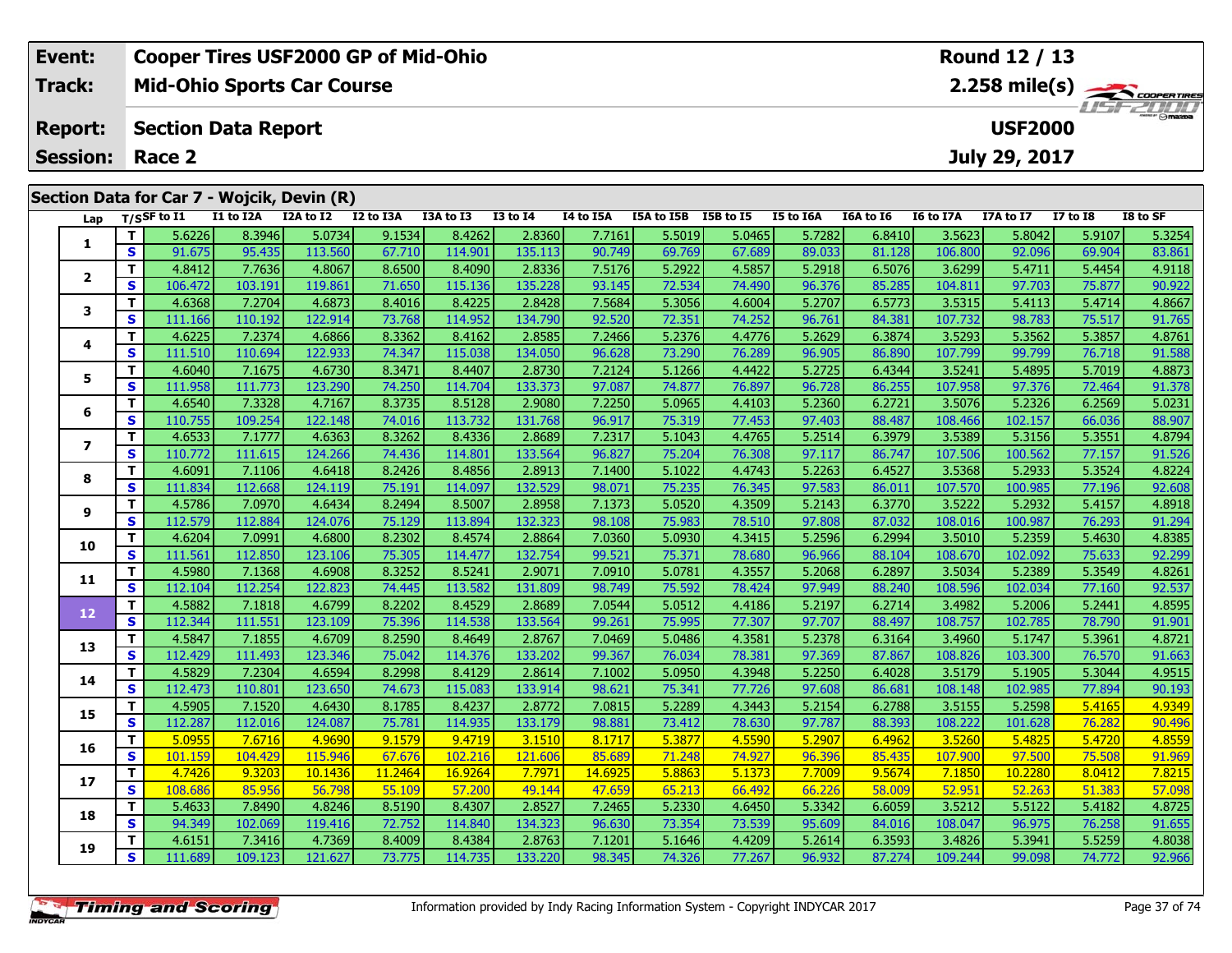| Event:                 | <b>Cooper Tires USF2000 GP of Mid-Ohio</b> | Round 12 / 13                            |
|------------------------|--------------------------------------------|------------------------------------------|
| Track:                 | <b>Mid-Ohio Sports Car Course</b>          | $2.258$ mile(s) $\rightarrow$ Coorerries |
| <b>Report:</b>         | Section Data Report                        | <b>USF2000</b>                           |
| <b>Session: Race 2</b> |                                            | July 29, 2017                            |
|                        | Section Data for Car 7 - Wojcik, Devin (R) |                                          |

## **Section Data for Car 7 - Wojcik, Devin (R)**

| Lap             |                         | $T/SI1$ to $I2$ $I2$ to $I3$ | $\mathbf{r}$ | I4 to I5 I5 to I6            |                                                          | $16 \text{ to } 17$ $\Box$ $\Box$ |                      | PO to SF |
|-----------------|-------------------------|------------------------------|--------------|------------------------------|----------------------------------------------------------|-----------------------------------|----------------------|----------|
|                 | T                       | 13.4680                      | 17.5796      | 18.2645                      | 12.5692                                                  |                                   | $9.3665$ $90.9425$   | 148.9354 |
| $\mathbf{1}$    | S                       |                              |              | 102.263 90.329 78.058 84.731 |                                                          |                                   | 97.689 89.384 51.122 |          |
|                 | $\overline{\mathsf{r}}$ | 12.5703                      | 17.0590      | 17.3955                      | 11.7994                                                  | 9.1010                            | 85.9572              |          |
| $\mathbf{2}$    | $\overline{\mathbf{s}}$ | 109.566                      | 93.086       |                              | 81.957 90.259                                            | 100.538                           | 94.568               |          |
|                 | $\overline{\mathsf{r}}$ | 11.9577                      | 16.8241      | 17.4744                      | 11.8480                                                  | 8.9428                            | 84.8647              |          |
| 3               | S                       | 115.179                      | 94.386       | 81.587                       | 89.889                                                   | 102.317                           | 95.785               |          |
|                 | T                       | 11.9240                      | 16.7524      | 16.9618                      | 11.6503                                                  | 8.8855                            | 83.9168              |          |
| 4               | $\overline{\mathbf{s}}$ | 115.504                      | 94.790       | 84.053                       | 91.414                                                   | 102.977                           | 96.867               |          |
|                 | T                       | 11.8405                      | 16.7878      | 16.7812                      | 11.7069                                                  | 9.0136                            | 84.1962              |          |
| 5               | $\mathbf{s}$            | 116.319                      | 94.590       | 84.957                       | 90.972                                                   | 101.513                           | 96.546               |          |
|                 | $\overline{\mathbf{T}}$ | 12.0495                      | 16.8863      | 16.7318                      | 11.5081                                                  | 8.7402                            | 84.7579              |          |
| 6               | $\overline{\mathbf{s}}$ | 114.301                      | 94.038       |                              | 85.208 92.544                                            | 104.689                           | 95.906               |          |
|                 | т                       | 11.8140                      | 16.7598      | 16.8125                      | 11.6493                                                  | 8.8545                            | 83.6468              |          |
| $\overline{ }$  | S                       | 116.580                      | 94.748       |                              | $84.799$ 91.422                                          | 103.337                           | 97.180               |          |
|                 | $\overline{\mathsf{r}}$ | 11.7524                      | 16.7282      | 16.7165                      | 11.6790                                                  | 8.8301                            | 83.3814              |          |
| 8               | $\mathbf{s}$            | 117.191                      | 94.927       | 85.286                       | 91.189                                                   | 103.623                           | 97.489               |          |
|                 | T                       | 11.7404                      | 16.7501      | 16.5402                      | 11.5913                                                  | 8.8154                            | 83.2193              |          |
| 9               | $\mathbf{s}$            | 117.311                      | 94.803       |                              | 86.195 91.879                                            | 103.796                           | 97.679               |          |
|                 | T                       | 11.7791                      | 16.6876      | 16.4705                      | 11.5590                                                  | 8.7369                            | 83.0414              |          |
| 10              | $\overline{\mathbf{s}}$ | 116.925                      |              | 95.158 86.560 92.136         |                                                          | 104.728                           | 97.889               |          |
| 11              | T.                      | 11.8276                      | 16.8493      | 16.5248                      | 11.4965                                                  | 8.7423                            | 83.1266              |          |
|                 | S                       | 116.446                      | 94.245       | 86.275                       | 92.637                                                   | 104.664                           | 97.788               |          |
|                 | T                       | 11.8617                      | 16.6731      | 16.5242                      | 11.4911                                                  | 8.6988                            | 82.8096              |          |
| 12 <sub>2</sub> | S                       | 116.111                      | 95.241       | 86.278                       | 92.680                                                   | 105.187                           | 98.163               |          |
| 13              | $\overline{\mathsf{r}}$ | 11.8564                      | 16.7239      | 16.4536                      | 11.5542                                                  | 8.6707                            | 82.9884              |          |
|                 | $\mathbf{s}$            | 116.163                      | 94.951       | 86.649                       | 92.174                                                   | 105.528                           | 97.951               |          |
| 14              | T                       | 11.8898                      | 16.7127      | 16.5900                      | 11.6278                                                  | 8.7084                            | 83.2289              |          |
|                 | $\overline{\mathbf{s}}$ | 115.836                      | 95.015       | 85.936                       | 91.591                                                   | 105.071                           | 97.668               |          |
| 15              | T                       | 11.7950                      | 16.6022      | 16.6547                      | 11.4942                                                  | 8.7753                            | 83.1405              |          |
|                 | $\overline{\mathbf{s}}$ | 116.768                      | 95.647       | 85.602                       | 92.655                                                   | 104.270                           | 97.772               |          |
| 16              | T.                      | 12.6406                      | 18.6298      | 18.1184                      |                                                          | $11.7869$ 9.0085                  | 88.7586              |          |
|                 | $\overline{\mathbf{s}}$ | 108.956                      |              | 85.237 78.687                | $\begin{array}{ c c c c }\n\hline\n&90.355\n\end{array}$ | 101.571                           | 91.583               |          |
| 17              | T                       | 19.4639                      | 28.1728      | 25.7161                      | 17.2683                                                  | 17.4130                           | 136.4365             |          |
|                 | S                       | 70.760                       | 56.365       | 55.439                       | 61.674                                                   | 52.547                            | 59.579               |          |
| 18              | т                       | 12.6736                      | 16.9497      | 17.1245                      | 11.9401                                                  | 9.0334                            | 86.3280              |          |
|                 | $\overline{\mathbf{s}}$ | 108.673                      | 93.686       | 83.254                       | 89.195                                                   | 101.291                           | 94.162               |          |
| 19              | т                       | 12.0785                      | 16.8393      | 16.7056                      | 11.6207                                                  | 8.8767                            | 83.9419              |          |
|                 | $\overline{\mathbf{s}}$ | 114.027                      | 94.301       | 85.342                       | 91.647                                                   | 103.079                           | 96.838               |          |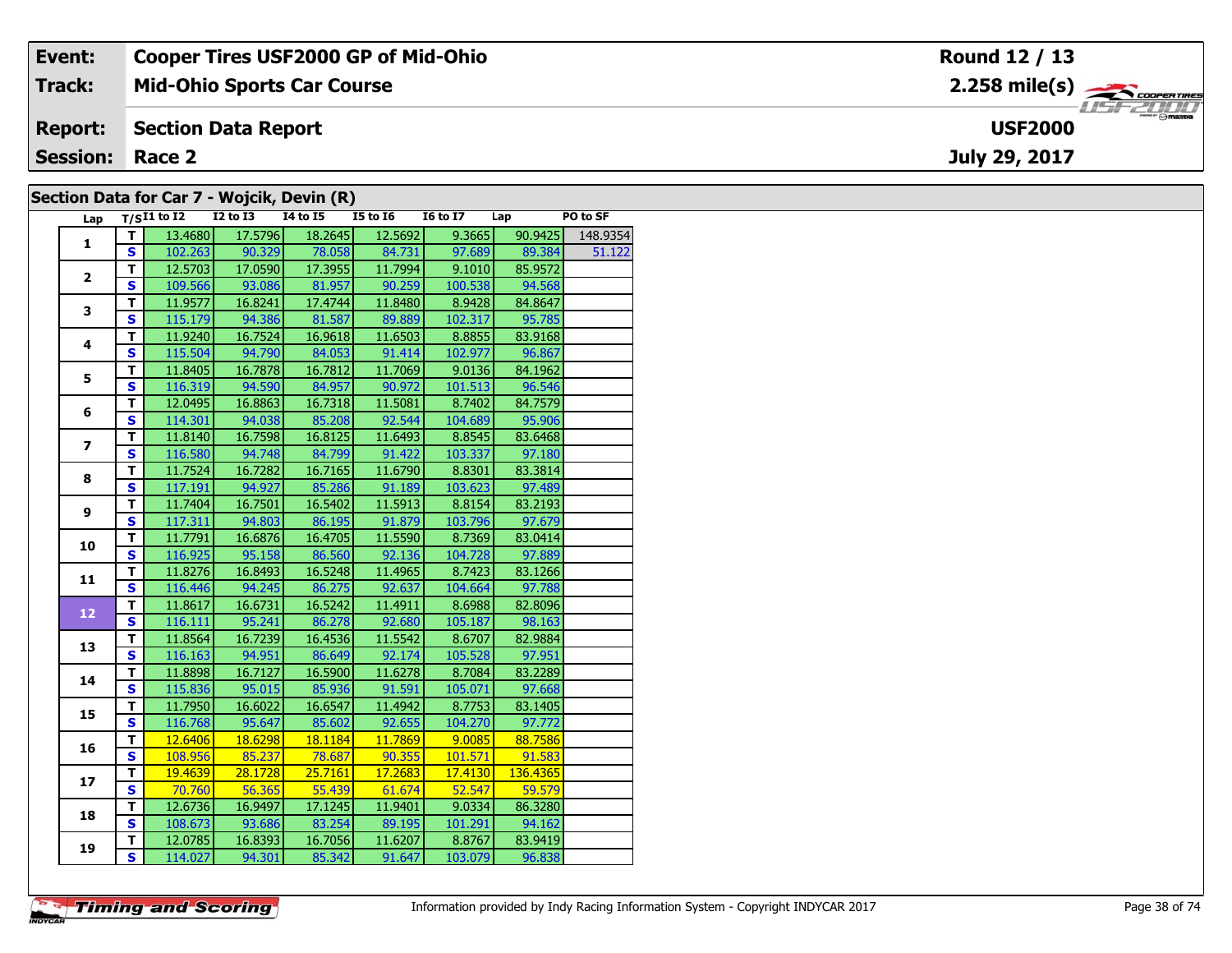| Event:          | <b>Cooper Tires USF2000 GP of Mid-Ohio</b>                                                                                   | Round 12 / 13                                                            |  |  |  |  |  |  |  |  |  |  |  |
|-----------------|------------------------------------------------------------------------------------------------------------------------------|--------------------------------------------------------------------------|--|--|--|--|--|--|--|--|--|--|--|
| <b>Track:</b>   | <b>Mid-Ohio Sports Car Course</b>                                                                                            | $2.258$ mile(s) $\overbrace{\hspace{2cm}}$ coorganges                    |  |  |  |  |  |  |  |  |  |  |  |
| <b>Report:</b>  | <b>Section Data Report</b><br><b>USF2000</b>                                                                                 |                                                                          |  |  |  |  |  |  |  |  |  |  |  |
| <b>Session:</b> | Race 2                                                                                                                       | July 29, 2017                                                            |  |  |  |  |  |  |  |  |  |  |  |
|                 | Section Data for Car 7 - Wojcik, Devin (R)                                                                                   |                                                                          |  |  |  |  |  |  |  |  |  |  |  |
| Lap             | I2 to I3A<br>I1 to I2A<br>I3A to I3<br>I3 to I4<br>I4 to I5A<br>I5B to I5<br>I2A to I2<br>I5A to I5B<br>$_{\rm T/SSF}$ to I1 | I8 to SF<br>I5 to I6A<br>I6A to I6<br>I7A to I7<br>I7 to I8<br>I6 to I7A |  |  |  |  |  |  |  |  |  |  |  |

| --- | . |          |          |         |          |                 |         |                 |                 |        |        |        |         |         |        |        |
|-----|---|----------|----------|---------|----------|-----------------|---------|-----------------|-----------------|--------|--------|--------|---------|---------|--------|--------|
| 20  |   | 4.5650 l | .3022    | 4.6798  | 8.5504   | 8.4495 <b>I</b> | 2.8661  | 7.4087 <b>I</b> | 5.1526          | 4.4457 | 5.3090 | 6.5597 | 3.4884  | 5.3654  | 5.5241 | 4.8715 |
|     |   | .12.914  | 109.7121 | 123.111 | 72.485 I | 114.585         | 133.695 | 94.514          | 74.499 <b>1</b> | 76.836 | 96.063 | 84.60  | 109.063 | 99.628  | 74.796 | 91.674 |
|     |   | 4.6029V  | 7.2279   | 4.6578  | 8.3223   | 8.3612          | 2.8467  | 7.3932 <b>l</b> | 5.2592          | 4.4309 | 5.2407 | 6.3471 | 3.4916  | 5.3226  | 5.3460 | 4.8371 |
| 21  |   | 11.985   | 110.839  | 123.693 | 74.471   | 115.795         | 134.606 | 94.712          | 72.989          | 77.093 | 97.315 | 87.442 | 108.963 | 100.429 | 77.288 | 92.326 |
|     |   | 4.7531   | 7.8393   | 6.5043  | 9.5694   | 9.8347          |         |                 |                 |        |        |        |         |         |        |        |
| 22  |   | 3.446    | 102.195  | 88.578  | 64.766   | 98.445          |         |                 |                 |        |        |        |         |         |        |        |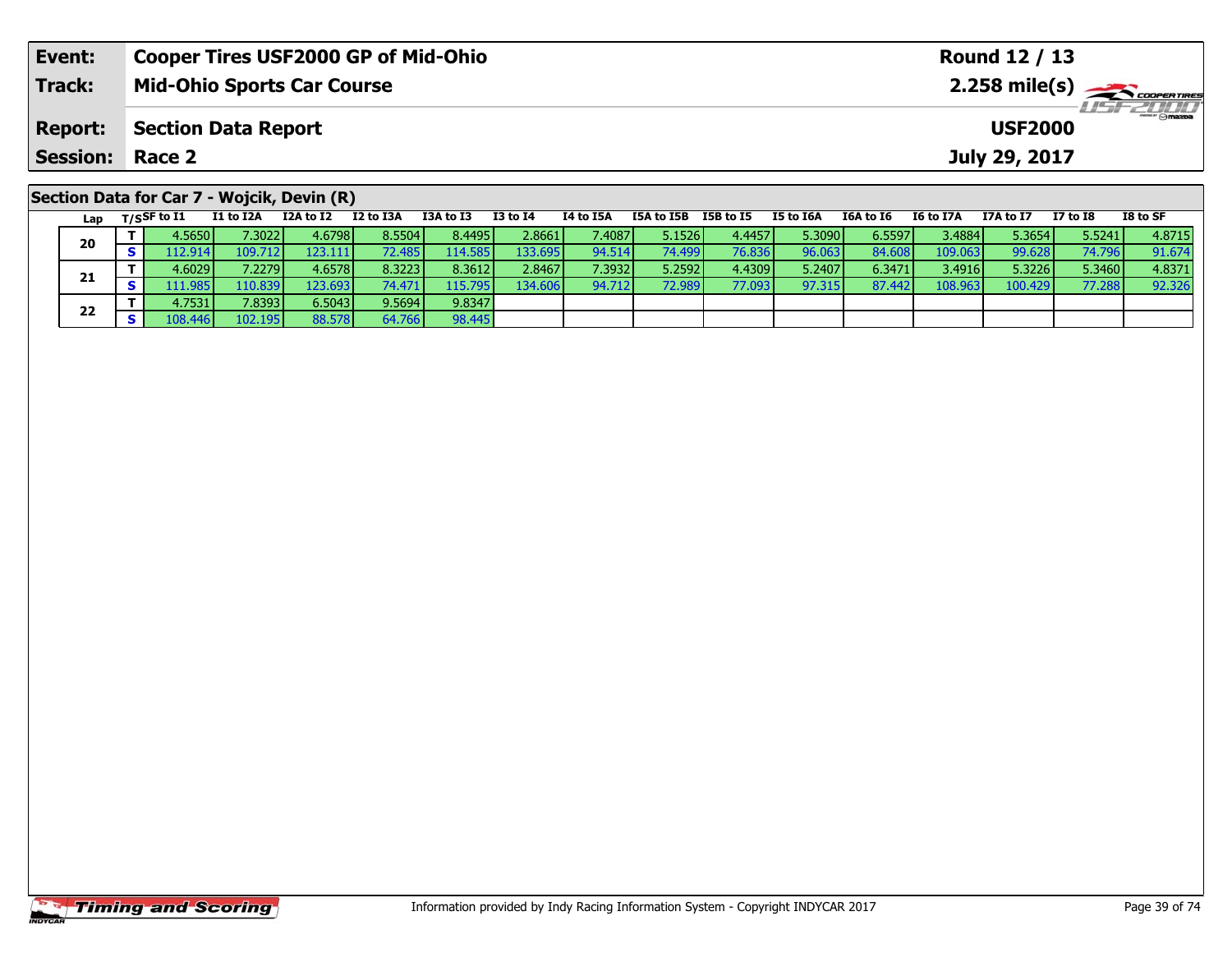| Event:                 | <b>Cooper Tires USF2000 GP of Mid-Ohio</b> | Round 12 / 13                             |
|------------------------|--------------------------------------------|-------------------------------------------|
| <b>Track:</b>          | <b>Mid-Ohio Sports Car Course</b>          | $2.258$ mile(s) $\rightarrow$ coorentines |
| <b>Report:</b>         | <b>Section Data Report</b>                 | $H = -H$<br><b>USF2000</b>                |
| <b>Session: Race 2</b> |                                            | July 29, 2017                             |
|                        | Section Data for Car 7 - Wojcik, Devin (R) |                                           |

#### **Lap T/SI1 to I2 I2 to I3 I4 to I5 I5 to I6 I6 to I7 Lap PO to SF 20 <sup>T</sup>** 11.9820 16.9999 17.0070 11.8687 8.8538 84.5381 **<sup>S</sup>** 114.945 93.410 83.829 89.732 103.345 96.15596.155 **21 <sup>T</sup>** 11.8857 16.6835 17.0833 11.5878 8.8142 83.6872 **<sup>S</sup>** 115.876 95.181 83.455 91.907 103.810 97.13397.133 **22 <sup>T</sup>** 14.3436 19.4041 **<sup>S</sup>** 96.020 81.83681.836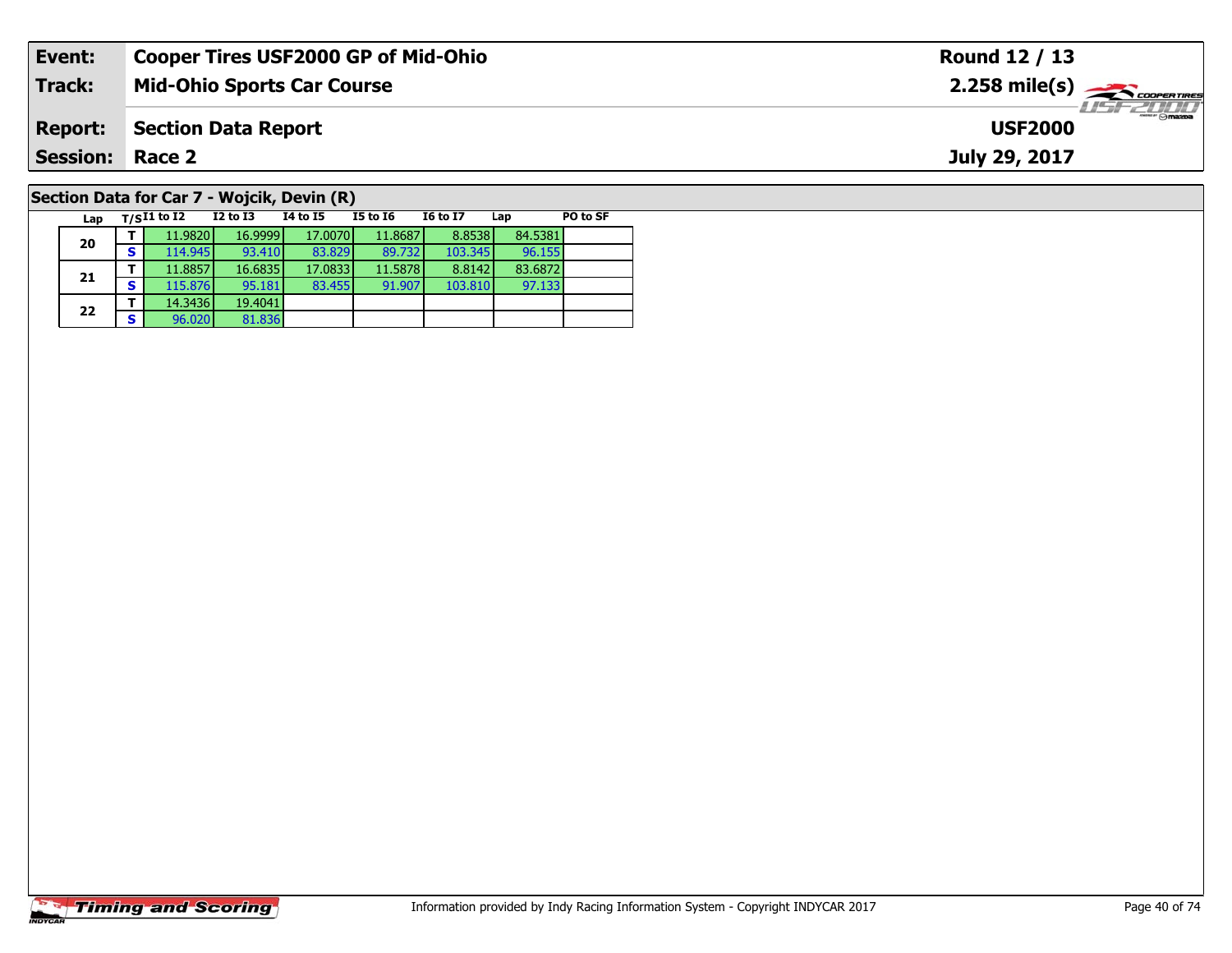| Event:                 | <b>Cooper Tires USF2000 GP of Mid-Ohio</b>                                                                                                                                                                                                           | Round 12 / 13                                                                                                                                                          |  |  |  |  |  |  |  |  |  |  |
|------------------------|------------------------------------------------------------------------------------------------------------------------------------------------------------------------------------------------------------------------------------------------------|------------------------------------------------------------------------------------------------------------------------------------------------------------------------|--|--|--|--|--|--|--|--|--|--|
| Track:                 | <b>Mid-Ohio Sports Car Course</b>                                                                                                                                                                                                                    | $2.258$ mile(s) $\overbrace{\hspace{2cm}}$ coderating<br>20000                                                                                                         |  |  |  |  |  |  |  |  |  |  |
| <b>Report:</b>         | <b>USF2000</b><br><b>Section Data Report</b>                                                                                                                                                                                                         |                                                                                                                                                                        |  |  |  |  |  |  |  |  |  |  |
| <b>Session: Race 2</b> |                                                                                                                                                                                                                                                      | July 29, 2017                                                                                                                                                          |  |  |  |  |  |  |  |  |  |  |
|                        |                                                                                                                                                                                                                                                      |                                                                                                                                                                        |  |  |  |  |  |  |  |  |  |  |
|                        | Section Data for Car 79 - Malukas, David (R)                                                                                                                                                                                                         |                                                                                                                                                                        |  |  |  |  |  |  |  |  |  |  |
| Lap                    | I3A to I3<br>I1 to I2A<br>I2A to I2<br>I2 to I3A<br>I4 to I5A<br>T/SSF to I1<br>$I3$ to $I4$<br>ISA to ISB ISB to IS<br>I5 to I6A<br>المحتمد التدمير<br>- 11<br>$\mathbf{r}$ and a semi-case $\mathbf{r}$<br>والمستمد المتممس<br>$20 - 20$<br>$   -$ | I8 to SF<br><b>I6A to I6</b><br>I6 to I7A<br>I7A to I7<br><b>I7 to I8</b><br>roccol conclu<br>$   -$<br>$\sim$ $\sim$ $\sim$ $\sim$ $\sim$<br>$   -$<br>$\overline{a}$ |  |  |  |  |  |  |  |  |  |  |

| Lap                     |              | T/SSF to 11 | TT TO TYV | <b>IZA TO IZ</b> | TS TO TRU | 13A TO 13 | 13 TO 14 | 14 LO 15A | <b>LSA TO 15B</b> | כז 10 מכז | TO TO TOY | TOY TO TO | TO TO TAM | 17A TO 17 | <b>11 10 19</b> | 18 10 SF |
|-------------------------|--------------|-------------|-----------|------------------|-----------|-----------|----------|-----------|-------------------|-----------|-----------|-----------|-----------|-----------|-----------------|----------|
|                         | т            | 5.6211      | 8.3473    | 5.0216           | 9.2544    | 8.3897    | 2.8568   | 7.8335    | 5.6911            | 4.9151    | 5.3958    | 6.6376    | 3.4751    | 5.7297    | 5.8243          | 4.8326   |
| 1                       | S            | 91.700      | 95.976    | 114.732          | 66.971    | 115.401   | 134.130  | 89.389    | 67.450            | 69.498    | 94.518    | 83.615    | 109.480   | 93.294    | 70.941          | 92.412   |
| $\overline{2}$          | т            | 4.5489      | 7.5625    | 4.7646           | 8.5294    | 8.3668    | 2.8252   | 7.1674    | 5.2601            | 4.5459    | 5.2266    | 6.4432    | 3.4376    | 5.4908    | 5.6426          | 4.7893   |
|                         | S            | 113.314     | 105.935   | 120.920          | 72.663    | 115.717   | 135.630  | 97.696    | 72.976            | 75.143    | 97.578    | 86.137    | 110.674   | 97.353    | 73.225          | 93.248   |
| 3                       | т            | 4.5574      | 7.4098    | 4.7015           | 8.4273    | 8.2748    | 2.7946   | 7.4600    | 5.3255            | 4.5795    | 5.2056    | 6.3566    | 3.4749    | 5.3532    | 5.5032          | 4.7569   |
|                         | S            | 113.103     | 108.118   | 122.543          | 73.543    | 117.004   | 137.115  | 93.864    | 72.080            | 74.591    | 97.971    | 87.311    | 109.486   | 99.855    | 75.080          | 93.883   |
| 4                       | т            | 4.5122      | 7.3062    | 4.6706           | 8.3612    | 8.2592    | 2.8083   | 7.4090    | 5.3122            | 4.5648    | 5.2051    | 6.4323    | 3.4469    | 5.3997    | 5.4337          | 4.7970   |
|                         | S            | 114.236     | 109.652   | 123.354          | 74.125    | 117.225   | 136.446  | 94.510    | 72.261            | 74.832    | 97.981    | 86.283    | 110.376   | 98.995    | 76.041          | 93.098   |
| 5                       | т            | 4.5345      | 7.2110    | 4.6300           | 8.3402    | 8.3047    | 2.7964   | 7.2619    | 5.2709            | 4.4826    | 5.1922    | 6.4107    | 3.4320    | 5.3267    | 5.6121          | 4.7833   |
|                         | S            | 113.674     | 111.099   | 124.435          | 74.311    | 116.582   | 137.027  | 96.425    | 72.827            | 76.204    | 98.224    | 86.574    | 110.855   | 100.352   | 73.623          | 93.365   |
| 6                       | т            | 4.5365      | 7.3246    | 4.6473           | 8.3898    | 8.3243    | 2.8098   | 7.1963    | 5.1309            | 4.5095    | 5.1519    | 6.3364    | 3.4175    | 5.3314    | 5.5284          | 4.7861   |
|                         | S            | 113.624     | 109.376   | 123.972          | 73.872    | 116.308   | 136.373  | 97.304    | 74.814            | 75.749    | 98.993    | 87.589    | 111.325   | 100.264   | 74.738          | 93.310   |
| $\overline{\mathbf{z}}$ | т            | 4.5307      | 7.2041    | 4.6183           | 8.3341    | 8.3035    | 2.8037   | 7.2417    | 5.1589            | 4.5313    | 5.1744    | 6.3455    | 3.4339    | 5.3089    | 5.4410          | 4.7872   |
|                         | S            | 113.769     | 111.206   | 124.751          | 74.366    | 116.599   | 136.670  | 96.694    | 74.408            | 75.385    | 98.562    | 87.464    | 110.794   | 100.689   | 75.939          | 93.289   |
| 8                       | т            | 4.5561      | 7.7952    | 5.6717           | 8.3471    | 8.3365    | 2.8115   | 7.5752    | 5.1249            | 4.5053    | 5.1554    | 6.3591    | 3.4321    | 5.2753    | 5.4986          | 4.7814   |
|                         | S            | 113.135     | 102.773   | 101.581          | 74.250    | 116.138   | 136.291  | 92.437    | 74.902            | 75.820    | 98.925    | 87.277    | 110.852   | 101.330   | 75.143          | 93.402   |
| 9                       | т            | 4.5635      | 7.2539    | 4.6238           | 8.2929    | 8.3059    | 2.8191   | 7.5406    | 5.1948            | 4.4792    | 5.1308    | 6.7317    | 3.4915    | 5.3180    | 5.5861          | 4.7882   |
|                         | $\mathbf{s}$ | 112.952     | 110.442   | 124.602          | 74.735    | 116.566   | 135.923  | 92.861    | 73.894            | 76.262    | 99.400    | 82.446    | 108.966   | 100.516   | 73.966          | 93.269   |
| 10                      | т            | 4.5669      | 7.2083    | 4.6313           | 8.5854    | 8.3155    | 2.8343   | 7.3103    | 5.1934            | 4.5123    | 5.1522    | 6.3561    | 3.4359    | 5.2901    | 5.4012          | 4.7729   |
|                         | S            | 112.867     | 111.141   | 124.401          | 72.189    | 116.431   | 135.195  | 95.786    | 73.914            | 75.702    | 98.987    | 87.318    | 110.729   | 101.046   | 76.498          | 93.568   |
| 11                      | т            | 4.5362      | 7.1574    | 4.6264           | 8.3445    | 8.3429    | 2.8635   | 7.3038    | 5.1668            | 4.4800    | 5.1604    | 6.3799    | 3.4334    | 5.2311    | 5.4316          | 4.7742   |
|                         | S            | 113.631     | 111.931   | 124.532          | 74.273    | 116.049   | 133.816  | 95.872    | 74.294            | 76.248    | 98.830    | 86.992    | 110.810   | 102.186   | 76.070          | 93.543   |
| 12                      | т            | 4.5322      | 7.1694    | 4.6209           | 8.3547    | 8.3166    | 2.8095   | 7.1692    | 5.1130            | 4.5225    | 5.1552    | 6.2921    | 3.4399    | 5.1683    | 5.3035          | 4.7721   |
|                         | S            | 113.732     | 111.744   | 124.681          | 74.183    | 116.416   | 136.388  | 97.672    | 75.076            | 75.531    | 98.929    | 88.206    | 110.600   | 103.428   | 77.907          | 93.584   |
| 13                      | т            | 4.5436      | 7.1264    | 4.6283           | 8.1866    | 8.4140    | 2.8798   | 7.0364    | 5.0918            | 4.3862    | 5.1295    | 6.2698    | 3.4362    | 5.1960    | 5.3498          | 4.7663   |
|                         | S            | 113.446     | 112.418   | 124.481          | 75.706    | 115.068   | 133.058  | 99.515    | 75.389            | 77.879    | 99.425    | 88.520    | 110.720   | 102.876   | 77.233          | 93.698   |
| 14                      | т            | 4.5610      | 7.1344    | 4.6386           | 8.1927    | 8.4313    | 2.8964   | 7.0836    | 5.0889            | 4.3921    | 5.1325    | 6.3236    | 3.4313    | 5.1909    | 5.3270          | 4.7521   |
|                         | S            | 113.013     | 112.292   | 124.205          | 75.649    | 114.832   | 132.296  | 98.852    | 75.432            | 77.774    | 99.367    | 87.766    | 110.878   | 102.977   | 77.564          | 93.978   |
| 15                      | т            | 4.5377      | 7.1627    | 4.6362           | 8.1464    | 8.4379    | 2.8992   | 7.0886    | 5.0730            | 4.3918    | 5.1411    | 6.3075    | 3.4322    | 5.1564    | 5.3072          | 4.7508   |
|                         | S            | 113.594     | 111.848   | 124.269          | 76.079    | 114.742   | 132.168  | 98.782    | 75.668            | 77.779    | 99.201    | 87.990    | 110.849   | 103.666   | 77.853          | 94.003   |
| 16                      | т            | 4.6113      | 7.4320    | 4.7959           | 8.9140    | 9.1272    | 2.9577   | 7.3422    | 5.4921            | 4.8237    | 5.7712    | 7.0593    | 3.6297    | 6.0316    | 5.5564          | 4.7828   |
|                         | $\mathbf{s}$ | 111.781     | 107.796   | 120.131          | 69.528    | 106.077   | 129.554  | 95.370    | 69.894            | 70.815    | 88.370    | 78.620    | 104.817   | 88.624    | 74.361          | 93.374   |
| 17                      | T.           | 5.1871      | 10.3403   | 10.0671          | 11.8256   | 16.2533   | 8.0459   | 14.2736   | 5.9827            | 6.8478    | 7.6294    | 9.0593    | 7.2887    | 10.8615   | 8.5871          | 8.7243   |
|                         | S            | 99.372      | 77.477    | 57.230           | 52.409    | 59.568    | 47.624   | 49.058    | 64.162            | 49.883    | 66.847    | 61.263    | 52.198    | 49.215    | 48.117          | 51.189   |
| 18                      | T.           | 5.4778      | 7.4407    | 4.8061           | 8.6476    | 8.3325    | 2.8157   | 7.1313    | 5.2279            | 4.6171    | 5.1450    | 6.8028    | 3.5036    | 5.3727    | 5.4521          | 4.7716   |
|                         | S            | 94.099      | 107.669   | 119.876          | 71.670    | 116.193   | 136.088  | 98.191    | 73.426            | 73.984    | 99.125    | 81.584    | 108.590   | 99.493    | 75.784          | 93.594   |
| 19                      | т            | 4.4960      | 7.1968    | 4.5954           | 8.6319    | 8.2249    | 2.7785   | 7.1764    | 5.2524            | 4.5513    | 5.1784    | 6.4008    | 3.4320    | 5.4893    | 5.4196          | 4.7553   |
|                         | S            | 114.647     | 111.318   | 125.372          | 71.800    | 117.714   | 137.910  | 97.574    | 73.083            | 75.053    | 98.486    | 86.708    | 110.855   | 97.380    | 76.238          | 93.914   |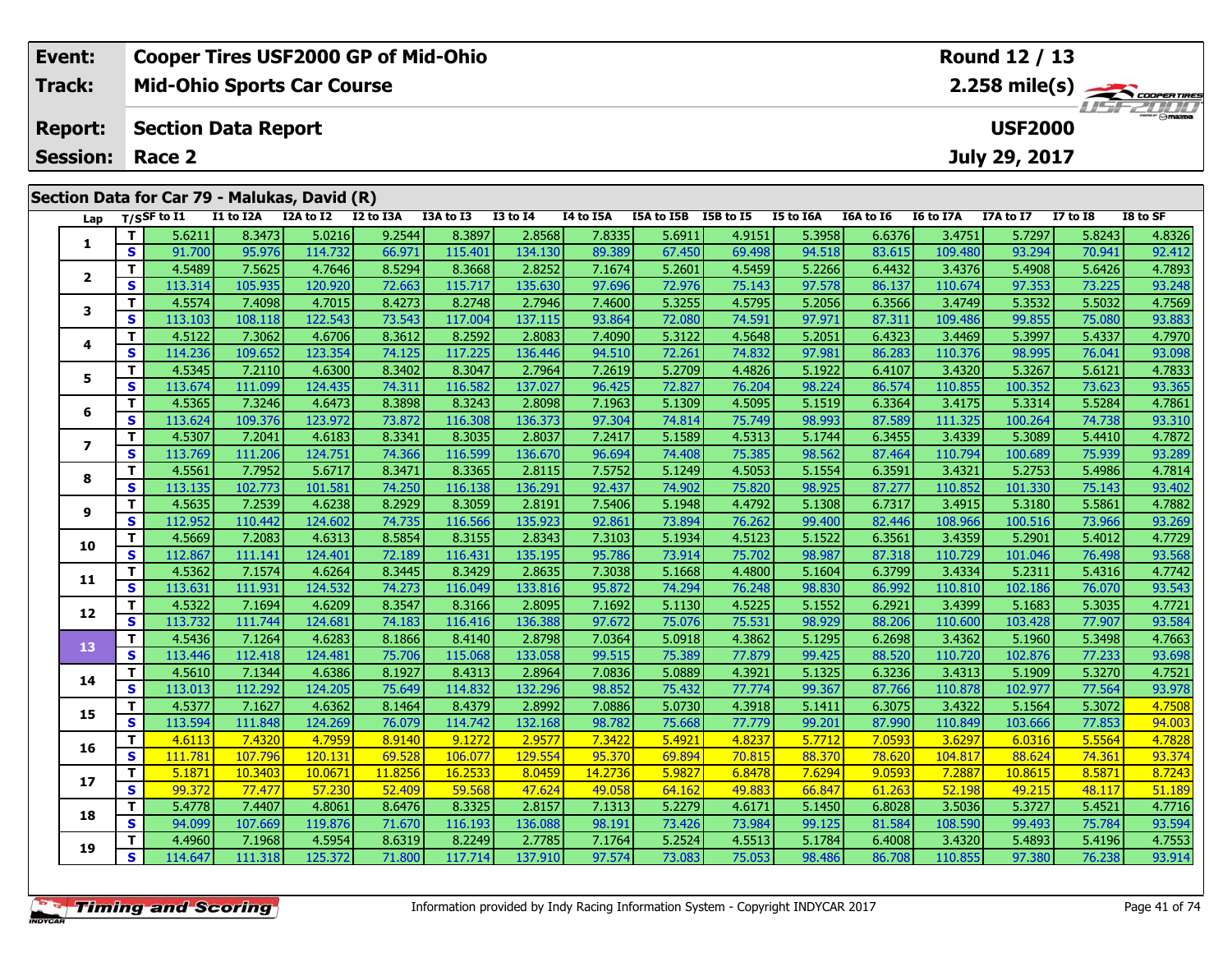| Event:                 | <b>Cooper Tires USF2000 GP of Mid-Ohio</b>   | Round 12 / 13                                         |
|------------------------|----------------------------------------------|-------------------------------------------------------|
| Track:                 | <b>Mid-Ohio Sports Car Course</b>            | $2.258$ mile(s) $\overbrace{\hspace{2cm}}$ coorganges |
| <b>Report:</b>         | Section Data Report                          | <b>USF2000</b>                                        |
| <b>Session: Race 2</b> |                                              | July 29, 2017                                         |
|                        | Section Data for Car 79 - Malukas, David (R) |                                                       |

### **Section Data for Car 79 - Malukas, David (R)**

| Lap            |                         | $T/SI1$ to I2 I2 to I3 I4 to I5 I5 to I6 |         |               |         | <b>16 to 17</b> | Lap      | PO to SF |
|----------------|-------------------------|------------------------------------------|---------|---------------|---------|-----------------|----------|----------|
| $\mathbf{1}$   | T.                      | 13.3689                                  | 17.6441 | 18.4397       | 12.0334 | 9.2048          | 89.8257  | 153.8788 |
|                | $\mathbf{s}$            | 103.021                                  | 89.999  | 77.316        | 88.504  | 99.405          | 90.495   | 49.480   |
| $\overline{2}$ | T                       | 12.3271                                  | 16.8962 | 16.9734       | 11.6698 | 8.9284          | 84.6009  |          |
|                | $\overline{\mathbf{s}}$ | 111.727                                  | 93.983  | 83.995        | 91.261  | 102.482         | 96.084   |          |
| 3              | T                       | 12.1113                                  | 16.7021 | 17.3650       | 11.5622 | 8.8281          | 84.1808  |          |
|                | $\mathbf{s}$            | 113.718                                  | 95.075  | 82.101        | 92.110  | 103.646         | 96.564   |          |
| 4              | $\mathbf T$             | 11.9768                                  | 16.6204 | 17.2860       | 11.6374 | 8.8466          | 83.9184  |          |
|                | $\overline{\mathbf{s}}$ | 114.995                                  | 95.542  | 82.476        | 91.515  | 103.430         | 96.866   |          |
| 5              | T                       | 11.8410                                  | 16.6449 | 17.0154       | 11.6029 | 8.7587          | 83.5892  |          |
|                | $\overline{\mathbf{s}}$ | 116.314                                  | 95.402  | 83.788        | 91.787  | 104.468         | 97.247   |          |
|                | т                       | 11.9719                                  | 16.7141 | 16.8367       | 11.4883 | 8.7489          | 83.4207  |          |
| 6              | $\overline{\mathbf{s}}$ | 115.042                                  | 95.007  | 84.677        | 92.703  | 104.585         | 97.443   |          |
|                | T                       | 11.8224                                  | 16.6376 | 16.9319       | 11.5199 | 8.7428          | 83.2172  |          |
| $\overline{ }$ | $\overline{\mathbf{s}}$ | 116.497                                  | 95.444  | 84.201        | 92.449  | 104.658         | 97.682   |          |
| 8              | $\overline{\mathsf{r}}$ | 13.4669                                  | 16.6836 | 17.2054       | 11.5145 | 8.7074          | 85.2254  |          |
|                | $\mathbf{s}$            | 102.271                                  | 95.181  | 82.862        | 92.492  | 105.083         | 95.380   |          |
| 9              | $\mathbf T$             | 11.8777                                  | 16.5988 | 17.2146       | 11.8625 | 8.8095          | 84.1200  |          |
|                | $\mathbf{s}$            | 115.954                                  | 95.667  | 82.818        | 89.779  | 103.865         | 96.633   |          |
| 10             | $\mathbf T$             | 11.8396                                  | 16.9009 | 17.0160       | 11.5083 | 8.7260          | 83.5661  |          |
|                | S                       | 116.328                                  | 93.957  | 83.785        | 92.542  | 104.859         | 97.274   |          |
| 11             | T                       | 11.7838                                  | 16.6874 | 16.9506       | 11.5403 | 8.6645          | 83.2321  |          |
|                | $\overline{\mathbf{s}}$ | 116.878                                  | 95.159  | 84.108        | 92.285  | 105.603         | 97.664   |          |
| 12             | $\mathbf T$             | 11.7903                                  | 16.6713 | 16.8047       | 11.4473 | 8.6082          | 82.7391  |          |
|                | $\overline{\mathbf{s}}$ | 116.814                                  | 95.251  | 84.838        | 93.035  | 106.294         | 98.246   |          |
| 13             | $\overline{\mathsf{r}}$ | 11.7547                                  | 16.6006 | 16.5144       | 11.3993 | 8.6322          | 82.4407  |          |
|                | $\overline{\mathbf{s}}$ | 117.168                                  | 95.656  | 86.330        | 93.427  | 105.998         | 98.602   |          |
| 14             | $\mathbf T$             | 11.7730                                  | 16.6240 | 16.5646       | 11.4561 | 8.6222          | 82.5764  |          |
|                | $\overline{\mathbf{s}}$ | 116.986                                  | 95.522  | 86.068        | 92.964  | 106.121         | 98.440   |          |
| 15             | T                       | 11.7989                                  | 16.5843 | 16.5534       | 11.4486 | 8.5886          | 82.4687  |          |
|                | $\overline{\mathbf{s}}$ | 116.729                                  | 95.750  | 86.126        | 93.024  | 106.537         | 98.568   |          |
| 16             | T                       | 12.2279                                  | 18.0412 | 17.6580       | 12.8305 | 9.6613          | 88.3271  |          |
|                | $\overline{\mathbf{s}}$ | 112.634                                  |         | 88.018 80.739 | 83.005  | 94.708          | 92.031   |          |
| 17             | T.                      | 20.4074                                  | 28.0789 | 27.1041       | 16.6887 | 18.1502         | 140.9737 |          |
|                | $\overline{\mathbf{s}}$ | 67.489                                   | 56.553  | 52.600        | 63.816  | 50.413          | 57.662   |          |
| 18             | T                       | 12.2468                                  | 16.9801 | 16.9763       | 11.9478 | 8.8763          | 85.5445  |          |
|                | S                       | 112.460                                  | 93.519  | 83.981        | 89.138  | 103.083         | 95.024   |          |
| 19             | T                       | 11.7922                                  | 16.8568 | 16.9801       | 11.5792 | 8.9213          | 83.5790  |          |
|                | $\overline{\mathsf{s}}$ | 116.795                                  | 94.203  | 83.962        | 91.975  | 102.564         | 97.259   |          |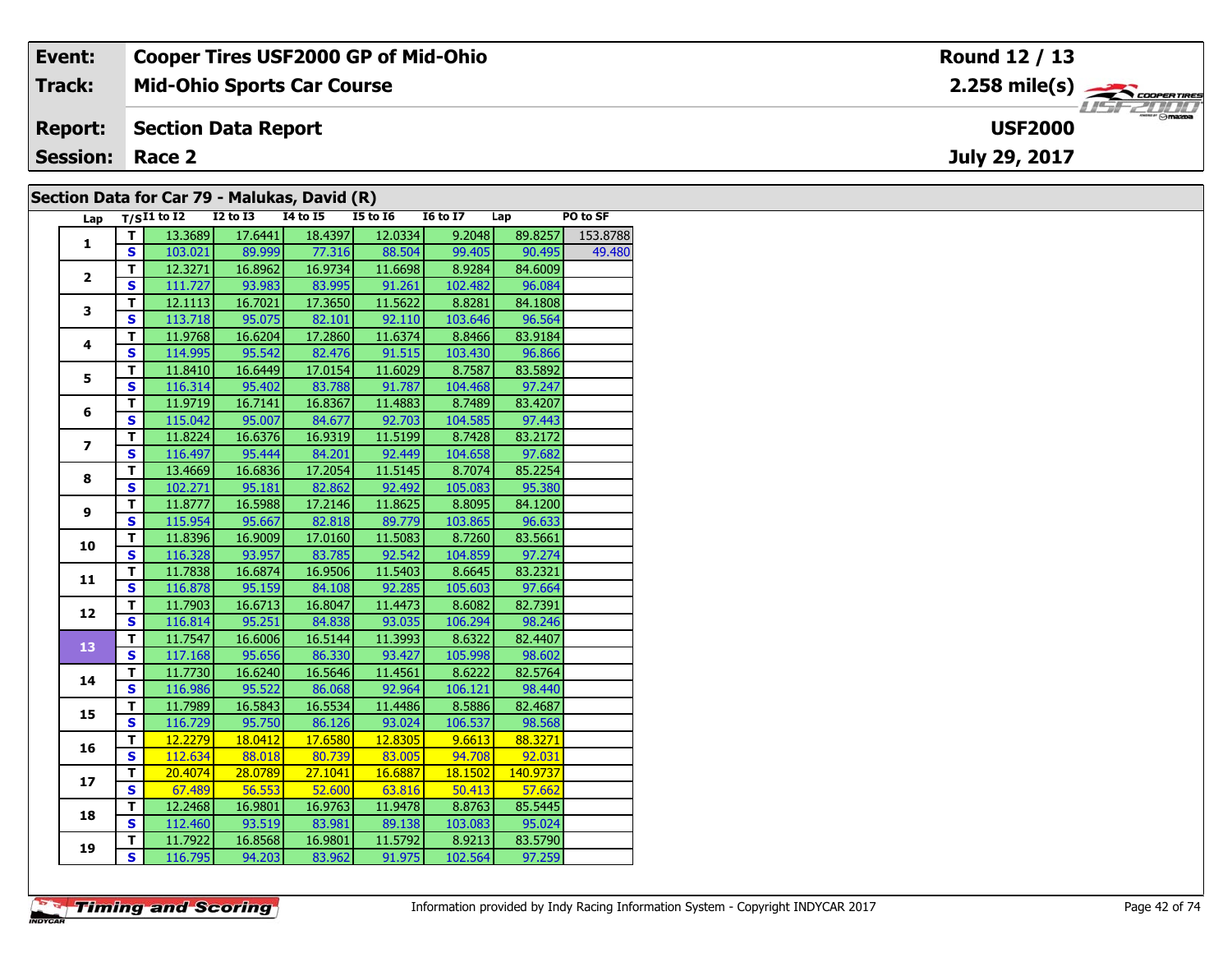| Event:                                       |             | <b>Cooper Tires USF2000 GP of Mid-Ohio</b><br>Round 12 / 13 |           |           |           |          |           |            |           |           |           |           |               |                 |          |
|----------------------------------------------|-------------|-------------------------------------------------------------|-----------|-----------|-----------|----------|-----------|------------|-----------|-----------|-----------|-----------|---------------|-----------------|----------|
| <b>Track:</b>                                |             | <b>Mid-Ohio Sports Car Course</b>                           |           |           |           |          |           |            |           |           |           |           |               |                 |          |
| <b>Report:</b>                               |             | <b>Section Data Report</b><br><b>USF2000</b>                |           |           |           |          |           |            |           |           |           |           |               |                 |          |
| <b>Session:</b>                              | Race 2      |                                                             |           |           |           |          |           |            |           |           |           |           | July 29, 2017 |                 |          |
| Section Data for Car 79 - Malukas, David (R) |             |                                                             |           |           |           |          |           |            |           |           |           |           |               |                 |          |
| Lap                                          | T/SSF to I1 | I1 to I2A                                                   | I2A to I2 | I2 to I3A | I3A to I3 | I3 to I4 | I4 to I5A | I5A to I5B | I5B to I5 | I5 to I6A | I6A to I6 | I6 to I7A | I7A to I7     | <b>I7 to I8</b> | I8 to SF |

| Luv | $\sim$ $\sim$ $\sim$ $\sim$ | -- -- --                 |          |                 |          |                  |        |         |        |        |        |         |         |        | ------ |
|-----|-----------------------------|--------------------------|----------|-----------------|----------|------------------|--------|---------|--------|--------|--------|---------|---------|--------|--------|
| 20  | 4.52981                     | $^{\prime}.1753$ $\vert$ | 4.6656   | 8.2476          | 8.3785   | 2.8645           | 7.0154 | 5.11271 | 4.4182 | 5.1271 | 6.2462 | 3.4342  | 5.2643  | 5.3968 | 4.7317 |
|     | .7921                       | 111.652                  | 123.486  | 75.146 <b>I</b> | 115.5561 | 133.769          | 99.813 | 75.080  | 77.314 | 99.471 | 88.854 | 110.784 | 101.542 | 76.561 | 94.383 |
|     | 4.5194                      | '.1173]                  | 4.6393   | 8.2437          | 8.4254   | 2.8718           | 7.0313 | 5.1429  | 4.4534 | 5.1536 | 6.3160 | 3.4292  | 5.3677  | 5.5342 | 4.7634 |
| 21  | .14.054                     | 112.562 <b>I</b>         | 124.1861 | 75.181 <b>I</b> | 114.912  | 133.429 <b>I</b> | 99.587 | 74.640  | 76.703 | 98.960 | 87.872 | 110.946 | 99.586  | 74.660 | 93.755 |
| 22  | ا3553.                      | 10.0753                  | 7.0886   | 10.2240         |          |                  |        |         |        |        |        |         |         |        |        |
|     |                             | 79.515                   | 81.276   | 60.619          |          |                  |        |         |        |        |        |         |         |        |        |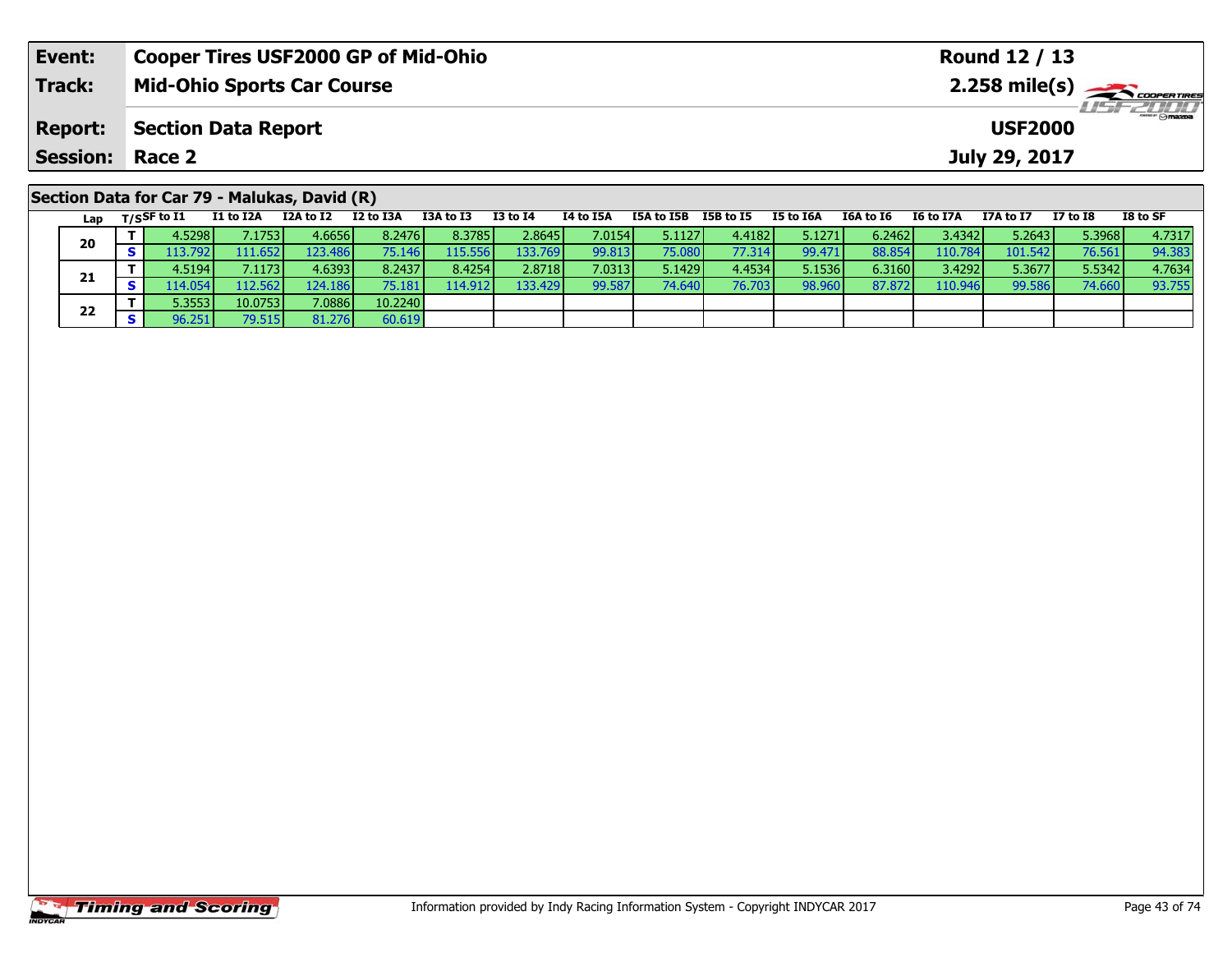| Event:                                       |                                   | <b>Cooper Tires USF2000 GP of Mid-Ohio</b> |          |          |                 |     |          | Round 12 / 13                                             |
|----------------------------------------------|-----------------------------------|--------------------------------------------|----------|----------|-----------------|-----|----------|-----------------------------------------------------------|
| <b>Track:</b>                                | <b>Mid-Ohio Sports Car Course</b> |                                            |          |          |                 |     |          | $2.258$ mile(s) $\overbrace{\hspace{2.5cm}}$ coorer TIRES |
| <b>Report:</b>                               | <b>Section Data Report</b>        |                                            |          |          |                 |     |          | $H = -2011$<br><b>USF2000</b>                             |
| <b>Session: Race 2</b>                       |                                   |                                            |          |          |                 |     |          | July 29, 2017                                             |
| Section Data for Car 79 - Malukas, David (R) |                                   |                                            |          |          |                 |     |          |                                                           |
| Lap                                          | $T/SI1$ to I2                     | I2 to I3                                   | 14 to 15 | I5 to I6 | <b>I6 to I7</b> | Lap | PO to SF |                                                           |

97.927

# **Timing and Scoring**

**20**

**21**

**22**

**2 S**  $\begin{array}{|c|c|c|c|} \hline \textbf{5} & \textbf{17.1639} \\ \hline \textbf{S} & \textbf{80.242} \end{array}$ 

**<sup>T</sup>** 11.8409 16.6261 16.5463 11.3733 8.6985 82.6079 **<sup>S</sup>** 116.315 95.510 86.163 93.640 105.191 98.402

**<sup>T</sup>** 11.7566 16.6691 16.6276 11.4696 8.7969 83.0086 **<sup>S</sup>** 117.149 95.263 85.742 92.854 104.014 97.927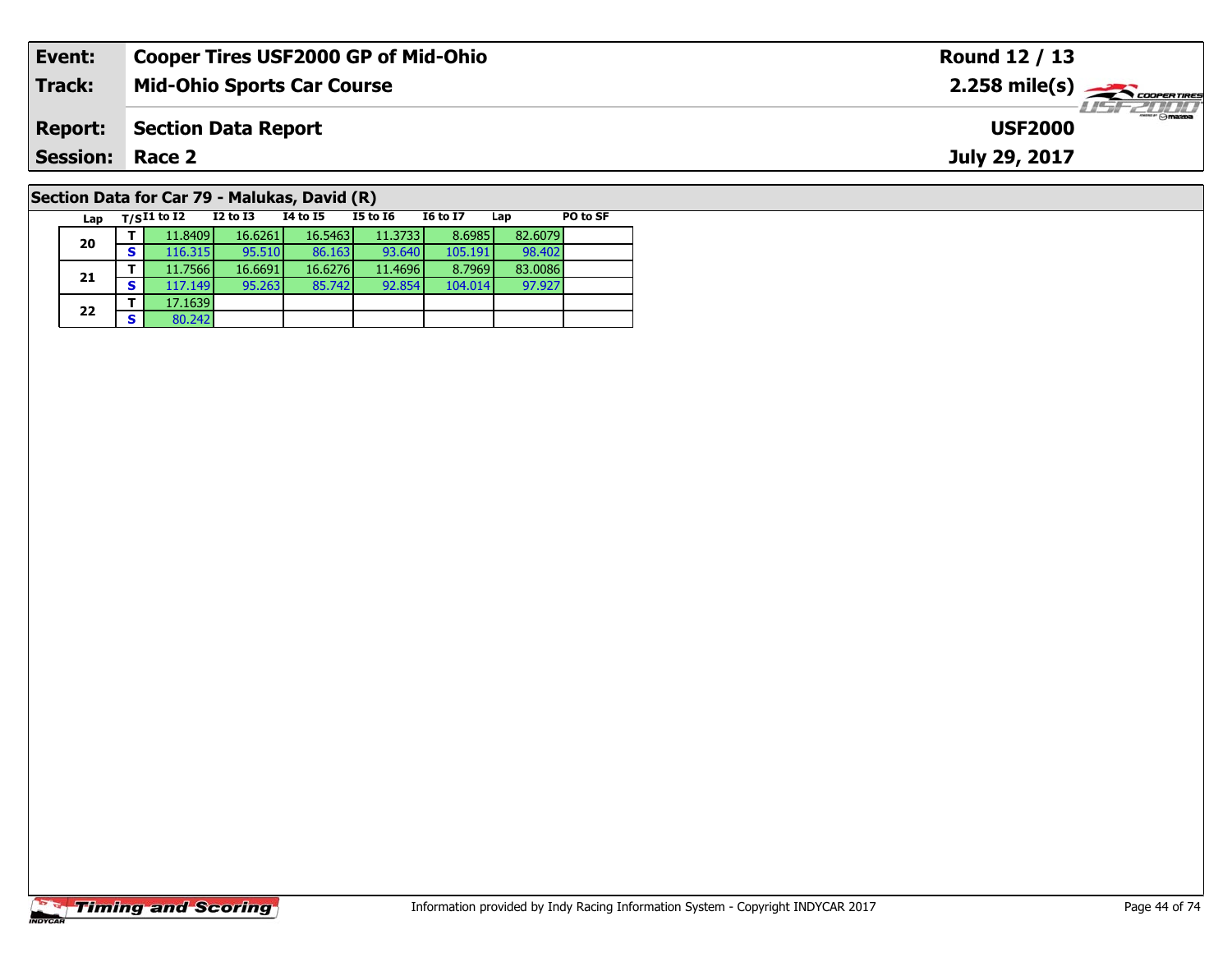| Event:                 | <b>Cooper Tires USF2000 GP of Mid-Ohio</b> | Round 12 / 13                      |
|------------------------|--------------------------------------------|------------------------------------|
| Track:                 | <b>Mid-Ohio Sports Car Course</b>          |                                    |
| <b>Report:</b>         | Section Data Report                        | <b>LISF 2000</b><br><b>USF2000</b> |
| <b>Session: Race 2</b> |                                            | July 29, 2017                      |
|                        | Section Data for Car 80 - Megennis, Robert |                                    |

|                | Lap |                         | $T/S$ SF to I1 | I1 to I2A | I2A to I2 | I2 to I3A | I3A to I3 | <b>I3 to I4</b> | I4 to I5A | I5A to I5B I5B to I5 |        | I5 to I6A | I6A to I6 | I6 to I7A | I7A to I7 | <b>I7 to I8</b> | I8 to SF |
|----------------|-----|-------------------------|----------------|-----------|-----------|-----------|-----------|-----------------|-----------|----------------------|--------|-----------|-----------|-----------|-----------|-----------------|----------|
| 1              |     | T.                      | 5.7477         | 8.1332    | 5.0847    | 9.1973    | 8.6289    | 2.8931          | 7.8838    | 5.5675               | 4.9426 | 5.6753    | 6.9539    | 3.5801    | 5.7146    | 5.7795          | 4.8878   |
|                |     | S                       | 89.680         | 98.502    | 113.308   | 67.386    | 112.202   | 132.447         | 88.818    | 68.947               | 69.112 | 89.863    | 79.811    | 106.269   | 93.540    | 71.491          | 91.368   |
|                |     | T.                      | 4.6484         | 7.3311    | 4.7531    | 8.6035    | 8.4074    | 2.8477          | 7.4123    | 5.3539               | 4.8668 | 5.3092    | 6.5003    | 3.4781    | 5.6055    | 5.5576          | 4.8226   |
| $\mathbf{2}$   |     | S                       | 110.889        | 109.279   | 121.213   | 72.037    | 115.158   | 134.558         | 94.468    | 71.698               | 70.188 | 96.060    | 85.381    | 109.386   | 95.361    | 74.345          | 92.604   |
| 3              |     | T.                      | 4.6090         | 7.3310    | 4.6810    | 8.6402    | 8.5110    | 2.8864          | 7.2783    | 5.2934               | 4.4903 | 5.2850    | 6.3566    | 3.4755    | 5.4360    | 5.5913          | 4.8212   |
|                |     | S                       | 111.837        | 109.281   | 123.080   | 71.731    | 113.757   | 132.754         | 96.208    | 72.517               | 76.073 | 96.500    | 87.311    | 109.468   | 98.334    | 73.897          | 92.631   |
| 4              |     | T.                      | 4.5463         | 7.4038    | 4.6937    | 8.3880    | 8.3932    | 2.8512          | 7.2329    | 5.2219               | 4.4685 | 5.2668    | 6.2870    | 3.4676    | 5.3595    | 5.4615          | 4.8216   |
|                |     | $\mathbf{s}$            | 113.379        | 108.206   | 122.747   | 73.888    | 115.353   | 134.393         | 96.811    | 73.510               | 76.444 | 96.833    | 88.277    | 109.717   | 99.738    | 75.654          | 92.623   |
| 5              |     | T.                      | 4.5724         | 7.3116    | 4.6690    | 8.3815    | 8.4187    | 2.8583          | 7.1446    | 5.1430               | 4.3737 | 5.2362    | 6.2536    | 3.4477    | 5.2877    | 5.3742          | 4.8057   |
|                |     | <b>S</b>                | 112.732        | 109.571   | 123.396   | 73.945    | 115.004   | 134.059         | 98.008    | 74.638               | 78.101 | 97.399    | 88.749    | 110.350   | 101.092   | 76.882          | 92.929   |
|                |     | T.                      | 4.5800         | 7.1734    | 4.6393    | 8.3792    | 8.3956    | 2.8468          | 7.0933    | 5.1349               | 4.4351 | 5.2412    | 6.3071    | 3.4454    | 5.3295    | 5.4575          | 4.7907   |
| 6              |     | S                       | 112.545        | 111.682   | 124.186   | 73.966    | 115.320   | 134.601         | 98.717    | 74.756               | 77.020 | 97.306    | 87.996    | 110.424   | 100.299   | 75.709          | 93.220   |
| $\overline{ }$ |     | T.                      | 4.5778         | 7.2893    | 4.6394    | 8.3848    | 8.3745    | 2.8344          | 7.1603    | 5.1385               | 4.3879 | 5.4413    | 6.4156    | 3.4921    | 5.7286    | 5.5059          | 4.7788   |
|                |     | S                       | 112.599        | 109.906   | 124.183   | 73.916    | 115.611   | 135.190         | 97.793    | 74.703               | 77.848 | 93.728    | 86.508    | 108.947   | 93.312    | 75.043          | 93.453   |
| 8              |     | T.                      | 4.5784         | 7.2056    | 4.6373    | 8.3107    | 8.4450    | 2.8612          | 7.0933    | 5.1458               | 4.3512 | 5.2092    | 6.2375    | 3.4339    | 5.2394    | 5.3936          | 4.7796   |
|                |     | S                       | 112.584        | 111.182   | 124.240   | 74.575    | 114.646   | 133.923         | 98.717    | 74.597               | 78.505 | 97.904    | 88.978    | 110.794   | 102.024   | 76.606          | 93.437   |
|                |     | T.                      | 4.5467         | 7.2382    | 4.6548    | 8.3481    | 8.3409    | 2.8217          | 7.2092    | 5.1435               | 4.4452 | 5.2756    | 6.4448    | 3.4847    | 5.5388    | 5.5675          | 4.8106   |
| 9              |     | S                       | 113.369        | 110.682   | 123.773   | 74.241    | 116.076   | 135.798         | 97.130    | 74.631               | 76.845 | 96.671    | 86.116    | 109.179   | 96.509    | 74.213          | 92.835   |
| 10             |     | T.                      | 4.5759         | 7.2358    | 4.6730    | 8.5616    | 8.4055    | 2.8704          | 7.2327    | 5.1343               | 4.3333 | 5.2449    | 6.3133    | 3.5175    | 5.3983    | 5.4422          | 4.7827   |
|                |     | <b>S</b>                | 112.646        | 110.718   | 123.290   | 72.390    | 115.184   | 133.494         | 96.814    | 74.765               | 78.829 | 97.237    | 87.910    | 108.160   | 99.021    | 75.922          | 93.376   |
| 11             |     | T.                      | 4.5500         | 7.2764    | 4.6512    | 8.2853    | 8.3865    | 2.8466          | 7.1824    | 5.2282               | 4.6776 | 5.2944    | 6.3677    | 3.4823    | 5.2235    | 5.3663          | 4.7523   |
|                |     | S                       | 113.287        | 110.101   | 123.868   | 74.804    | 115.445   | 134.610         | 97.492    | 73.422               | 73.027 | 96.328    | 87.159    | 109.254   | 102.335   | 76.996          | 93.974   |
| 12             |     | T.                      | 4.5328         | 7.1427    | 4.5732    | 8.3623    | 8.3407    | 2.8093          | 6.9781    | 5.1175               | 4.4105 | 5.2094    | 6.3095    | 3.4741    | 5.3752    | 5.4450          | 4.7894   |
|                |     | S                       | 113.717        | 112.162   | 125.981   | 74.115    | 116.079   | 136.398         | 100.346   | 75.010               | 77.449 | 97.900    | 87.963    | 109.512   | 99.447    | 75.883          | 93.246   |
| 13             |     | T.                      | 4.5520         | 7.1905    | 4.6277    | 8.3996    | 8.3245    | 2.8502          | 7.0238    | 5.0607               | 4.3053 | 5.2057    | 6.1912    | 3.4274    | 5.2266    | 5.3134          | 4.8224   |
|                |     | S                       | 113.237        | 111.416   | 124.497   | 73.786    | 116.305   | 134.440         | 99.694    | 75.852               | 79.342 | 97.970    | 89.643    | 111.004   | 102.274   | 77.762          | 92.608   |
| 14             |     | T.                      | 4.5757         | 7.1682    | 4.6355    | 8.2807    | 8.3928    | 2.8540          | 7.1645    | 5.1517               | 4.4497 | 5.2268    | 6.3526    | 3.4633    | 5.2101    | 5.4090          | 4.7829   |
|                |     | S                       | 112.650        | 111.763   | 124.288   | 74.845    | 115.359   | 134.261         | 97.736    | 74.512               | 76.767 | 97.574    | 87.366    | 109.853   | 102.598   | 76.388          | 93.372   |
| 15             |     | T.                      | 4.5534         | 7.0982    | 4.6612    | 8.4020    | 8.4227    | 2.8677          | 7.0144    | 5.1502               | 4.3828 | 5.2531    | 6.2978    | 3.4445    | 5.2204    | 5.6138          | 4.8314   |
|                |     | $\overline{\mathbf{s}}$ | 113.202        | 112.865   | 123.603   | 73.765    | 114.949   | 133.620         | 99.827    | 74.534               | 77.939 | 97.086    | 88.126    | 110.453   | 102.395   | 73.601          | 92.435   |
| 16             |     | T.                      | 4.7222         | 7.5778    | 4.8714    | 8.5363    | 8.5941    | 2.9031          | 7.4741    | 5.6640               | 4.7163 | 5.3672    | 6.6646    | 3.6053    | 5.7434    | 5.9009          | 4.9034   |
|                |     | S                       | 109.156        | 105.721   | 118.269   | 72.604    | 112.657   | 131.991         | 93.687    | 67.773               | 72.428 | 95.022    | 83.276    | 105.526   | 93.071    | 70.020          | 91.078   |
| 17             |     | T.                      | 5.1258         | 10.0662   | 10.2020   | 11.4713   | 16.4919   | 8.1731          | 14.5487   | 5.9115               | 6.1223 | 7.8851    | 8.7549    | 7.4100    | 10.4318   | 8.5299          | 8.3842   |
|                |     | $\overline{\mathbf{s}}$ | 100.561        | 79.587    | 56.473    | 54.028    | 58.707    | 46.883          | 48.130    | 64.935               | 55.795 | 64.679    | 63.393    | 51.343    | 51.242    | 48.439          | 53.266   |
| 18             |     | T.                      | 5.4950         | 7.3937    | 4.7580    | 8.6351    | 8.3630    | 2.8298          | 7.1556    | 5.2401               | 4.5846 | 5.2948    | 6.5079    | 3.5076    | 5.4772    | 5.5274          | 4.7812   |
|                |     | S                       | 93.804         | 108.354   | 121.088   | 71.774    | 115.770   | 135.410         | 97.857    | 73.255               | 74.508 | 96.321    | 85.281    | 108.466   | 97.595    | 74.752          | 93.406   |
| 19             |     | T.                      | 4.5578         | 7.2183    | 4.6440    | 8.5275    | 8.3944    | 2.8564          | 7.0397    | 5.1890               | 4.4151 | 5.2320    | 6.3280    | 3.4618    | 5.6383    | 5.5332          | 4.8338   |
|                |     | S.                      | 113.093        | 110.987   | 124.060   | 72.679    | 115.337   | 134.149         | 99.468    | 73.976               | 77.369 | 97.477    | 87.705    | 109.901   | 94.806    | 74.673          | 92.389   |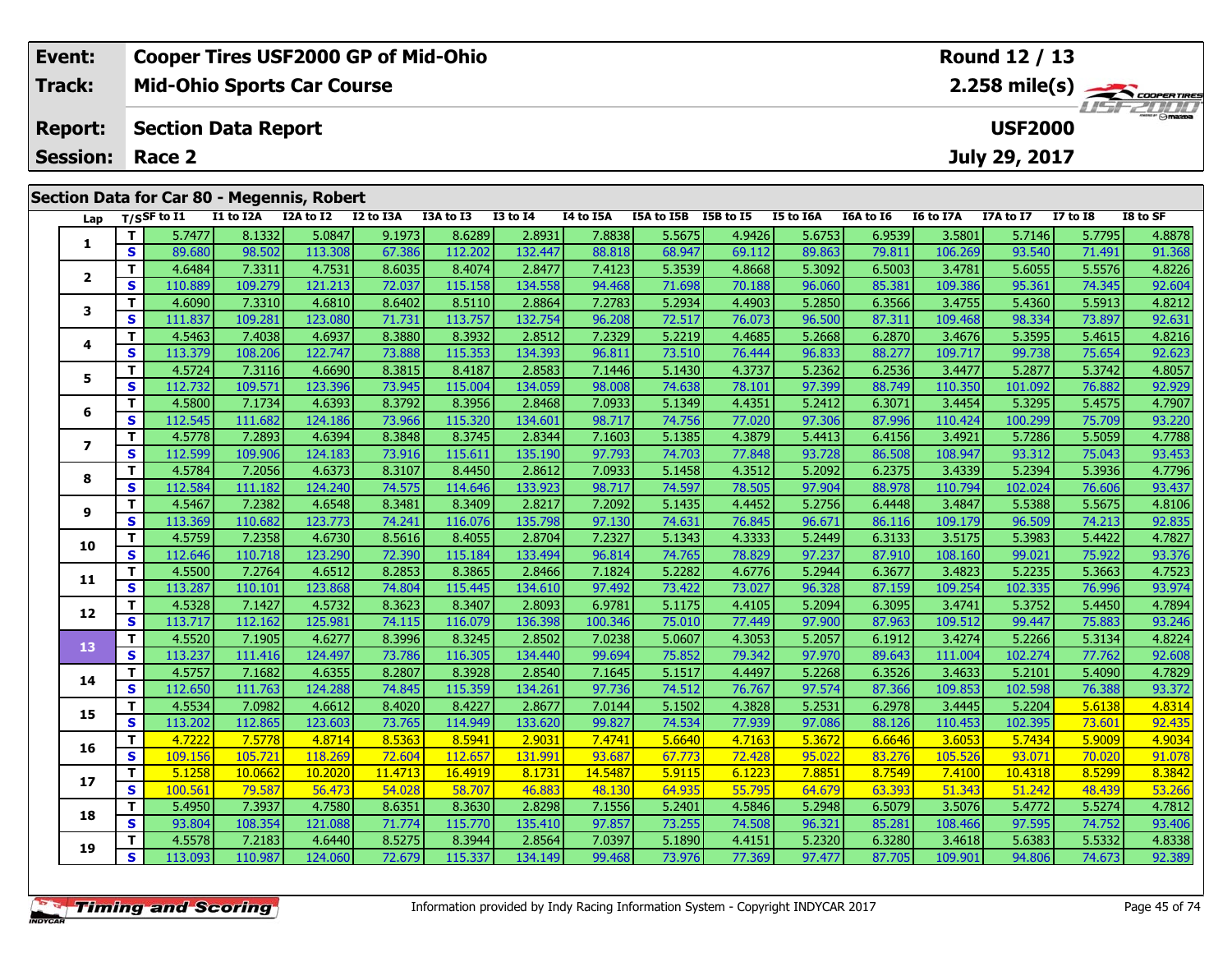| Event:                 | <b>Cooper Tires USF2000 GP of Mid-Ohio</b> | Round 12 / 13                                            |
|------------------------|--------------------------------------------|----------------------------------------------------------|
| Track:                 | <b>Mid-Ohio Sports Car Course</b>          | $2.258$ mile(s) $\overbrace{\hspace{2.5cm}}$ coorenances |
| <b>Report:</b>         | Section Data Report                        | <b>LISE 2000</b><br><b>USF2000</b>                       |
| <b>Session: Race 2</b> |                                            | July 29, 2017                                            |
|                        | Section Data for Car 80 - Megennic Pobert  |                                                          |

#### **Section Data for Car 80 - Megennis, Robert**

| Lap                     |                         | $T/SI1$ to $\overline{I2}$ | $I2$ to $I3$ | $I4$ to $I5$                 | <b>I5 to 16</b> | I6 to I7 Lap |          | PO to SF |
|-------------------------|-------------------------|----------------------------|--------------|------------------------------|-----------------|--------------|----------|----------|
|                         | T.                      | 13.2179                    | 17.8262      | 18.3939                      | 12.6292         | 9.2947       | 90.6700  | 150.0703 |
| $\mathbf{1}$            | <b>S</b>                |                            |              | 104.198 89.080 77.508 84.328 |                 | 98.443       | 89.653   | 50.735   |
|                         | $\overline{\mathsf{r}}$ | 12.0842                    | 17.0109      | 17.6330                      | 11.8095         | 9.0836       | 85.4975  |          |
| $\overline{2}$          | $\overline{\mathbf{s}}$ | 113.973                    | 93.349       | 80.853                       | 90.182          | 100.731      | 95.076   |          |
|                         | T.                      | 12.0120                    | 17.1512      | 17.0620                      | 11.6416         | 8.9115       | 84.6862  |          |
| 3                       | $\mathbf{s}$            | 114.658                    | 92.586       | 83.559                       | 91.482          | 102.676      | 95.987   |          |
|                         | $\mathbf T$             | 12.0975                    | 16.7812      | 16.9233                      | 11.5538         | 8.8271       | 83.8635  |          |
| $\overline{\mathbf{4}}$ | $\overline{\mathbf{s}}$ | 113.848                    | 94.627       | 84.244                       | 92.177          | 103.658      | 96.929   |          |
|                         | T                       | 11.9806                    | 16.8002      | 16.6613                      | 11.4898         | 8.7354       | 83.2779  |          |
| 5                       | $\mathbf{s}$            | 114.959                    | 94.520       | 85.568                       | 92.691          | 104.746      | 97.611   |          |
|                         | T                       | 11.8127                    | 16.7748      | 16.6633                      | 11.5483         | 8.7749       | 83.2490  |          |
| 6                       | $\overline{\mathbf{s}}$ | 116.593                    | 94.663       | 85.558                       | 92.221          | 104.275      | 97.644   |          |
|                         | T                       | 11.9287                    | 16.7593      | 16.6867                      | 11.8569         | 9.2207       | 84.1492  |          |
| $\overline{\mathbf{z}}$ | $\overline{\mathbf{s}}$ | 115.459                    | 94.751       | 85.438                       | 89.821          | 99.233       | 96.600   |          |
|                         | $\mathbf T$             | 11.8429                    | 16.7557      | 16.5903                      | 11.4467         | 8.6733       | 82.9217  |          |
| 8                       | $\mathbf{s}$            | 116.295                    | 94.771       | 85.935                       | 93.040          | 105.496      | 98.030   |          |
|                         | $\mathbf T$             | 11.8930                    | 16.6890      | 16.7979                      | 11.7204         | 9.0235       | 83.8703  |          |
| 9                       | $\mathbf{s}$            | 115.805                    | 95.150       | 84.873                       | 90.867          | 101.402      | 96.921   |          |
|                         | $\mathbf T$             | 11.9088                    | 16.9671      | 16.7003                      | 11.5582         | 8.9158       | 83.7214  |          |
| 10                      | $\mathbf{s}$            | 115.652                    | 93.590       | 85.369                       | 92.142          | 102.627      | 97.093   |          |
|                         | T                       | 11.9276                    | 16.6718      | 17.0882                      | 11.6621         | 8.7058       | 83.5707  |          |
| 11                      | $\overline{\mathbf{s}}$ | 115.469                    | 95.248       | 83.431                       | 91.321          | 105.102      | 97.269   |          |
|                         | T.                      | 11.7159                    | 16.7030      | 16.5061                      | 11.5189         | 8.8493       | 82.8697  |          |
| 12                      | $\overline{\mathbf{s}}$ | 117.556                    | 95.070       | 86.373                       | 92.457          | 103.398      | 98.091   |          |
| 13                      | $\mathbf T$             | 11.8182                    | 16.7241      | 16.3898                      | 11.3969         | 8.6540       | 82.5210  |          |
|                         | S                       | 116.538                    | 94.950       | 86.986                       | 93.446          | 105.731      | 98.506   |          |
| 14                      | T                       | 11.8037                    | 16.6735      | 16.7659                      | 11.5794         | 8.6734       | 83.1175  |          |
|                         | $\overline{\mathbf{s}}$ | 116.681                    | 95.238       | 85.035                       | 91.974          | 105.495      | 97.799   |          |
| 15                      | T                       | 11.7594                    | 16.8247      | 16.5474                      | 11.5509         | 8.6649       | 83.2136  |          |
|                         | $\overline{\mathbf{s}}$ | 117.121                    | 94.382       | 86.157                       | 92.201          | 105.598      | 97.686   |          |
|                         | T                       | 12.4492                    | 17.1304      | 17.8544                      | 12.0318         | 9.3487       | 87.2441  |          |
| 16                      | $\overline{\mathbf{s}}$ | 110.631                    |              | 92.698 79.850                | 88.515          | 97.875       | 93.173   |          |
| 17                      | T                       | 20.2682                    | 27.9632      | 26.5825                      | 16.6400         | 17.8418      | 139.5087 |          |
|                         | $\overline{\mathbf{s}}$ | 67.952                     |              | 56.787 53.632                | 64.002          | 51.284       | 58.267   |          |
| 18                      | T                       | 12.1517                    | 16.9981      | 16.9803                      | 11.8027         | 8.9848       | 85.5510  |          |
|                         | $\overline{\mathbf{s}}$ | 113.340                    | 93.420       | 83.961                       | 90.234          | 101.839      | 95.017   |          |
| 19                      | т                       | 11.8623                    | 16.9219      | 16.6438                      | 11.5600         | 9.1001       | 83.8693  |          |
|                         | $\overline{\mathbf{s}}$ | 116.105                    | 93.840       | 85.658                       | 92.128          | 100.548      | 96.922   |          |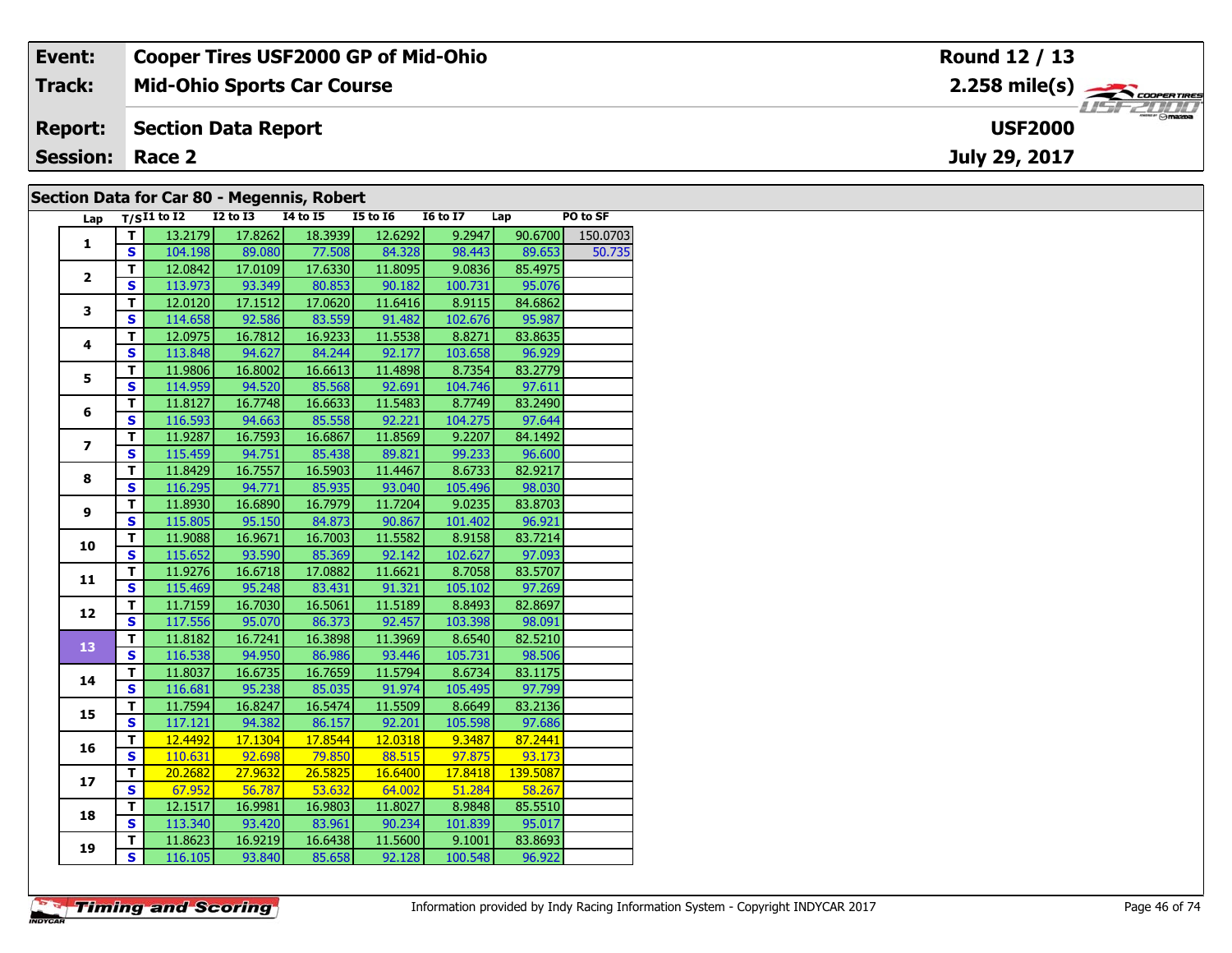| Event:          | <b>Cooper Tires USF2000 GP of Mid-Ohio</b> |                                              |           |           |          |           |            |           |           |           |                  | Round 12 / 13                                      |          |          |  |  |  |  |
|-----------------|--------------------------------------------|----------------------------------------------|-----------|-----------|----------|-----------|------------|-----------|-----------|-----------|------------------|----------------------------------------------------|----------|----------|--|--|--|--|
| <b>Track:</b>   |                                            | <b>Mid-Ohio Sports Car Course</b>            |           |           |          |           |            |           |           |           |                  | $2.258$ mile(s) $\sum$ coorer Times<br>$H = -2000$ |          |          |  |  |  |  |
| <b>Report:</b>  |                                            | <b>Section Data Report</b><br><b>USF2000</b> |           |           |          |           |            |           |           |           |                  |                                                    |          |          |  |  |  |  |
| <b>Session:</b> | Race 2                                     |                                              |           |           |          |           |            |           |           |           |                  | July 29, 2017                                      |          |          |  |  |  |  |
|                 | Section Data for Car 80 - Megennis, Robert |                                              |           |           |          |           |            |           |           |           |                  |                                                    |          |          |  |  |  |  |
| Lap             | I1 to I2A<br>T/SSF to I1                   | I2A to I2                                    | I2 to I3A | I3A to I3 | I3 to I4 | I4 to I5A | I5A to I5B | I5B to I5 | I5 to I6A | I6A to I6 | <b>I6 to I7A</b> | I7A to I7                                          | I7 to I8 | I8 to SF |  |  |  |  |

0 | T | 4.5820| 7.3346| 4.7142| 8.2569| 8.4974| 2.8987| 7.0930| 5.1259| 4.3133| 5.2049| 6.1743| 3.4674| 5.2542| 5.2822| 4.8149<br>| S | 112.496| 109.227| 122.213| 75.061| 113.939| 132.191| 98.721| 74.887| 79.195| 97.985| 89.8

**<sup>T</sup>** 4.5815 7.1810 4.6871 8.1929 8.5180 2.9107 7.0663 5.0816 4.3818 5.2542 6.3274 3.4983 5.2602 5.3174 4.7981 **<sup>S</sup>** 112.508 111.563 122.920 75.648 113.663 131.646 99.094 75.540 77.957 97.065 87.714 108.754 101.621 77.704 93.077

106.324

**20**

**21**

**22**

**<sup>T</sup>** 5.0050 10.1761 6.9733 9.7007 9.1060 **<sup>S</sup>** 102.988 78.727 82.620 63.889 106.324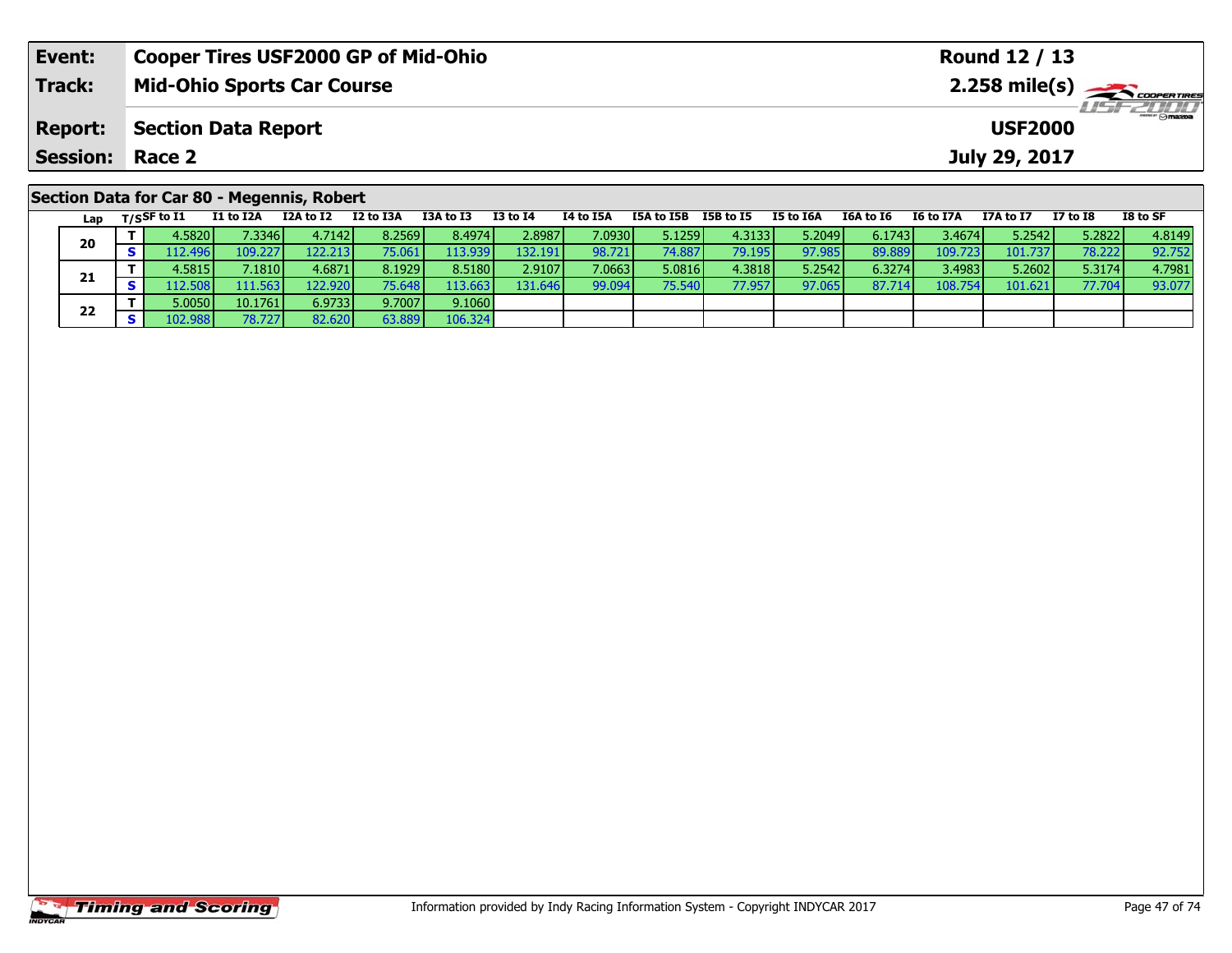| Event:                                     | <b>Cooper Tires USF2000 GP of Mid-Ohio</b> |          |          |          |                 |     |          | Round 12 / 13                                         |
|--------------------------------------------|--------------------------------------------|----------|----------|----------|-----------------|-----|----------|-------------------------------------------------------|
| <b>Track:</b>                              | <b>Mid-Ohio Sports Car Course</b>          |          |          |          |                 |     |          | $2.258$ mile(s) $\overbrace{\hspace{2cm}}$ codenaries |
| <b>Report:</b>                             | <b>Section Data Report</b>                 |          |          |          |                 |     |          | $\frac{2}{\sqrt{2}}$ omazoa<br><b>USF2000</b>         |
| <b>Session:</b>                            | Race 2                                     |          |          |          |                 |     |          | July 29, 2017                                         |
| Section Data for Car 80 - Megennis, Robert |                                            |          |          |          |                 |     |          |                                                       |
| Lap                                        | $T/SI1$ to I2                              | I2 to I3 | 14 to 15 | I5 to I6 | <b>I6 to I7</b> | Lap | PO to SF |                                                       |

# **Timing and Scoring**

**20**

**21**

**22**

**<sup>T</sup>** 17.1494 18.8067 **<sup>S</sup>** 80.310 84.436

84.436

**<sup>T</sup>** 12.0488 16.7543 16.5322 11.3792 8.7216 83.0139 **<sup>S</sup>** 114.308 94.779 86.237 93.592 104.912 97.921

**<sup>T</sup>** 11.8681 16.7109 16.5297 11.5816 8.7585 83.0565 **<sup>S</sup>** 116.048 95.025 86.250 91.956 104.470 97.871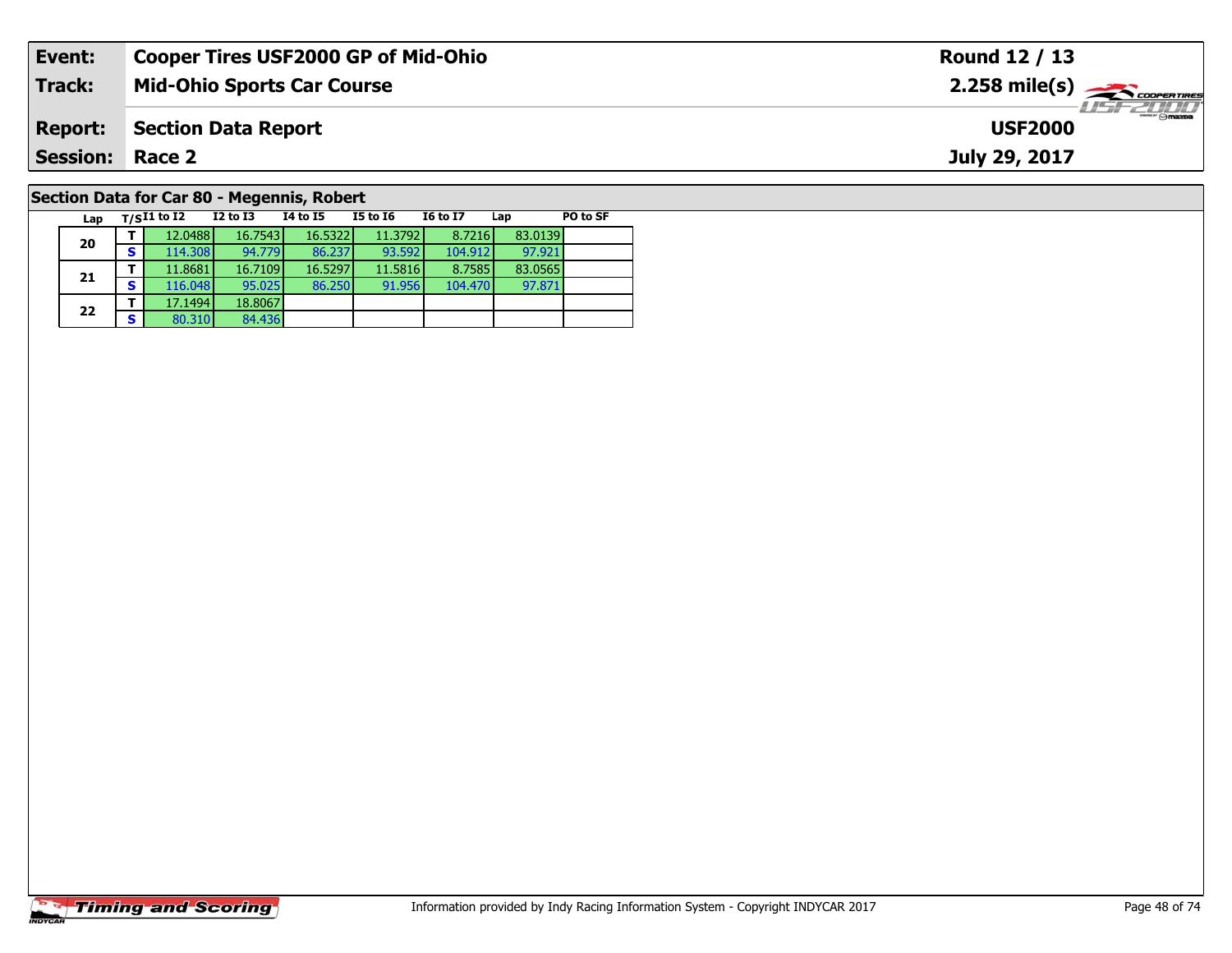| Event:                 | <b>Cooper Tires USF2000 GP of Mid-Ohio</b>      |  |           |          |           |  |                           |                       | Round 12 / 13    |                 |           |
|------------------------|-------------------------------------------------|--|-----------|----------|-----------|--|---------------------------|-----------------------|------------------|-----------------|-----------|
| Track:                 | <b>Mid-Ohio Sports Car Course</b>               |  |           |          |           |  |                           |                       |                  |                 | LIST CLIP |
| <b>Report:</b>         | Section Data Report                             |  |           |          |           |  |                           |                       | <b>USF2000</b>   |                 |           |
| <b>Session: Race 2</b> |                                                 |  |           |          |           |  |                           |                       | July 29, 2017    |                 |           |
|                        |                                                 |  |           |          |           |  |                           |                       |                  |                 |           |
|                        | Section Data for Car 81 - Frederick, Kaylen (R) |  |           |          |           |  |                           |                       |                  |                 |           |
|                        | $\blacksquare$                                  |  | TOA AA TO | TO LA TA | TA LA TEA |  | TEAL TED TED LATE TELATER | TCA LA TC . TC LA TTA | <b>TTA 44 TT</b> | <b>TT 14 TO</b> | TO LA CE  |

| Lap                      |              | $T/S$ SF to I1 | I1 to I2A | I2A to I2 | I2 to I3A | I3A to I3 | <b>I3 to I4</b> | I4 to I5A | I5A to I5B | I5B to I5 | I5 to I6A | I6A to I6 | I6 to I7A | I7A to I7 | <b>I7 to I8</b> | I8 to SF |
|--------------------------|--------------|----------------|-----------|-----------|-----------|-----------|-----------------|-----------|------------|-----------|-----------|-----------|-----------|-----------|-----------------|----------|
| 1                        | T.           | 5.5883         | 8.3460    | 4.9061    | 9.0472    | 8.3173    | 2.8098          | 7.8961    | 5.5183     | 4.6577    | 5.3540    | 6.5512    | 3.5172    | 5.6285    | 5.5845          | 4.8422   |
|                          | S            | 92.238         | 95.990    | 117.433   | 68.504    | 116.406   | 136.373         | 88.680    | 69.562     | 73.339    | 95.256    | 84.717    | 108.170   | 94.971    | 73.987          | 92.229   |
| $\overline{2}$           | T            | 4.5597         | 7.4212    | 4.7656    | 8.5447    | 8.3424    | 2.7785          | 7.3205    | 5.3136     | 4.5189    | 5.2806    | 6.4228    | 3.4972    | 5.3427    | 5.5587          | 4.7619   |
|                          | $\mathbf{s}$ | 113.046        | 107.952   | 120.895   | 72.533    | 116.056   | 137.910         | 95.653    | 72.242     | 75.592    | 96.580    | 86.411    | 108.788   | 100.052   | 74.331          | 93.784   |
| 3                        | T            | 4.5385         | 7.2985    | 4.6915    | 8.4414    | 8.3650    | 2.8330          | 7.2623    | 5.4135     | 4.5105    | 5.2884    | 6.3571    | 3.4965    | 5.3183    | 5.3800          | 4.8133   |
|                          | $\mathbf{s}$ | 113.574        | 109.767   | 122.804   | 73.421    | 115.742   | 135.257         | 96.419    | 70.909     | 75.732    | 96.437    | 87.304    | 108.810   | 100.511   | 76.800          | 92.783   |
| 4                        | T.           | 4.5410         | 7.2347    | 4.6786    | 8.3371    | 8.3297    | 2.8160          | 7.2201    | 5.1708     | 4.4500    | 5.2876    | 6.3931    | 3.5038    | 5.2567    | 5.3422          | 4.7883   |
|                          | S            | 113.511        | 110.735   | 123.143   | 74.339    | 116.232   | 136.073         | 96.983    | 74.237     | 76.762    | 96.452    | 86.812    | 108.583   | 101.688   | 77.343          | 93.267   |
| 5                        | T            | 4.5541         | 7.1712    | 4.6855    | 8.3040    | 8.4369    | 2.8829          | 7.1331    | 5.1763     | 4.3816    | 5.2291    | 6.2432    | 3.4693    | 5.1872    | 5.5538          | 4.8159   |
|                          | $\mathbf{s}$ | 113.185        | 111.716   | 122.962   | 74.635    | 114.756   | 132.915         | 98.166    | 74.158     | 77.960    | 97.531    | 88.897    | 109.663   | 103.051   | 74.396          | 92.733   |
| 6                        | T            | 4.5708         | 7.1614    | 4.6809    | 8.2719    | 8.4592    | 2.8895          | 7.1023    | 5.1359     | 4.3410    | 5.2326    | 6.2677    | 3.4696    | 5.1799    | 5.2356          | 4.7859   |
|                          | S            | 112.771        | 111.869   | 123.082   | 74.925    | 114.453   | 132.612         | 98.592    | 74.741     | 78.689    | 97.466    | 88.549    | 109.654   | 103.196   | 78.918          | 93.314   |
| $\overline{\phantom{a}}$ | $\mathbf{T}$ | 4.5310         | 7.1346    | 4.6495    | 8.2225    | 8.4512    | 2.8937          | 7.0002    | 5.1204     | 4.3316    | 5.2223    | 6.2069    | 3.4682    | 5.0899    | 5.2606          | 4.8164   |
|                          | S            | 113.762        | 112.289   | 123.914   | 75.375    | 114.561   | 132.419         | 100.030   | 74.968     | 78.860    | 97.658    | 89.417    | 109.698   | 105.021   | 78.543          | 92.723   |
| 8                        | T.           | 4.5565         | 7.1076    | 4.6551    | 8.2315    | 8.4396    | 2.8957          | 7.0628    | 5.1042     | 4.3364    | 5.2036    | 6.2440    | 3.4772    | 5.0940    | 5.2066          | 4.7668   |
|                          | S.           | 113.125        | 112.715   | 123.765   | 75.293    | 114.719   | 132.328         | 99.143    | 75.205     | 78.773    | 98.009    | 88.885    | 109.414   | 104.936   | 79.357          | 93.688   |
| 9                        | Т            | 4.5322         | 7.0098    | 4.6129    | 8.2050    | 8.4600    | 2.8954          | 7.0097    | 5.1262     | 4.2974    | 5.2012    | 6.2532    | 3.4706    | 5.1256    | 5.2469          | 4.8071   |
|                          | S            | 113.732        | 114.288   | 124.897   | 75.536    | 114.442   | 132.342         | 99.894    | 74.883     | 79.488    | 98.054    | 88.755    | 109.622   | 104.289   | 78.748          | 92.902   |
| 10                       | T            | 4.5233         | 7.1497    | 4.7048    | 8.1592    | 8.3978    | 2.8834          | 6.9939    | 5.1490     | 4.3007    | 5.2006    | 6.2816    | 3.4944    | 5.1770    | 5.3073          | 4.8100   |
|                          | $\mathbf{s}$ | 113.955        | 112.052   | 122.457   | 75.960    | 115.290   | 132.892         | 100.120   | 74.551     | 79.427    | 98.066    | 88.353    | 108.875   | 103.254   | 77.852          | 92.846   |
| 11                       | $\mathbf{T}$ | 4.5330         | 7.1473    | 4.6732    | 8.1686    | 8.4590    | 2.8898          | 7.0153    | 5.1195     | 4.3010    | 5.1959    | 6.2224    | 3.4623    | 5.1238    | 5.2224          | 4.8020   |
|                          | S            | 113.712        | 112.089   | 123.285   | 75.873    | 114.456   | 132.598         | 99.814    | 74.981     | 79.421    | 98.154    | 89.194    | 109.885   | 104.326   | 79.117          | 93.001   |
| 12                       | T.           | 4.5301         | 7.0684    | 4.6545    | 8.2521    | 8.4387    | 2.8849          | 6.9970    | 5.1164     | 4.3269    | 5.2128    | 6.2347    | 3.4707    | 5.1648    | 5.3178          | 4.7562   |
|                          | $\mathbf{s}$ | 113.784        | 113.341   | 123.781   | 75.105    | 114.731   | 132.823         | 100.075   | 75.026     | 78.946    | 97.836    | 89.018    | 109.619   | 103.498   | 77.698          | 93.897   |
| 13                       | T.           | 4.5390         | 7.1327    | 4.6787    | 8.2135    | 8.4336    | 2.8926          | 7.0099    | 5.0485     | 4.3142    | 5.2178    | 6.1884    | 3.4694    | 5.1551    | 5.2664          | 4.7565   |
|                          | <b>S</b>     | 113.561        | 112.319   | 123.140   | 75.458    | 114.801   | 132.470         | 99.891    | 76.035     | 79.178    | 97.742    | 89.684    | 109.660   | 103.693   | 78.456          | 93.891   |
| 14                       | T            | 4.5380         | 7.1050    | 4.6625    | 8.2583    | 8.4596    | 2.9021          | 7.0556    | 5.1034     | 4.3078    | 5.2036    | 6.2637    | 3.4738    | 5.1475    | 5.2277          | 4.7551   |
|                          | $\mathbf{s}$ | 113.586        | 112.757   | 123.568   | 75.048    | 114.448   | 132.036         | 99.244    | 75.217     | 79.296    | 98.009    | 88.606    | 109.521   | 103.846   | 79.037          | 93.918   |
| 15                       | T.           | 4.5222         | 7.0734    | 4.6352    | 8.1720    | 8.4263    | 2.8939          | 6.9614    | 5.0882     | 4.3123    | 5.2089    | 6.2571    | 3.4755    | 5.0689    | 5.2022          | 4.7649   |
|                          | S            | 113.983        | 113.260   | 124.296   | 75.841    | 114.900   | 132.410         | 100.587   | 75.442     | 79.213    | 97.909    | 88.699    | 109.468   | 105.456   | 79.424          | 93.725   |
| 16                       | $\mathbf{T}$ | 4.5311         | 7.1185    | 4.7291    | 8.5015    | 9.0468    | 3.0136          | 8.1615    | 6.0057     | 5.9728    | 6.8493    | 7.6856    | 4.2038    | 6.8534    | 6.3178          | 5.8460   |
|                          | S            | 113.759        | 112.543   | 121.828   | 72.902    | 107.019   | 127.151         | 85.796    | 63.917     | 57.191    | 74.460    | 72.213    | 90.503    | 77.997    | 65.400          | 76.393   |
| 17                       | т            | 6.9052         | 10.4567   | 9.9698    | 12.2481   | 16.6221   | 7.4123          | 13.5859   | 7.6415     | 5.0936    | 8.1150    | 10.1788   | 7.6468    | 11.2368   | 9.0155          | 8.8540   |
|                          | S            | 74.647         | 76.615    | 57.788    | 50.602    | 58.247    | 51.695          | 51.541    | 50.234     | 67.063    | 62.847    | 54.525    | 49.753    | 47.571    | 45.830          | 50.439   |
| 18                       | T.           | 5.4237         | 7.5550    | 4.7357    | 8.4577    | 8.3305    | 2.8061          | 7.2284    | 5.2798     | 4.5457    | 5.2684    | 6.3542    | 3.4807    | 5.3380    | 5.3576          | 4.7943   |
|                          | <b>S</b>     | 95.037         | 106.041   | 121.658   | 73.279    | 116.221   | 136.553         | 96.872    | 72.704     | 75.146    | 96.804    | 87.344    | 109.304   | 100.140   | 77.121          | 93.150   |
| 19                       | T.           | 4.5267         | 7.2676    | 4.6751    | 8.4207    | 8.3435    | 2.8360          | 7.1169    | 5.1488     | 4.4051    | 5.2362    | 6.2778    | 3.4393    | 5.2087    | 5.4094          | 4.7295   |
|                          | S            | 113.870        | 110.234   | 123.235   | 73.601    | 116.040   | 135.113         | 98.389    | 74.554     | 77.544    | 97.399    | 88.407    | 110.620   | 102.626   | 76.382          | 94.427   |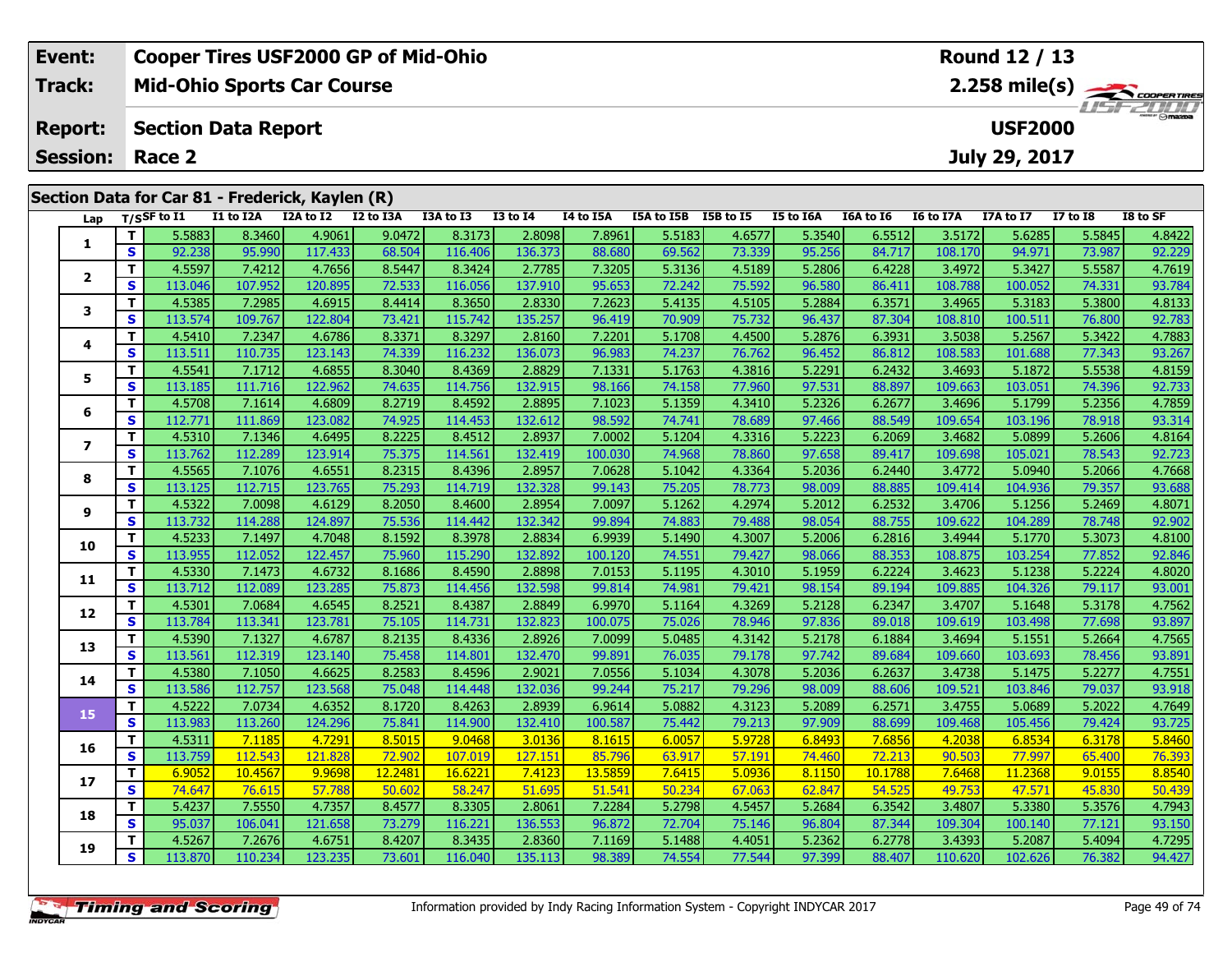| Event:                 | <b>Cooper Tires USF2000 GP of Mid-Ohio</b>      | Round 12 / 13                                          |
|------------------------|-------------------------------------------------|--------------------------------------------------------|
| <b>Track:</b>          | <b>Mid-Ohio Sports Car Course</b>               | $2.258$ mile(s) $\overbrace{\hspace{2cm}}$ coderatings |
| <b>Report:</b>         | Section Data Report                             | <b>USF2000</b>                                         |
| <b>Session: Race 2</b> |                                                 | July 29, 2017                                          |
|                        | Section Data for Car 81 - Frederick, Kavlen (R) |                                                        |

#### **Section Data for Car 81 - Frederick, Kaylen (R)**

| Lap            |                         | $T/SI1$ to I2 I2 to I3 I4 to I5 I5 to I6 |         |         |               | I6 to I7 Lap |          | PO to SF |
|----------------|-------------------------|------------------------------------------|---------|---------|---------------|--------------|----------|----------|
| $\mathbf{1}$   | T                       | 13.2521                                  | 17.3645 | 18.0721 | 11.9052       | 9.1457       | 88.5644  | 154.6572 |
|                | S                       | 103.929                                  | 91.448  |         | 78.889 89.457 | 100.047      | 91.784   | 49.231   |
|                | $\overline{\mathsf{T}}$ | 12.1868                                  | 16.8871 | 17.1530 | 11.7034       | 8.8399       | 84.4290  |          |
| $\overline{2}$ | S                       | 113.013                                  | 94.034  | 83.116  | 90.999        | 103.508      | 96.280   |          |
| 3              | $\overline{\mathsf{r}}$ | 11.9900                                  | 16.8064 | 17.1863 | 11.6455       | 8.8148       | 84.0078  |          |
|                | $\overline{\mathbf{s}}$ | 114.868                                  | 94.485  | 82.955  | 91.452        | 103.803      | 96.762   |          |
|                | T                       | 11.9133                                  | 16.6668 | 16.8409 | 11.6807       | 8.7605       | 83.3497  |          |
| 4              | $\overline{\mathbf{s}}$ | 115.608                                  | 95.277  | 84.656  | 91.176        | 104.446      | 97.526   |          |
|                | T                       | 11.8567                                  | 16.7409 | 16.6910 | 11.4723       | 8.6565       | 83.2241  |          |
| 5              | $\mathbf{s}$            | 116.160                                  | 94.855  | 85.416  | 92.832        | 105.701      | 97.674   |          |
|                | T.                      | 11.8423                                  | 16.7311 | 16.5792 | 11.5003       | 8.6495       | 82.7842  |          |
| 6              | $\overline{\mathbf{s}}$ | 116.301                                  | 94.910  | 85.992  | 92.606        | 105.786      | 98.193   |          |
|                | T                       | 11.7841                                  | 16.6737 | 16.4522 | 11.4292       | 8.5581       | 82.3990  |          |
| $\overline{ }$ | $\overline{\mathbf{s}}$ | 116.876                                  | 95.237  | 86.656  | 93.182        | 106.916      | 98.652   |          |
|                | T                       | 11.7627                                  | 16.6711 | 16.5034 | 11.4476       | 8.5712       | 82.3816  |          |
| 8              | $\overline{\mathbf{s}}$ | 117.088                                  | 95.252  | 86.387  | 93.033        | 106.753      | 98.673   |          |
|                | T                       | 11.6227                                  | 16.6650 | 16.4333 | 11.4544       | 8.5962       | 82.2532  |          |
| 9              | S                       | 118.499                                  | 95.287  | 86.756  | 92.977        | 106.442      | 98.827   |          |
|                | T                       | 11.8545                                  | 16.5570 | 16.4436 | 11.4822       | 8.6714       | 82.5327  |          |
| 10             | $\mathbf{s}$            | 116.181                                  | 95.908  | 86.701  | 92.752        | 105.519      | 98.492   |          |
|                | T.                      | 11.8205                                  | 16.6276 | 16.4358 | 11.4183       | 8.5861       | 82.3355  |          |
| 11             | $\overline{\mathbf{s}}$ | 116.516                                  | 95.501  | 86.742  | 93.271        | 106.568      | 98.728   |          |
|                | $\mathbf T$             | 11.7229                                  | 16.6908 | 16.4403 | 11.4475       | 8.6355       | 82.4260  |          |
| 12             | $\overline{\mathbf{s}}$ | 117.486                                  | 95.140  | 86.719  | 93.033        | 105.958      | 98.619   |          |
|                | T                       | 11.8114                                  | 16.6471 | 16.3726 | 11.4062       | 8.6245       | 82.3163  |          |
| 13             | $\overline{\mathbf{s}}$ | 116.605                                  | 95.389  | 87.077  | 93.370        | 106.093      | 98.751   |          |
| 14             | $\mathbf T$             | 11.7675                                  | 16.7179 | 16.4668 | 11.4673       | 8.6213       | 82.4637  |          |
|                | $\overline{\mathbf{s}}$ | 117.040                                  | 94.985  | 86.579  | 92.873        | 106.132      | 98.574   |          |
| 15             | T                       | 11.7086                                  | 16.5983 | 16.3619 | 11.4660       | 8.5444       | 82.0624  |          |
|                | $\overline{\mathbf{s}}$ | 117.629                                  | 95.670  | 87.134  | 92.883        | 107.088      | 99.056   |          |
| 16             | т                       | 11.8476                                  | 17.5483 | 20.1400 | 14.5349       | 11.0572      | 94.8365  |          |
|                | $\mathbf s$             | 116.249                                  | 90.491  | 70.789  | 73.272        | 82.752       | 85.714   |          |
| 17             | $\overline{\mathsf{r}}$ | 20.4265                                  | 28.8702 | 26.3210 | 18.2938       | 18.8836      | 144.9821 |          |
|                | S                       | 67.426                                   | 55.003  | 54.165  | $-58.216$     | 48.455       | 56.068   |          |
| 18             | T.                      | 12.2907                                  | 16.7882 | 17.0539 | 11.6226       | 8.8187       | 84.9558  |          |
|                | $\overline{\mathbf{s}}$ | 112.058                                  | 94.588  | 83.599  | 91.632        | 103.757      | 95.683   |          |
| 19             | т                       | 11.9427                                  | 16.7642 | 16.6708 | 11.5140       | 8.6480       | 83.0413  |          |
|                | $\overline{\mathbf{s}}$ | 115.323                                  | 94.723  | 85.520  | 92.496        | 105.805      | 97.889   |          |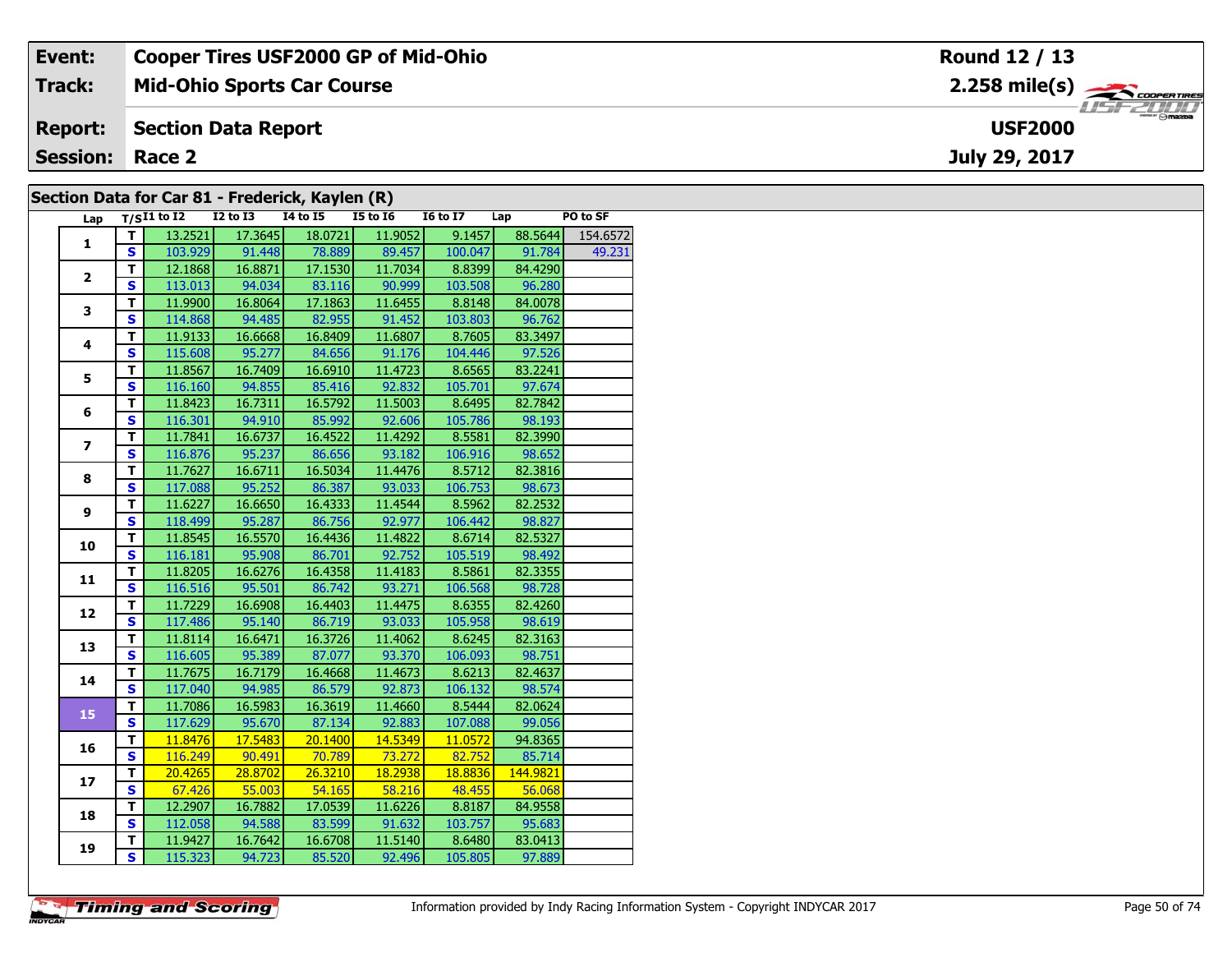| Event:          | <b>Cooper Tires USF2000 GP of Mid-Ohio</b>                                                                                                                                                                                                                                                                                                                                                                                                                                      |                  |                  |           |  |                      |           |                     |  | Round 12 / 13  |                 |          |
|-----------------|---------------------------------------------------------------------------------------------------------------------------------------------------------------------------------------------------------------------------------------------------------------------------------------------------------------------------------------------------------------------------------------------------------------------------------------------------------------------------------|------------------|------------------|-----------|--|----------------------|-----------|---------------------|--|----------------|-----------------|----------|
| Track:          | <b>Mid-Ohio Sports Car Course</b>                                                                                                                                                                                                                                                                                                                                                                                                                                               |                  | <b>LISF 2000</b> |           |  |                      |           |                     |  |                |                 |          |
| <b>Report:</b>  | <b>Section Data Report</b>                                                                                                                                                                                                                                                                                                                                                                                                                                                      |                  |                  |           |  |                      |           |                     |  | <b>USF2000</b> |                 |          |
| Session: Race 2 |                                                                                                                                                                                                                                                                                                                                                                                                                                                                                 |                  |                  |           |  |                      |           |                     |  | July 29, 2017  |                 |          |
|                 | Section Data for Car 81 - Frederick, Kaylen (R)<br>$1 - u$ $\overline{ }$ $\overline{ }$ $\overline{ }$ $\overline{ }$ $\overline{ }$ $\overline{ }$ $\overline{ }$ $\overline{ }$ $\overline{ }$ $\overline{ }$ $\overline{ }$ $\overline{ }$ $\overline{ }$ $\overline{ }$ $\overline{ }$ $\overline{ }$ $\overline{ }$ $\overline{ }$ $\overline{ }$ $\overline{ }$ $\overline{ }$ $\overline{ }$ $\overline{ }$ $\overline{ }$ $\overline{ }$ $\overline{ }$ $\overline{ }$ | <b>T2A to T2</b> | T2 to T4         | TA to TEA |  | TEA to TER TER to TE | TE to TEA | TGA to TG TG to T7A |  | T7A to T7      | <b>T7 to TQ</b> | TO to CE |

| Lap | $T/S$ SF to I1  | I1 to I2A | I2A to I2 | I2 to I3A       | I3A to I3 | <b>I3 to I4</b> | 14 to 15A | I5A to I5B | I5B to I5 | I5 to I6A | I6A to I6 | I6 to I7A | I7A to I7 | I7 to I8 | I8 to SF |
|-----|-----------------|-----------|-----------|-----------------|-----------|-----------------|-----------|------------|-----------|-----------|-----------|-----------|-----------|----------|----------|
| 20  | 4.5107 <b>1</b> | 7.30931   | 4.7015    | 8.2694          | 8.3922    | 2.8590          | 6.9805    | 5.0963     | 4.3309    | 5.2036    | 6.2306    | 3.4415    | 5.2152    | 5.3930   | 4.7882   |
|     | 14.274          | 109.605   | 122.543   | 74.948 <b>I</b> | 115.367   | 134.027         | 100.312   | 75.3221    | 78.873    | 98.009    | 89.076    | 110.549   | 102.498   | 76.614   | 93.269   |
|     | 4.5398          | 7.2306    | 4.6749    | 8.2670 <b>1</b> | 8.3913    | 2.8584          | 6.9649    | 5.1136     | 4.3437    | 5.1973    | 6.2630    | 3.4502    | 5.2762    | 5.2558   | 4.7672   |
| 21  | .13.541V        | 110.798   | 123.240   | 74.969          | 115.379   | 134.055         | 100.537   | 75.067     | 78.641    | 98.128    | 88.616    | 110.270   | 101.313   | 78.614   | 93.680   |
| 22  | 5.0396          | 8.9689    | 5.5367    | 10.0621         | 9.4537    | 3.1307          |           |            |           |           |           |           |           |          |          |
|     |                 | 89.324    | 104.058   | 61.595          | 102.413   | 122.395         |           |            |           |           |           |           |           |          |          |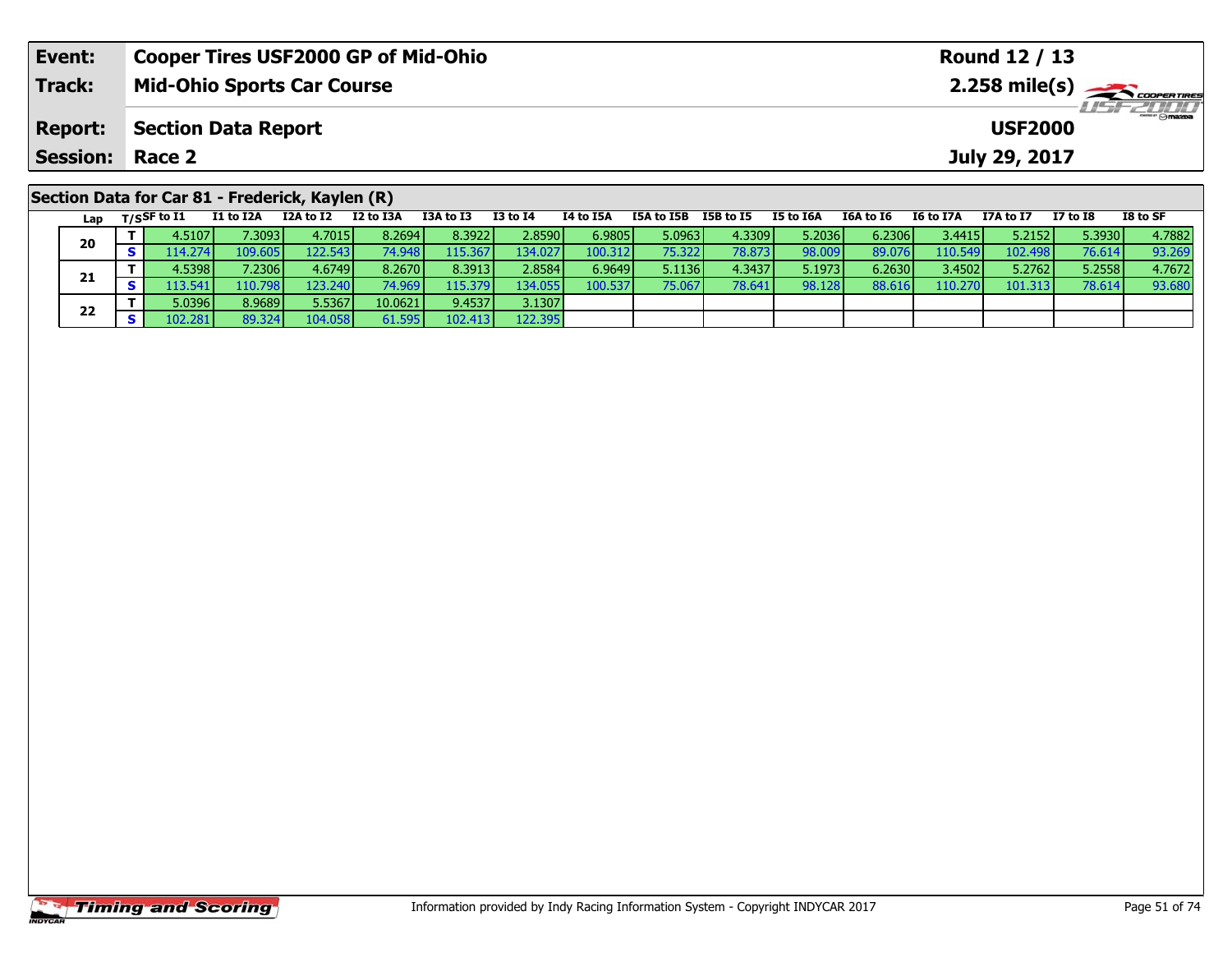| Event:                                          | <b>Cooper Tires USF2000 GP of Mid-Ohio</b> | Round 12 / 13                                           |  |  |  |  |  |
|-------------------------------------------------|--------------------------------------------|---------------------------------------------------------|--|--|--|--|--|
| Track:                                          | <b>Mid-Ohio Sports Car Course</b>          | $2.258$ mile(s) $\overbrace{\hspace{2cm}}$ coorer TIRES |  |  |  |  |  |
| <b>Report:</b>                                  | <b>Section Data Report</b>                 | <b>LISF 2007</b><br><b>USF2000</b>                      |  |  |  |  |  |
| <b>Session: Race 2</b>                          |                                            | July 29, 2017                                           |  |  |  |  |  |
| Section Data for Car 81 - Frederick, Kaylen (R) |                                            |                                                         |  |  |  |  |  |

98.267<br>82.5939

98.419

**Lap T/SI1 to I2 I2 to I3 I4 to I5 I5 to I6 I6 to I7 Lap PO to SF** 

**<sup>T</sup>** 12.0108 16.6616 16.4077 11.4342 8.6567 82.7219 **<sup>S</sup>** 114.670 95.306 86.891 93.142 105.698 98.267

**<sup>T</sup>** 11.9055 16.6583 16.4222 11.4603 8.7264 82.5939 **<sup>S</sup>** 115.684 95.325 86.814 92.930 104.854 98.419

# **Timing and Scoring**

**20**

**21**

**22**

**d T** 14.5056 19.5158<br>**S** 94.948 81.368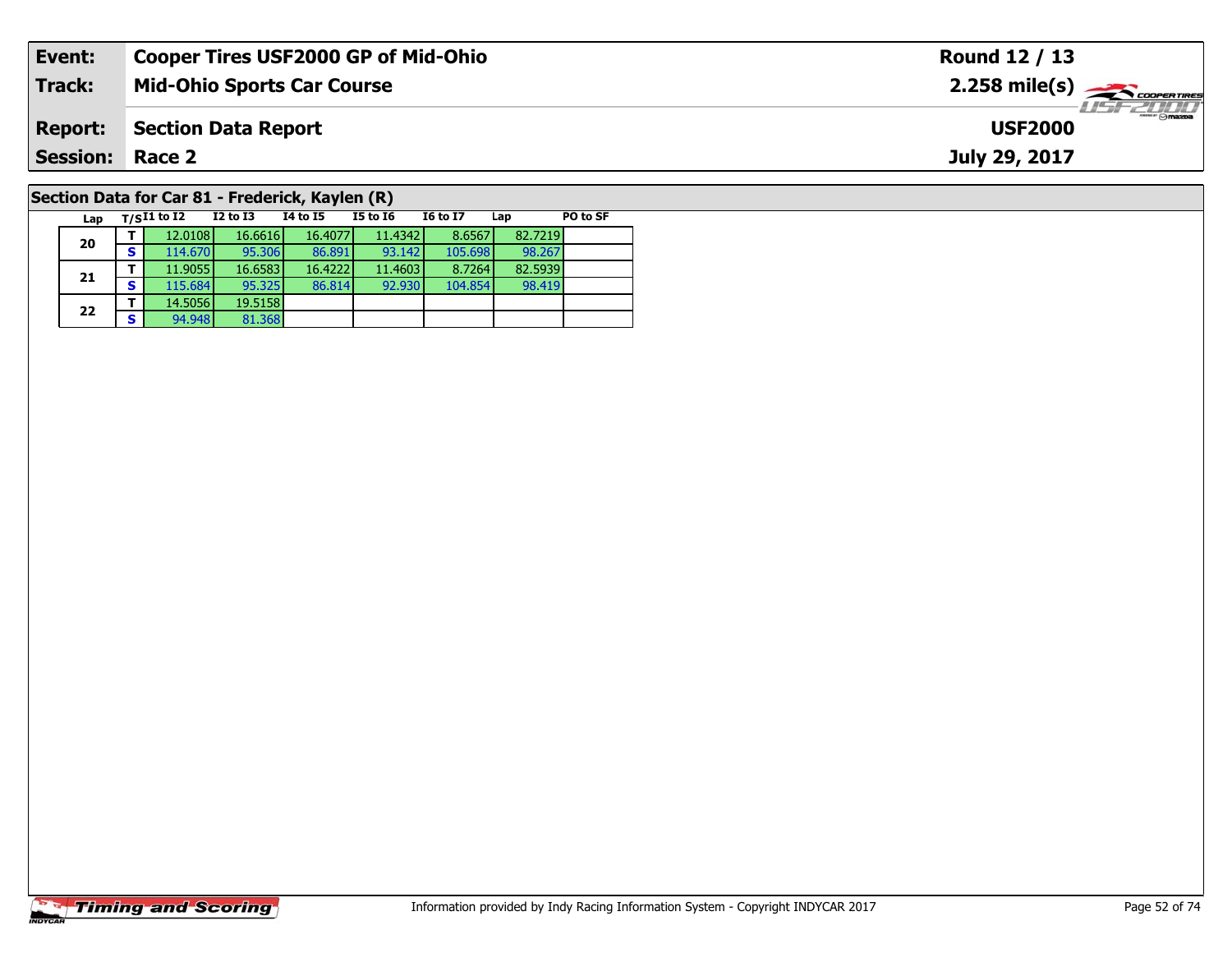| Event:                 | <b>Cooper Tires USF2000 GP of Mid-Ohio</b>     | Round 12 / 13                                          |
|------------------------|------------------------------------------------|--------------------------------------------------------|
| Track:                 | <b>Mid-Ohio Sports Car Course</b>              | $2.258$ mile(s) $\overbrace{\hspace{2cm}}$ coorer Time |
| <b>Report:</b>         | Section Data Report                            | $\frac{1}{\sqrt{2}}$<br><b>USF2000</b>                 |
| <b>Session: Race 2</b> |                                                | July 29, 2017                                          |
|                        | Section Data for Car 82 - Denes, Phillippe (R) |                                                        |

| Lap            |                         | T/SSF to I1 | I1 to I2A | I2A to I2 | I2 to I3A | I3A to I3 | $\overline{13}$ to $\overline{14}$ | I4 to I5A | I5A to I5B I5B to I5 |        | I5 to I6A | I6A to I6 | I6 to I7A | I7A to I7 | <b>I7 to I8</b> | I8 to SF |
|----------------|-------------------------|-------------|-----------|-----------|-----------|-----------|------------------------------------|-----------|----------------------|--------|-----------|-----------|-----------|-----------|-----------------|----------|
|                | T.                      | 5.7374      | 8.3473    | 5.0275    | 9.5434    | 8.5335    | 2.8379                             | 7.6620    | 5.4523               | 4.8050 | 5.5507    | 7.0258    | 3.5629    | 5.8980    | 5.8841          | 4.9164   |
| 1              | S                       | 89.841      | 95.976    | 114.597   | 64.943    | 113.457   | 135.023                            | 91.390    | 70.404               | 71.091 | 91.880    | 78.995    | 106.782   | 90.632    | 70.220          | 90.837   |
|                | T                       | 4.7082      | 7.6659    | 4.8024    | 8.5638    | 8.4906    | 2.8874                             |           |                      | 5.3644 | 5.5751    | 6.6155    | 3.5809    | 5.5399    | 5.6319          | 4.8633   |
| $\overline{2}$ | S                       | 109.480     | 104.506   | 119.968   | 72.371    | 114.030   | 132.708                            |           |                      | 63.677 | 91.478    | 83.894    | 106.246   | 96.490    | 73.365          | 91.829   |
| 3              | T                       | 4.7013      | 7.3373    | 4.7517    | 8.4388    | 8.5886    | 2.9481                             | 7.1809    | 5.2230               | 4.4008 | 5.2999    | 6.2904    | 3.5088    | 5.4758    | 5.6573          | 4.8627   |
|                | $\overline{\mathbf{s}}$ | 109.641     | 109.187   | 121.248   | 73.443    | 112.729   | 129.976                            | 97.512    | 73.495               | 77.620 | 96.228    | 88.230    | 108.429   | 97.620    | 73.035          | 91.840   |
| 4              | T                       | 4.6826      | 7.2867    | 4.7219    | 8.3651    | 8.5605    | 2.9368                             | 7.2775    | 5.2548               | 4.3745 | 5.2742    | 6.3463    | 3.5112    | 5.2751    | 5.4090          | 4.7841   |
|                | S                       | 110.079     | 109.945   | 122.014   | 74.090    | 113.099   | 130.476                            | 96.218    | 73.050               | 78.087 | 96.697    | 87.453    | 108.355   | 101.334   | 76.388          | 93.349   |
| 5              | T                       | 4.6246      | 7.3388    | 4.7241    | 8.3212    | 8.5376    | 2.9214                             | 7.1015    | 5.2154               | 4.3493 | 5.2223    | 6.2700    | 3.5189    | 5.1548    | 5.4152          | 4.7250   |
|                | $\overline{\mathbf{s}}$ | 111.459     | 109.164   | 121.957   | 74.481    | 113.402   | 131.164                            | 98.603    | 73.602               | 78.539 | 97.658    | 88.517    | 108.117   | 103.699   | 76.300          | 94.517   |
| 6              | $\mathbf{T}$            | 4.5991      | 7.1230    | 4.6607    | 8.3087    | 8.5508    | 2.9268                             | 7.0825    | 5.1113               | 4.3742 | 5.2538    | 6.2762    | 3.4931    | 5.2163    | 5.3035          | 4.7501   |
|                | S                       | 112.077     | 112.472   | 123.616   | 74.593    | 113.227   | 130.922                            | 98.867    | 75.101               | 78.092 | 97.073    | 88.429    | 108.916   | 102.476   | 77.907          | 94.017   |
| $\overline{ }$ | T                       | 4.6022      | 7.1707    | 4.6487    | 8.2875    | 8.5340    | 2.9224                             | 7.0377    | 5.0823               | 4.3022 | 5.2291    | 6.1797    | 3.4853    | 5.1064    | 5.4315          | 4.7176   |
|                | S                       | 112.002     | 111.724   | 123.935   | 74.784    | 113.450   | 131.119                            | 99.497    | 75.530               | 79.399 | 97.531    | 89.810    | 109.160   | 104.681   | 76.071          | 94.665   |
| 8              | T.                      | 4.5839      | 7.1045    | 4.6704    | 8.2377    | 8.4816    | 2.9228                             | 7.0318    | 5.0334               | 4.3264 | 5.2025    | 6.2401    | 3.5043    | 5.1204    | 5.5383          | 4.7556   |
|                | $\mathbf{s}$            | 112.449     | 112.765   | 123.359   | 75.236    | 114.151   | 131.101                            | 99.580    | 76.263               | 78.955 | 98.030    | 88.941    | 108.568   | 104.395   | 74.604          | 93.908   |
| 9              | T.                      | 4.6192      | 7.1659    | 4.6819    | 8.3279    | 8.4808    | 2.9158                             | 7.0442    | 5.0797               | 4.3430 | 5.2193    | 6.1925    | 3.4874    | 5.1116    | 5.3427          | 4.8414   |
|                | $\mathbf{s}$            | 111.590     | 111.798   | 123.056   | 74.421    | 114.162   | 131.416                            | 99.405    | 75.568               | 78.653 | 97.714    | 89.625    | 109.094   | 104.575   | 77.336          | 92.244   |
| 10             | T                       | 4.6373      | 7.1686    | 4.6666    | 8.2564    | 8.5097    | 2.9202                             | 7.0611    | 5.0857               | 4.2835 | 5.1945    | 6.2254    | 3.4741    | 5.0997    | 5.3358          | 4.7751   |
|                | $\overline{\mathbf{s}}$ | 111.154     | 111.756   | 123.460   | 75.066    | 113.774   | 131.218                            | 99.167    | 75.479               | 79.746 | 98.181    | 89.151    | 109.512   | 104.819   | 77.436          | 93.525   |
| 11             | $\overline{\mathbf{T}}$ | 4.6051      | 7.1034    | 4.6516    | 8.2378    | 8.5148    | 2.9177                             | 6.9335    | 5.0128               | 4.3110 | 5.1998    | 6.2512    | 3.5065    | 5.0795    | 5.2918          | 4.7619   |
|                | $\mathbf{s}$            | 111.931     | 112.782   | 123.858   | 75.235    | 113.706   | 131.330                            | 100.992   | 76.577               | 79.237 | 98.081    | 88.783    | 108.500   | 105.236   | 78.080          | 93.784   |
| 12             | $\mathbf{T}$            | 4.6102      | 7.0923    | 4.6370    | 8.2333    | 8.5085    | 2.9209                             | 6.8850    | 5.0744               | 4.3208 | 5.2394    | 6.2528    | 3.4972    | 5.0964    | 5.2800          | 4.8097   |
|                | S                       | 111.807     | 112.959   | 124.248   | 75.276    | 113.790   | 131.186                            | 101.703   | 75.647               | 79.057 | 97.339    | 88.760    | 108.788   | 104.887   | 78.254          | 92.852   |
| 13             | T                       | 4.6141      | 7.1108    | 4.6480    | 8.2552    | 8.5385    | 2.9199                             | 6.9501    | 5.0449               | 4.3541 | 5.2263    | 6.2207    | 3.5301    | 5.1384    | 5.3670          | 4.8035   |
|                | $\mathbf{s}$            | 111.713     | 112.665   | 123.954   | 75.077    | 113.390   | 131.231                            | 100.751   | 76.089               | 78.453 | 97.583    | 89.218    | 107.774   | 104.030   | 76.986          | 92.972   |
| 14             | T                       | 4.5936      | 7.1357    | 4.6689    | 8.2714    | 8.4893    | 2.9241                             | 6.9962    | 5.1139               | 4.4992 | 5.5898    | 6.5223    | 3.5378    | 5.4664    | 5.5621          | 4.8689   |
|                | $\overline{\mathbf{s}}$ | 112.211     | 112.272   | 123.399   | 74.930    | 114.047   | 131.043                            | 100.087   | 75.063               | 75.923 | 91.238    | 85.093    | 107.540   | 97.787    | 74.285          | 91.723   |
| 15             | T.                      | 4.7761      | 7.5501    | 4.8614    | 8.4947    | 8.5808    | 2.9506                             | 8.1293    | 5.6994               | 4.8314 | 5.4381    | 6.4509    | 3.5208    | 5.4771    | 5.5992          | 4.8712   |
|                | $\mathbf{s}$            | 107.924     | 106.109   | 118.512   | 72.960    | 112.831   | 129.866                            | 86.136    | 67.352               | 70.702 | 93.783    | 86.035    | 108.059   | 97.596    | 73.793          | 91.680   |
| 16             | $\mathbf{T}$            | 4.7325      | 7.7078    | 4.9503    | 8.5800    | 9.1841    | 4.9174                             | 12.2826   | 5.6547               | 5.2838 | 6.7197    | 9.5651    | 7.2567    | 10.3104   | 7.0798          | 6.3135   |
|                | $\overline{\mathbf{s}}$ | 108.918     | 103.938   | 116.384   | 72.235    | 105.419   | 77.924                             | 57.010    | 67.884               | 64.649 | 75.896    | 58.023    | 52.428    | 51.845    | 58.361          | 70.736   |
| 17             | $\overline{\mathsf{T}}$ | 4.9922      | 7.7634    | 4.8683    | 8.7543    | 8.4678    | 2.8207                             | 7.3987    | 5.2496               | 4.4347 | 5.3266    | 6.6049    | 3.4953    | 5.4591    | 5.5852          | 4.7988   |
|                | $\mathbf{s}$            | 103.252     | 103.194   | 118.344   | 70.796    | 114.337   | 135.846                            | 94.642    | 73.122               | 77.027 | 95.746    | 84.029    | 108.847   | 97.918    | 73.978          | 93.063   |
| 18             | T                       | 4.6561      | 7.5078    | 4.7879    | 8.4395    | 8.4764    | 2.8835                             | 7.0384    | 5.1212               | 4.3365 | 5.2240    | 6.3161    | 3.4705    | 5.2836    | 5.4329          | 4.7870   |
|                | $\mathbf{s}$            | 110.705     | 106.707   | 120.332   | 73.437    | 114.221   | 132.888                            | 99.487    | 74.956               | 78.771 | 97.626    | 87.871    | 109.625   | 101.171   | 76.052          | 93.292   |
| 19             | T                       | 4.6015      | 7.2093    | 4.6764    | 8.3805    | 8.3517    | 2.8078                             | 7.4372    | 5.2434               | 4.4523 | 5.2575    | 6.5547    | 3.5751    | 5.3649    | 5.5293          | 4.7828   |
|                | S                       | 112.019     | 111.125   | 123.201   | 73.954    | 115.926   | 136.470                            | 94.152    | 73.209               | 76.722 | 97.004    | 84.672    | 106.418   | 99.638    | 74.726          | 93.374   |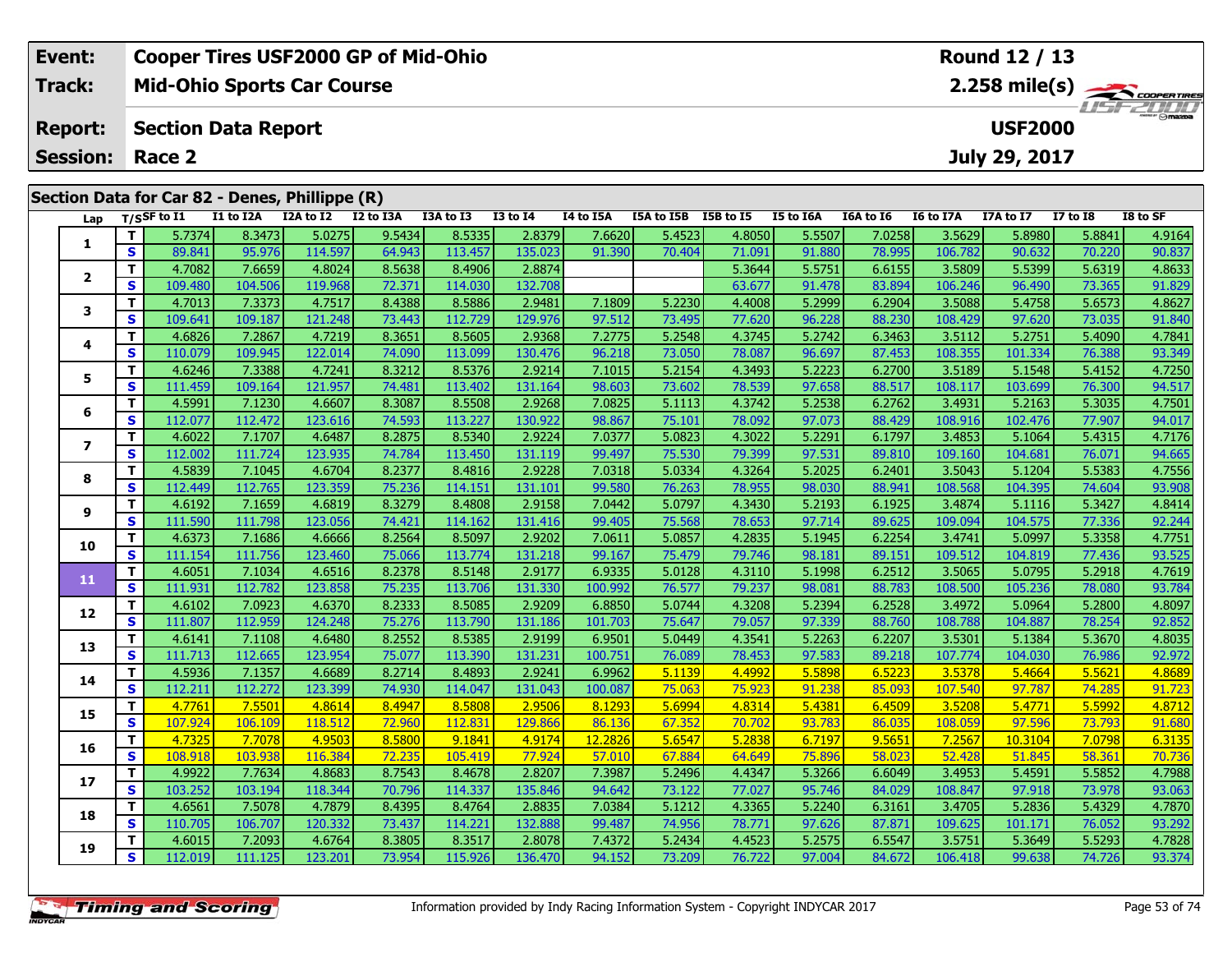| Event:                 | <b>Cooper Tires USF2000 GP of Mid-Ohio</b>     | Round 12 / 13  |
|------------------------|------------------------------------------------|----------------|
| <b>Track:</b>          | <b>Mid-Ohio Sports Car Course</b>              |                |
| <b>Report:</b>         | Section Data Report                            | <b>USF2000</b> |
| <b>Session: Race 2</b> |                                                | July 29, 2017  |
|                        | Section Data for Car 82 - Denes. Phillippe (R) |                |

#### **Section Data for Car 82 - Denes, Phillippe (R)**

| Lap                     |                         | $T/SI1$ to $I2$ $I2$ to $I3$ |                                  | $\mathbf{r}$ , $\mathbf{r}$ , $\mathbf{r}$<br><b>I4 to I5</b> | $\sim$ $\sim$<br>$I5$ to $I6$ | I6 to I7 Lap |                | PO to SF |
|-------------------------|-------------------------|------------------------------|----------------------------------|---------------------------------------------------------------|-------------------------------|--------------|----------------|----------|
|                         | т                       | 13.3748                      | 18.0769                          | 17.9193                                                       | 12.5765                       | 9.4609       | 90.7842        | 146.9304 |
| $\mathbf{1}$            | S.                      |                              | 102.975 87.844 79.561 84.682     |                                                               |                               | 96.714       | 89.540         | 51.820   |
|                         | $\overline{\mathsf{r}}$ |                              | 12.4683 17.0544 133.6796 12.1906 |                                                               |                               | 9.1208       | 202.6045       |          |
| $\overline{2}$          | $\overline{\mathbf{s}}$ | 110.462                      | 93.111                           |                                                               | 10.665 87.362                 | 100.320      | 40.122         |          |
|                         | $\overline{\mathsf{r}}$ | 12.0890                      | 17.0274                          | 16.8047                                                       | 11.5903                       | 8.9846       | 84.6654        |          |
| 3                       | $\overline{\mathbf{s}}$ | 113.928                      | 93.259                           | 84.838                                                        | 91.887                        | 101.841      | 96.011         |          |
|                         | T                       | 12.0086                      | 16.9256                          | 16.9068                                                       | 11.6205                       | 8.7863       | 84.0603        |          |
| 4                       | $\overline{\mathbf{s}}$ | 114.691                      | 93.820                           | 84.326                                                        | 91.648                        | 104.139      | 96.702         |          |
|                         | T                       | 12.0629                      | 16.8588                          | 16.6662                                                       | 11.4923                       | 8.6737       | 83.4401        |          |
| 5                       | $\overline{\mathbf{s}}$ | 114.174                      | 94.191                           | 85.543                                                        | 92.671                        | 105.491      | 97.421         |          |
|                         | $\overline{\mathsf{r}}$ | 11.7837                      | 16.8595                          | 16.5680                                                       | 11.5300                       | 8.7094       | 83.0301        |          |
| 6                       | $\overline{\mathbf{s}}$ |                              | 116.879 94.188 86.050            |                                                               | 92.368                        | 105.059      | 97.902         |          |
|                         | $\overline{\mathsf{r}}$ | 11.8194                      | 16.8215                          | 16.4222                                                       | 11.4088                       | 8.5917       | 82.7373        |          |
| $\overline{\mathbf{z}}$ | $\overline{\mathbf{s}}$ |                              | 116.526 94.400 86.814            |                                                               | 93.349                        | 106.498      | 98.248         |          |
| 8                       | $\overline{\mathsf{r}}$ | 11.7749                      | 16.7193                          | 16.3916                                                       | 11.4426                       | 8.6247       | 82.7537        |          |
|                         | $\mathbf{s}$            | 116.967                      | 94.977                           | 86.976                                                        | 93.073                        | 106.091      | 98.229         |          |
|                         | $\mathbf T$             | 11.8478                      | 16.8087                          | 16.4669                                                       | 11.4118                       | 8.5990       | 82.8533        |          |
| 9                       | $\mathbf{s}$            | 116.247                      | 94.472                           | 86.579                                                        | 93.324                        | 106.408      | 98.111         |          |
|                         | T                       | 11.8352                      | 16.7661                          | 16.4303                                                       | 11.4199                       | 8.5738       | 82.6937        |          |
| 10                      | $\overline{\mathbf{s}}$ | 116.371                      | 94.712                           | 86.772                                                        | 93.258                        | 106.720      | 98.300         |          |
| 11                      | T                       | 11.7550                      | 16.7526                          | 16.2573                                                       | 11.4510                       | 8.5860       | 82.3784        |          |
|                         | $\overline{\mathbf{s}}$ |                              | 117.165 94.789                   |                                                               | 87.695 93.005                 | 106.569      | 98.676         |          |
|                         | $\mathbf T$             | 11.7293                      | 16.7418                          | 16.2802                                                       | 11.4922                       | 8.5936       | 82.4579        |          |
| 12                      | $\overline{\mathbf{s}}$ | 117.422                      | 94.850                           | 87.572                                                        | 92.672                        | 106.475      | 98.581         |          |
| 13                      | T.                      | 11.7588                      | 16.7937                          | 16.3491                                                       | 11.4470                       | 8.6685       | 82.7216        |          |
|                         | $\overline{\mathbf{s}}$ | 117.127                      | 94.557                           | 87.202                                                        | 93.037                        | 105.555      | 98.267         |          |
| 14                      | $\mathbf T$             | 11.8046                      | 16.7607                          | 16.6093                                                       | 12.1121                       | 9.0042       | 84.2396        |          |
|                         | $\mathbf{s}$            | 116.673                      | 94.743                           | 85.836                                                        | 87.929                        | 101.619      | 96.496         |          |
| 15                      | т                       | 12.4115                      | 17.0755                          | 18.6601                                                       | 11.8890                       | 8.9979       | 87.2311        |          |
|                         | $\mathbf{s}$            |                              | 110.967 92.996 76.403            |                                                               | 89.579                        |              | 101.690 93.187 |          |
| 16                      | т                       | 12.6581                      | 17.7641                          | 23.2211                                                       | 16.2848                       | 17.5671      | 110.5384       |          |
|                         | $\mathbf{s}$            |                              | 108.806 89.391 61.396 65.398     |                                                               |                               | 52.086       | 73.538         |          |
| 17                      | T                       | 12.6317                      | 17.2221                          | 17.0830                                                       | 11.9315                       | 8.9544       | 86.0196        |          |
|                         | $\overline{\mathbf{s}}$ | 109.033                      | 92.204                           | 83.456                                                        | 89.260                        | 102.184      | 94.499         |          |
| 18                      | T                       | 12.2957                      | 16.9159                          | 16.4961                                                       | 11.5401                       | 8.7541       | 83.7614        |          |
|                         | $\overline{\mathbf{s}}$ | 112.013                      | 93.873                           | 86.425                                                        | 92.287                        | 104.522      | 97.047         |          |
| 19                      | T                       | 11.8857                      | 16.7322                          | 17.1329                                                       | 11.8122                       | 8.9400       | 84.2244        |          |
|                         | $\overline{\mathbf{s}}$ | 115.876                      |                                  | $94.904$ 83.213                                               | 90.161                        | 102.349      | 96.514         |          |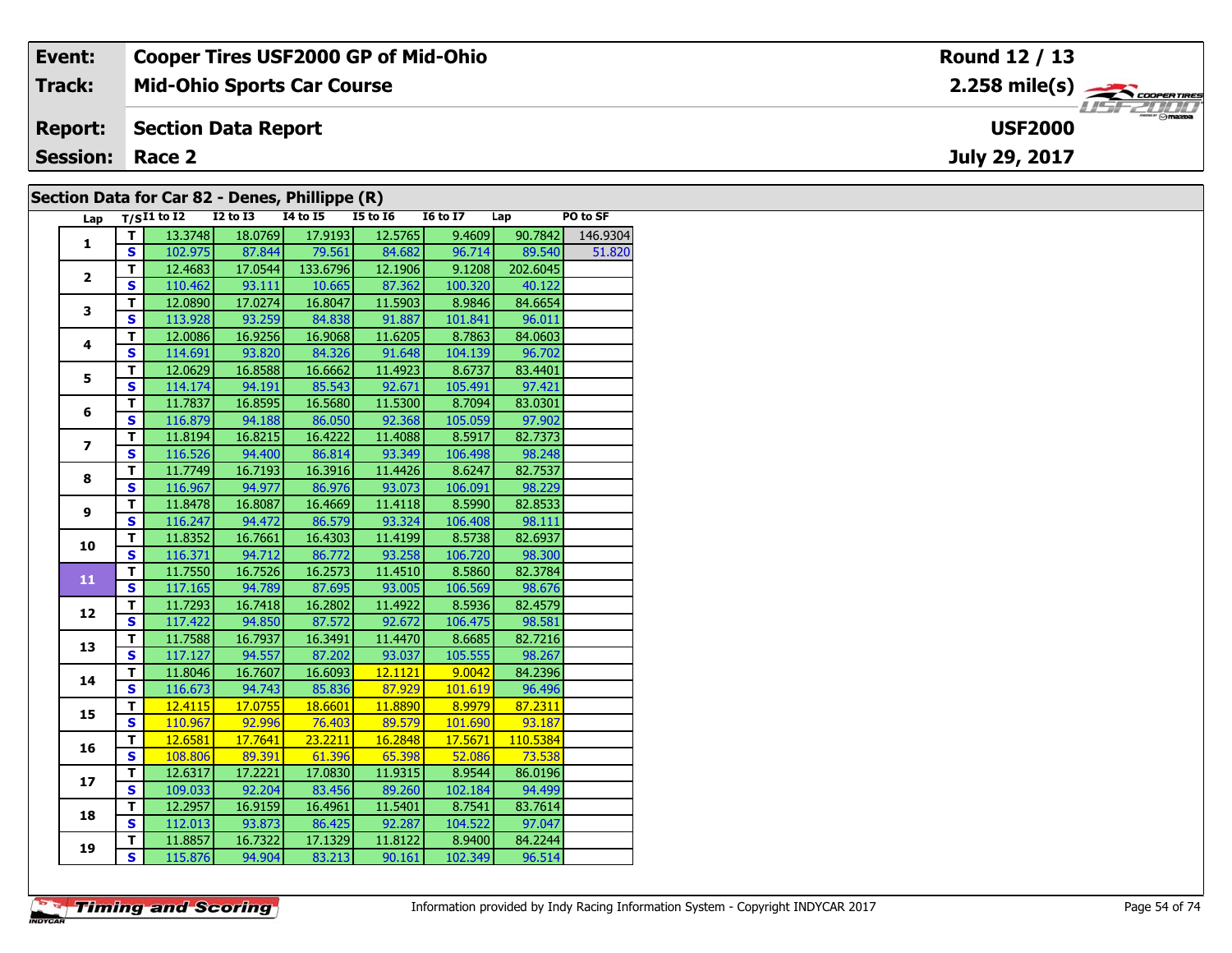| Event:                                         | <b>Cooper Tires USF2000 GP of Mid-Ohio</b> | Round 12 / 13                              |  |  |  |  |  |
|------------------------------------------------|--------------------------------------------|--------------------------------------------|--|--|--|--|--|
| Track:                                         | <b>Mid-Ohio Sports Car Course</b>          | $2.258$ mile(s) $\sum$ <i>coorer TIRES</i> |  |  |  |  |  |
| <b>Report:</b>                                 | Section Data Report                        | <b>USF2000</b>                             |  |  |  |  |  |
| <b>Session: Race 2</b>                         |                                            | July 29, 2017                              |  |  |  |  |  |
| Section Data for Car 82 - Denes, Phillippe (R) |                                            |                                            |  |  |  |  |  |

|    | Lap | T/SSF to I1 | I1 to I2A | I2A to I2 | I2 to I3A | I3A to I3 | <b>I3 to I4</b> | I4 to I5A | I5A to I5B | I5B to I5 | I5 to I6A       | I6A to I6 | I6 to I7A | I7A to I7 | <b>I7 to I8</b> | I8 to SF |
|----|-----|-------------|-----------|-----------|-----------|-----------|-----------------|-----------|------------|-----------|-----------------|-----------|-----------|-----------|-----------------|----------|
|    |     | 4.5930 l    | 7.3327    | 4.6735    | 8.3685    | 8.4097    | 2.8483 l        | 7.3624    | 5.2970 l   | 4.5865 l  | 5.2724 <b>1</b> | 6.4346 L  | 3.4657 l  | 5.3621    | 5.5191          | 4.8576   |
| 20 |     | 12.226      | 109.255   | 123.277   | 74.060 l  | 115.1271  | 134.530         | 95.109    | 72.468 l   | 74.477    | 96.730          | 86.252    | 109.777   | 99.690    | 74.864          | 91.937   |
|    |     | 5.1466      | 7.8902    | 6.4442 l  | 9.4852    |           |                 |           |            |           |                 |           |           |           |                 |          |
| 21 |     | .00.154     | 101.536   | 89.404    | 65.341    |           |                 |           |            |           |                 |           |           |           |                 |          |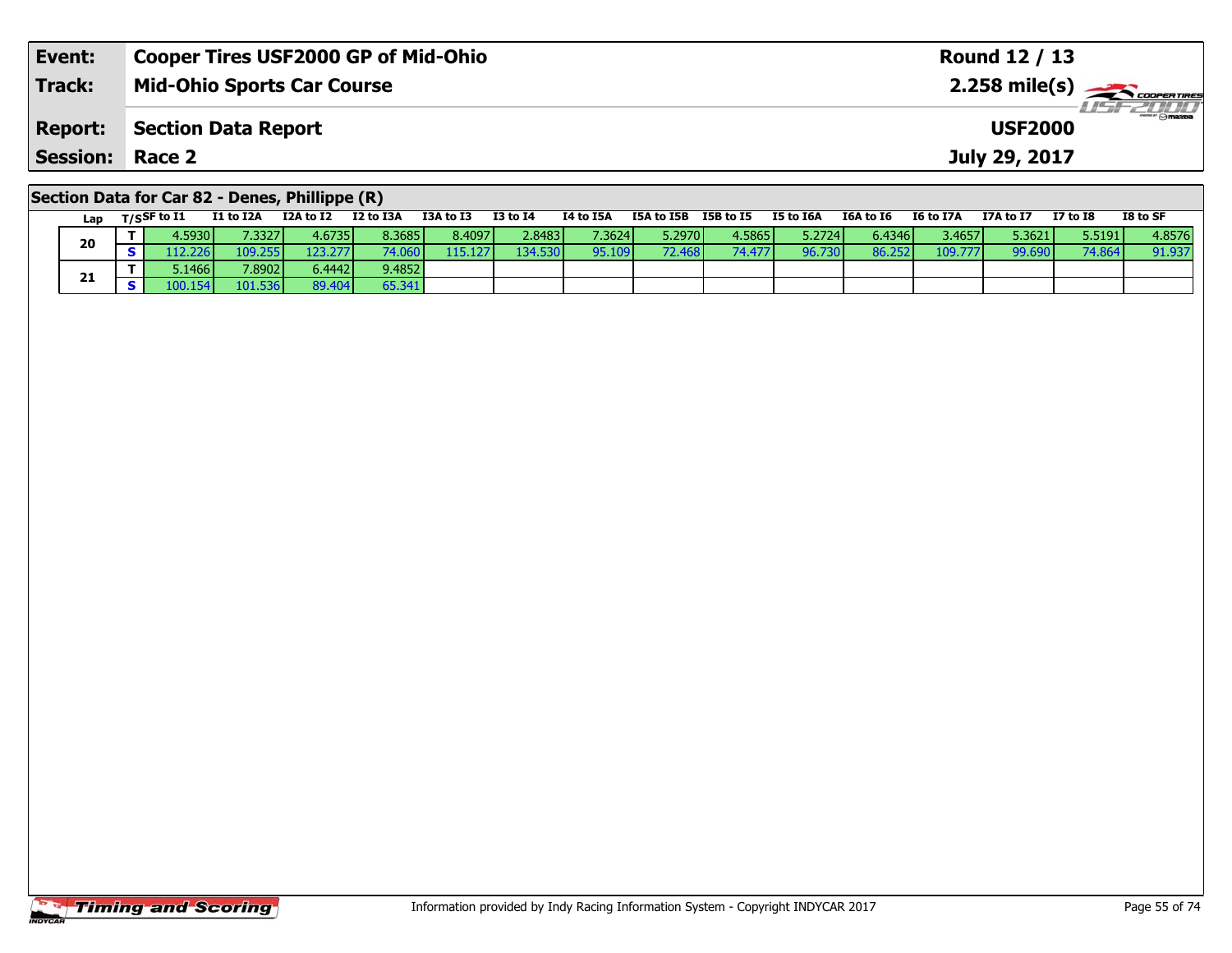| Event:                                             | <b>Cooper Tires USF2000 GP of Mid-Ohio</b> | Round 12 / 13                                           |  |  |  |  |  |
|----------------------------------------------------|--------------------------------------------|---------------------------------------------------------|--|--|--|--|--|
| Track:                                             | <b>Mid-Ohio Sports Car Course</b>          | $2.258$ mile(s) $\overbrace{\hspace{2cm}}$ coorer TIRES |  |  |  |  |  |
| <b>Report:</b>                                     | Section Data Report                        | $\equiv$ $\sim$ $\sim$ mazoa<br><b>USF2000</b>          |  |  |  |  |  |
| <b>Session:</b>                                    | Race 2                                     | July 29, 2017                                           |  |  |  |  |  |
| Section Data for Car $82$ - Denes, Phillinne $(R)$ |                                            |                                                         |  |  |  |  |  |

#### **Section Data for Car 82 - Denes, Phillippe (R)**

| Lap |   | $T/SI1$ to $I2$ | <b>I2 to I3</b> | 14 to 15 | <b>I5 to 16</b> | <b>16 to 17</b> | Lap     | PO to SF |
|-----|---|-----------------|-----------------|----------|-----------------|-----------------|---------|----------|
| 20  |   | 12.0062         | 16.7782         | 17.2459  | 11.7070         | 8.8278          | 84.3831 |          |
|     | c | 114.713         | 94.644          | 82.668   | 90.971          | 103.650         | 96.332  |          |
|     | - | 14.3344         |                 |          |                 |                 |         |          |
| 21  | c | 96.082          |                 |          |                 |                 |         |          |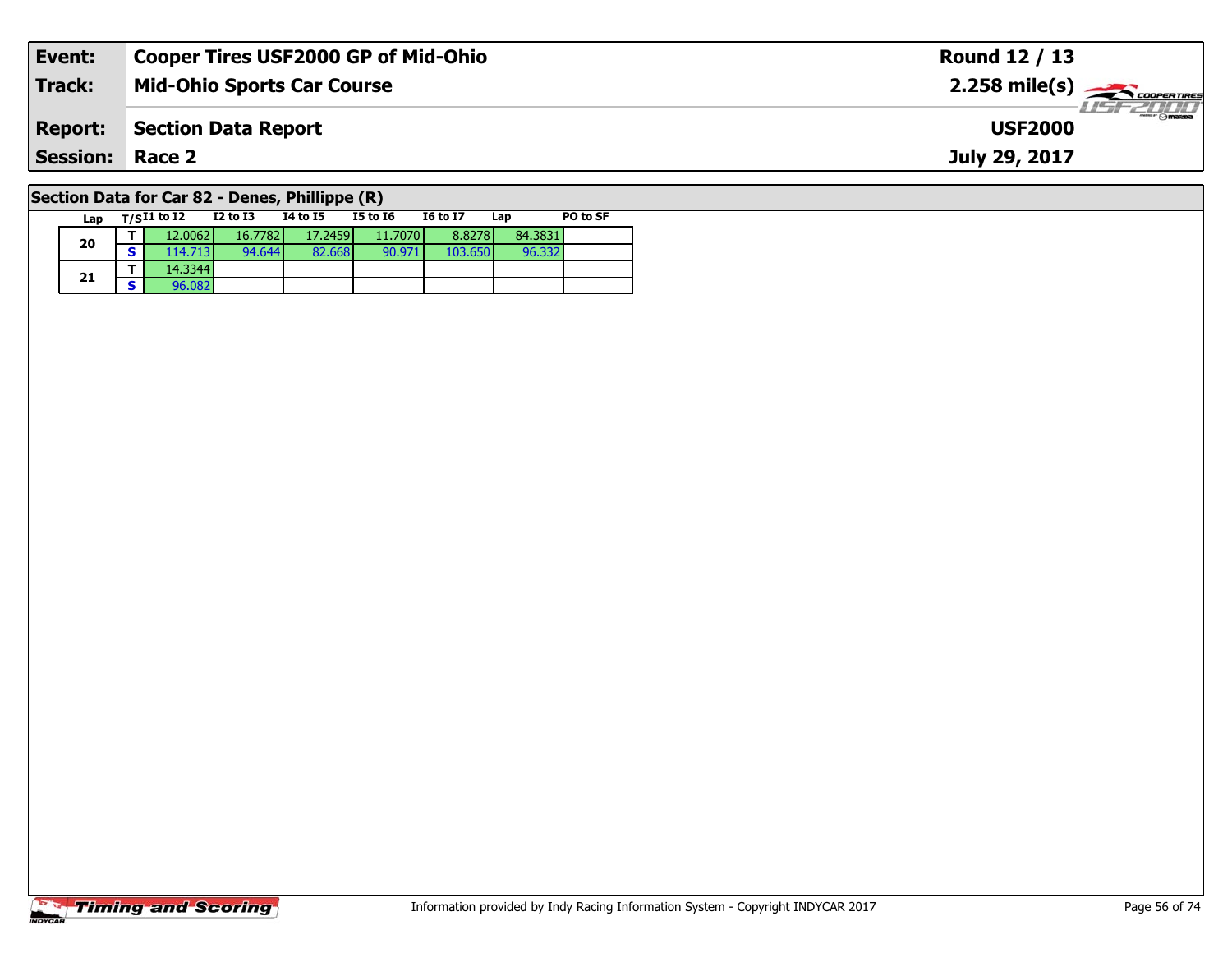| Event:                 | <b>Cooper Tires USF2000 GP of Mid-Ohio</b> | Round 12 / 13                             |
|------------------------|--------------------------------------------|-------------------------------------------|
| Track:                 | <b>Mid-Ohio Sports Car Course</b>          |                                           |
| <b>Report:</b>         | Section Data Report                        | <i><b>LISF 2000</b></i><br><b>USF2000</b> |
| <b>Session: Race 2</b> |                                            | July 29, 2017                             |
|                        | Section Data for Car 90 - Thompson, Parker |                                           |

| Lap                      |              | T/SSF to I1 | I1 to I2A | I2A to I2 | I2 to I3A | I3A to I3 | <b>I3 to I4</b> | I4 to I5A | I5A to I5B | I5B to I5 | I5 to I6A | I6A to I6 | I6 to I7A | I7A to I7 | <b>I7 to I8</b> | I8 to SF |
|--------------------------|--------------|-------------|-----------|-----------|-----------|-----------|-----------------|-----------|------------|-----------|-----------|-----------|-----------|-----------|-----------------|----------|
|                          | T.           | 5.5900      | 7.7602    | 4.8418    | 8.6304    | 8.4709    | 2.8953          | 7.4054    | 5.2998     | 4.5676    | 5.3528    | 6.5320    | 3.5148    | 5.5448    | 5.5340          | 4.7950   |
| 1                        | $\mathbf{s}$ | 92.210      | 103.237   | 118.992   | 71.813    | 114.295   | 132.346         | 94.556    | 72.430     | 74.786    | 95.277    | 84.966    | 108.244   | 96.405    | 74.662          | 93.137   |
|                          | T            | 4.5783      | 7.3412    | 4.7330    | 8.4248    | 8.4112    | 2.8749          | 7.1637    | 5.2344     | 4.5061    | 5.2762    | 6.4146    | 3.4684    | 5.4590    | 5.4233          | 4.8023   |
| $\overline{2}$           | S.           | 112.586     | 109.129   | 121.728   | 73.565    | 115.106   | 133.285         | 97.747    | 73.335     | 75.806    | 96.660    | 86.521    | 109.692   | 97.920    | 76.186          | 92.995   |
| 3                        | T            | 4.5811      | 7.2999    | 4.6979    | 8.3042    | 8.3996    | 2.8705          | 7.1541    | 5.3770     | 4.4697    | 5.2372    | 6.3580    | 3.4486    | 5.3659    | 5.4002          | 4.7243   |
|                          | S            | 112.518     | 109.746   | 122.637   | 74.634    | 115.265   | 133.490         | 97.878    | 71.390     | 76.424    | 97.380    | 87.292    | 110.321   | 99.619    | 76.512          | 94.531   |
|                          | T.           | 4.5293      | 7.1479    | 4.6594    | 8.2799    | 8.3576    | 2.8676          | 7.1632    | 5.2108     | 4.4533    | 5.2345    | 6.3205    | 3.4457    | 5.2824    | 5.4442          | 4.7134   |
| 4                        | $\mathbf{s}$ | 113.804     | 112.080   | 123.650   | 74.853    | 115.844   | 133.625         | 97.753    | 73.667     | 76.705    | 97.431    | 87.810    | 110.414   | 101.194   | 75.894          | 94.749   |
| 5                        | T.           | 4.5308      | 7.1854    | 4.6805    | 8.2513    | 8.3560    | 2.8580          | 7.0214    | 5.1328     | 4.4235    | 5.1925    | 6.3156    | 3.4458    | 5.3020    | 5.4024          | 4.7492   |
|                          | $\mathbf{s}$ | 113.767     | 111.495   | 123.093   | 75.112    | 115.867   | 134.073         | 99.728    | 74.786     | 77.222    | 98.219    | 87.878    | 110.411   | 100.820   | 76.481          | 94.035   |
| 6                        | T            | 4.5412      | 7.0924    | 4.6261    | 8.1734    | 8.3801    | 2.8650          | 7.0437    | 5.1124     | 4.4342    | 5.1649    | 6.2516    | 3.4238    | 5.2679    | 5.3247          | 4.7185   |
|                          | $\mathbf{s}$ | 113.506     | 112.957   | 124.540   | 75.828    | 115.533   | 133.746         | 99.412    | 75.085     | 77.036    | 98.743    | 88.777    | 111.121   | 101.472   | 77.597          | 94.647   |
| $\overline{\phantom{a}}$ | T.           | 4.5368      | 7.0602    | 4.6196    | 8.1958    | 8.3812    | 2.8726          | 7.0332    | 5.0511     | 4.4228    | 5.1561    | 6.2679    | 3.4404    | 5.3226    | 5.3055          | 4.7218   |
|                          | S            | 113.616     | 113.472   | 124.716   | 75.621    | 115.518   | 133.392         | 99.560    | 75.996     | 77.234    | 98.912    | 88.546    | 110.584   | 100.429   | 77.878          | 94.581   |
| 8                        | T            | 4.5445      | 7.0486    | 4.6150    | 8.2229    | 8.3898    | 2.8760          | 6.9454    | 5.0307     | 4.4168    | 5.1796    | 6.2727    | 3.4539    | 5.1803    | 5.3428          | 4.7259   |
|                          | $\mathbf{s}$ | 113.424     | 113.659   | 124.840   | 75.372    | 115.400   | 133.234         | 100.819   | 76.304     | 77.339    | 98.463    | 88.479    | 110.152   | 103.188   | 77.334          | 94.499   |
| 9                        | T.           | 4.5378      | 7.0342    | 4.5880    | 8.1163    | 8.3619    | 2.8759          | 6.9376    | 4.9969     | 4.3669    | 5.1975    | 6.2209    | 3.4379    | 5.1181    | 5.3354          | 4.7576   |
|                          | S            | 113.591     | 113.892   | 125.575   | 76.361    | 115.785   | 133.239         | 100.932   | 76.820     | 78.223    | 98.124    | 89.215    | 110.665   | 104.442   | 77.442          | 93.869   |
| 10                       | T.           | 4.5201      | 7.0435    | 4.6553    | 8.0780    | 8.3274    | 2.8672          | 6.9136    | 5.0003     | 4.4039    | 5.2129    | 6.2228    | 3.4314    | 5.1518    | 5.3408          | 4.7193   |
|                          | $\mathbf{s}$ | 114.036     | 113.741   | 123.759   | 76.724    | 116.265   | 133.643         | 101.283   | 76.768     | 77.566    | 97.834    | 89.188    | 110.874   | 103.759   | 77.363          | 94.631   |
| 11                       | T            | 4.5253      | 7.0915    | 4.6180    | 8.0982    | 8.3492    | 2.8634          | 6.9991    | 5.0335     | 4.3809    | 5.1480    | 6.2264    | 3.4344    | 5.1367    | 5.3983          | 4.7038   |
|                          | $\mathbf{s}$ | 113.905     | 112.971   | 124.759   | 76.532    | 115.961   | 133.821         | 100.045   | 76.262     | 77.973    | 99.068    | 89.137    | 110.778   | 104.064   | 76.539          | 94.943   |
| 12 <sub>2</sub>          | T            | 4.5306      | 7.0454    | 4.6108    | 8.0995    | 8.3578    | 2.8614          | 6.8950    | 4.9945     | 4.3836    | 5.1502    | 6.2597    | 3.4316    | 5.1782    | 5.3238          | 4.7175   |
|                          | S            | 113.772     | 113.711   | 124.954   | 76.520    | 115.842   | 133.914         | 101.556   | 76.857     | 77.925    | 99.025    | 88.662    | 110.868   | 103.230   | 77.610          | 94.667   |
| 13                       | T.           | 4.5212      | 7.0571    | 4.6055    | 8.2224    | 8.3728    | 2.8660          | 6.9398    | 5.0438     | 4.3683    | 5.1396    | 6.2606    | 3.4549    | 5.1748    | 5.3543          | 4.7313   |
|                          | $\mathbf{s}$ | 114.008     | 113.522   | 125.097   | 75.376    | 115.634   | 133.699         | 100.900   | 76.106     | 78.198    | 99.230    | 88.650    | 110.120   | 103.298   | 77.168          | 94.391   |
| 14                       | T.           | 4.5407      | 7.0975    | 4.6166    | 8.1376    | 8.3851    | 2.8797          | 6.9333    | 4.9569     | 4.3727    | 5.1531    | 6.3019    | 3.4480    | 5.1612    | 5.4158          | 4.6760   |
|                          | $\mathbf{s}$ | 113.519     | 112.876   | 124.797   | 76.162    | 115.465   | 133.063         | 100.995   | 77.440     | 78.119    | 98.970    | 88.069    | 110.341   | 103.570   | 76.292          | 95.507   |
| 15                       | T.           | 4.5079      | 7.0693    | 4.6132    | 8.1176    | 8.3234    | 2.8704          | 6.9620    | 5.0644     | 4.3928    | 5.1460    | 6.3080    | 3.4470    | 5.2040    | 5.3818          | 4.7275   |
|                          | $\mathbf{s}$ | 114.345     | 113.326   | 124.889   | 76.349    | 116.320   | 133.494         | 100.578   | 75.796     | 77.762    | 99.106    | 87.984    | 110.373   | 102.718   | 76.774          | 94.467   |
| 16                       | T.           | 4.5296      | 7.2427    | 4.7080    | 8.5375    | 8.7660    | 3.2696          | 8.8016    | 8.3633     | 6.3764    | 7.8570    | 7.8542    | 4.4474    | 7.0709    | 6.4685          | 5.8887   |
|                          | $\mathbf{s}$ | 113.797     | 110.613   | 122.374   | 72.594    | 110.447   | 117.195         | 79.557    | 45.899     | 53.571    | 64.910    | 70.663    | 85.545    | 75.598    | 63.876          | 75.839   |
| 17                       | T.           | 7.0859      | 10.3530   | 9.7480    | 12.7310   | 16.3598   | 6.4515          | 13.5931   | 6.9418     | 6.6270    | 8.0311    | 10.7734   | 7.7366    | 11.4473   | 9.1198          | 8.9656   |
|                          | $\mathbf{s}$ | 72.744      | 77.382    | 59.103    | 48.682    | 59.181    | 59.394          | 51.513    | 55.297     | 51.545    | 63.503    | 51.516    | 49.176    | 46.696    | 45.306          | 49.812   |
| 18                       | T            | 5.4509      | 7.4075    | 4.7262    | 8.2749    | 8.3927    | 2.8726          | 7.0357    | 5.1946     | 4.4466    | 5.1795    | 6.3493    | 3.4509    | 5.2723    | 5.3779          | 4.7088   |
|                          | S            | 94.563      | 108.152   | 121.903   | 74.898    | 115.360   | 133.392         | 99.525    | 73.897     | 76.821    | 98.465    | 87.411    | 110.248   | 101.388   | 76.830          | 94.842   |
| 19                       | T.           | 4.5163      | 7.1857    | 4.6580    | 8.2891    | 8.3990    | 2.8651          | 7.0478    | 5.1059     | 4.4531    | 5.1837    | 6.2802    | 3.4440    | 5.2579    | 5.4356          | 4.6981   |
|                          | $\mathbf{s}$ | 114.132     | 111.490   | 123.687   | 74.770    | 115.273   | 133.741         | 99.354    | 75.180     | 76.709    | 98.385    | 88.373    | 110.469   | 101.665   | 76.014          | 95.058   |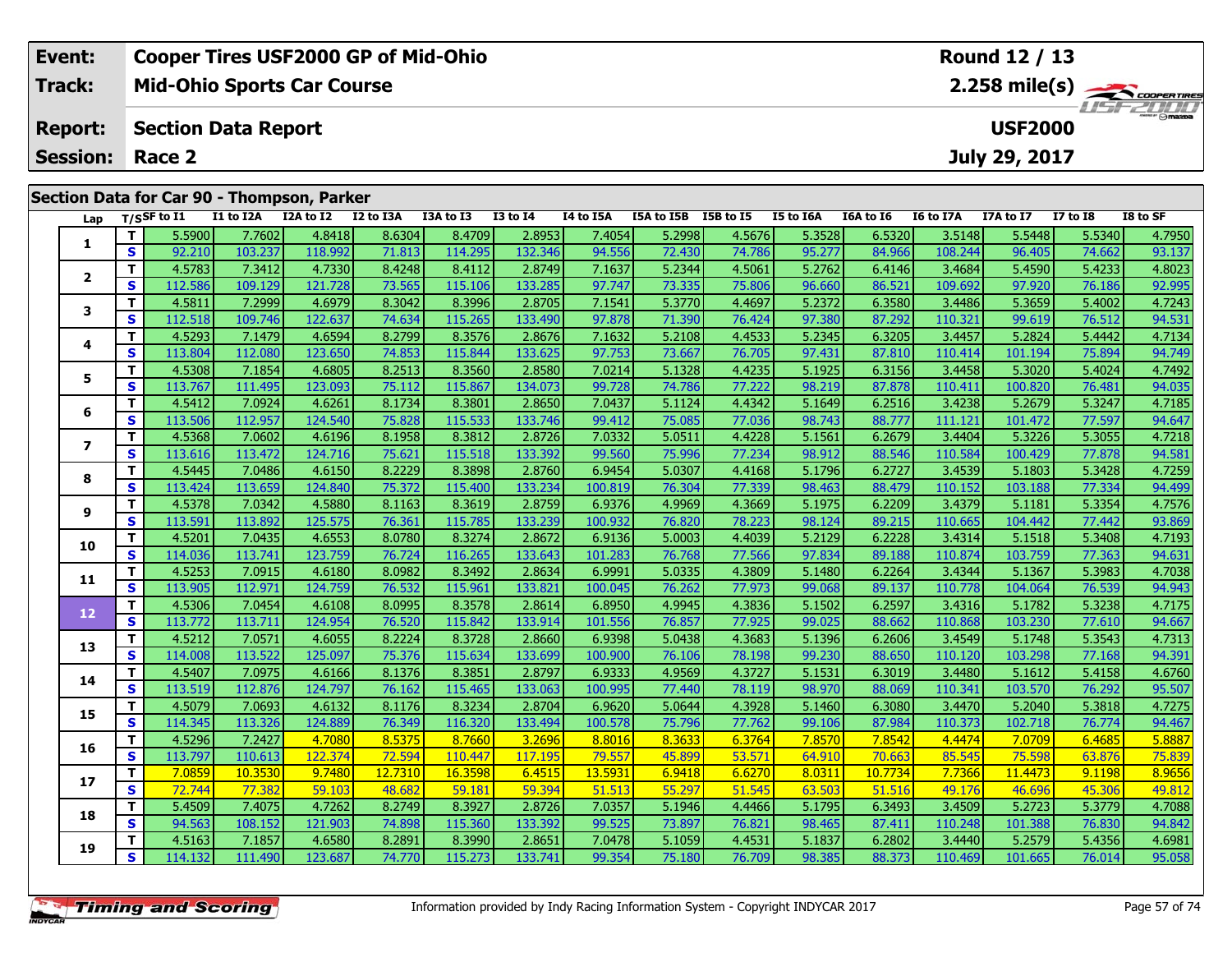| Event:                 | <b>Cooper Tires USF2000 GP of Mid-Ohio</b> | Round 12 / 13                                            |
|------------------------|--------------------------------------------|----------------------------------------------------------|
| Track:                 | <b>Mid-Ohio Sports Car Course</b>          | $2.258$ mile(s) $\overbrace{\hspace{2.5cm}}$ coorenances |
| <b>Report:</b>         | Section Data Report                        | <b>USF2000</b>                                           |
| <b>Session: Race 2</b> |                                            | July 29, 2017                                            |
|                        | Section Data for Car QO - Thompson, Parker |                                                          |

#### **Section Data for Car 90 - Thompson, Parker**

| Lap            |                         | $T/SI1$ to $I2$ | <b>I2 to I3</b> | <b>I4 to I5</b> | <b>I5 to 16</b> | <b>16 to 17</b> | Lap      | PO to SF |
|----------------|-------------------------|-----------------|-----------------|-----------------|-----------------|-----------------|----------|----------|
| 1              | T                       | 12.6020         | 17.1013         | 17.2728         | 11.8848         | 9.0596          | 86.7348  | 161.5840 |
|                | S                       | 109.290         | 92.856          | 82.539          | 89.610          | 100.998         | 93.720   | 47.120   |
| $\overline{2}$ | T                       | 12.0742         | 16.8360         | 16.9042         | 11.6908         | 8.9274          | 84.1114  |          |
|                | S                       | 114.067         | 94.319          | 84.339          | 91.097          | 102.493         | 96.643   |          |
| 3              | T                       | 11.9978         | 16.7038         | 17.0008         | 11.5952         | 8.8145          | 83.6882  |          |
|                | S                       | 114.794         | 95.065          | 83.860          | 91.848          | 103.806         | 97.132   |          |
| 4              | T                       | 11.8073         | 16.6375         | 16.8273         | 11.5550         | 8.7281          | 83.1097  |          |
|                | $\mathbf{s}$            | 116.646         | 95.444          | 84.724          | 92.168          | 104.834         | 97.808   |          |
| 5              | T                       | 11.8659         | 16.6073         | 16.5777         | 11.5081         | 8.7478          | 82.8472  |          |
|                | $\overline{\mathbf{s}}$ | 116.070         | 95.618          | 86.000          | 92.544          | 104.598         | 98.118   |          |
|                | T                       | 11.7185         | 16.5535         | 16.5903         | 11.4165         | 8.6917          | 82.4199  |          |
| 6              | S                       | 117.530         | 95.929          | 85.935          | 93.286          | 105.273         | 98.627   |          |
|                | т                       | 11.6798         | 16.5770         | 16.5071         | 11.4240         | 8.7630          | 82.3876  |          |
| 7              | S                       | 117.919         | 95.793          | 86.368          | 93.225          | 104.416         | 98.665   |          |
|                | T                       | 11.6636         | 16.6127         | 16.3929         | 11.4523         | 8.6342          | 82.2449  |          |
| 8              | S                       | 118.083         | 95.587          | 86.969          | 92.994          | 105.974         | 98.837   |          |
|                | т                       | 11.6222         | 16.4782         | 16.3014         | 11.4184         | 8.5560          | 81.8829  |          |
| 9              | $\mathbf{s}$            | 118.504         | 96.367          | 87.458          | 93.271          | 106.942         | 99.273   |          |
|                | T                       | 11.6988         | 16.4054         | 16.3178         | 11.4357         | 8.5832          | 81.8883  |          |
| 10             | S                       | 117.728         | 96.795          | 87.370          | 93.129          | 106.604         | 99.267   |          |
|                | T                       | 11.7095         | 16.4474         | 16.4135         | 11.3744         | 8.5711          | 82.0067  |          |
| 11             | $\mathbf{s}$            | 117.620         | 96.547          | 86.860          | 93.631          | 106.754         | 99.124   |          |
|                | т                       | 11.6562         | 16.4573         | 16.2731         | 11.4099         | 8.6098          | 81.8396  |          |
| 12             | $\overline{\mathbf{s}}$ | 118.158         | 96.489          | 87.610          | 93.340          | 106.274         | 99.326   |          |
|                | T                       | 11.6626         | 16.5952         | 16.3519         | 11.4002         | 8.6297          | 82.1124  |          |
| 13             | S                       | 118.093         | 95.688          | 87.188          | 93.419          | 106.029         | 98.996   |          |
|                | T                       | 11.7141         | 16.5227         | 16.2629         | 11.4550         | 8.6092          | 82.0761  |          |
| 14             | $\overline{\mathbf{s}}$ | 117.574         | 96.107          | 87.665          | 92.973          | 106.282         | 99.040   |          |
| 15             | T                       | 11.6825         | 16.4410         | 16.4192         | 11.4540         | 8.6510          | 82.1353  |          |
|                | S                       | 117.892         | 96.585          | 86.830          | 92.981          | 105.768         | 98.968   |          |
|                | T                       | 11.9507         | 17.3035         | 23.5413         | 15.7112         | 11.5183         | 100.1814 |          |
| 16             | $\overline{\mathbf{s}}$ | 115.246         | 91.771          | 60.561          | 67.786          | 79.439          | 81.141   |          |
| 17             | т                       | 20.1010         | 29.0908         | 27.1619         | 18.8045         | 19.1839         | 145.9649 |          |
|                | $\overline{\mathbf{s}}$ | 68.518          | 54.586          | 52.488          | 56.635          | 47.696          | 55.690   |          |
| 18             | T                       | 12.1337         | 16.6676         | 16.6769         | 11.5288         | 8.7232          | 84.1404  |          |
|                | S                       | 113.508         | 95.272          | 85.488          | 92.377          | 104.893         | 96.610   |          |
| 19             | т                       | 11.8437         | 16.6881         | 16.6068         | 11.4639         | 8.7019          | 82.8195  |          |
|                | S                       | 116.287         | 95.155          | 85.849          | 92.900          | 105.149         | 98.151   |          |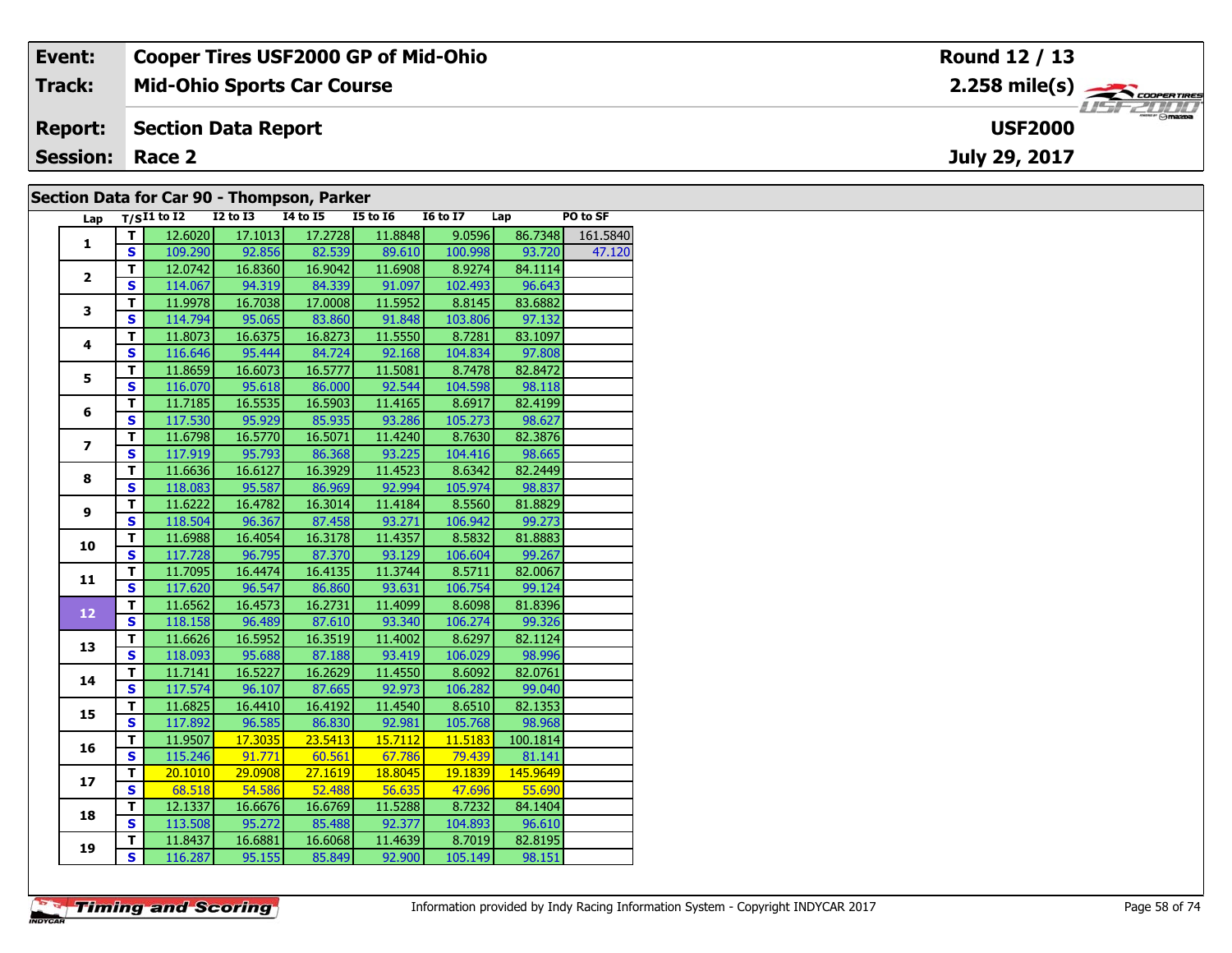| Event:                 | <b>Cooper Tires USF2000 GP of Mid-Ohio</b> |           |           |                                    |          |           |               |           |           | Round 12 / 13 |           |           |          |          |  |  |  |
|------------------------|--------------------------------------------|-----------|-----------|------------------------------------|----------|-----------|---------------|-----------|-----------|---------------|-----------|-----------|----------|----------|--|--|--|
| <b>Track:</b>          | <b>Mid-Ohio Sports Car Course</b>          |           |           |                                    |          |           |               |           |           |               |           |           |          |          |  |  |  |
| <b>Report:</b>         | <b>Section Data Report</b>                 |           |           | <b>LISFELIND</b><br><b>USF2000</b> |          |           |               |           |           |               |           |           |          |          |  |  |  |
| <b>Session: Race 2</b> |                                            |           |           |                                    |          |           | July 29, 2017 |           |           |               |           |           |          |          |  |  |  |
|                        | Section Data for Car 90 - Thompson, Parker |           |           |                                    |          |           |               |           |           |               |           |           |          |          |  |  |  |
| Lap                    | I1 to I2A<br>$_{\rm T/SSF}$ to I1          | I2A to I2 | I2 to I3A | I3A to I3                          | I3 to I4 | I4 to I5A | I5A to I5B    | I5B to I5 | I5 to I6A | I6A to I6     | I6 to I7A | I7A to I7 | I7 to I8 | I8 to SF |  |  |  |

0 | T | 4.5219| 7.1406| 4.6561| 8.2264| 8.3651| 2.8616| 6.9823| 5.0575| 4.4402| 5.1577| 6.2258| 3.4229| 5.2063| 5.3955| 4.6988<br>| S | 113.991| 112.195| 123.738| 75.339| 115.741| 133.905| 100.286| 75.900| 76.931| 98.881| 89.

**<sup>T</sup>** 4.5424 7.1967 4.6349 8.1702 8.3952 2.8659 7.0122 5.1171 4.4398 5.1813 6.3588 3.4539 5.2925 5.3911 4.7776 **<sup>S</sup>** 113.476 111.320 124.304 75.858 115.326 133.704 99.858 75.016 76.938 98.431 87.281 110.152 101.001 76.641 93.476

85.805

**20**

**21**

**22**

**<sup>T</sup>** 5.8371 8.7512 5.8375 12.8659 11.2835 **<sup>S</sup>** 88.307 91.546 98.696 48.172 85.805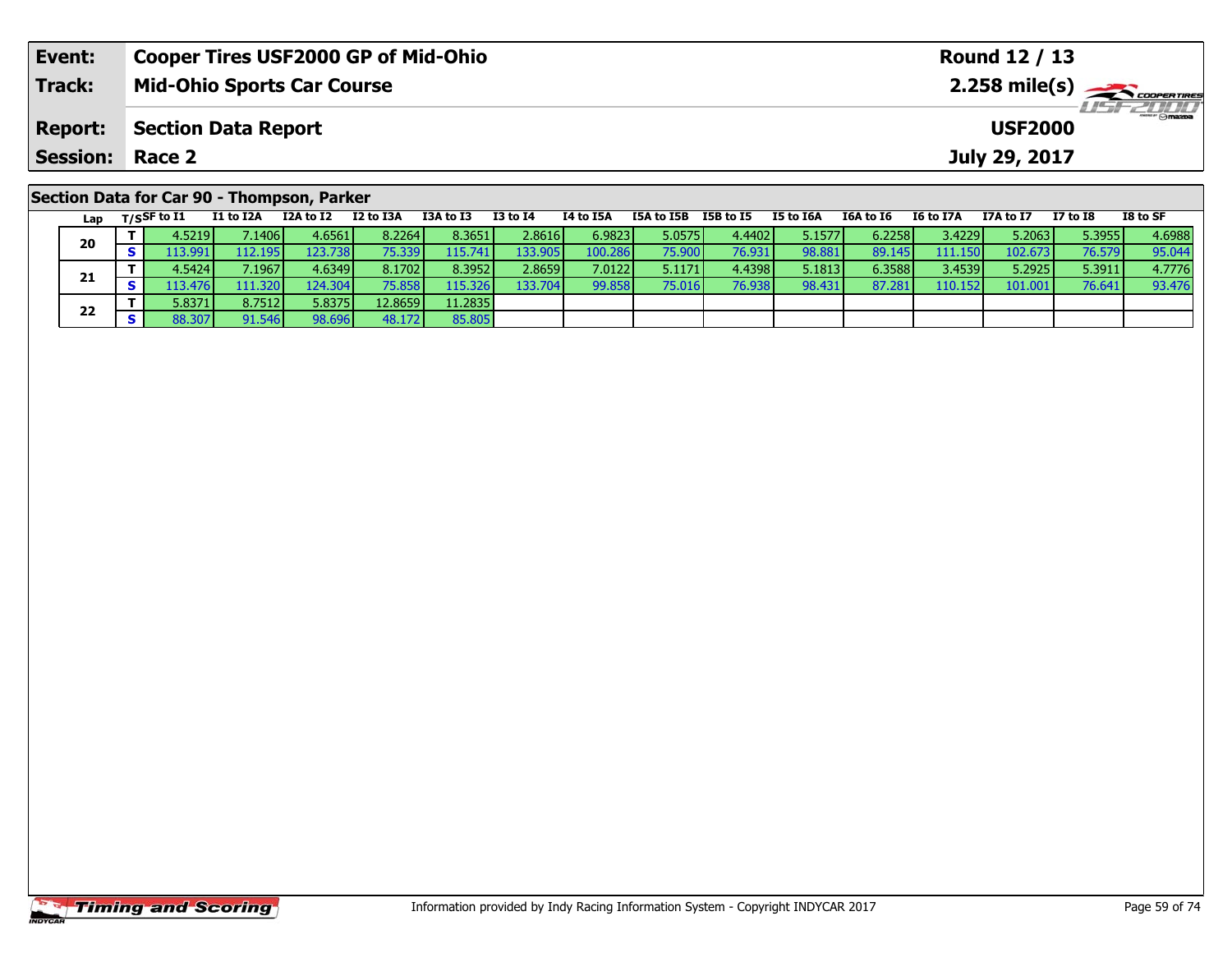| Event:          | <b>Cooper Tires USF2000 GP of Mid-Ohio</b> | Round 12 / 13                            |
|-----------------|--------------------------------------------|------------------------------------------|
| Track:          | <b>Mid-Ohio Sports Car Course</b>          | $2.258$ mile(s) $\leftarrow$ COOPERTIRES |
| <b>Report:</b>  | Section Data Report                        | <b>LISF 2000</b><br><b>USF2000</b>       |
| <b>Session:</b> | Race 2                                     | July 29, 2017                            |
|                 | Section Data for Car 90 - Thompson, Parker |                                          |

**Lap T/SI1 to I2 I2 to I3 I4 to I5 I5 to I6 I6 to I7 Lap PO to SF** 

**d T** 11.7967 16.5915 16.4800 11.3835 8.6292 82.3587<br>S 116.751 95.709 86.510 93.556 106.035 98.700

**<sup>T</sup>** 11.8316 16.5654 16.5691 11.5401 8.7464 82.8296 **<sup>S</sup>** 116.406 95.860 86.045 92.287 104.614 98.139

# **Timing and Scoring**

**20**

**21**

**22**

**<sup>T</sup>** 14.5887 24.1494 **<sup>S</sup>** 94.407 65.755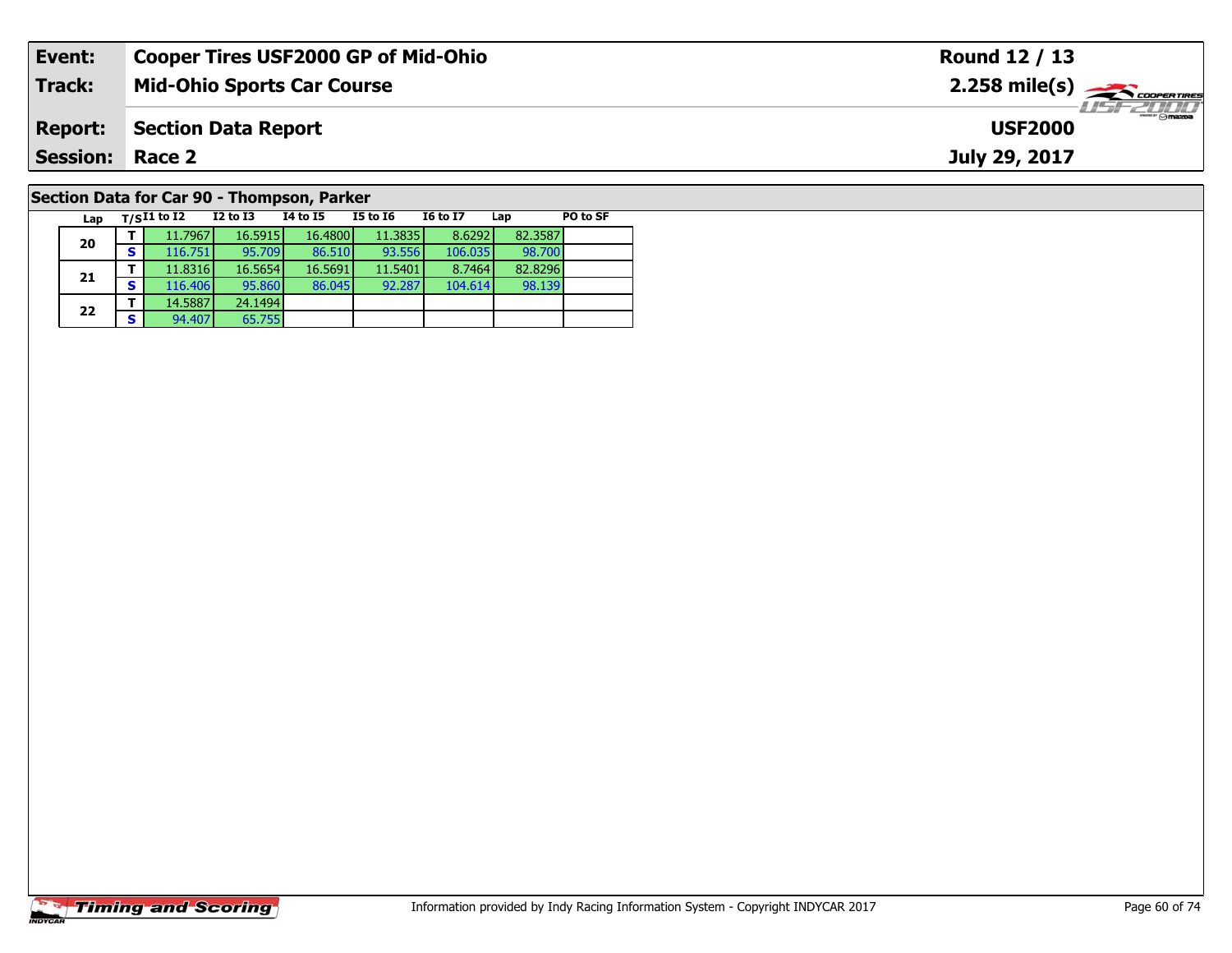| Event:          |            |                | <b>Cooper Tires USF2000 GP of Mid-Ohio</b> |           |                      |           |                 |             |            |           |                |            |           | Round 12 / 13    |              |                         |
|-----------------|------------|----------------|--------------------------------------------|-----------|----------------------|-----------|-----------------|-------------|------------|-----------|----------------|------------|-----------|------------------|--------------|-------------------------|
| Track:          |            |                | <b>Mid-Ohio Sports Car Course</b>          |           |                      |           |                 |             |            |           |                |            |           |                  |              | $2.258 \text{ mile(s)}$ |
| <b>Report:</b>  |            |                | <b>Section Data Report</b>                 |           |                      |           |                 |             |            |           |                |            |           | <b>USF2000</b>   |              | <b>USF 2000</b>         |
| <b>Session:</b> |            | Race 2         |                                            |           |                      |           |                 |             |            |           |                |            |           | July 29, 2017    |              |                         |
|                 |            |                | Section Data for Car 92 - Gore, Dev (R)    |           |                      |           |                 |             |            |           |                |            |           |                  |              |                         |
| Lap             |            | $T/S$ SF to I1 | I1 to I2A                                  | I2A to I2 | I2 to I3A            | I3A to I3 | <b>I3 to I4</b> | I4 to I5A   | I5A to I5B | I5B to I5 | I5 to I6A      | I6A to I6  | I6 to I7A | <b>I7A to I7</b> | $I7$ to $I8$ | I8 to SF                |
|                 |            | 5.8383         | 8.4160                                     | 4.9566    | 9.3807               | 8.5941    | 2.8361          | 7.6717      | 5.5539     | 4.9822    | 5.6143         | 6.8345     | 3.5378    | 5.9118           | 6.0403       | 4.9270                  |
|                 | <b>S</b>   | 88.288         | 95.192                                     | 116.236   | 66.069               | 112.657   | 135.109         | 91.274      | 69.116     | 68.562    | 90.839         | 81.206     | 107.540   | 90.420           | 68.404       | 90.642                  |
|                 |            | 4.6805         | 7.6655                                     | 4.7138    | 9.1284               | 8.5712    | 2.9046          | 7.6921      | 6.1066     | 4.7510    | 5.2965         | 6.5525     | 3.5244    | 5.5190           | 5.6104       | 4.8980                  |
|                 | <b>S</b>   | 110.128        | 104.512                                    | 122.223   | 67.895               | 112.958   | 131.922         | 91.032      | 62.860     | 71.899    | 96.290         | 84.700     | 107.949   | 96.855           | 73.646       | 91.178                  |
| 3               |            | 4.6361         | 7.3508                                     | 4.7072    | 8.4931               | 8.4830    | 2.8978          | 7.2854      | 5.3088     | 4.6780    | 5.2563         | 6.4489     | 3.4942    | 5.4159           | 5.7210       | 4.7741                  |
|                 | $\epsilon$ | 111102         | 100.00 $\epsilon$                          | 122.20E   | רה כד $\blacksquare$ | 114.122   | ורכר רכו        | $OC$ 11 $A$ | ורחכ רד    | 72.031    | <u>na naci</u> | $OC$ $OCA$ | 100001    | no con l         | ורכב כד      | <b>OD EAE</b>           |

| rah                      | '''          |         |         |         |        |         |         |         |        |        |        |        |         |         |        |        |
|--------------------------|--------------|---------|---------|---------|--------|---------|---------|---------|--------|--------|--------|--------|---------|---------|--------|--------|
|                          | T            | 5.8383  | 8.4160  | 4.9566  | 9.3807 | 8.5941  | 2.8361  | 7.6717  | 5.5539 | 4.9822 | 5.6143 | 6.8345 | 3.5378  | 5.9118  | 6.0403 | 4.9270 |
| 1                        | S            | 88.288  | 95.192  | 116.236 | 66.069 | 112.657 | 135.109 | 91.274  | 69.116 | 68.562 | 90.839 | 81.206 | 107.540 | 90.420  | 68.404 | 90.642 |
|                          | T.           | 4.6805  | 7.6655  | 4.7138  | 9.1284 | 8.5712  | 2.9046  | 7.6921  | 6.1066 | 4.7510 | 5.2965 | 6.5525 | 3.5244  | 5.5190  | 5.6104 | 4.8980 |
| $\mathbf{2}$             | S            | 110.128 | 104.512 | 122.223 | 67.895 | 112.958 | 131.922 | 91.032  | 62.860 | 71.899 | 96.290 | 84.700 | 107.949 | 96.855  | 73.646 | 91.178 |
| 3                        | T.           | 4.6361  | 7.3508  | 4.7072  | 8.4931 | 8.4830  | 2.8978  | 7.2854  | 5.3088 | 4.6780 | 5.2563 | 6.4489 | 3.4942  | 5.4159  | 5.7210 | 4.7741 |
|                          | $\mathbf{s}$ | 111.183 | 108.986 | 122.395 | 72.974 | 114.132 | 132.232 | 96.114  | 72.307 | 73.021 | 97.026 | 86.061 | 108.882 | 98.699  | 72.222 | 93.545 |
| 4                        | т            | 4.5677  | 7.2139  | 4.6604  | 8.4568 | 8.4350  | 2.8805  | 7.2757  | 5.2468 | 4.5938 | 5.2877 | 6.3685 | 3.4723  | 5.3633  | 5.6027 | 4.8043 |
|                          | $\mathbf{s}$ | 112.848 | 111.055 | 123.624 | 73.287 | 114.781 | 133.026 | 96.242  | 73.161 | 74.359 | 96.450 | 87.148 | 109.568 | 99.667  | 73.747 | 92.956 |
| 5                        | T            | 4.5929  | 7.2111  | 4.6757  | 8.5434 | 8.4992  | 2.9010  | 7.2700  | 5.0310 | 4.5815 | 5.2639 | 6.4841 | 3.5014  | 5.4681  | 5.6169 | 4.9130 |
|                          | $\mathbf{s}$ | 112.229 | 111.098 | 123.219 | 72.544 | 113.914 | 132.086 | 96.317  | 76.300 | 74.559 | 96.886 | 85.594 | 108.658 | 97.757  | 73.560 | 90.900 |
| 6                        | T.           | 4.6311  | 7.2738  | 4.7183  | 8.4689 | 8.5182  | 2.9212  | 7.2408  | 5.1100 | 4.5819 | 5.1992 | 6.4056 | 3.4769  | 5.2788  | 5.6694 | 4.7356 |
|                          | S            | 111.303 | 110.140 | 122.107 | 73.182 | 113.660 | 131.173 | 96.706  | 75.120 | 74.552 | 98.092 | 86.643 | 109.423 | 101.263 | 72.879 | 94.305 |
| $\overline{\phantom{a}}$ | T            | 4.5918  | 7.1875  | 4.6646  |        |         |         |         | 5.1009 | 4.6006 | 5.1794 | 6.3414 | 3.4552  | 5.3150  | 5.6078 | 4.7667 |
|                          | <b>S</b>     | 112.255 | 111.462 | 123.512 |        |         |         |         | 75.254 | 74.249 | 98.467 | 87.520 | 110.111 | 100.573 | 73.680 | 93.690 |
| 8                        | T.           | 4.6185  | 7.1884  | 4.6650  | 8.4406 | 8.5121  | 2.9199  | 7.2732  | 5.1499 | 4.5875 | 5.2137 | 6.4308 | 3.4683  | 5.3045  | 5.7054 | 4.7440 |
|                          | $\mathbf{s}$ | 111.606 | 111.448 | 123.502 | 73.428 | 113.742 | 131.231 | 96.275  | 74.538 | 74.461 | 97.819 | 86.303 | 109.695 | 100.772 | 72.419 | 94.138 |
| 9                        | T            | 4.6163  | 7.3299  | 4.6846  | 8.3851 | 8.4566  | 2.9242  | 7.2997  | 5.1208 | 4.5511 | 5.1903 | 6.4646 | 3.4861  | 5.3502  | 5.6785 | 4.7265 |
|                          | S            | 111.660 | 109.297 | 122.985 | 73.914 | 114.488 | 131.038 | 95.925  | 74.962 | 75.057 | 98.260 | 85.852 | 109.135 | 99.911  | 72.762 | 94.487 |
| 10                       | T.           | 4.6045  | 7.2744  | 4.7091  | 8.4195 | 8.4097  | 2.8936  | 7.1770  | 5.0536 | 4.5027 | 5.1891 | 6.4015 | 3.4688  | 5.2794  | 5.7167 | 4.7178 |
|                          | S            | 111.946 | 110.131 | 122.345 | 73.612 | 115.127 | 132.424 | 97.565  | 75.958 | 75.864 | 98.283 | 86.698 | 109.679 | 101.251 | 72.276 | 94.661 |
| 11                       | T            | 4.5945  | 7.2274  | 4.6877  |        |         | 2.9307  | 7.1974  | 5.0271 | 4.5193 | 5.1857 | 6.4261 | 3.4897  | 5.3210  | 5.6100 | 4.7727 |
|                          | S            | 112.189 | 110.847 | 122.904 |        |         | 130.748 | 97.289  | 76.359 | 75.585 | 98.347 | 86.367 | 109.022 | 100.460 | 73.651 | 93.572 |
| 12                       | T.           | 4.5921  | 7.1955  | 4.6582  | 8.4644 | 8.4632  | 2.9176  | 7.1961  | 5.0546 | 4.5458 | 5.1776 | 6.3323 | 3.4678  | 5.3454  | 5.6795 | 4.7894 |
|                          | $\mathbf{s}$ | 112.248 | 111.339 | 123.682 | 73.221 | 114.399 | 131.335 | 97.306  | 75.943 | 75.144 | 98.501 | 87.646 | 109.711 | 100.001 | 72.750 | 93.246 |
| 13                       | т            | 4.6108  | 7.2564  | 4.6816  | 8.4301 | 8.4864  | 2.9224  | 7.1617  | 5.1071 | 4.4852 | 5.1748 | 6.4445 | 3.4765  | 5.2670  | 5.6350 | 4.7455 |
|                          | $\mathbf{s}$ | 111.793 | 110.404 | 123.064 | 73.519 | 114.086 | 131.119 | 97.774  | 75.163 | 76.160 | 98.555 | 86.120 | 109.436 | 101.490 | 73.324 | 94.108 |
| 14                       | T            | 4.6020  | 7.2402  | 4.6649  | 8.3689 | 8.4609  | 2.9209  | 7.1126  | 5.0177 | 4.4651 | 5.1628 | 6.4278 | 3.4737  | 5.2846  | 5.5849 | 4.7955 |
|                          | <b>S</b>     | 112.007 | 110.651 | 123.505 | 74.057 | 114.430 | 131.186 | 98.449  | 76.502 | 76.502 | 98.784 | 86.344 | 109.524 | 101.152 | 73.982 | 93.127 |
| 15                       | T.           | 4.5889  | 7.1475  | 4.6528  | 8.3359 | 8.4786  | 2.9279  | 7.1746  | 5.0523 | 4.5970 | 5.1801 | 6.4158 | 3.5769  | 5.7692  | 5.8423 | 4.9946 |
|                          | S            | 112.326 | 112.086 | 123.826 | 74.350 | 114.191 | 130.873 | 97.598  | 75.978 | 74.307 | 98.454 | 86.505 | 106.364 | 92.655  | 70.722 | 89.415 |
| 16                       | T.           | 4.9503  | 8.0137  | 4.9987  | 8.6832 | 8.6181  | 2.9390  | 8.0522  | 5.8339 | 4.9297 | 5.8924 | 6.9846 | 3.6016  | 6.0873  | 5.8532 | 5.0285 |
|                          | $\mathbf{s}$ | 104.126 | 99.971  | 115.257 | 71.376 | 112.343 | 130.378 | 86.961  | 65.799 | 69.292 | 86.552 | 79.461 | 105.635 | 87.813  | 70.591 | 88.812 |
| 17                       | T            | 4.7721  | 7.9723  | 5.2691  |        |         | 7.9866  | 14.4236 | 6.2229 | 4.8905 | 7.0582 | 9.5630 |         |         |        |        |
|                          | $\mathbf{s}$ | 108.014 | 100.490 | 109.342 |        |         | 47.978  | 48.547  | 61.686 | 69.848 | 72.256 | 58.036 |         |         |        |        |
| 18                       | T.           | 5.2206  | 8.1056  | 4.8862  | 8.6294 | 8.4507  | 2.8720  | 7.2784  | 5.2658 | 4.6135 | 5.3160 |        |         |         | 5.5620 | 4.8187 |
|                          | S            | 98.735  | 98.837  | 117.911 | 71.821 | 114.568 | 133.420 | 96.206  | 72.897 | 74.042 | 95.937 |        |         |         | 74.287 | 92.679 |
| 19                       | T.           | 4.5771  | 7.8805  | 4.9085  | 8.7055 | 8.4655  | 2.8606  | 7.3448  | 5.2053 | 4.4798 | 5.2293 | 6.4065 | 3.4790  | 5.3308  | 5.6090 | 4.8726 |
|                          | S            | 112.616 | 101.661 | 117.375 | 71.193 | 114.368 | 133.952 | 95.336  | 73.745 | 76.251 | 97.527 | 86.631 | 109.357 | 100.275 | 73.664 | 91.654 |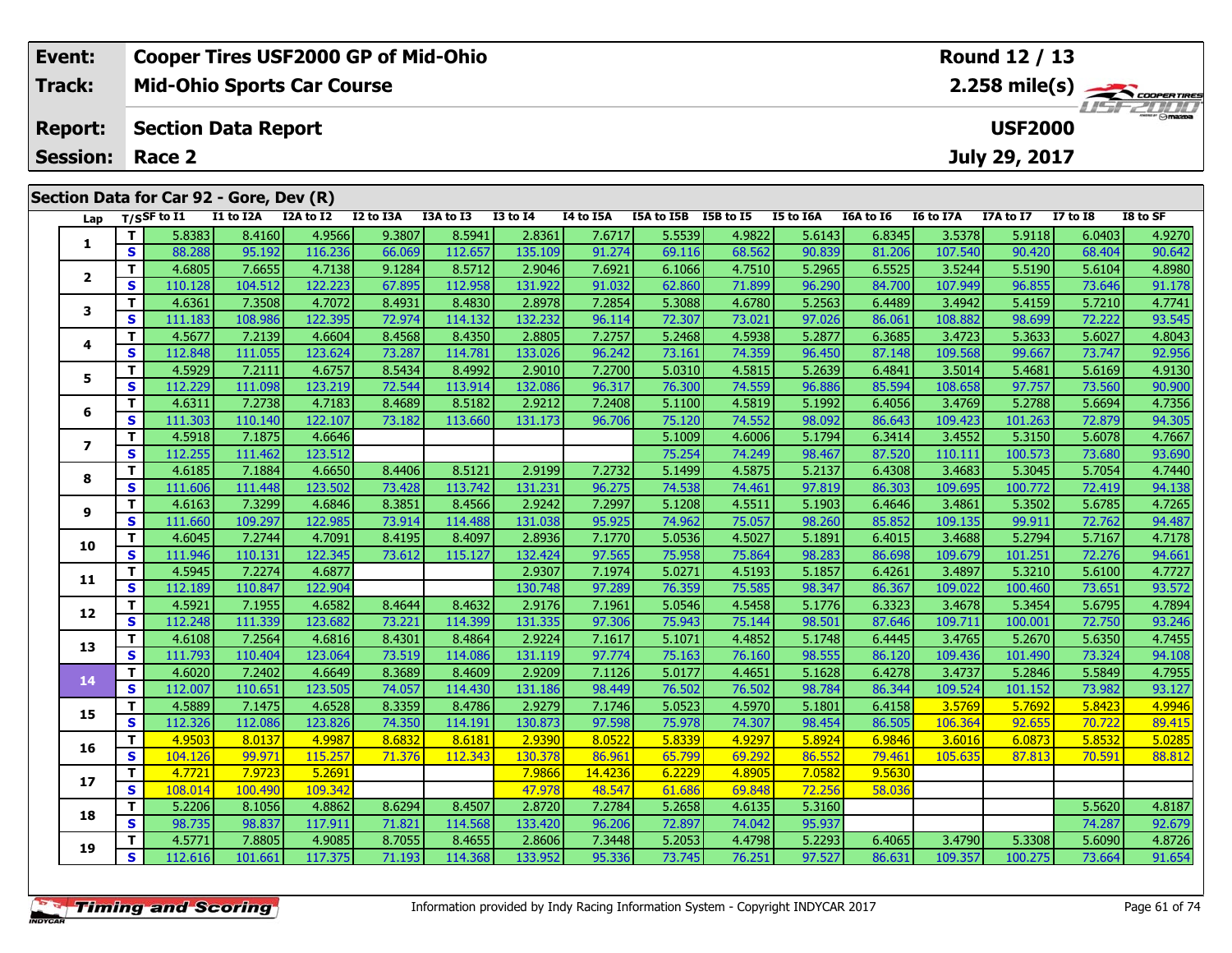| Event:                 | <b>Cooper Tires USF2000 GP of Mid-Ohio</b> | Round 12 / 13                            |
|------------------------|--------------------------------------------|------------------------------------------|
| Track:                 | <b>Mid-Ohio Sports Car Course</b>          | $2.258$ mile(s) $\rightarrow$ coorentmen |
| <b>Report:</b>         | Section Data Report                        | $\sqrt{m}$<br><b>USF2000</b>             |
| <b>Session: Race 2</b> |                                            | July 29, 2017                            |
|                        | Section Data for Car 92 - Gore, Dev (R)    |                                          |

|                          |                         |                 | <b>I2 to I3</b> | .<br><b>14 to 15</b> | <b>I5 to 16</b> | <b>16 to 17</b> | Lap      | PO to SF |
|--------------------------|-------------------------|-----------------|-----------------|----------------------|-----------------|-----------------|----------|----------|
| Lap                      |                         | $T/SI1$ to $I2$ |                 |                      |                 |                 |          |          |
| 1                        | T.                      | 13.3726         | 17.9748         | 18.2078              | 12.4488         | 9.4496          | 91.0953  | 143.5430 |
|                          | S                       | 102.992         | 88.343          | 78.301               | 85.550          | 96.829          | 89.234   | 53.042   |
| $\mathbf{2}$             | $\overline{\mathsf{r}}$ | 12.3793         | 17.6996         | 18.5497              | 11.8490         | 9.0434          | 87.6145  |          |
|                          | S                       | 111.256         | 89.717          | 76.857               | 89.881          | 101.179         | 92.779   |          |
| 3                        | T.                      | 12.0580         | 16.9761         | 17.2722              | 11.7052         | 8.9101          | 84.9506  |          |
|                          | S                       | 114.221         | 93.541          | 82.542               | 90.985          | 102.692         | 95.689   |          |
| $\overline{\mathbf{4}}$  | T                       | 11.8743         | 16.8918         | 17.1163              | 11.6562         | 8.8356          | 84.2294  |          |
|                          | S                       | 115.988         | 94.007          | 83.294               | 91.368          | 103.558         | 96.508   |          |
| 5                        | T                       | 11.8868         | 17.0426         | 16.8825              | 11.7480         | 8.9695          | 84.5532  |          |
|                          | S                       | 115.866         | 93.176          | 84.447               | 90.654          | 102.012         | 96.138   |          |
| 6                        | $\overline{\mathsf{T}}$ | 11.9921         | 16.9871         | 16.9327              | 11.6048         | 8.7557          | 84.2297  |          |
|                          | S                       | 114.848         | 93.480          | 84.197               | 91.772          | 104.503         | 96.508   |          |
| $\overline{\phantom{a}}$ | T                       | 11.8521         |                 |                      | 11.5208         | 8.7702          | 83.9195  |          |
|                          | S                       | 116.205         |                 |                      | 92.441          | 104.331         | 96.864   |          |
| 8                        | $\overline{\mathbf{T}}$ | 11.8534         | 16.9527         | 17.0106              | 11.6445         | 8.7728          | 84.2218  |          |
|                          | S                       | 116.192         | 93.670          | 83.811               | 91.459          | 104.300         | 96.517   |          |
| 9                        | т                       | 12.0145         | 16.8417         | 16.9716              | 11.6549         | 8.8363          | 84.2645  |          |
|                          | $\overline{\mathbf{s}}$ | 114.634         | 94.287          | 84.004               | 91.378          | 103.550         | 96.468   |          |
|                          | T                       | 11.9835         | 16.8292         | 16.7333              | 11.5906         | 8.7482          | 83.8174  |          |
| 10                       | $\overline{\mathbf{s}}$ | 114.931         | 94.357          | 85.200               | 91.885          | 104.593         | 96.982   |          |
|                          | T.                      | 11.9151         | 16.9182         | 16.7438              | 11.6118         | 8.8107          | 83.9075  |          |
| 11                       | $\overline{\mathbf{s}}$ | 115.591         | 93.861          | 85.147               | 91.717          | 103.851         | 96.878   |          |
|                          | T.                      | 11.8537         | 16.9276         | 16.7965              | 11.5099         | 8.8132          | 83.8795  |          |
| 12                       | S                       | 116.189         | 93.809          | 84.880               | 92.529          | 103.822         | 96.910   |          |
|                          | T                       | 11.9380         | 16.9165         | 16.7540              | 11.6193         | 8.7435          | 83.8850  |          |
| 13                       | $\mathbf{s}$            | 115.369         | 93.870          | 85.095               | 91.658          | 104.649         | 96.904   |          |
|                          | T.                      | 11.9051         | 16.8298         | 16.5954              | 11.5906         | 8.7583          | 83.5825  |          |
| 14                       | S                       | 115.688         | 94.354          | 85.908               | 91.885          | 104.472         | 97.255   |          |
|                          | T                       | 11.8003         | 16.8145         | 16.8239              | 11.5959         | 9.3461          | 84.7344  |          |
| 15                       | S                       | 116.715         | 94.440          | 84.741               | 91.843          | 97.902          | 95.933   |          |
|                          | $\overline{\mathsf{T}}$ | 13.0124         | 17.3013         | 18.8158              | 12.8770         | 9.6889          | 90.4664  |          |
| 16                       | $\overline{\mathbf{s}}$ | 105.843         | 91.782          | 75.770               | 82.706          | 94.438          | 89.854   |          |
|                          | T                       | 13.2414         | 24.5689         | 25.5370              | 16.6212         | 108.1381        | 124.7128 |          |
| 17                       | S                       | 104.013         | 64.633          | 55.828               | 64.075          | 8.461           | 65.180   |          |
|                          | $\overline{\mathsf{r}}$ | 12.9918         | 17.0801         | 17.1577              |                 |                 | 86.5332  |          |
| 18                       | $\mathbf{s}$            | 106.011         | 92.971          | 83.093               |                 |                 | 93.939   |          |
|                          | T.                      | 12.7890         | 17.1710         | 17.0299              | 11.6358         | 8.8098          | 85.3548  |          |
| 19                       | $\overline{\mathbf{s}}$ | 107.692         | 92.479          | 83.716               | 91.528          | 103.862         | 95.235   |          |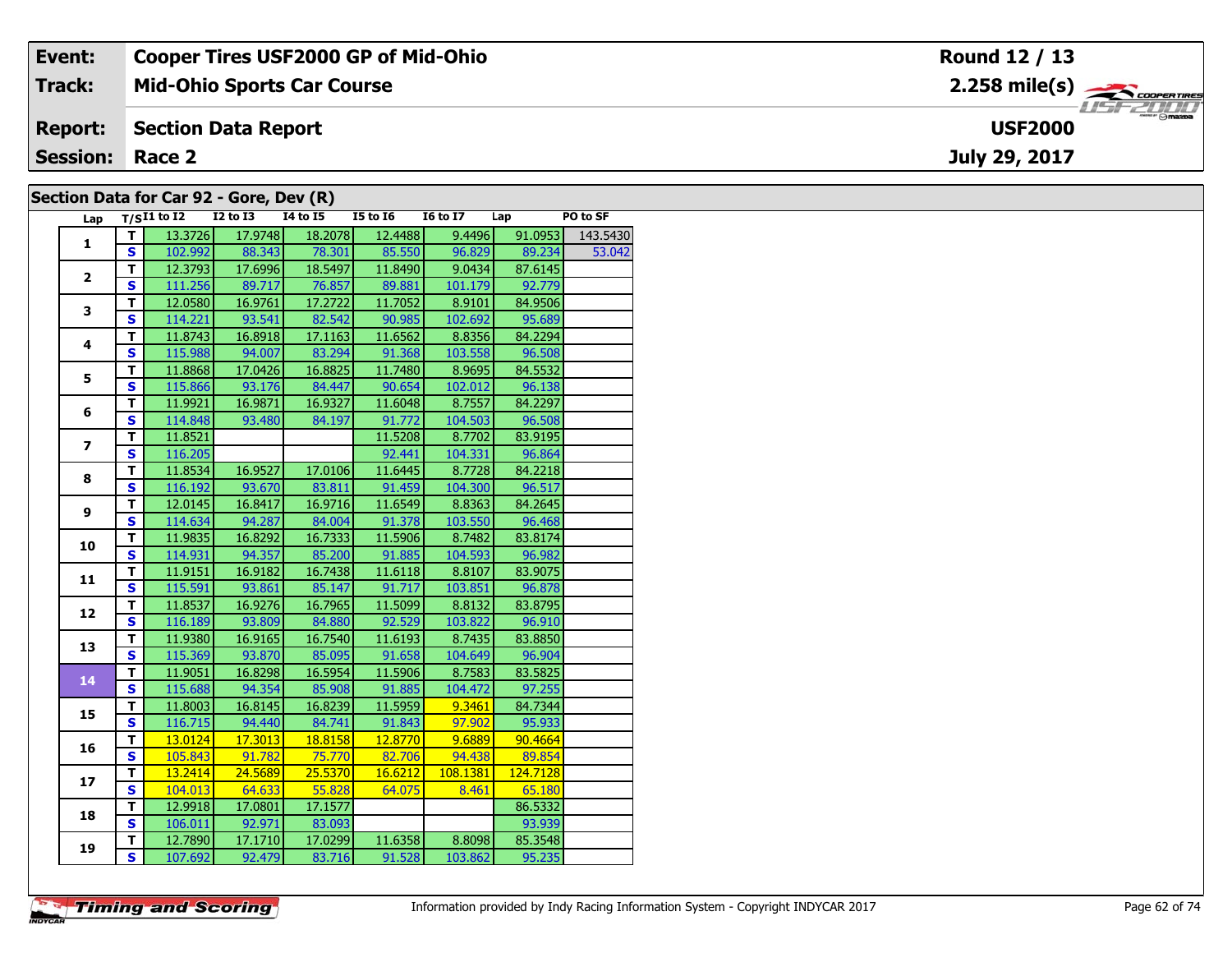| Event:          |                                 |                                         | <b>Cooper Tires USF2000 GP of Mid-Ohio</b> |           |           |              |                  |            |                  |               |                |                  | <b>Round 12 / 13</b> |          |                                          |
|-----------------|---------------------------------|-----------------------------------------|--------------------------------------------|-----------|-----------|--------------|------------------|------------|------------------|---------------|----------------|------------------|----------------------|----------|------------------------------------------|
| <b>Track:</b>   |                                 |                                         | <b>Mid-Ohio Sports Car Course</b>          |           |           |              |                  |            |                  |               |                |                  |                      |          | $2.258$ mile(s) $\rightarrow$ Coorentmen |
| <b>Report:</b>  |                                 | <b>Section Data Report</b>              |                                            |           |           |              |                  |            |                  |               | <b>USF2000</b> |                  |                      |          |                                          |
| <b>Session:</b> | Race 2                          |                                         |                                            |           |           |              |                  |            |                  | July 29, 2017 |                |                  |                      |          |                                          |
|                 |                                 | Section Data for Car 92 - Gore, Dev (R) |                                            |           |           |              |                  |            |                  |               |                |                  |                      |          |                                          |
|                 | Lap $T/S$ SF to $\overline{11}$ | I1 to I2A                               | I2A to I2                                  | I2 to I3A | I3A to I3 | $I3$ to $I4$ | <b>I4 to I5A</b> | I5A to I5B | <b>I5B</b> to I5 | I5 to I6A     | I6A to I6      | <b>I6 to I7A</b> | I7A to I7            | I7 to I8 | I8 to SF                                 |
| 20              | 4.6317                          | 7.3627                                  | 4.7220                                     | 8.4173    | 8.4582    | 2.9028       | 7.1110           | 5.1026     | 4.4598           | 5.2089        | 6.3125         | 3.4549           | 5.3276               | 5.5262   | 4.7462                                   |
|                 | 111.2881                        | 108.810                                 | 122.011                                    | 73.631    | 114.467   | 132.004      | 98.471           | 75.229     | 76.593           | 97.909        | 87.921         | 110.120          | 100.335              | 74.768   | 94.094                                   |

**<sup>T</sup>** 4.5826 7.2405 4.6478 8.4410 8.4671 2.8895 4.4815 5.2104 6.3978 3.4661 5.3935 **<sup>S</sup>** 112.481 110.647 123.959 73.424 114.346 132.612 76.222 97.881 86.749 109.764 99.109

**21**

**22**

**<sup>T</sup>** 5.2776 8.1689 6.6165 9.3087 **<sup>S</sup>** 97.668 98.072 87.076 66.580

66.580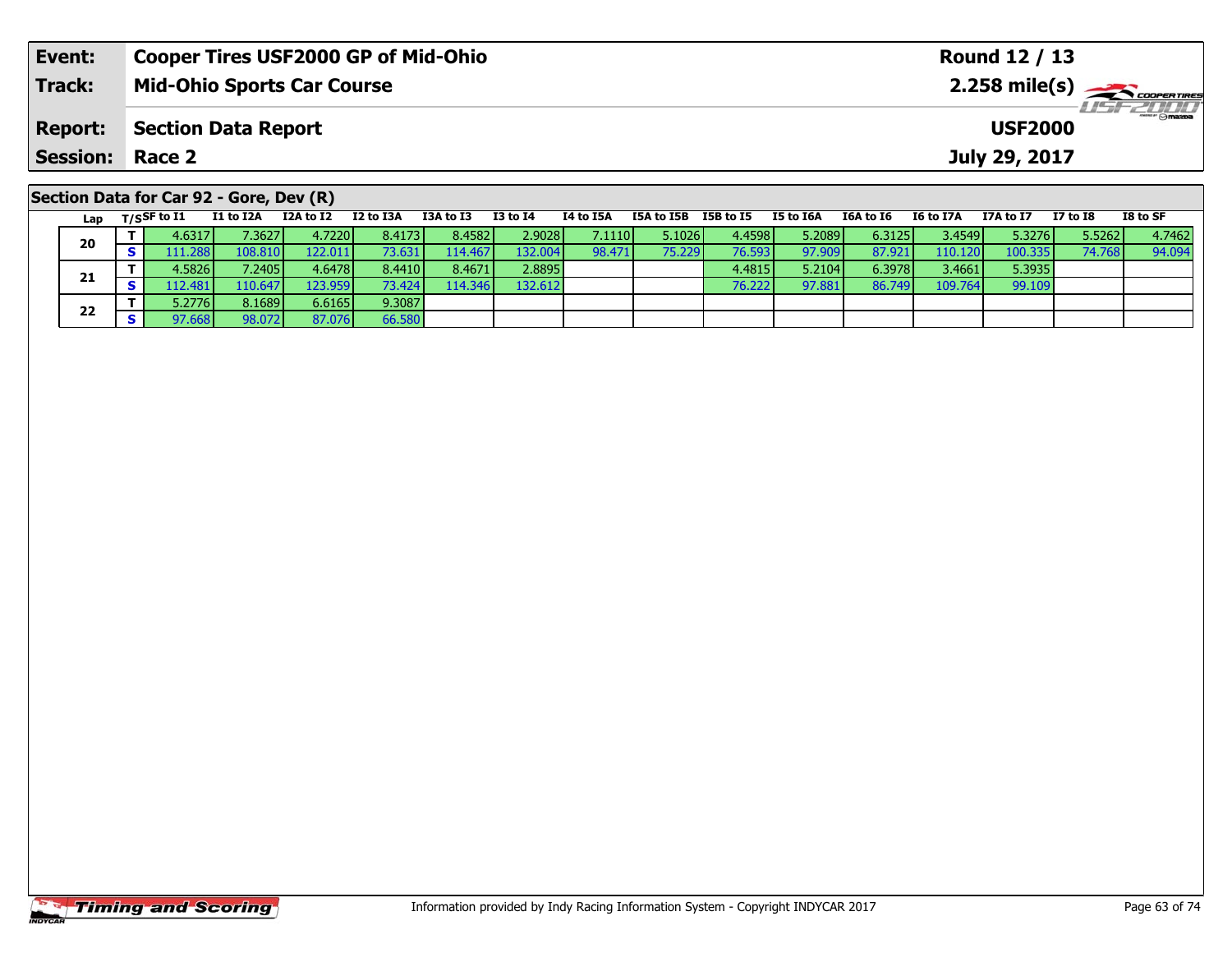| Event:                 | <b>Cooper Tires USF2000 GP of Mid-Ohio</b>                                                      | Round 12 / 13                                           |
|------------------------|-------------------------------------------------------------------------------------------------|---------------------------------------------------------|
| <b>Track:</b>          | <b>Mid-Ohio Sports Car Course</b>                                                               | $2.258$ mile(s) $\overbrace{\hspace{2cm}}$ coorer TIRES |
| <b>Report:</b>         | <b>Section Data Report</b>                                                                      | <i>USF 2000</i><br><b>USF2000</b>                       |
| <b>Session: Race 2</b> |                                                                                                 | July 29, 2017                                           |
|                        | Section Data for Car 92 - Gore, Dev (R)                                                         |                                                         |
| Lap                    | <b>I6 to I7</b><br>PO to SF<br>$_{\rm T/S}$ I1 to I2<br>I2 to I3<br>14 to 15<br>I5 to I6<br>Lap |                                                         |

**20**

**21**

**22**

**2 S** 93.151

**<sup>T</sup>** 12.0847 16.8755 16.6734 11.5214 8.7825 83.7444 **<sup>S</sup>** 113.968 94.098 85.506 92.437 104.184 97.067

**<sup>T</sup>** 11.8883 16.9081 16.8173 11.6082 8.8596 83.9594 **<sup>S</sup>** 115.851 93.917 84.775 91.745 103.278 96.818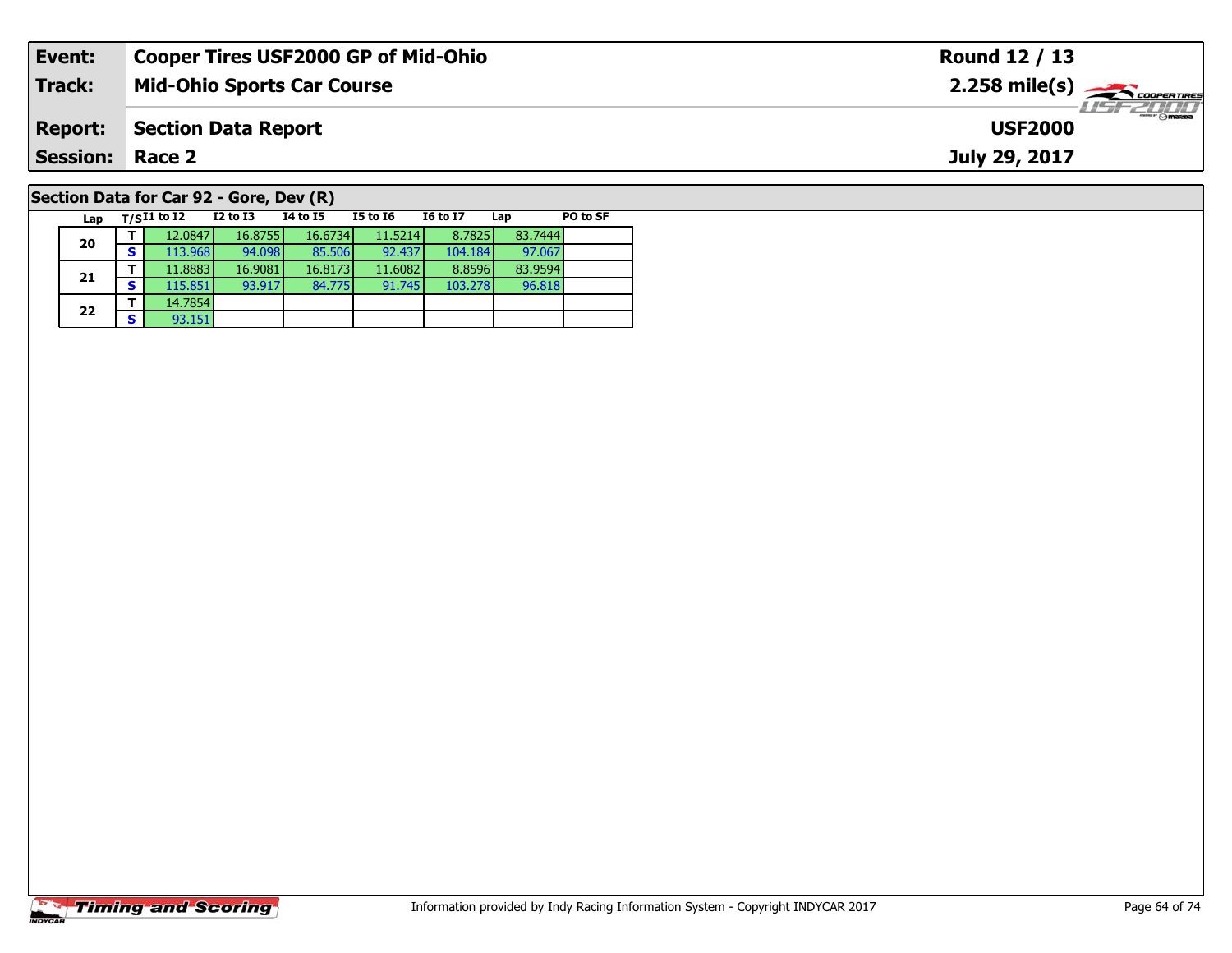| Event:                                       | <b>Cooper Tires USF2000 GP of Mid-Ohio</b> |           |           |           |           |                 |                | Round 12 / 13        |                  |           |           |           |           |          |          |
|----------------------------------------------|--------------------------------------------|-----------|-----------|-----------|-----------|-----------------|----------------|----------------------|------------------|-----------|-----------|-----------|-----------|----------|----------|
| Track:                                       | <b>Mid-Ohio Sports Car Course</b>          |           |           |           |           |                 |                |                      |                  |           |           |           |           |          |          |
| <b>Report:</b>                               | <b>Section Data Report</b>                 |           |           |           |           |                 | <b>USF2000</b> |                      | <b>LIST 2000</b> |           |           |           |           |          |          |
| <b>Session: Race 2</b>                       |                                            |           |           |           |           |                 |                |                      | July 29, 2017    |           |           |           |           |          |          |
|                                              |                                            |           |           |           |           |                 |                |                      |                  |           |           |           |           |          |          |
| Section Data for Car 93 - Clunie, Jayson (R) |                                            |           |           |           |           |                 |                |                      |                  |           |           |           |           |          |          |
|                                              | Lap T/SSF to I1                            | I1 to I2A | I2A to I2 | I2 to I3A | I3A to I3 | <b>I3 to I4</b> | I4 to I5A      | I5A to I5B I5B to I5 |                  | I5 to I6A | I6A to I6 | I6 to I7A | I7A to I7 | I7 to I8 | I8 to SF |

| <u>. ам</u>              |              |         |         |         |        |         |         |         |        |        |        |        |         |         |        |        |
|--------------------------|--------------|---------|---------|---------|--------|---------|---------|---------|--------|--------|--------|--------|---------|---------|--------|--------|
| 1                        | T            | 5.8218  | 8.6602  | 5.2001  | 9.2972 | 8.5052  | 2.8885  | 7.9240  | 5.5583 | 4.8640 | 5.6331 | 6.8601 | 3.5716  | 5.8839  | 6.0817 | 4.9112 |
|                          | S            | 88.539  | 92.508  | 110.793 | 66.662 | 113.834 | 132.658 | 88.368  | 69.061 | 70.228 | 90.536 | 80.903 | 106.522 | 90.849  | 67.939 | 90.933 |
| $\mathbf{2}$             | $\mathbf T$  | 4.6026  | 7.5224  | 4.8542  | 8.8611 | 8.6416  | 2.8767  | 7.6107  | 5.9285 | 4.9299 | 5.3566 | 6.6636 | 3.4860  | 5.6478  | 5.5572 | 4.8853 |
|                          | S            | 111.992 | 106.500 | 118.688 | 69.943 | 112.037 | 133.202 | 92.006  | 64.749 | 69.290 | 95.210 | 83.288 | 109.138 | 94.647  | 74.351 | 91.415 |
| 3                        | $\mathbf T$  | 4.6147  | 8.0008  | 4.9292  | 8.7634 | 8.4153  | 2.8925  | 7.7193  | 6.0570 | 5.0548 | 5.5641 | 6.7175 | 3.5396  | 5.7065  | 5.7579 | 4.7934 |
|                          | $\mathbf{s}$ | 111.698 | 100.132 | 116.882 | 70.723 | 115.050 | 132.474 | 90.711  | 63.375 | 67.578 | 91.659 | 82.620 | 107.485 | 93.673  | 71.759 | 93.168 |
| 4                        | $\mathbf T$  | 4.5768  | 7.9215  | 4.9101  | 8.6779 | 8.5063  | 2.9063  | 7.6544  | 5.4421 | 4.7216 | 5.2993 | 6.4710 | 3.4855  | 5.6674  | 5.6842 | 4.7928 |
|                          | $\mathbf{s}$ | 112.623 | 101.134 | 117.337 | 71.420 | 113.819 | 131.845 | 91.480  | 70.536 | 72.346 | 96.239 | 85.767 | 109.154 | 94.319  | 72.690 | 93.180 |
| 5                        | $\mathbf T$  | 4.6186  | 7.6131  | 4.8238  | 8.5608 | 8.5099  | 2.9122  | 7.4547  | 5.3218 | 4.6652 | 5.2525 | 6.4342 | 3.4873  | 5.7022  | 5.7425 | 4.8487 |
|                          | $\mathbf{s}$ | 111.604 | 105.231 | 119.436 | 72.397 | 113.771 | 131.578 | 93.931  | 72.130 | 73.221 | 97.097 | 86.258 | 109.097 | 93.744  | 71.952 | 92.105 |
| 6                        | Т            | 4.6546  | 7.5910  | 4.8273  | 8.6624 | 8.5057  | 2.9167  | 7.4389  | 5.3230 | 4.6217 | 5.2558 | 6.5652 | 3.4941  | 5.5856  | 5.6279 | 4.7903 |
|                          | S            | 110.741 | 105.538 | 119.350 | 71.547 | 113.827 | 131.375 | 94.130  | 72.114 | 73.910 | 97.036 | 84.537 | 108.885 | 95.701  | 73.417 | 93.228 |
| $\overline{\phantom{a}}$ | $\mathbf T$  | 4.6209  | 7.4456  | 4.8063  | 8.6606 | 8.5359  | 2.9230  | 7.3908  | 5.4155 | 4.6369 | 5.2034 | 6.5085 | 3.4954  | 5.7164  | 5.6970 | 4.7863 |
|                          | $\mathbf{s}$ | 111.549 | 107.599 | 119.871 | 71.562 | 113.425 | 131.092 | 94.743  | 70.882 | 73.668 | 98.013 | 85.273 | 108.844 | 93.511  | 72.526 | 93.306 |
| 8                        | $\mathbf T$  | 4.6272  | 7.3951  | 4.7453  | 8.5783 | 8.5250  | 2.9185  | 7.3132  | 5.2445 | 4.5695 | 5.2013 | 6.4851 | 3.4697  | 5.5611  | 5.5919 | 4.7398 |
|                          | S            | 111.397 | 108.333 | 121.412 | 72.249 | 113.570 | 131.294 | 95.748  | 73.194 | 74.755 | 98.052 | 85.581 | 109.651 | 96.122  | 73.889 | 94.221 |
| 9                        | $\mathbf T$  | 4.5989  | 7.3405  | 4.7897  | 8.5943 | 8.5102  | 2.9220  | 7.3246  | 5.1944 | 4.5649 | 5.2400 | 6.5562 | 3.4962  | 5.5171  | 5.5710 | 4.7538 |
|                          | $\mathbf{s}$ | 112.082 | 109.139 | 120.287 | 72.114 | 113.767 | 131.137 | 95.599  | 73.900 | 74.830 | 97.328 | 84.653 | 108.819 | 96.889  | 74.167 | 93.944 |
| 10                       | T            | 4.6177  | 7.3855  | 4.7940  | 8.4701 | 8.4785  | 2.9079  | 7.2073  | 5.1841 | 4.5239 | 5.1901 | 6.4425 | 3.4701  | 5.5358  | 5.5634 | 5.0399 |
|                          | <b>S</b>     | 111.626 | 108.474 | 120.179 | 73.172 | 114.193 | 131.773 | 97.155  | 74.046 | 75.508 | 98.264 | 86.147 | 109.638 | 96.562  | 74.268 | 88.611 |
| 11                       | $\mathbf T$  | 4.6863  | 7.4031  | 4.7741  | 8.4184 | 8.4726  | 2.9201  | 7.2703  | 5.1648 | 4.5483 | 5.2086 | 6.5311 | 3.4842  | 5.4302  | 5.7013 | 4.7519 |
|                          | S            | 109.992 | 108.216 | 120.680 | 73.621 | 114.272 | 131.222 | 96.313  | 74.323 | 75.103 | 97.915 | 84.978 | 109.194 | 98.439  | 72.472 | 93.982 |
| 12 <sub>2</sub>          | $\mathbf{T}$ | 4.6089  | 7.4078  | 4.7328  | 8.3944 | 8.5119  | 2.9183  | 7.1493  | 5.1839 | 4.5097 | 5.1948 | 6.4037 | 3.4616  | 5.4217  | 5.6487 | 4.7356 |
|                          | $\mathbf{s}$ | 111.839 | 108.148 | 121.733 | 73.832 | 113.745 | 131.303 | 97.943  | 74.049 | 75.746 | 98.175 | 86.669 | 109.907 | 98.594  | 73.146 | 94.305 |
| 13                       | Т            | 4.6082  | 7.3796  | 4.7412  | 8.3613 | 8.4782  | 2.9157  | 7.2139  | 5.2031 | 4.5117 | 5.2601 | 6.4053 | 3.4621  | 5.4717  | 5.6416 | 4.8384 |
|                          | $\mathbf{s}$ | 111.856 | 108.561 | 121.517 | 74.124 | 114.197 | 131.420 | 97.066  | 73.776 | 75.712 | 96.956 | 86.647 | 109.891 | 97.693  | 73.238 | 92.301 |
| 14                       | $\mathbf{T}$ | 4.6451  | 7.3293  | 4.7380  | 8.3676 | 8.4921  | 2.9137  | 7.2999  | 5.1197 | 4.4666 | 5.1862 | 6.4327 | 3.4770  | 5.4076  | 5.6553 | 4.7734 |
|                          | $\mathbf{s}$ | 110.967 | 109.306 | 121.599 | 74.068 | 114.010 | 131.510 | 95.923  | 74.978 | 76.477 | 98.338 | 86.278 | 109.420 | 98.851  | 73.061 | 93.558 |
| 15                       | T            | 4.6172  | 7.3849  | 4.7479  | 8.3988 | 8.4595  | 2.9235  | 7.2417  | 5.2095 | 4.5391 | 5.2240 | 6.4410 | 3.4964  | 5.5797  | 5.6636 | 4.7628 |
|                          | S            | 111.638 | 108.483 | 121.346 | 73.793 | 114.449 | 131.070 | 96.694  | 73.685 | 75.255 | 97.626 | 86.167 | 108.813 | 95.802  | 72.954 | 93.766 |
| 16                       | T            | 4.6058  | 7.5666  | 4.8500  | 8.5910 | 8.5075  | 2.8980  | 7.4035  | 6.0136 | 4.7747 | 5.3762 | 6.6104 | 3.4897  | 5.7623  | 5.8709 | 4.8031 |
|                          | S            | 111.914 | 105.878 | 118.791 | 72.142 | 113.803 | 132.223 | 94.581  | 63.833 | 71.542 | 94.863 | 83.959 | 109.022 | 92.766  | 70.378 | 92.980 |
| 17                       | $\mathbf{T}$ | 4.6208  | 7.6596  | 4.8637  | 8.5979 | 8.7727  | 5.5729  | 12.8711 | 6.1435 | 5.1196 | 6.9601 | 9.2745 | 7.2803  | 10.1576 | 7.4907 | 6.6293 |
|                          | S            | 111.551 | 104.592 | 118.456 | 72.084 | 110.363 | 68.758  | 54.403  | 62.483 | 66.722 | 73.275 | 59.842 | 52.258  | 52.625  | 55.159 | 67.366 |
| 18                       | Т            | 5.3490  | 8.4884  | 4.9061  | 8.5850 | 8.5054  | 2.8854  | 7.3109  | 5.2139 | 4.6322 | 5.4118 | 6.4675 | 3.4814  | 5.5678  | 5.6106 | 4.7611 |
|                          | $\mathbf{s}$ | 96.365  | 94.380  | 117.433 | 72.193 | 113.831 | 132.800 | 95.779  | 73.623 | 73.743 | 94.239 | 85.814 | 109.282 | 96.007  | 73.643 | 93.800 |
| 19                       | $\mathbf{T}$ | 4.5810  | 7.4105  | 4.7576  | 8.7157 | 8.4105  | 2.8463  | 7.3592  | 5.3022 | 4.6142 | 5.2454 | 6.4252 | 3.4563  | 5.4728  | 5.5927 | 4.7514 |
|                          | S            | 112.520 | 108.108 | 121.098 | 71.110 | 115.116 | 134.625 | 95.150  | 72.397 | 74.030 | 97.228 | 86.379 | 110.076 | 97.673  | 73.879 | 93.991 |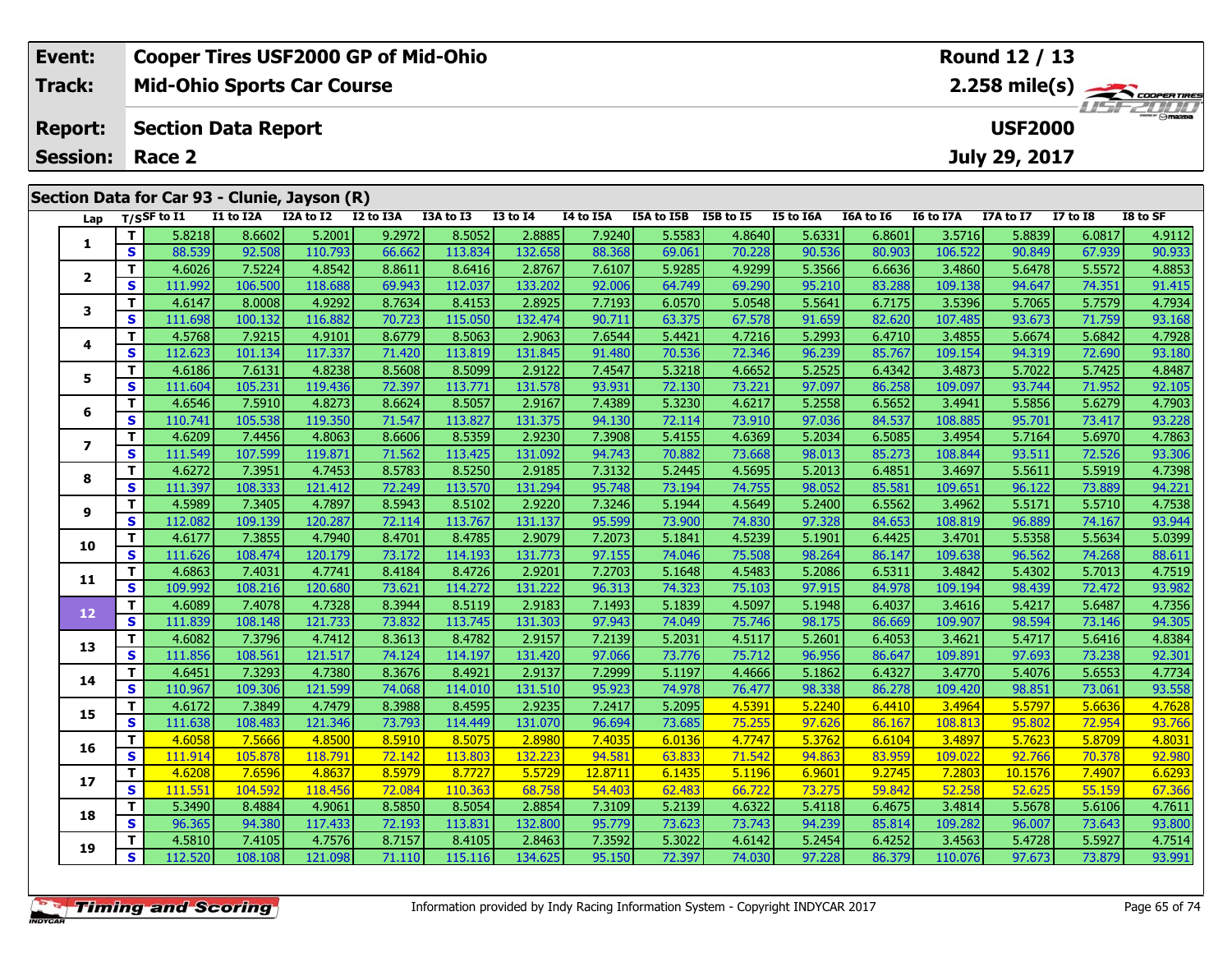| Event:                 | <b>Cooper Tires USF2000 GP of Mid-Ohio</b>   | Round 12 / 13                                          |
|------------------------|----------------------------------------------|--------------------------------------------------------|
| Track:                 | <b>Mid-Ohio Sports Car Course</b>            | $2.258$ mile(s) $\overbrace{\hspace{2cm}}$ coderatings |
| <b>Report:</b>         | Section Data Report                          | <b>HSFZUID</b><br><b>USF2000</b>                       |
| <b>Session: Race 2</b> |                                              | July 29, 2017                                          |
|                        | Section Data for Car 93 - Clunie, Jayson (R) |                                                        |

#### **Section Data for Car 93 - Clunie, Jayson (R)**

| Lap            |                         | $T/SI1$ to $I2$ $I2$ to $I3$ |                   | $I4$ to $I5$                 | $\sim$ $\sim$<br>$I5$ to $I6$                                   | I6 to I7 Lap                                           |                | PO to SF         |
|----------------|-------------------------|------------------------------|-------------------|------------------------------|-----------------------------------------------------------------|--------------------------------------------------------|----------------|------------------|
| $\mathbf{1}$   | T I                     |                              | 13.8603 17.8024   | 18.3463                      | 12.4932                                                         | 9.4555                                                 |                | 91.6609 142.7665 |
|                | $\overline{\mathbf{s}}$ |                              |                   | 99.368 89.199 77.710 85.246  |                                                                 | 96.769                                                 | 88.683         | 53.331           |
|                | $\overline{\mathsf{T}}$ |                              | $12.3766$ 17.5027 |                              | 18.4691  12.0202                                                | 9.1338                                                 | 87.4242        |                  |
| $\overline{2}$ | $\overline{\mathbf{s}}$ |                              | 111.280 90.726    |                              | 77.193 88.601                                                   | 100.177                                                | 92.981         |                  |
|                | $\overline{\mathsf{r}}$ | 12.9300                      | 17.1787           | 18.8311                      | 12.2816                                                         | 9.2461                                                 | 88.5260        |                  |
| 3              | $\overline{\mathbf{s}}$ | 106.518                      | 92.437            | 75.709                       | 86.715                                                          | 98.961                                                 | 91.824         |                  |
|                | T                       | 12.8316                      | 17.1842           | 17.8181                      | 11.7703                                                         | 9.1529                                                 | 86.7172        |                  |
| 4              | $\overline{\mathbf{s}}$ | 107.334                      | 92.408            | 80.013                       | 90.482                                                          | 99.968                                                 | 93.739         |                  |
|                | T                       | 12.4369                      | 17.0707           | 17.4417                      | 11.6867                                                         | 9.1895                                                 | 85.9475        |                  |
| 5              | $\overline{\mathbf{s}}$ | 110.741                      | 93.022            | 81.740                       | 91.129                                                          | 99.570                                                 | 94.579         |                  |
|                | $\overline{\mathsf{r}}$ | 12.4183                      | 17.1681           | 17.3836                      | 11.8210                                                         | 9.0797                                                 | 85.8602        |                  |
| 6              | $\overline{\mathbf{s}}$ |                              | 110.907 92.494    | 82.013                       | 90.094                                                          | 100.774                                                | 94.675         |                  |
| $\overline{z}$ | $\overline{\mathsf{r}}$ | 12.2519                      | 17.1965           | 17.4432                      | 11.7119                                                         | 9.2118                                                 | 85.8425        |                  |
|                | $\overline{\mathbf{s}}$ | 112.413                      | 92.342            | 81.733                       | 90.933                                                          | 99.329                                                 | 94.694         |                  |
| 8              | $\overline{\mathsf{r}}$ | 12.1404                      | 17.1033           | 17.1272                      | 11.6864                                                         | 9.0308                                                 | 84.9655        |                  |
|                | $\overline{\mathbf{s}}$ | 113.445                      | 92.845            | 83.241                       | 91.132                                                          | 101.320                                                | 95.672         |                  |
|                | T                       | 12.1302                      | 17.1045           | 17.0839                      | 11.7962                                                         | 9.0133                                                 | 84.9738        |                  |
| 9              | $\mathbf{s}$            | 113.541                      | 92.838            | 83.452                       | 90.283                                                          | 101.517                                                | 95.662         |                  |
| 10             | T                       | 12.1795                      | 16.9486           | 16.9153                      | 11.6326                                                         | 9.0059                                                 | 84.8108        |                  |
|                | $\overline{\mathbf{s}}$ | 113.081                      | 93.692            | 84.284                       | 91.553                                                          | 101.600                                                | 95.846         |                  |
| 11             | T                       | 12.1772                      | 16.8910           | 16.9834                      | 11.7397                                                         | 8.9144                                                 | 84.7653        |                  |
|                | $\overline{\mathbf{s}}$ |                              |                   | 113.103 94.012 83.946 90.718 |                                                                 |                                                        | 102.643 95.898 |                  |
|                | T                       | 12.1406                      | 16.9063           | 16.8429                      | 11.5985                                                         | 8.8833                                                 | 84.2831        |                  |
| 12             | $\overline{\mathbf{s}}$ | 113.444                      | 93.927            | 84.646                       | 91.822                                                          | 103.002                                                | 96.446         |                  |
| 13             | T.                      | 12.1208                      | 16.8395           | 16.9287                      | 11.6654                                                         | 8.9338                                                 | 84.4921        |                  |
|                | $\overline{\mathbf{s}}$ | 113.629                      | 94.299            | 84.217                       | 91.296                                                          | 102.420                                                | 96.208         |                  |
| 14             | T                       | 12.0673                      | 16.8597           | 16.8862                      | 11.6189                                                         | 8.8846                                                 | 84.3042        |                  |
|                | $\mathbf{s}$            | 114.133                      | 94.186            | 84.429                       | 91.661                                                          | 102.987                                                | 96.422         |                  |
| 15             | T                       | 12.1328                      | 16.8583           | 16.9903                      | 11.6650                                                         | $\overline{9.0761}$                                    | 84.6896        |                  |
|                | $\overline{\mathbf{s}}$ |                              | 113.516 94.194    | 83.912                       | 91.299                                                          | 100.814                                                | 95.983         |                  |
| 16             | т                       | 12.4166                      | 17.0985           | 18.1918                      | 11.9866                                                         | $\begin{array}{ c c c }\n\hline\n&9.2520\n\end{array}$ | 87.1233        |                  |
|                | S                       |                              |                   | 110.922 92.871 78.369        | $\begin{array}{ c c c }\hline \quad & 88.849\hline \end{array}$ | 98.898                                                 | 93.302         |                  |
| 17             | T                       | 12.5233                      | 17.3706           | 24.1342                      | $\overline{16.2346}$                                            | 17.4379                                                | 112.0143       |                  |
|                | $\overline{\mathbf{s}}$ | 109.977                      |                   | 91.416 59.073                | 65.601                                                          | 52.472                                                 | 72.569         |                  |
| 18             | T                       | 13.3945                      | 17.0904           | 17.1570                      | 11.8793                                                         | 9.0492                                                 | 87.1765        |                  |
|                | $\overline{\mathbf{s}}$ | 102.824                      | 92.915            | 83.096                       | 89.652                                                          | 101.114                                                | 93.245         |                  |
| 19             | T                       | 12.1681                      | 17.1262           | 17.2756                      | 11.6706                                                         | 8.9291                                                 | 84.9410        |                  |
|                | $\overline{\mathbf{s}}$ | 113.187                      | 92.721            | 82.526                       | 91.255                                                          | 102.474                                                | 95.699         |                  |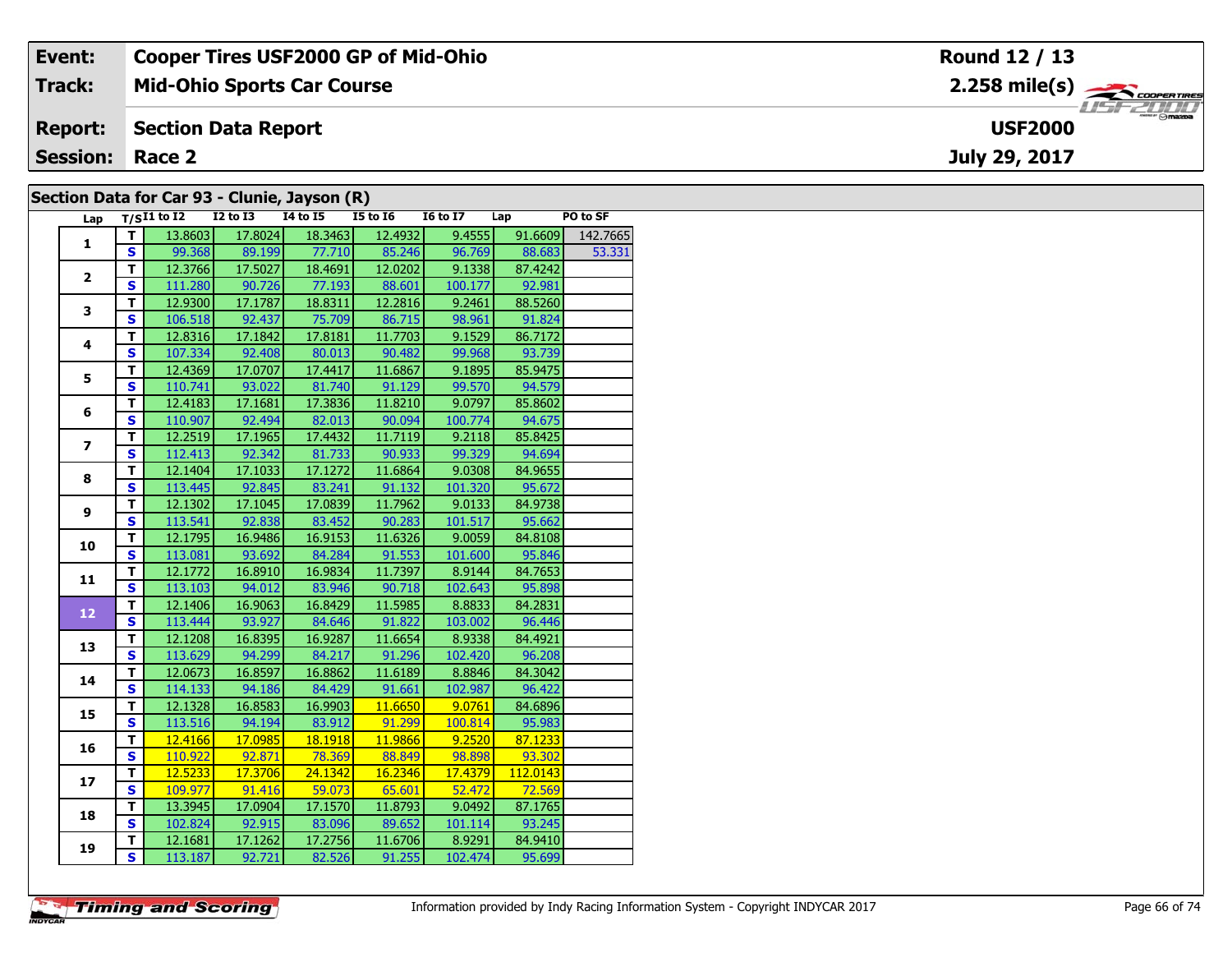| Event:                 | <b>Cooper Tires USF2000 GP of Mid-Ohio</b>                                                                                                                      | Round 12 / 13                                                                                              |
|------------------------|-----------------------------------------------------------------------------------------------------------------------------------------------------------------|------------------------------------------------------------------------------------------------------------|
| Track:                 | <b>Mid-Ohio Sports Car Course</b>                                                                                                                               | $2.258$ mile(s) $\overbrace{\hspace{2cm}}$ coorganges                                                      |
| <b>Report:</b>         | <b>Section Data Report</b>                                                                                                                                      | <b>LISF 2000</b><br><b>USF2000</b>                                                                         |
| <b>Session: Race 2</b> |                                                                                                                                                                 | July 29, 2017                                                                                              |
|                        | Section Data for Car 93 - Clunie, Jayson (R)<br>$-1.054.74$ . True The There is the The<br><b>TOA 44 TO</b><br>TEAL TER TERL TE<br>TA LA TEA<br><b>TO LA TA</b> | TO L. CE<br><b>TEAL TEA</b><br><b>TCA 1- TC</b><br><b>TTAL_TT</b><br><b>TT 1. TO</b><br><b>TO ALL TITA</b> |

| Lap | $T/S$ SF to I1     | I1 to I2A       | I2A to I2 | I2 to I3A       | I3A to I3 | <b>I3 to I4</b> | 14 to 15A | I5A to I5B | I5B to I5 | I5 to I6A | I6A to I6 | I6 to I7A | I7A to I7 | I7 to I8 | I8 to SF |
|-----|--------------------|-----------------|-----------|-----------------|-----------|-----------------|-----------|------------|-----------|-----------|-----------|-----------|-----------|----------|----------|
| 20  | 4.5779             | 7.45911         | 4.72911   | 8.4586 <b>I</b> | 8.4141    | 2.8702          |           |            | 5.7050 l  | 7.3280    | 6.8044    | 3.5162    | 5.9529    | 5.7385   | 4.7532   |
|     | .12.596            | 107.404         | 121.828   | 73.271          | 115.067   | 133.504         |           |            | 59.876    | 69.596    | 81.565    | 108.200   | 89.796    | 72.002   | 93.956   |
|     | 4.6995 l           | 7.6191          | 4.7899    | 8.4928          | 8.4853    | 2.9129          | 7.2966    | 5.2330     | 4.6227    | 5.2608    | 6.4834    | 3.4763    | 5.6173    | 5.6439   | 4.7517   |
| 21  | 109.6831           | 105.148         | 120.2821  | 72.976          | 114.101   | 131.547         | 95.966    | 73.354     | 73.894    | 96.943    | 85,603    | 109.442   | 95.161    | 73.209   | 93.986   |
|     | 4.6622 l           | 7.7237 <b>I</b> | 4.8689    |                 |           |                 |           |            |           |           |           |           |           |          |          |
| 22  | $\triangle$ 10.560 | 103.724         | 118.330   |                 |           |                 |           |            |           |           |           |           |           |          |          |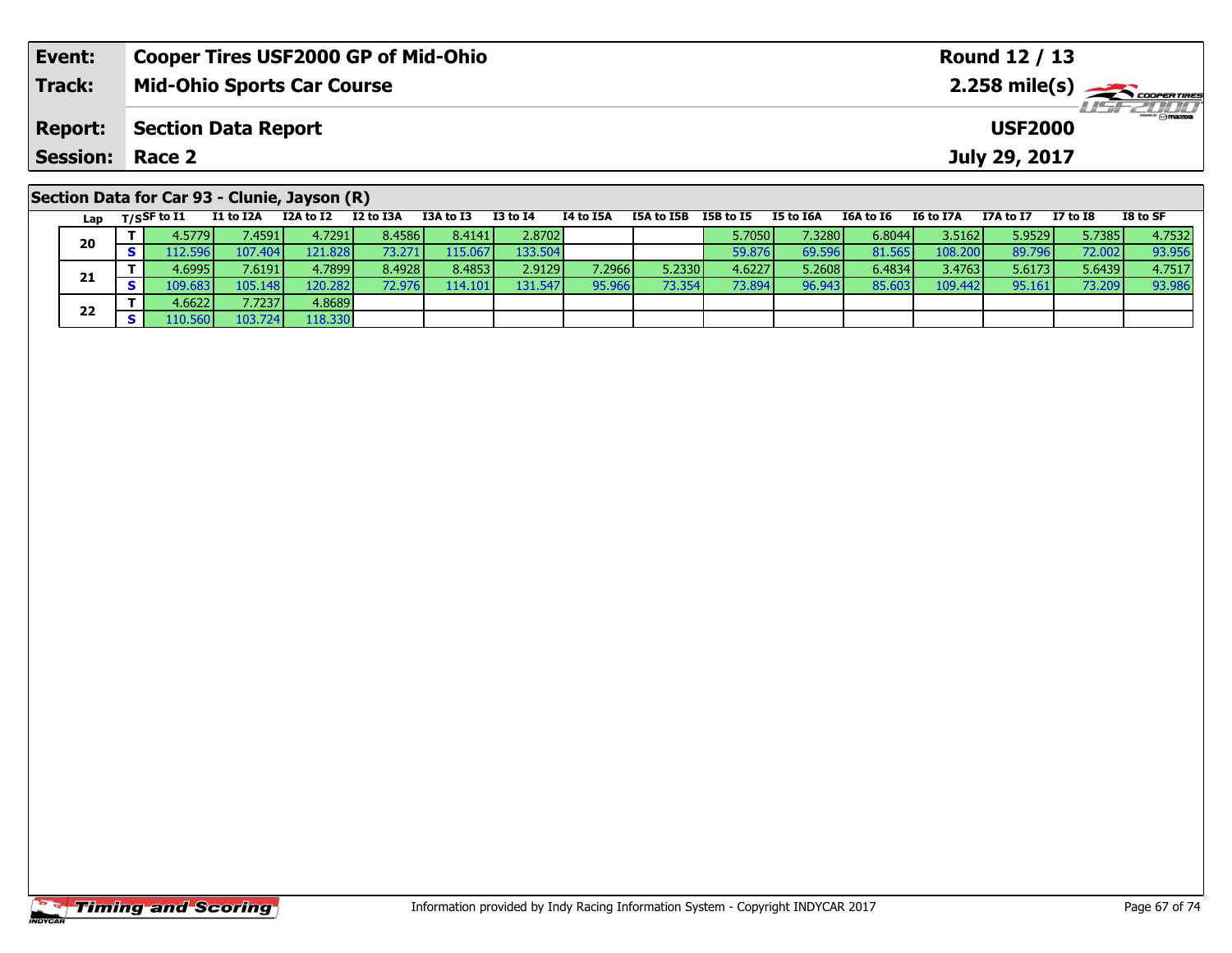| Event:                                       | <b>Cooper Tires USF2000 GP of Mid-Ohio</b> |          |          |          |                 |     |          | Round 12 / 13                                         |
|----------------------------------------------|--------------------------------------------|----------|----------|----------|-----------------|-----|----------|-------------------------------------------------------|
| Track:                                       | <b>Mid-Ohio Sports Car Course</b>          |          |          |          |                 |     |          | $2.258$ mile(s) $\overbrace{\hspace{2cm}}$ coorenties |
| <b>Report:</b>                               | <b>Section Data Report</b>                 |          |          |          |                 |     |          | $-10cm$<br><b>USF2000</b>                             |
| <b>Session: Race 2</b>                       |                                            |          |          |          |                 |     |          | July 29, 2017                                         |
| Section Data for Car 93 - Clunie, Jayson (R) |                                            |          |          |          |                 |     |          |                                                       |
| Lap                                          | $_{\rm T/S}$ I1 to I2                      | I2 to I3 | 14 to 15 | I5 to I6 | <b>I6 to I7</b> | Lap | PO to SF |                                                       |

95.202

# **Timing and Scoring**

**20**

**21**

**22**

**<sup>T</sup>** 12.5926 **<sup>S</sup>** 109.372

**<sup>T</sup>** 12.1882 16.8727 30.1167 14.1324 9.4691 100.7189 **<sup>S</sup>** 113.001 94.114 47.339 75.359 96.630 80.708

**<sup>T</sup>** 12.4090 16.9781 17.1523 11.7442 9.0936 85.3852 **<sup>S</sup>** 110.990 93.530 83.119 90.683 100.620 95.202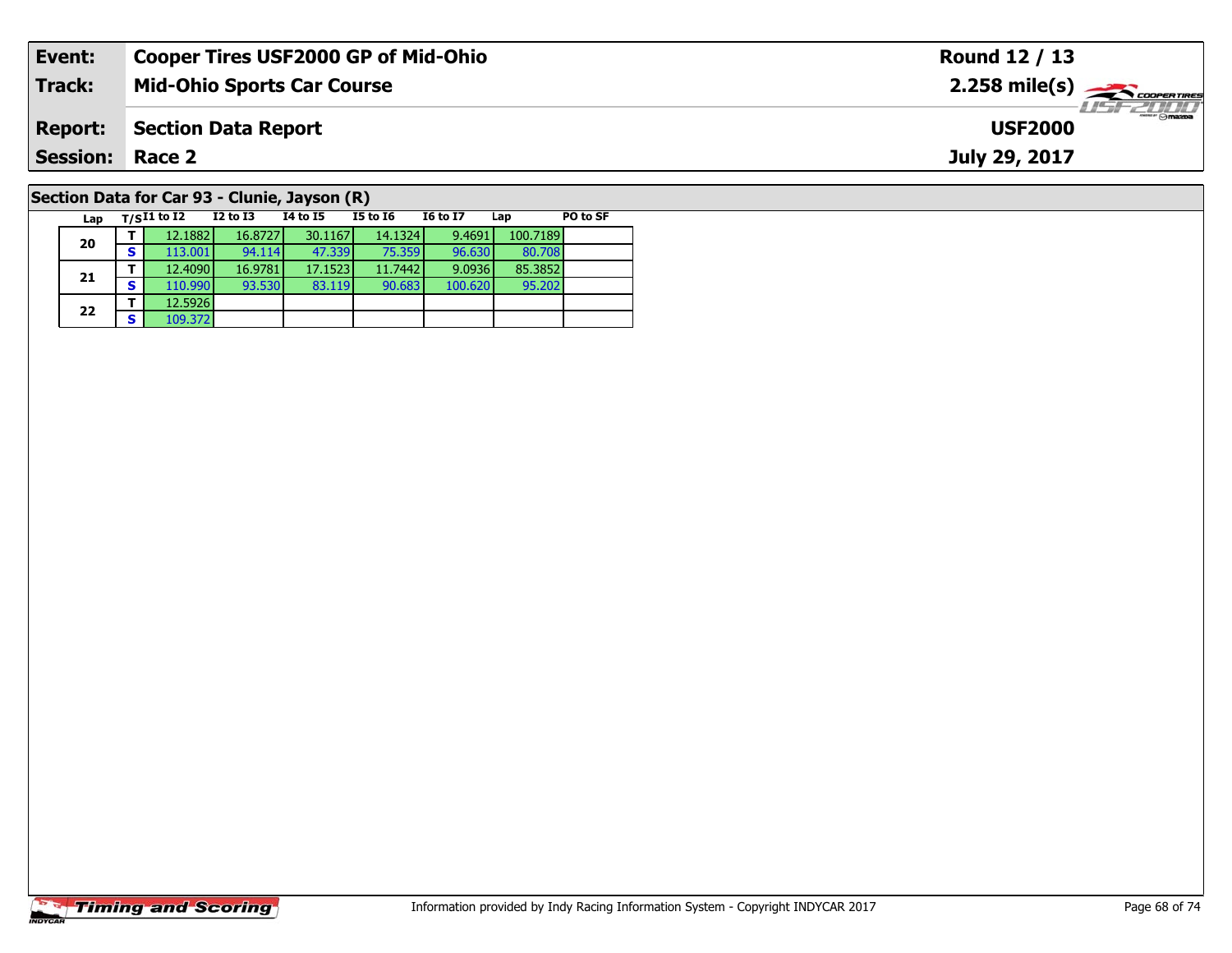|                        | Event:         |          |                            |           | <b>Cooper Tires USF2000 GP of Mid-Ohio</b>     |           |           |                 |           |            |           |           |                  |                  | <b>Round 12 / 13</b> |                 |                                           |
|------------------------|----------------|----------|----------------------------|-----------|------------------------------------------------|-----------|-----------|-----------------|-----------|------------|-----------|-----------|------------------|------------------|----------------------|-----------------|-------------------------------------------|
|                        | Track:         |          |                            |           | <b>Mid-Ohio Sports Car Course</b>              |           |           |                 |           |            |           |           |                  |                  |                      |                 | $2.258$ mile(s) $\rightarrow$ COOPERTIRES |
|                        | <b>Report:</b> |          | <b>Section Data Report</b> |           |                                                |           |           |                 |           |            |           |           |                  |                  | <b>USF2000</b>       |                 | USFZUUD                                   |
| <b>Session: Race 2</b> |                |          |                            |           |                                                |           |           |                 |           |            |           |           | July 29, 2017    |                  |                      |                 |                                           |
|                        |                |          |                            |           | Section Data for Car 97 - Tomaselli, Bruna (R) |           |           |                 |           |            |           |           |                  |                  |                      |                 |                                           |
|                        |                |          | Lap T/SSF to I1            | I1 to I2A | I2A to I2                                      | I2 to I3A | I3A to I3 | <b>I3 to I4</b> | I4 to I5A | I5A to I5B | I5B to I5 | I5 to I6A | <b>I6A to I6</b> | <b>I6 to I7A</b> | I7A to I7            | <b>I7 to I8</b> | I8 to SF                                  |
|                        |                |          | 5.8446                     | 8.8480    | 5.1991                                         | 9.2487    | 8.6433    | 2.9073          | 8.1699    | 5.6275     | 4.8740    | 5.5586    | 6.7933           | 3.5512           | 5.9759               | 6.1002          | 4.9733                                    |
|                        |                | <b>S</b> | 88.193                     | 90.544    | 110.815                                        | 67.012    | 112.015   | 131.800         | 85.708    | 68.212     | 70.084    | 91.750    | 81.698           | 107.134          | 89.450               | 67.733          | 89.798                                    |
|                        |                |          | 4.6722                     | 7.6613    | 4.8966                                         | 8.7246    | 8.5894    | 2.8650          | 7.5714    | 6.0632     | 4.7479    | 5.3125    | 6.6413           | 3.4904           | 5.7446               | 5.6301          | 4.8756                                    |
|                        |                | <b>S</b> | 110.324                    | 104.569   | 117.660                                        | 71.037    | 112.718   | 133.746         | 92.483    | 63.310     | 71.946    | 96.000    | 83.568           | 109.000          | 93.052               | 73.388          | 91.597                                    |

| 1                       | T.           | 5.8446  | 8.8480  | 5.1991  | 9.2487 | 8.6433  | 2.9073  | 8.1699  | 5.6275 | 4.8740 | 5.5586 | 6.7933 | 3.5512  | 5.9759  | 6.1002 | 4.9733 |
|-------------------------|--------------|---------|---------|---------|--------|---------|---------|---------|--------|--------|--------|--------|---------|---------|--------|--------|
|                         | S            | 88.193  | 90.544  | 110.815 | 67.012 | 112.015 | 131.800 | 85.708  | 68.212 | 70.084 | 91.750 | 81.698 | 107.134 | 89.450  | 67.733 | 89.798 |
| $\overline{2}$          | T.           | 4.6722  | 7.6613  | 4.8966  | 8.7246 | 8.5894  | 2.8650  | 7.5714  | 6.0632 | 4.7479 | 5.3125 | 6.6413 | 3.4904  | 5.7446  | 5.6301 | 4.8756 |
|                         | S.           | 110.324 | 104.569 | 117.660 | 71.037 | 112.718 | 133.746 | 92.483  | 63.310 | 71.946 | 96.000 | 83.568 | 109.000 | 93.052  | 73.388 | 91.597 |
| 3                       | T.           | 4.5973  | 7.7243  | 4.8089  | 8.5950 | 8.5734  | 2.9216  | 7.7876  | 5.8879 | 4.7885 | 5.3441 | 6.5157 | 3.5499  | 5.5686  | 5.8188 | 4.8034 |
|                         | S.           | 112.121 | 103.716 | 119.806 | 72.109 | 112.929 | 131.155 | 89.916  | 65.195 | 71.336 | 95.432 | 85.179 | 107.173 | 95.993  | 71.008 | 92.974 |
| 4                       | т            | 4.6043  | 7.4394  | 4.8508  | 8.4105 | 8.5402  | 2.9214  | 7.4239  | 5.3230 | 4.6853 | 5.4192 | 6.4029 | 3.5001  | 5.4375  | 5.7086 | 4.8345 |
|                         | S            | 111.951 | 107.688 | 118.771 | 73.690 | 113.368 | 131.164 | 94.321  | 72.114 | 72.907 | 94.110 | 86.679 | 108.698 | 98.307  | 72.379 | 92.376 |
| 5                       | T.           | 4.6164  | 7.5397  | 4.8442  | 8.4958 | 8.5760  | 2.9289  | 7.3516  | 5.2478 | 4.6957 | 5.3334 | 6.4708 | 3.5077  | 5.4910  | 5.5692 | 4.8910 |
|                         | S            | 111.657 | 106.256 | 118.933 | 72.950 | 112.894 | 130.828 | 95.248  | 73.148 | 72.745 | 95.624 | 85.770 | 108.463 | 97.349  | 74.191 | 91.309 |
| 6                       | T.           | 4.6684  | 7.3974  | 4.8419  | 8.4342 | 8.5675  | 2.9344  | 7.3532  | 5.2923 | 4.6213 | 5.2887 | 6.4877 | 3.5183  | 5.5049  | 5.5760 | 4.8753 |
|                         | s            | 110.414 | 108.300 | 118.990 | 73.483 | 113.006 | 130.583 | 95.228  | 72.532 | 73.917 | 96.432 | 85.546 | 108.136 | 97.104  | 74.100 | 91.603 |
| $\overline{\mathbf{z}}$ | T.           | 4.6419  | 7.4125  | 4.7949  | 8.3162 | 8.5455  | 2.9404  | 7.4056  | 5.2281 | 4.5915 | 5.2833 | 6.4827 | 3.4988  | 5.5006  | 5.6462 | 4.8304 |
|                         | S            | 111.044 | 108.079 | 120.156 | 74.526 | 113.297 | 130.316 | 94.554  | 73.423 | 74.396 | 96.531 | 85.612 | 108.739 | 97.179  | 73.179 | 92.454 |
| 8                       | T.           | 4.6269  | 7.4582  | 4.7565  | 8.3309 | 8.5603  | 2.9306  | 7.3184  | 5.1818 | 4.5796 | 5.2966 | 6.4860 | 3.5125  | 5.5692  | 5.5954 | 4.8475 |
|                         | S            | 111.404 | 107.417 | 121.126 | 74.394 | 113.101 | 130.752 | 95.680  | 74.079 | 74.590 | 96.288 | 85.569 | 108.314 | 95.982  | 73.843 | 92.128 |
| 9                       | T.           | 4.6175  | 7.2945  | 4.7755  | 8.3375 | 8.5216  | 2.9312  | 7.3393  | 5.2256 | 4.6019 | 5.2664 | 6.4912 | 3.5090  | 5.4731  | 5.6025 | 4.8803 |
|                         | S            | 111.631 | 109.827 | 120.644 | 74.336 | 113.615 | 130.725 | 95.408  | 73.458 | 74.228 | 96.840 | 85.500 | 108.422 | 97.668  | 73.750 | 91.509 |
| 10                      | T.           | 4.6449  | 7.3842  | 4.8006  | 8.3203 | 8.4822  | 2.9201  | 7.3949  | 5.1365 | 4.6278 | 5.3400 | 6.5016 | 3.5175  | 5.4462  | 5.5831 | 4.8468 |
|                         | S.           | 110.972 | 108.493 | 120.013 | 74.489 | 114.143 | 131.222 | 94.691  | 74.733 | 73.813 | 95.506 | 85.364 | 108.160 | 98.150  | 74.006 | 92.141 |
| 11                      | T.           | 4.6490  | 7.3164  | 4.7486  | 8.3615 | 8.5717  | 2.9451  | 7.3537  | 5.1936 | 4.5319 | 5.2267 | 6.4228 | 3.4925  | 5.4512  | 5.6016 | 4.8376 |
|                         | S            | 110.874 | 109.499 | 121.328 | 74.122 | 112.951 | 130.108 | 95.221  | 73.911 | 75.375 | 97.576 | 86.411 | 108.935 | 98.060  | 73.761 | 92.317 |
| 12                      | T.           | 4.6343  | 7.3595  | 4.7446  | 8.3968 | 8.5551  | 2.9369  | 7.3522  | 5.1134 | 4.5560 | 5.1965 | 6.4889 | 3.5046  | 5.3465  | 5.6461 | 4.8799 |
|                         | S            | 111.226 | 108.857 | 121.430 | 73.811 | 113.170 | 130.472 | 95.241  | 75.070 | 74.976 | 98.143 | 85.531 | 108.559 | 99.980  | 73.180 | 91.516 |
| 13                      | T.           | 4.6541  | 7.3497  | 4.7631  | 8.2804 | 8.5133  | 2.9255  | 7.1687  | 5.0776 | 4.5745 | 5.2447 | 6.4366 | 3.4799  | 5.4874  | 5.6479 | 4.8455 |
|                         | S            | 110.753 | 109.003 | 120.958 | 74.848 | 113.726 | 130.980 | 97.678  | 75.599 | 74.673 | 97.241 | 86.226 | 109.329 | 97.413  | 73.157 | 92.166 |
| 14                      | T            | 4.6502  | 7.3708  | 4.8068  | 8.4055 | 8.5379  | 2.9346  | 7.2668  | 5.1660 | 4.5361 | 5.2461 | 6.3845 | 3.4831  | 5.4492  | 5.5462 | 4.8401 |
|                         | S            | 110.846 | 108.691 | 119.859 | 73.734 | 113.398 | 130.574 | 96.360  | 74.306 | 75.305 | 97.215 | 86.929 | 109.229 | 98.096  | 74.498 | 92.269 |
| 15                      | T.           | 4.6355  | 7.3713  | 4.7773  | 8.4013 | 8.5464  | 2.9563  | 7.2983  | 5.2044 | 4.6590 | 5.2841 | 6.6428 | 3.5570  | 5.7092  | 5.7973 | 4.8845 |
|                         | S            | 111.197 | 108.683 | 120.599 | 73.771 | 113.285 | 129.615 | 95.944  | 73.758 | 73.319 | 96.516 | 83.549 | 106.959 | 93.629  | 71.271 | 91.430 |
| 16                      | T.           | 4.7399  | 7.7536  | 4.9336  | 8.6530 | 8.5935  | 2.9296  | 7.3547  | 6.2751 | 4.8572 | 5.4057 | 6.7612 | 3.5662  | 5.6893  | 5.7447 | 4.9177 |
|                         | <b>S</b>     | 108.748 | 103.324 | 116.778 | 71.625 | 112.664 | 130.797 | 95.208  | 61.173 | 70.327 | 94.345 | 82.086 | 106.683 | 93.956  | 71.924 | 90.813 |
| 17                      | T            | 4.6934  | 7.8031  | 4.8892  | 8.6360 | 9.0283  | 5.1791  | 13.1699 | 6.1822 | 5.0624 | 7.0454 | 9.1965 | 7.2972  | 10.1769 | 7.4956 | 6.7729 |
|                         | $\mathbf{s}$ | 109.825 | 102.669 | 117.839 | 71.766 | 107.239 | 73.986  | 53.169  | 62.092 | 67.476 | 72.388 | 60.349 | 52.137  | 52.525  | 55.123 | 65.938 |
| 18                      | т            | 5.3954  | 8.5795  | 4.9714  | 8.8636 | 8.4208  | 2.8337  | 7.5941  | 5.3105 | 4.7003 | 5.2897 | 6.5126 | 3.4767  | 5.5135  | 5.5972 | 4.8889 |
|                         | S            | 95.536  | 93.378  | 115.890 | 69.923 | 114.975 | 135.223 | 92.207  | 72.284 | 72.674 | 96.414 | 85.219 | 109.430 | 96.952  | 73.819 | 91.348 |
| 19                      | T.           | 4.6451  | 7.3976  | 4.7473  | 8.7059 | 8.6564  | 2.9062  | 7.5469  | 5.2275 | 4.7583 | 5.3662 | 6.6227 | 3.5196  | 5.4590  | 5.5145 | 4.8633 |
|                         | S.           | 110.967 | 108.297 | 121.361 | 71.190 | 111.846 | 131.850 | 92.783  | 73.432 | 71.788 | 95.039 | 83.803 | 108.096 | 97.920  | 74.926 | 91.829 |
|                         |              |         |         |         |        |         |         |         |        |        |        |        |         |         |        |        |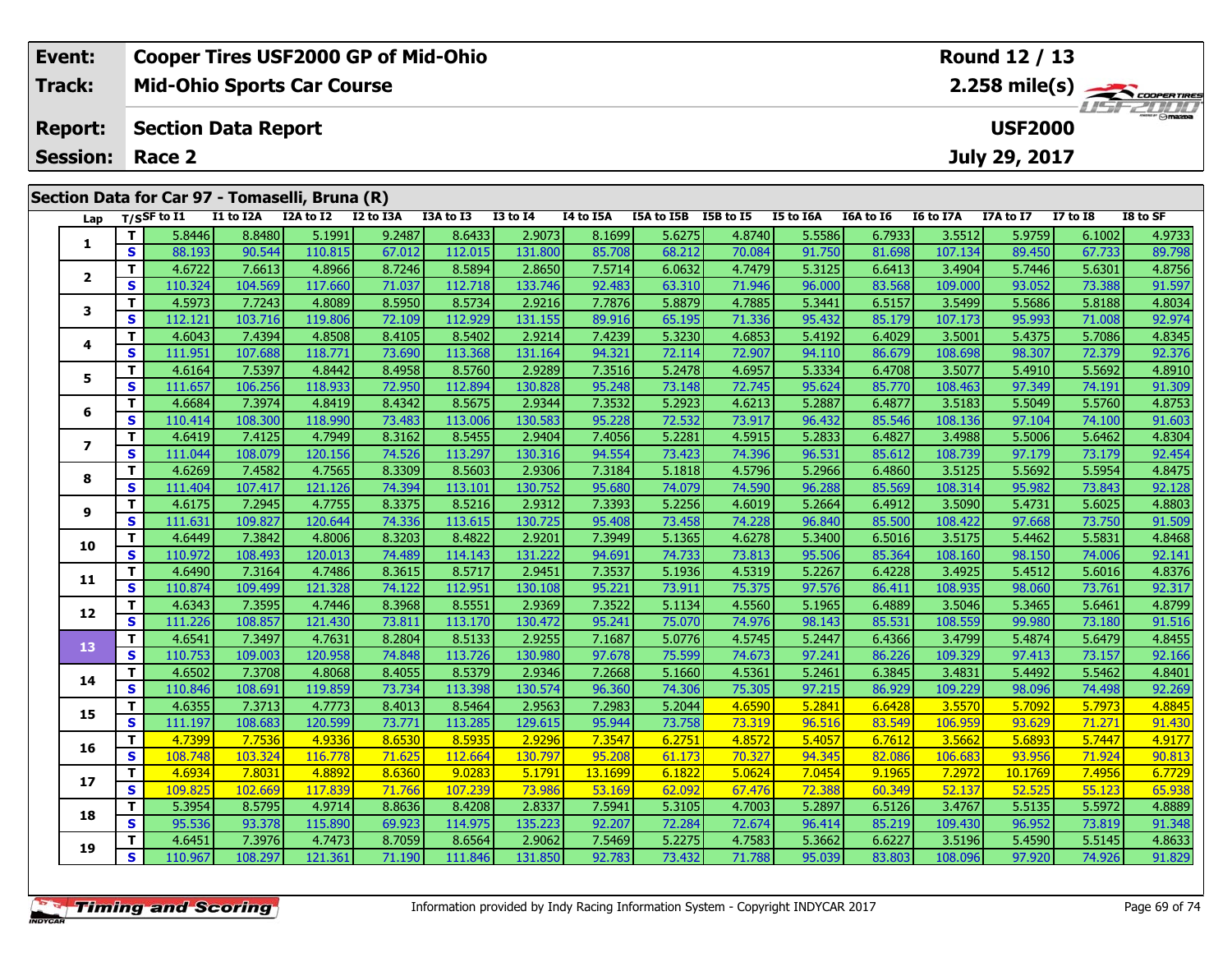| Event:                 | <b>Cooper Tires USF2000 GP of Mid-Ohio</b>     | Round 12 / 13                      |
|------------------------|------------------------------------------------|------------------------------------|
| <b>Track:</b>          | <b>Mid-Ohio Sports Car Course</b>              |                                    |
| <b>Report:</b>         | <b>Section Data Report</b>                     | <b>LISF 2000</b><br><b>USF2000</b> |
| <b>Session: Race 2</b> |                                                | July 29, 2017                      |
|                        | Section Data for Car 97 - Tomaselli, Bruna (R) |                                    |

#### **Section Data for Car 97 - Tomaselli, Bruna (R)**

| Lap            |                         | T/SI1 to I2    12 to I3    14 to I5    15 to I6    16 to I7    Lap |                   |                              | $\sim$ $\sim$   |         |                | PO to SF                |
|----------------|-------------------------|--------------------------------------------------------------------|-------------------|------------------------------|-----------------|---------|----------------|-------------------------|
| $\mathbf{1}$   | T                       | 14.0471                                                            | 17.8920           |                              | 18.6714 12.3519 |         |                | 9.5271 92.3149 145.1846 |
|                | $\overline{\mathbf{s}}$ |                                                                    |                   | 98.047 88.752 76.356 86.222  |                 |         | 96.042 88.055  | 52,443                  |
|                | $\mathbf{T}$            |                                                                    | $12.5579$ 17.3140 |                              | 18.3825 11.9538 | 9.2350  | 87.4861        |                         |
| $\overline{2}$ | $\overline{\mathbf{s}}$ |                                                                    |                   | 109.674 91.715 77.556 89.093 |                 | 99.080  | 92.915         |                         |
|                | $\overline{\mathsf{r}}$ | 12.5332                                                            | 17.1684           | 18.4640                      | 11.8598         | 9.1185  | 87.2850        |                         |
| 3              | $\overline{\mathbf{s}}$ | 109.890                                                            | 92.493            | 77.214                       | 89.799          | 100.345 | 93.129         |                         |
|                | $\mathbf{T}$            | 12.2902                                                            | 16.9507           | 17.4322                      | 11.8221         | 8.9376  | 85.5016        |                         |
| 4              | $\mathbf{s}$            | 112.063                                                            | 93.681            | 81.784                       | 90.086          | 102.376 | 95.072         |                         |
|                | т                       | 12.3839                                                            | 17.0718           | 17.2951                      | 11.8042         | 8.9987  | 85.5592        |                         |
| 5              | $\mathbf{s}$            |                                                                    |                   | 111.215 93.016 82.433        | 90.222          | 101.681 | 95.008         |                         |
|                | T                       | 12.2393                                                            | 17.0017           | 17.2668                      | 11.7764         | 9.0232  | 85.3615        |                         |
| 6              | $\overline{\mathbf{s}}$ |                                                                    |                   | 112.529 93.400 82.568        | 90.435          |         | 101.405 95.228 |                         |
|                | $\mathbf{T}$            | 12.2074                                                            | 16.8617           | 17.2252                      | 11.7660         | 8.9994  | 85.1186        |                         |
| $\overline{ }$ | $\overline{\mathbf{s}}$ | 112.823                                                            |                   | $94.175$ 82.767              | 90.515          | 101.673 | 95.500         |                         |
| 8              | $\overline{\mathsf{r}}$ | 12.2147                                                            | 16.8912           | 17.0798                      | 11.7826         | 9.0817  | 85.0504        |                         |
|                | $\overline{\mathbf{s}}$ | 112.755                                                            | 94.011            | 83.472                       | 90.388          | 100.752 | 95.576         |                         |
|                | $\mathbf{T}$            | 12.0700                                                            | 16.8591           | 17.1668                      | 11.7576         | 8.9821  | 84.8671        |                         |
| 9              | $\mathbf{s}$            | 114.107                                                            | 94.190            | 83.049                       | 90.580          | 101.869 | 95.783         |                         |
|                | $\mathbf T$             | 12.1848                                                            | 16.8025           | 17.1592                      | 11.8416         | 8.9637  | 84.9467        |                         |
| 10             | S                       |                                                                    |                   | 113.032 94.507 83.086 89.937 |                 | 102.078 | 95.693         |                         |
| 11             | $\overline{\mathbf{T}}$ |                                                                    | 12.0650 16.9332   | 17.0792                      | 11.6495         | 8.9437  | 84.7039        |                         |
|                | $\overline{\mathbf{s}}$ |                                                                    |                   | 114.154 93.778 83.475 91.420 |                 |         | 102.307 95.967 |                         |
|                | $\mathbf{T}$            | 12.1041                                                            | 16.9519           | 17.0216                      | 11.6854         | 8.8511  | 84.7113        |                         |
| 12             | $\overline{\mathbf{s}}$ | 113.786                                                            | 93.674            | 83.757                       | 91.139          | 103.377 | 95.959         |                         |
| 13             | Ŧ                       | 12.1128                                                            | 16.7937           | 16.8208                      | 11.6813         | 8.9673  | 84.4489        |                         |
|                | $\overline{\mathbf{s}}$ | 113.704                                                            | 94.557            | 84.757                       | 91.171          | 102.037 | 96.257         |                         |
| 14             | T                       | 12.1776                                                            | 16.9434           | 16.9689                      | 11.6306         | 8.9323  | 84.6239        |                         |
|                | $\overline{\mathbf{s}}$ | 113.099                                                            | 93.721            | 84.017                       | 91.569          | 102.437 | 96.058         |                         |
| 15             | T                       | 12.1486                                                            | 16.9477           | 17.1617                      | 11.9269         | 9.2662  | 85.7247        |                         |
|                | $\overline{\mathbf{s}}$ |                                                                    |                   | 113.369 93.697 83.073        | 89.294          | 98.746  | 94.824         |                         |
| 16             | T                       | 12.6872                                                            | 17.2465           | 18.4870                      | 12.1669         | 9.2555  | 88.1750        |                         |
|                | $\overline{\mathbf{s}}$ |                                                                    |                   | 108.556 92.074 77.118 87.533 |                 | 98.860  | 92.189         |                         |
| 17             | T                       | 12.6923                                                            | 17.6643           | 24.4145                      | 16.2419         | 17.4741 | 112.6281       |                         |
|                | $\mathbf{s}$            | 108.512                                                            |                   | 89.896 58.395                | 65.571          | 52.363  | 72.174         |                         |
| 18             | T                       | 13.5509                                                            | 17.2844           | 17.6049                      | 11.8023         | 8.9902  | 87.9479        |                         |
|                | $\overline{\mathbf{s}}$ | 101.637                                                            | 91.872            | 80.982                       | 90.237          | 101.777 | 92.427         |                         |
| 19             | T                       | 12.1449                                                            | 17.3623           | 17.5327                      | 11.9889         | 8.9786  | 85.9365        |                         |
|                | $\overline{\mathbf{s}}$ | 113.403                                                            |                   | 91.460 81.316 88.832         |                 | 101.909 | 94.591         |                         |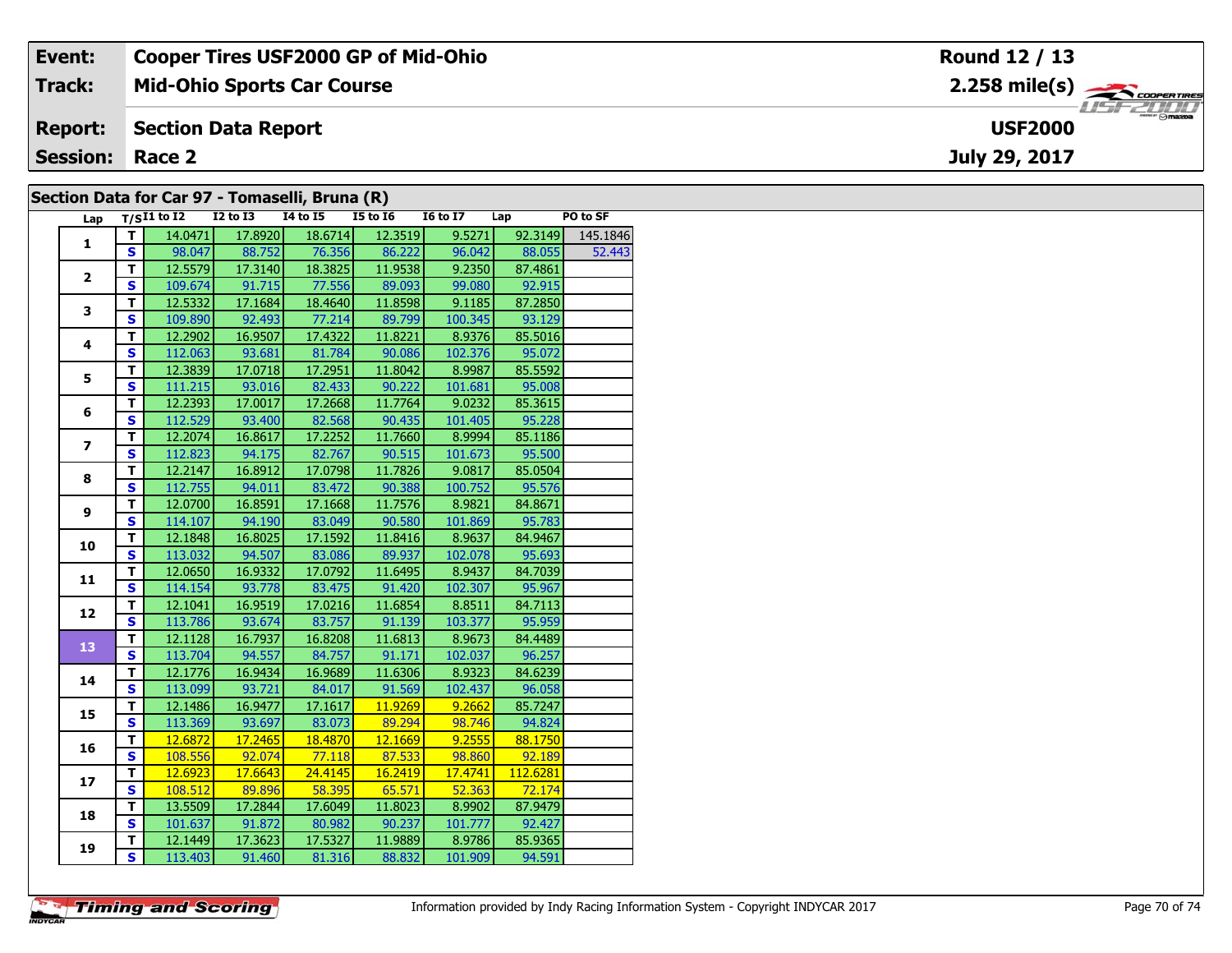| Event:          | <b>Cooper Tires USF2000 GP of Mid-Ohio</b>     |                                              |           |           |          |           |            |               |           |           |           | Round 12 / 13 |          |                                            |  |
|-----------------|------------------------------------------------|----------------------------------------------|-----------|-----------|----------|-----------|------------|---------------|-----------|-----------|-----------|---------------|----------|--------------------------------------------|--|
| <b>Track:</b>   | <b>Mid-Ohio Sports Car Course</b>              |                                              |           |           |          |           |            |               |           |           |           |               |          | $2.258$ mile(s) $\sum$ <i>cooper TIRES</i> |  |
| <b>Report:</b>  |                                                | <b>Section Data Report</b><br><b>USF2000</b> |           |           |          |           |            |               |           |           |           |               |          |                                            |  |
| Session: Race 2 |                                                |                                              |           |           |          |           |            | July 29, 2017 |           |           |           |               |          |                                            |  |
|                 | Section Data for Car 97 - Tomaselli, Bruna (R) |                                              |           |           |          |           |            |               |           |           |           |               |          |                                            |  |
| Lap             | I1 to I2A<br>$_{\rm T/SS}$ F to I1             | I2A to I2                                    | I2 to I3A | I3A to I3 | I3 to I4 | I4 to I5A | I5A to I5B | I5B to I5     | I5 to I6A | I6A to I6 | I6 to I7A | I7A to I7     | I7 to I8 | I8 to SF                                   |  |

| ra p | $100 - 100 - 100$ | ------   |         |                 |         |          |         |                 |        |        |        |         |        |        | ------ |
|------|-------------------|----------|---------|-----------------|---------|----------|---------|-----------------|--------|--------|--------|---------|--------|--------|--------|
| 20   | 4.6252            | 1.3754   | 4.8236  | 8.5769          | 8.5920  | 2.9129   | 7.62971 | 5.2226 <b>1</b> | 4.7491 | 5.3474 | 6.6040 | 3.5011  | 5.7487 | 5.6762 | 4.8568 |
|      | 111.445           | 108.623  | 119.441 |                 | 12.684  | 131.547  | 91.7771 | 73.500          | 71.928 | 95.373 | 84.040 | 108.667 | 92.985 | 72.792 | 91.952 |
|      | 4.6947            | 7.5754   | 4.8636  | 8.6021          | 8.6068  | 2.9239   | 7.6721  | 5.2426          | 4.8118 | 5.4350 | 6.9719 | 3.5705  | 5.8905 | 5.8594 | 4.9063 |
| 21   | 109.795           | 105.7551 | 18.459  | 72.049 <b>I</b> | 112.490 | 131.0521 | 91.269  | 73.220          | 70.990 | 93.836 | 79.60  | 106.555 | 90.747 | 70.516 | 91.024 |
| 22   | 4.9543            | 9.1610   | 6.1750  |                 |         |          |         |                 |        |        |        |         |        |        |        |
|      | 104.042 <b>I</b>  | 87.451   | 93.301  |                 |         |          |         |                 |        |        |        |         |        |        |        |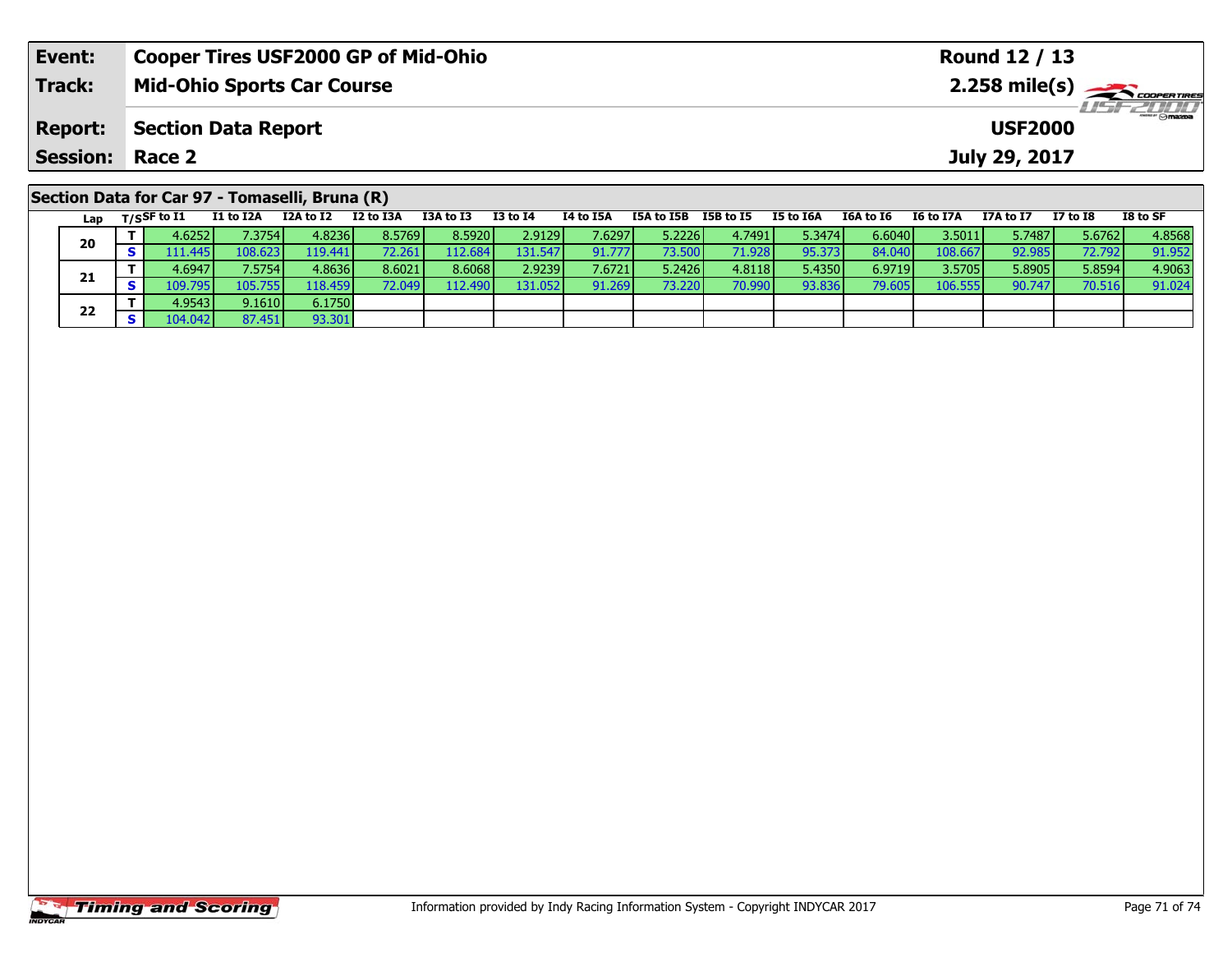| Event:                                         | <b>Cooper Tires USF2000 GP of Mid-Ohio</b> |          |          |          |                 | Round 12 / 13 |          |                                                       |
|------------------------------------------------|--------------------------------------------|----------|----------|----------|-----------------|---------------|----------|-------------------------------------------------------|
| Track:                                         | <b>Mid-Ohio Sports Car Course</b>          |          |          |          |                 |               |          | $2.258$ mile(s) $\overbrace{\hspace{2cm}}$ coorenties |
| <b>Report:</b>                                 | <b>Section Data Report</b>                 |          |          |          |                 |               |          | 2111<br><b>USF2000</b>                                |
| <b>Session: Race 2</b>                         |                                            |          |          |          |                 |               |          | July 29, 2017                                         |
| Section Data for Car 97 - Tomaselli, Bruna (R) |                                            |          |          |          |                 |               |          |                                                       |
| Lap                                            | $_{\rm T/S}$ I1 to I2                      | I2 to I3 | 14 to 15 | I5 to I6 | <b>I6 to I7</b> | Lap           | PO to SF |                                                       |

# **Timing and Scoring**

**20**

**21**

**22**

**2 S**  $\begin{array}{|c|c|c|} \hline \textbf{5} & \textbf{15.3360} \\ \hline \textbf{5} & \textbf{89.807} \end{array}$ 

**<sup>T</sup>** 12.1990 17.1689 17.6014 11.9514 9.2498 86.2416 **<sup>S</sup>** 112.900 92.490 80.998 89.111 98.921 94.256

**<sup>T</sup>** 12.4390 17.2089 17.7265 12.4069 9.4610 87.6266 **<sup>S</sup>** 110.722 92.275 80.427 85.839 96.713 92.766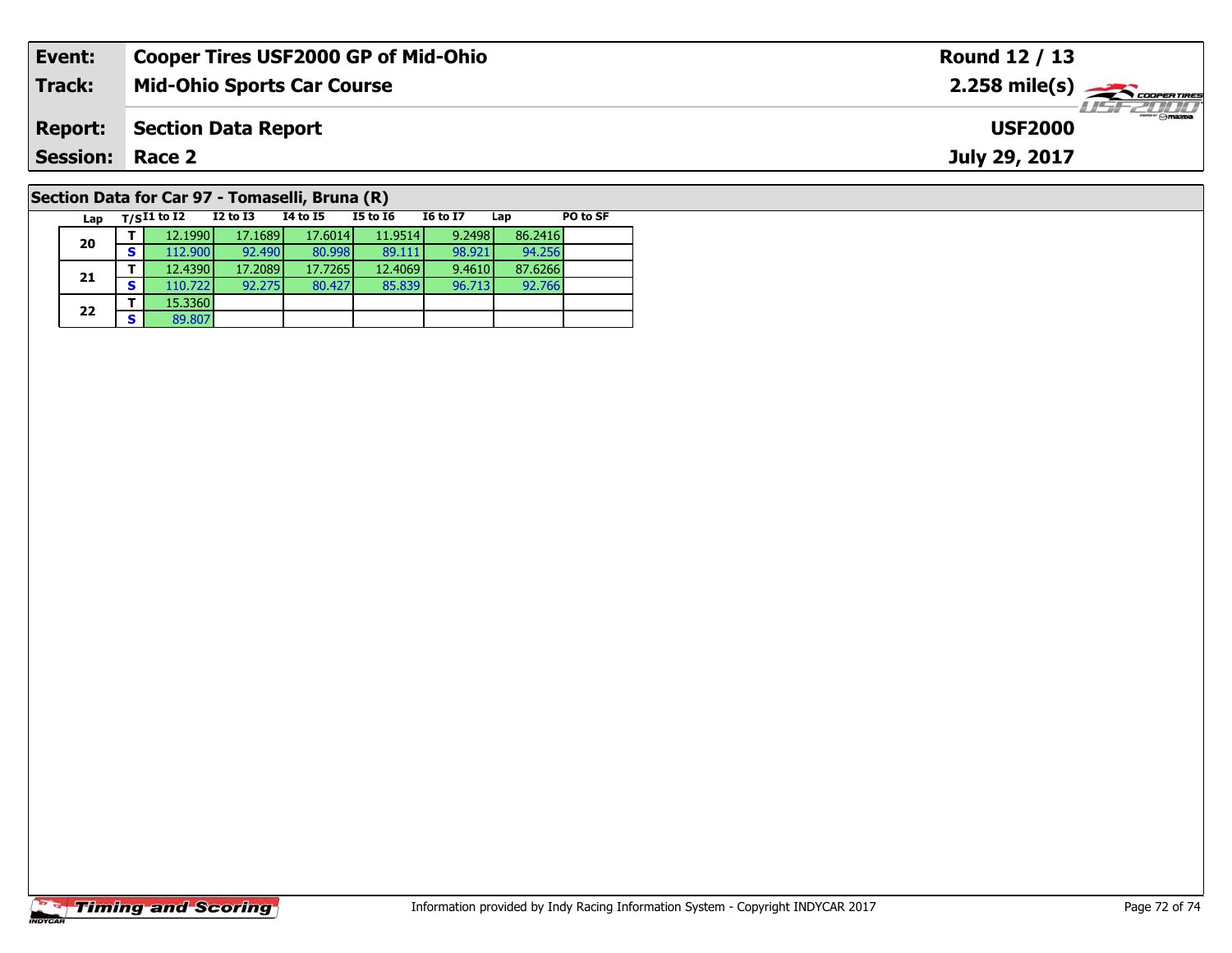